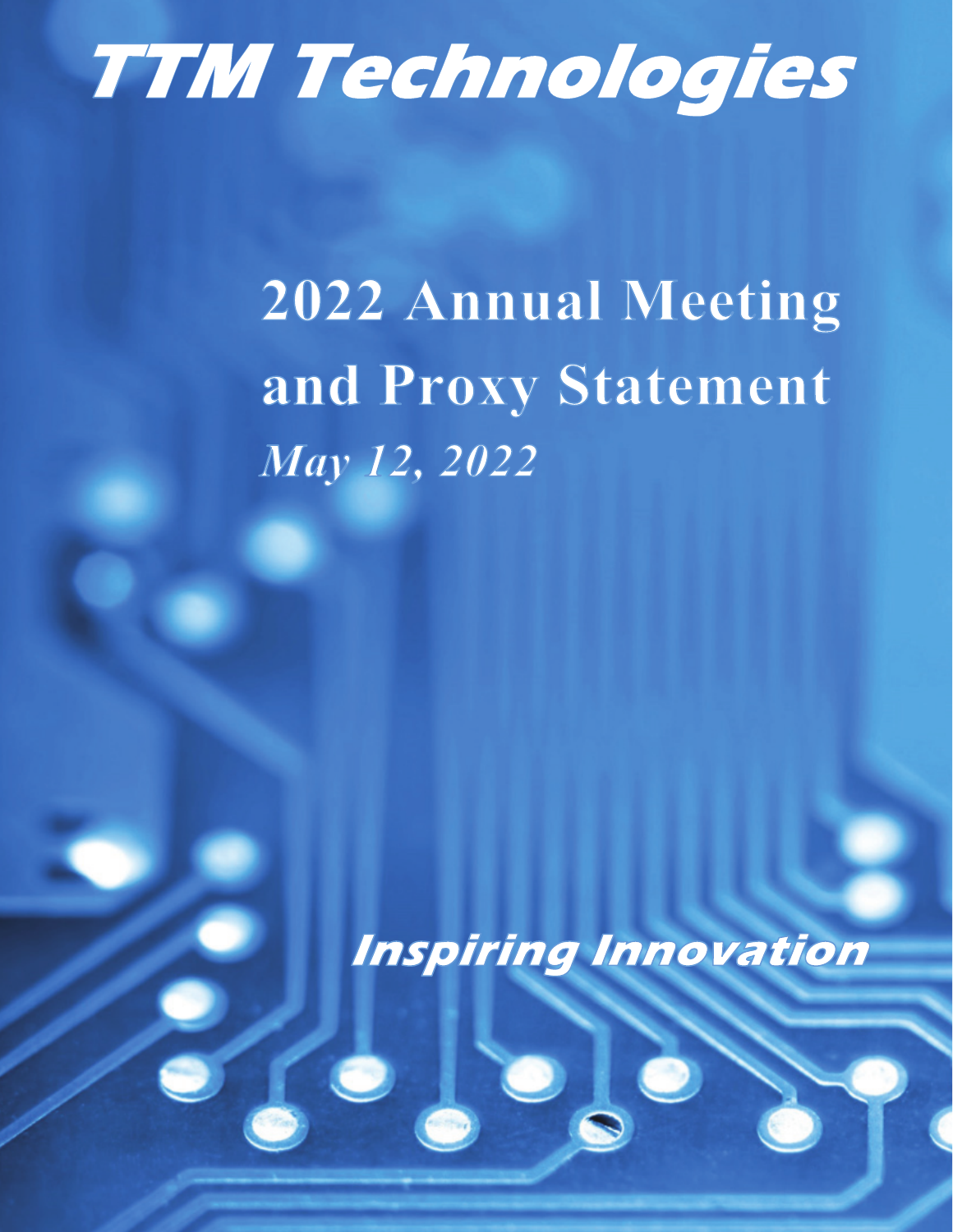#### **Proxy Statement Summary**

This summary highlights information generally contained elsewhere in this proxy statement. This summary does not contain all of the information that you should consider, and you should read the entire proxy statement carefully before voting your shares. For more complete information regarding the Company's 2021 performance, please review the Company's Annual Report on Form 10-K for the year ended January 3, 2022, which we refer to in this proxy statement as the 2021 Form 10-K.

#### **Annual Meeting Information**

| Date & Time            | Location                                               | <b>Record Date</b>                                                                 |
|------------------------|--------------------------------------------------------|------------------------------------------------------------------------------------|
| Thursday, May 12, 2022 | The URL address is:                                    | Record holders as of                                                               |
| 8:30 a.m. Pacific Time | https://web.lumiagm.com/208900745<br>[web.lumiagm.com] | March 15, 2022 are entitled to<br>Notice of, and to vote at,<br>the Annual Meeting |
|                        | Password: ttm2022                                      |                                                                                    |

#### **Summary of Matters to be Voted Upon at the Annual Meeting**

| <b>Proposal</b><br>No. | <b>Description of</b><br><b>Proposals</b>                                                                                             | <b>Required Vote</b><br>for Approval            | <b>TTM Board's</b><br>Recommendation |
|------------------------|---------------------------------------------------------------------------------------------------------------------------------------|-------------------------------------------------|--------------------------------------|
|                        | To elect Thomas T. Edman, Chantel E. Lenard and<br>Dov S. Zakheim to serve as class I directors<br>For more information, see page [4] | For each director, a majority of the votes cast | <b>FOR</b><br>Each<br><b>Nominee</b> |
|                        | To approve, on an advisory basis, the<br>compensation of our named executive officers<br>For more information, see page [53]          | Majority of shares present and entitled to vote | <b>FOR</b>                           |
| 3                      | To ratify the appointment of KPMG LLP as the<br>independent registered public accounting firm<br>For more information, see page [53]  | Majority of shares present and entitled to vote | <b>FOR</b>                           |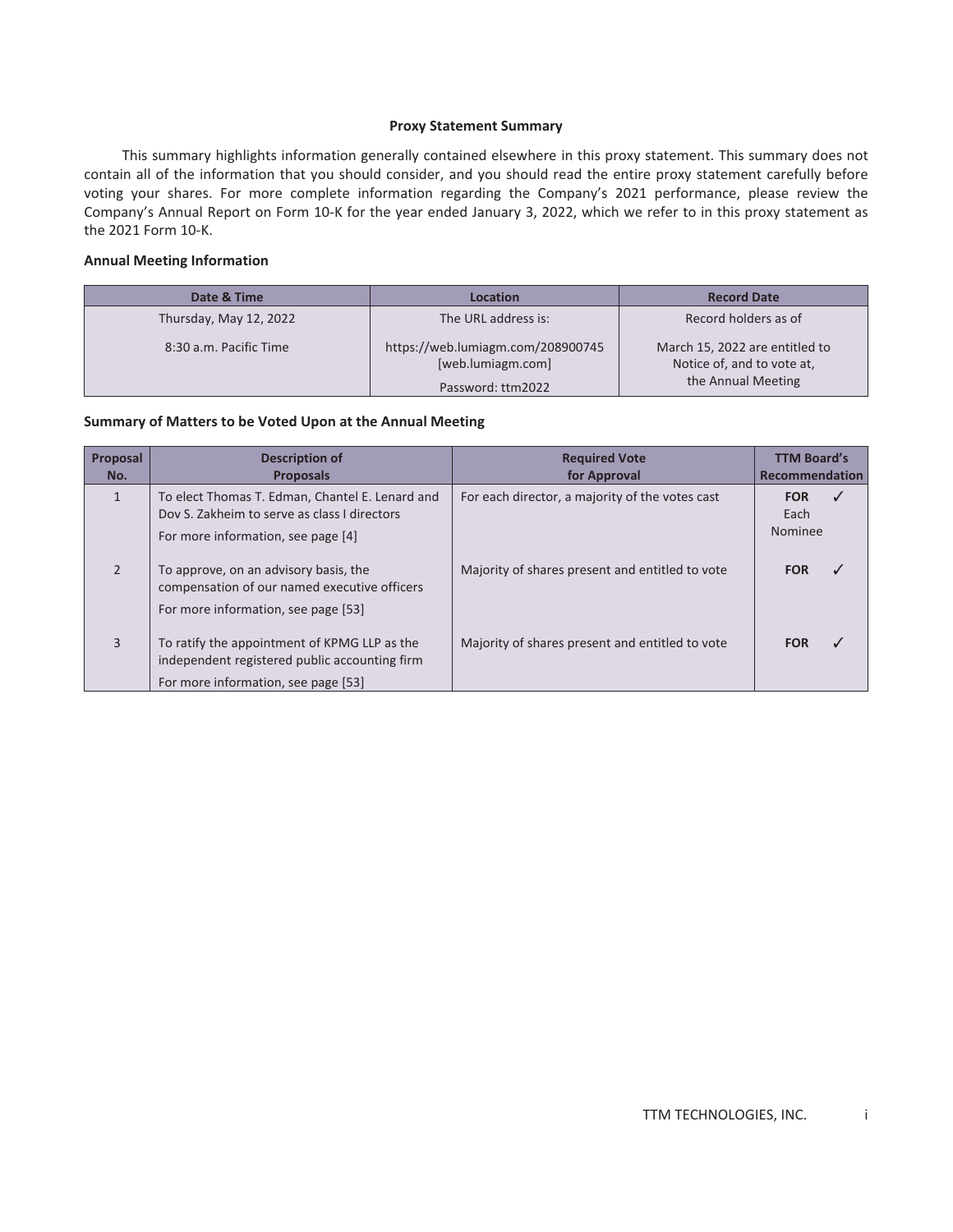#### **About TTM**

TTM Technologies, Inc. ("TTM") is a major global printed circuit board ("PCB") manufacturer, focusing on quick-turn and volume production of technologically advanced PCBs and backplane assemblies as well as a global designer and manufacturer of high-frequency radio frequency (RF) and microwave components and assemblies. TTM stands for time-to-market, representing how TTM's time-critical, one-stop manufacturing services enable customers to shorten the time required to develop new products and bring them to market. We strive to generate industry leading growth and profitability, driven by empowered employees, with an unwavering value system. We are a leading competitor in the PCB industry, with significant market presence in each of our end market segments. TTM also designs and develops radio frequency components and sub-assemblies using our own engineering talent and intellectual property.

TTM generated approximately \$2.2B revenue in 2021. We currently operate a total of 24 specialized manufacturing facilities in North America and China. TTM continues to focus on growing faster than the industry as a whole in those submarkets that are strategic to TTM's business model. TTM has established a global, customer-focused organization within each business unit chartered to become experts in their markets, strengthen existing customer relationships and develop new customers in growing areas of each market.

TTM has operational and engineering teams that have helped deliver solid financial results and have established a focus on developing leading edge technology positions, integrated supply chain management and burgeoning best practice sharing which form the foundation for future margin improvement.

#### **Our Vision**

Inspiring innovation as the preeminent technology solutions company, generating industry leading growth and profitability, driven by empowered employees, with an unwavering value system.

#### **Our Mission**

Deliver superior value, growth and profit by providing customers with market leading, differentiated solutions and an extraordinary customer experience.

#### **Our Strategy**

TTM's intention is to be opportunistic and to align with strategic customers in an industry projecting moderate growth and increasing competition. Our strategy is to provide value primarily through intense focus in three areas:

| <b>Diversification</b> | $\bullet$ | We strive to serve a diverse base of end customers in the electronics industry and<br>manufacture products that are incorporated in several end markets.                                                                                                                                           |
|------------------------|-----------|----------------------------------------------------------------------------------------------------------------------------------------------------------------------------------------------------------------------------------------------------------------------------------------------------|
| <b>Differentiation</b> | $\bullet$ | Our goal is to differentiate ourselves from our competitors through early engineering<br>engagement with our customer base to leverage our advanced technologies to solve<br>problems for our customers utilizing our unique global footprint as the largest PCB<br>manufacturer in North America. |
| <b>Discipline</b>      | $\bullet$ | We focus on maintaining financial and operational discipline underpinned by our cash                                                                                                                                                                                                               |

flow generation even in the face of the dynamic market challenges we encounter.

The foundation of TTM's strategic vision is its corporate culture and our values which emphasize integrity, teamwork, clear communication, and performance excellence. We encourage our employees to always do the right thing and we demonstrate the importance we place on these values by, among other things, providing ethics training to our employees every year.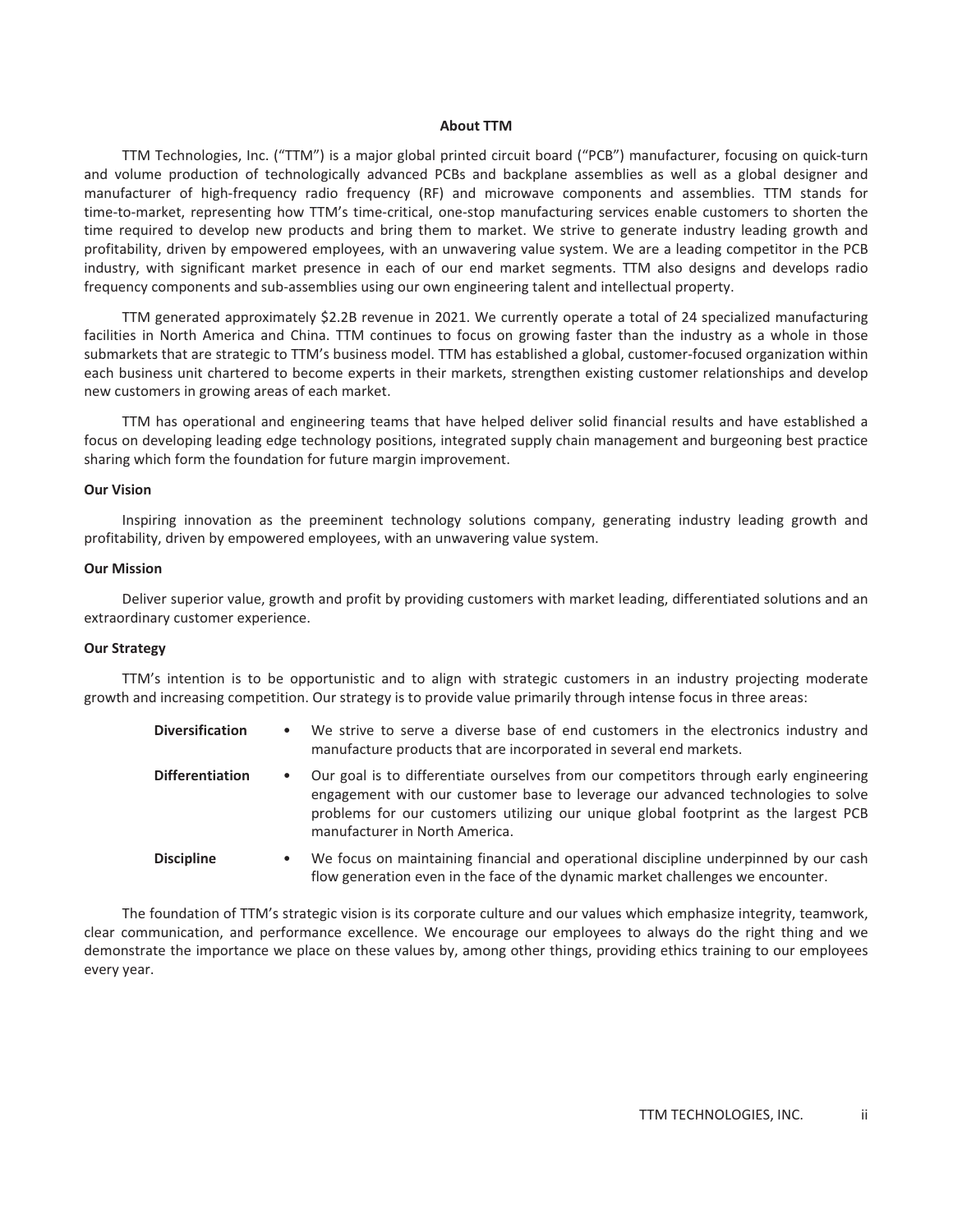

**TTM TECHNOLOGIES, INC.** 200 East Sandpointe, Suite 400 Santa Ana, CA 92707

### **NOTICE OF 2022 ANNUAL MEETING OF STOCKHOLDERS TO BE HELD ON May 12, 2022**

The 2022 annual meeting of stockholders of TTM Technologies, Inc. will be held at 8:30 a.m., Pacific Time, via video conference accessed through the URL address https://web.lumiagm.com/208900745 [web.lumiagm.com]:

- 1. to elect three class I directors, consisting of Thomas T. Edman, Chantel E. Lenard and Dov S. Zakheim, to serve a term expiring in 2025;
- 2. to hold an advisory, non-binding vote on the compensation of our named executive officers;
- 3. to ratify the appointment of KPMG LLP as the independent registered public accounting firm for TTM Technologies, Inc. for the fiscal year ending January 2, 2023; and
- 4. to consider any other matters that properly come before the meeting and any postponement or adjournment thereof.

We are pleased to take advantage of the Securities and Exchange Commission (the "SEC") rule allowing companies to furnish proxy materials to their stockholders over the Internet. We believe that this e-proxy process expedites stockholders' receipt of proxy materials, saves us the cost of printing and mailing these materials, and reduces the environmental impact of our annual meeting by conserving natural resources.

Stockholders of record as of the close of business on March 15, 2022 are entitled to notice of, and to vote at, the annual meeting and any postponement or adjournment thereof. Whether or not you expect to participate in our annual meeting, please vote your shares via the Internet by following the instructions in this proxy statement. If you received a paper copy of this proxy statement you may also vote by signing, dating, and returning the enclosed proxy card in the enclosed pre-addressed envelope. No postage is required if mailed in the United States.

By Order of the Board of Directors

March 23, 2022 *Daniel J. Weber, Secretary*

#### **IMPORTANT NOTICE REGARDING THE AVAILABILITY OF PROXY MATERIALS FOR THE STOCKHOLDER MEETING TO BE HELD ON MAY 12, 2022**

The proxy statement and annual report to stockholders and the means to vote via the Internet are available at *https://investors.ttm.com/2022-annual-stockholders-meeting*. **Your Vote is Important** — Please vote as promptly as possible by using the Internet or by signing, dating, and returning the proxy card if you received a paper copy of this proxy statement.

All stockholders are invited to attend the annual meeting. Stockholders who vote their proxy online or by executing a proxy card may nevertheless attend the meeting, revoke their proxy, and vote their shares at the meeting.

Santa Ana, California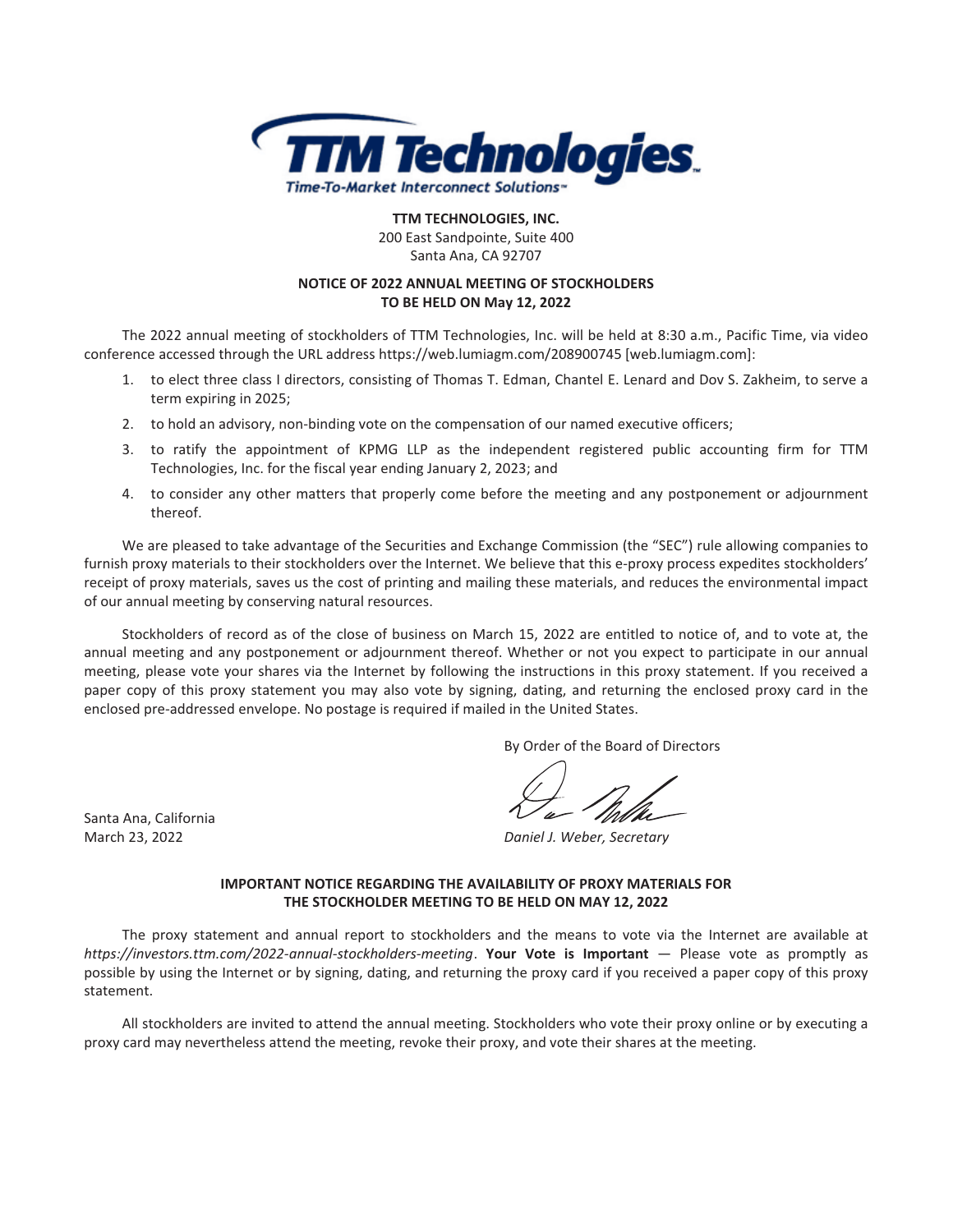#### **TABLE OF CONTENTS**

|                                                                                                                                                                                                                                | $\mathbf{1}$   |
|--------------------------------------------------------------------------------------------------------------------------------------------------------------------------------------------------------------------------------|----------------|
|                                                                                                                                                                                                                                | $\overline{4}$ |
|                                                                                                                                                                                                                                | 20             |
|                                                                                                                                                                                                                                | 22             |
| Compensation Discussion and Analysis (all accommodations) and the Compensation Discussion and Analysis (all accommodations) and the Compensation Discussion and Analysis (all accommodations) and the Compensation Discussion  | 24             |
| Compensation Overview - Alignment of Compensation and Performance                                                                                                                                                              | 25             |
|                                                                                                                                                                                                                                | 28             |
| Role of the Compensation Committee (and according contract of the Compensation Committee (and according committee discussed of the Compensation Committee (and according to the Compensation Committee of the Compensation Com | 28             |
|                                                                                                                                                                                                                                | 30             |
|                                                                                                                                                                                                                                | 44             |
|                                                                                                                                                                                                                                | 44             |
|                                                                                                                                                                                                                                | 44             |
|                                                                                                                                                                                                                                | 46             |
|                                                                                                                                                                                                                                | 46             |
|                                                                                                                                                                                                                                | 47             |
|                                                                                                                                                                                                                                | 48             |
|                                                                                                                                                                                                                                | 48             |
|                                                                                                                                                                                                                                | 49             |
|                                                                                                                                                                                                                                | 51             |
|                                                                                                                                                                                                                                | 52             |
| Proposal Two - Advisory Approving Named Executive Officer Compensation                                                                                                                                                         | 53             |
| Proposal Three - Ratification of Appointment of Independent Registered Public Accounting Firm                                                                                                                                  | 53             |
|                                                                                                                                                                                                                                | 54             |
|                                                                                                                                                                                                                                | 56             |
|                                                                                                                                                                                                                                | 56             |
|                                                                                                                                                                                                                                | 56             |
|                                                                                                                                                                                                                                |                |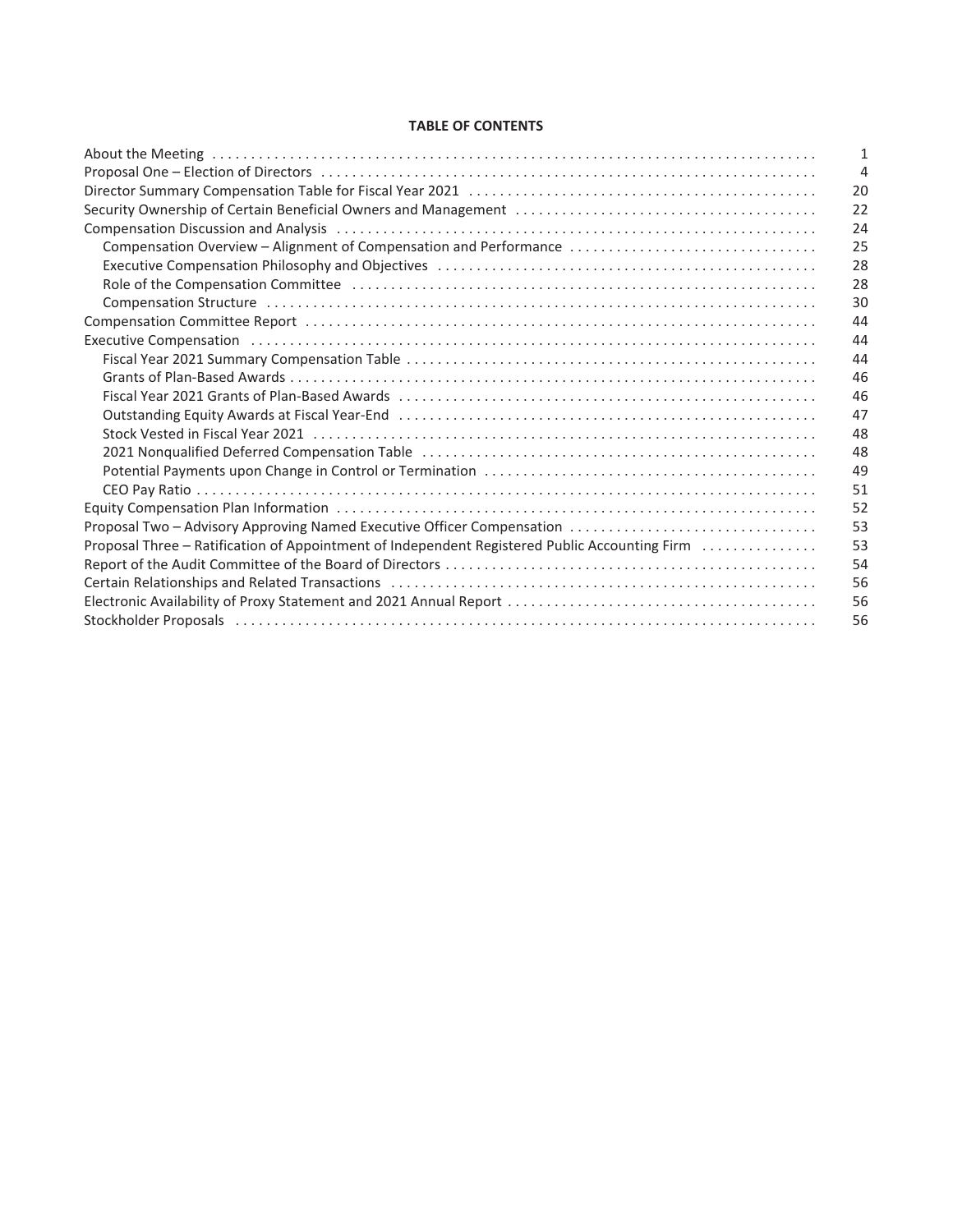#### **TTM TECHNOLOGIES, INC. 2022 ANNUAL MEETING OF STOCKHOLDERS**

#### **PROXY STATEMENT**

This proxy statement contains information related to our annual meeting of stockholders to be held on Thursday, May 12, 2022, beginning at 8:30 a.m., Pacific Time, via video conference, and at any adjournments or postponements of the meeting. The purpose of this proxy statement is to solicit proxies from the holders of our common stock for use at the meeting. On or about April 1, 2022, we began mailing a notice containing instructions on how to access this proxy statement and our annual report via the Internet, and we began mailing a full set of the proxy materials to stockholders who had previously requested delivery of the materials in paper form. For information on how to vote your shares, see the instructions included on the proxy card and under "*How to Vote*" below.

#### **General Information**

#### <span id="page-5-0"></span>**ABOUT THE MEETING**

#### *Matters To Be Considered At The Meeting*

The matters to be considered and voted upon at the meeting will be:

- 1. **Election of Directors.** To elect three class I directors, consisting of Thomas T. Edman, Chantel E. Lenard and Dov S. Zakheim, to serve for a term expiring in 2025.
- 2. **Approval of Named Executive Officer Compensation.** To approve, on an advisory, non-binding basis, the Company's executive compensation.
- 3. **Ratification of Appointment of Independent Registered Public Accounting Firm.** To ratify the appointment of KPMG LLP as our independent registered public accounting firm for the fiscal year ending January 2, 2023.
- 4. **Other Business.** To transact such other business as properly may come before the Meeting or any adjournment or postponement thereof.

#### *Voting Recommendations Of The Board*

Each of the recommendations of our Board of Directors is set forth together with the description of each item in this proxy statement. In summary, our Board of Directors recommends a vote (1) "**FOR**" the election of each of its three nominees for class I directors; (2) "**FOR**" approval on an advisory, non-binding basis, of the compensation of our named executive officers; and (3) "**FOR**" the ratification of the appointment of KPMG LLP as our independent registered public accounting firm for the fiscal year ending January 2, 2023. If you sign and return your proxy card but do not specify how you want your shares voted, the persons named as proxy holders on the proxy card will vote in accordance with the recommendations of our Board of Directors.

Our Board of Directors does not know of any other matters that may be brought before the meeting nor does it foresee or have reason to believe that the proxy holders will have to vote for a substitute or alternate board nominee for director. In the event that any other matter should properly come before the meeting or any nominee for director is not available for election, the proxy holders will vote as recommended by the Board of Directors or, if no recommendation is given, in accordance with their best judgment.

#### *Who May Vote*

Only stockholders of record at the close of business on March 15, 2022, the record date for the annual meeting, are entitled to receive notice of the meeting and to vote the shares of our common stock that they held on that date at the meeting, and any postponements or adjournments of the meeting. Each outstanding share of common stock entitles its holder to cast one vote on each matter to be voted upon at the annual meeting.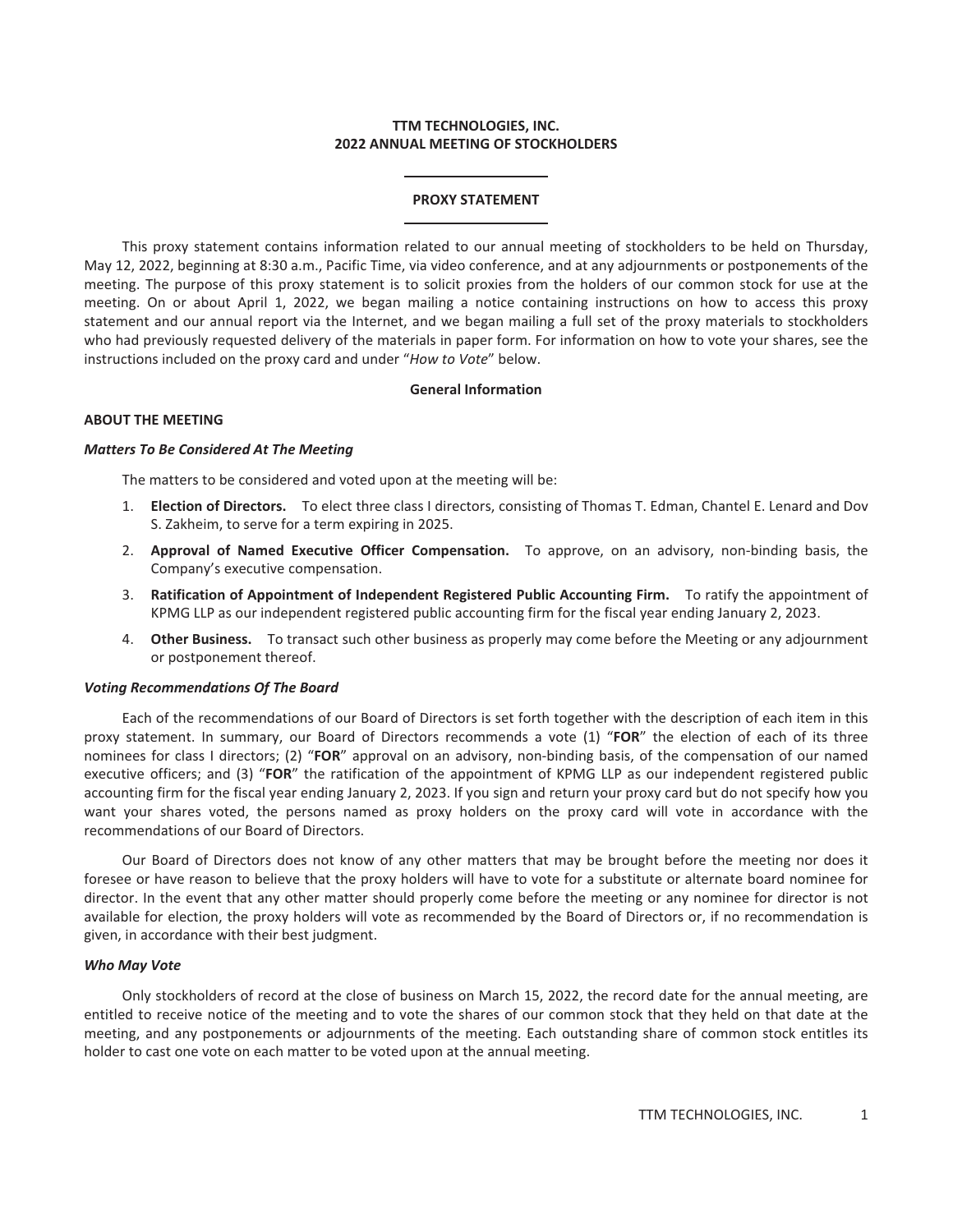#### *How To Vote*

**Stockholder of Record.** If you are the stockholder of record (that is, the shares are held in your name), you may vote your proxy in one of two convenient ways:

*Via the Internet:* Go to https://investors.ttm.com/2022-annual-stockholders-meeting and follow the instructions. You will need the 11-digit control number that appears on your proxy card included with this proxy statement. This method of voting will be available starting April 2, 2022, and through 11:59 p.m., Eastern Time, on May 11, 2022.

*By mail:* If you wish to vote by traditional proxy card and did not receive one along with this proxy statement, you can receive a full set of materials at no charge through the Internet at https://investors.ttm.com/2022-annual-stockholdersmeeting, by telephone at (888) 776-9962, or by sending an e-mail to info@amstock.com (the subject line of your e-mail should contain the 11-digit control number that appears in the Notice Regarding the Availability of Proxy Materials you received). If you vote by traditional proxy card, mark your selections on the proxy card, date the card, and sign your name exactly as it appears on the card, then mail it in the postage-paid envelope enclosed with the materials. You should mail the proxy card in plenty of time to allow delivery to our transfer agent prior to the meeting.

**Street Name Shares.** If you hold shares through a bank, broker or other institution, you will receive material from that firm explaining how to vote.

#### *How To Change Or Revoke Your Vote*

You may change your vote at any time before the vote at the Meeting. If you are a stockholder of record, you may revoke your proxy and change your vote at any time before the annual meeting by submitting to our corporate secretary at our corporate offices a notice of revocation or a duly executed proxy bearing a later date (or by subsequently voting via the Internet) by the deadline noted above. Participation in the meeting will not itself revoke a previously granted proxy.

If you hold your shares in street name, you may change your vote any time before the annual meeting by submitting new voting instructions to your bank, broker, or other holder of record by following the instructions they provided.

#### *What To Do If You Received More Than One Notice*

This means that your shares are registered differently and are held in more than one account. To ensure that all shares are voted, please either vote each account over the internet, or sign and return by mail all proxy cards. We encourage you to register all of your shares in the same name and address by contacting the Shareholder Services Department at our transfer agent, American Stock Transfer & Trust Company, at (800) 937-5449. If you hold your shares through an account with a bank or broker, you should contact your bank or broker and request consolidation of your accounts.

#### *Meeting Admission*

All stockholders as of the record date, or their duly appointed proxies, may attend the virtual meeting. Please note that if you hold shares in "street name" (that is, through a bank, broker, or other holder of record), you will need to have a copy of a brokerage statement to present to the operator reflecting your stock ownership as of the record date.

#### *Meeting Quorum*

The presence at the meeting of the holders of a majority of all of the shares of common stock entitled to vote at the meeting on the record date will constitute a quorum, permitting the conduct of business at the meeting. As of the record date, 101,629,833 shares of our common stock were outstanding and entitled to vote at the meeting. Abstentions and broker non-votes will be included in the calculation of the number of shares considered to be present at the meeting.

If less than a majority of the outstanding shares of common stock entitled to vote are represented at the meeting, a majority of the shares present at the meeting may adjourn the meeting to another date, time, or place, and notice need not be given of the new date, time, or place if the new date, time, or place is announced at the meeting before an adjournment is taken.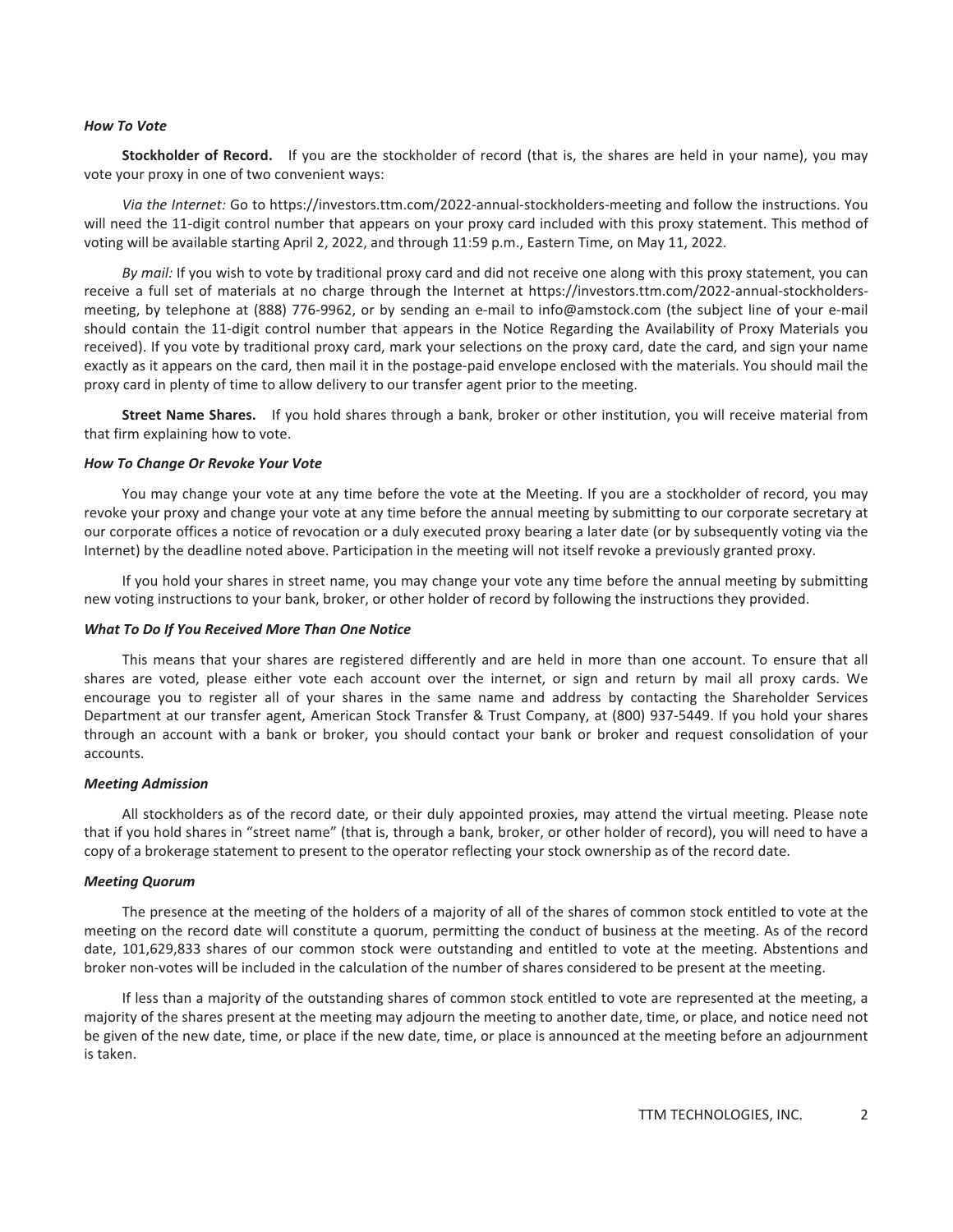#### *Required Vote*

**Proposal One — Election of Directors**. Assuming that a quorum is present, the three persons receiving the largest number of "for" votes of our common stock present in person or by proxy at the meeting and entitled to vote (a plurality) will be elected as directors. Stockholders do not have the right to cumulate their votes for directors.

**Proposal Two — Advisory Vote on Named Executive Officer Compensation.** The affirmative vote of a majority of the shares of our common stock present in person or represented by proxy at the meeting and entitled to vote will be required for approval of the advisory vote of the compensation of our named executive officers. Because this vote is advisory, it will not be binding upon our Board of Directors. However, the compensation committee and our Board of Directors will take into account the outcome of the vote when considering future executive compensation arrangements.

**Proposal Three — Ratification of the Appointment of Independent Registered Public Accounting Firm**. The affirmative vote of a majority of the shares of our common stock present in person or represented by proxy at the meeting and entitled to vote will be required to ratify the appointment of KPMG LLP as our independent registered public accounting firm for the fiscal year ending January 2, 2023.

**Other Matters**. For each other matter, the affirmative vote of a majority of the shares of our common stock present in person or represented by proxy at the meeting and entitled to vote will be required for approval.

#### *Broker Non-Votes And Abstentions*

If you do not provide your broker or other nominee with instructions on how to vote your street name shares, your broker or nominee will not be permitted to vote them on "non-routine" matters (a broker non-vote).

Proposal One and Two are considered non-routine matters under applicable rules. Please note that brokers may not vote your shares on these proposals in the absence of your specific instructions as to how to vote. We encourage you to provide instructions to your broker regarding the voting of your shares.

Shares subject to a broker non-vote will not be considered entitled to vote with respect to Proposal One and Two and will not affect their outcome.

The ratification of the appointment of KPMG LLP as our independent registered public accounting firm for the fiscal year ending January 2, 2023 (Proposal Three) is considered a routine matter under applicable rules. A broker or other nominee may generally vote on routine matters, and therefore no broker non-votes are expected to exist in connection with Proposal Three. If a broker non-vote did exist with respect to Proposal Three, it would have the effect of a vote against such proposal.

Abstentions will have no effect on Proposal One. Abstentions will be treated as being present and entitled to vote on Proposals Two and Three and therefore will have the effect of votes against such Proposals.

#### *Cost Of Proxy Solicitation*

We will pay the cost of soliciting proxies. In addition to the use of mail, our employees may solicit proxies personally, by e-mail, facsimile, and by telephone. Our employees will receive no compensation for soliciting proxies other than their regular salaries. We may request banks, brokers, and other custodians, nominees, and fiduciaries to forward copies of the proxy materials to the beneficial owners of our common stock and to request authority for the execution of proxies, and we may reimburse such persons for their expenses incurred in connection with these activities.

Our principal executive offices are located at 200 East Sandpointe, Suite 400, Santa Ana, California 92707, and our telephone number is (714) 327-3000. A list of stockholders entitled to vote at the annual meeting will be available at our offices for a period of 10 days prior to the meeting and at the meeting itself for examination by any stockholder.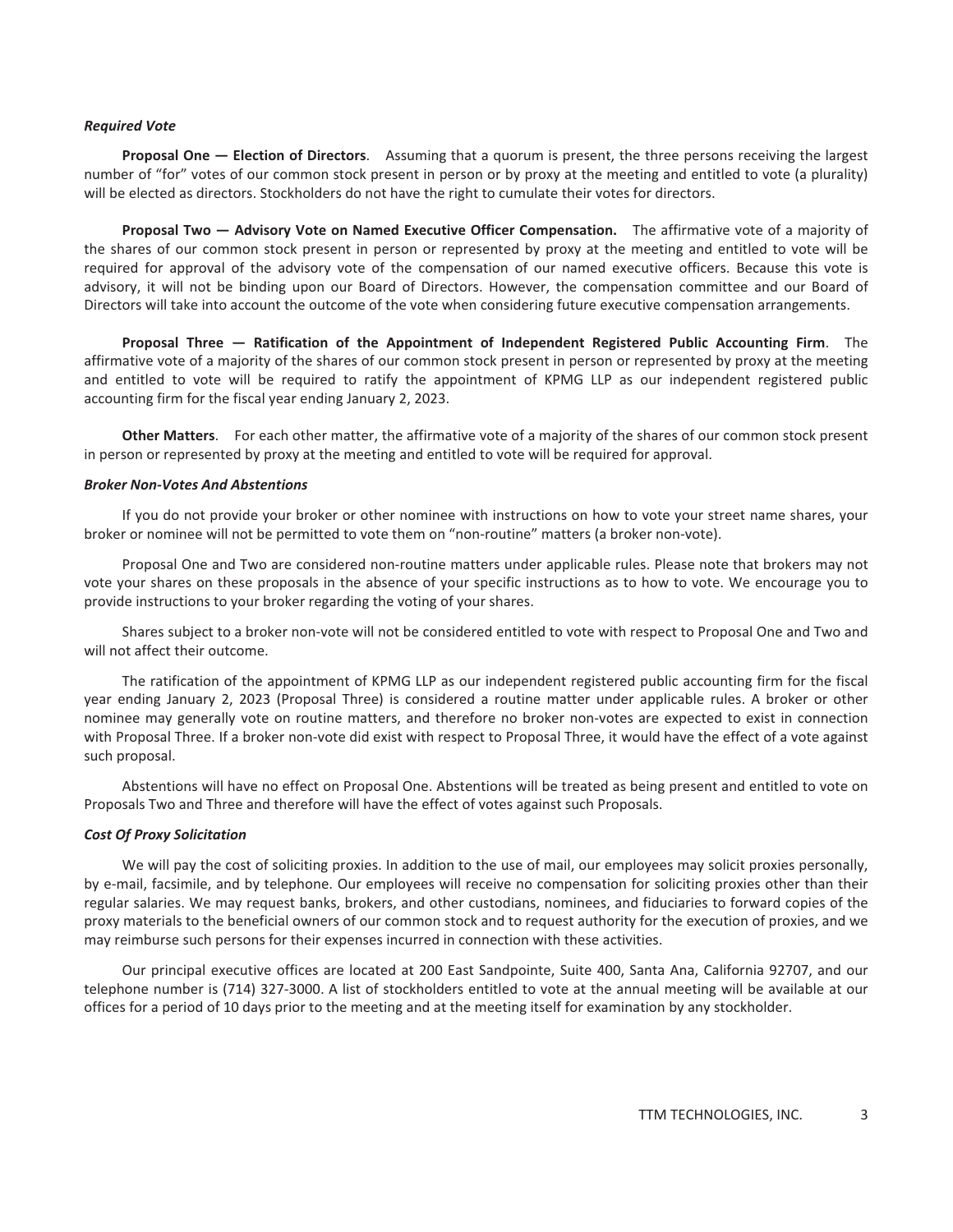#### **PROPOSAL ONE — ELECTION OF DIRECTORS**

#### <span id="page-8-0"></span>**Directors and Nominees**

Our Board of Directors is currently comprised of nine directors. Our Board of Directors is divided into three classes with each class of directors serving for a three-year term or until successors of directors serving in that class have been elected and qualified. Each director elected at the 2022 annual meeting will serve for a term expiring at the 2025 annual meeting or until a successor has been duly elected and qualified. At this annual meeting, our stockholders will be asked to elect three class I directors.

Our Board of Directors has nominated Thomas T. Edman, Chantel E. Lenard and Dov S. Zakheim as class I directors. Mr. Edman, Dr. Zakheim and Ms. Lenard currently serve as class I directors. Mr. Edman, Dr. Zakheim and Ms. Lenard will stand for re-election at the annual meeting.

Kenton K. Alder, Julie S. England and Philip G. Franklin serve as class II directors and their terms will expire at the annual meeting of stockholders in 2023. Rex D. Geveden, Pamela B. Jackson and John G. Mayer serve as class III directors and their terms will expire at the annual meeting of stockholders in 2024.

TTM is a significant supplier of PCBs that are eventually integrated into products purchased by the United States Department of Defense. As such, over 225 TTM employees and Board members are cleared by the United States Government to receive confidential or secret classified information. Because TTM has been identified by the government of the United States as a key supplier in the electronics eco-system, TTM has engaged with the United States Defense Counterintelligence and Security Agency (the "DCSA") for approval of facility security clearances at a number of its facilities. This clearance allows the DCSA to conduct audits and provide broad oversight to parts of TTM's operation. As a condition of such clearance, and in connection with our engagement with the DCSA, TTM has entered into a Special Security Agreement with the DCSA. The Special Security Agreement requires that the Company's Board of Directors includes at least three independent directors approved by the United States Government that are eligible to access classified information ("Outside Directors"). The Special Security Agreement also requires that TTM maintain a Government Security Committee of the Board which is comprised of at least three Outside Directors and one Officer Director. As a natural mechanism to ensure continuity of its Board of Directors to satisfy our obligations to the United States Department of Defense and to maintain adherence with the requirements of the Special Security Agreement, TTM has continued the practice of providing for staggered elections of three classes of board members to serve three-year terms, such that the Board of Directors is assured to maintain at least six sitting members after each annual meeting of stockholders, of which at least three such members are cleared or would be eligible to be cleared by the United States Government to receive classified information and maintain oversight of TTM's classified operations.

Our Board of Directors has no reason to believe that any of its nominees standing for election will refuse or be unable to accept election. However, if any nominee is unable to accept election or if any other unforeseen contingencies should arise, our Board of Directors may designate a substitute nominee. If our Board of Directors designates a substitute nominee, the persons named as proxies will vote for the substitute nominee designated by our Board of Directors.

#### **Our Board of Directors recommends a vote "FOR" the nominees for Class I directors.**

The following table, together with the accompanying text, sets forth certain information with respect to each of our directors and director nominees as of the date of this Proxy Statement:

| <b>Name</b>        | Age | <b>Class</b> | <b>Proposed Position(s) to be Held After Meeting</b> |
|--------------------|-----|--------------|------------------------------------------------------|
| Kenton K. Alder    | 72  | Ш            | Director                                             |
| Thomas T. Edman    | 59  |              | Chief Executive Officer, President and Director      |
| Julie S. England   | 64  | Ш            | Director                                             |
| Philip G. Franklin | 70  | Ш            | Director                                             |
| Rex D. Geveden     | 61  | Ш            | Chairman of the Board                                |
| Pamela B. Jackson  | 69  | III          | Director                                             |
| Chantel E. Lenard  | 52  |              | Director                                             |
| John G. Mayer      | 71  | III          | Director                                             |
| Dov S. Zakheim     | 73  |              | Director                                             |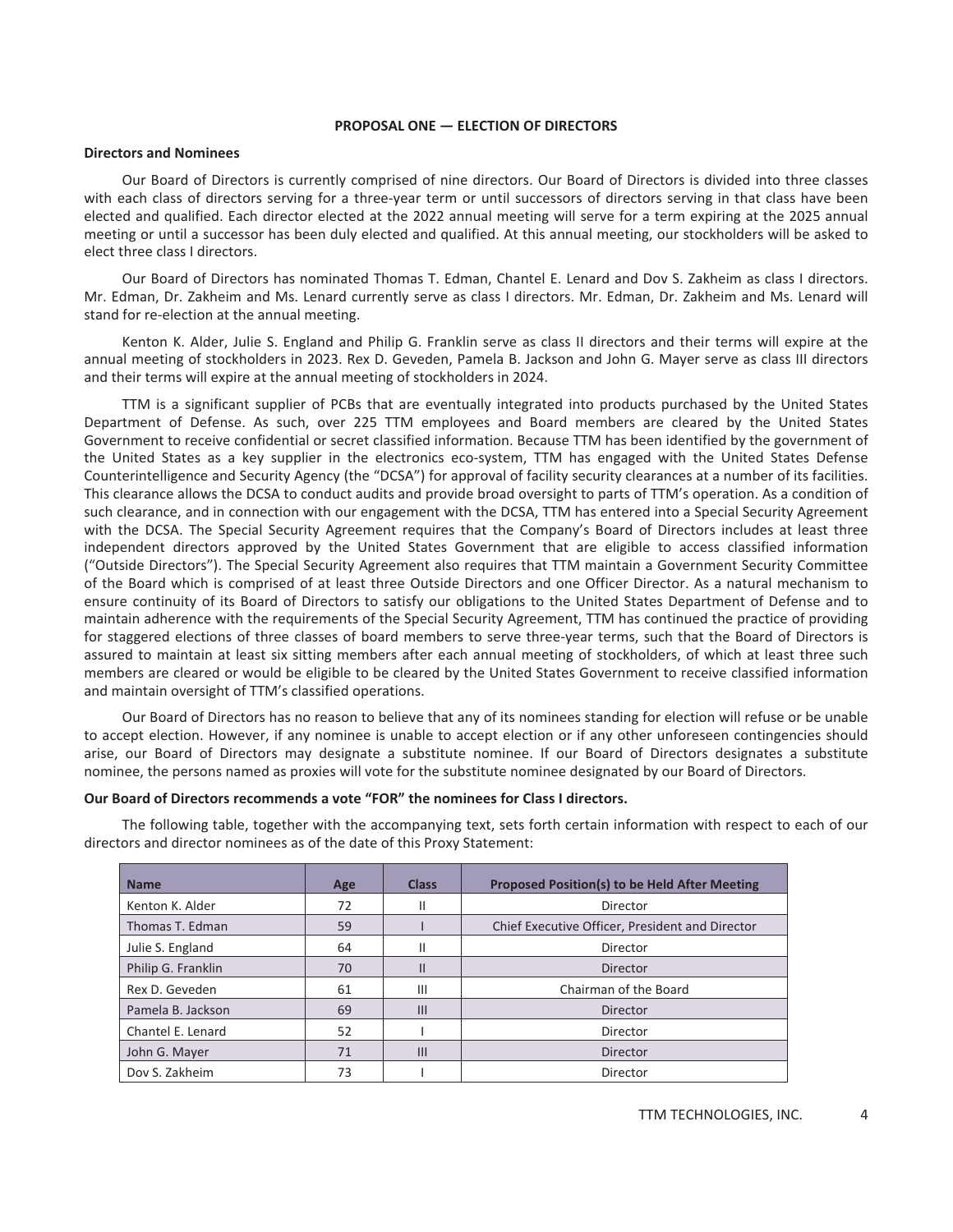*Kenton K. Alder* has served as a director since March 1999. Mr. Alder also served as our President from March 1999 to January 2013 and as our Chief Executive Officer from our founding in 1998 through December 2013. Mr. Alder served on a part-time basis as a consultant and advisor to Mr. Edman for one year commencing on January 1, 2014 and provided counsel on strategy, attended certain meetings, and was involved in special projects. From January 1997 to July 1998, Mr. Alder served as Vice President of Tyco Printed Circuit Group, Inc., a PCB manufacturer. Prior to that time, Mr. Alder served as President and Chief Executive Officer of ElectroStar, Inc., previously a publicly held PCB manufacturing company, from December 1994 to December 1996. From January 1987 to November 1994, Mr. Alder served as President of Lundahl Astro Circuits Inc., a predecessor company to ElectroStar, Inc. In addition, Mr. Alder is a member of the Board of Directors of Campbell Scientific, Inc., and is Chairman of the Compensation Committee. Mr. Alder serves as Chairman of the Utah State University Board of Trustees and as Chairman of the Executive Committee for the Utah State University Board of Trustees. Mr. Alder also serves on the board of Blendtec, Inc. and Honeyville Inc. Mr. Alder holds a Bachelor of Science degree in finance and a Bachelor of Science degree in accounting from Utah State University.

Our Board of Directors has determined that Mr. Alder is an independent director. Mr. Alder was previously nominated to stand for election to the Board of Directors because of his past experience as our Chief Executive Officer, which enables him to provide the board with insight based on his extensive knowledge about the Company and because of his significant operational expertise.

*Thomas T. Edman* has served as a director of our Company since September 2004, as President of our Company since January 2013, and as our Chief Executive Officer since January 2014. From early 2011 to December 2012, Mr. Edman served as Group Vice President and General Manager of the AKT Display Business Group, which is a division of Applied Materials Inc., a publicly held provider of nanomanufacturing technology solutions. From 2006 to 2011, Mr. Edman served as Corporate Vice President of Corporate Business Development of Applied Materials, Inc. Prior to that, Mr. Edman served as President and Chief Executive Officer of Applied Films Corporation from May 1998 until Applied Materials, Inc., acquired Applied Films Corporation in July 2006. From June 1996 until May 1998, Mr. Edman served as Chief Operating Officer and Executive Vice President of Applied Films Corporation. From 1993 until joining Applied Films, Mr. Edman served as General Manager of the High Performance Materials Division of Marubeni Specialty Chemicals, Inc., a subsidiary of a major Japanese trading corporation. Since June 2015, Mr. Edman has served on the Board of Ultra Clean Holdings, Inc. (NASDAQ: UCTT), and is presently Chairman of the Compensation Committee and a member of the Audit Committee. Since March 2016, Mr. Edman has served on the Board of the IPC, an electronic industries association and is currently serving on its executive committee as Vice Chairman. Mr. Edman holds a Bachelor of Arts degree in East Asian Studies (Japan) from Yale University and a Master of Business Administration degree from The Wharton School at the University of Pennsylvania.

Mr. Edman is an employee director. Mr. Edman was nominated to the Board of Directors because of his proven business acumen and experience in the technology industry, having served in numerous senior executive roles with sizeable technology companies, including as the Chief Executive Officer of a public company. Mr. Edman also has extensive experience in Asia and with compensation-related matters, which have proven valuable to our Board of Directors.

*Julie S. England* has served as a director of our Company since October 2016. Ms. England is presently retired. Prior to her retirement in 2009, she served in various capacities with Texas Instruments Inc., most recently as Vice President and General Manager of the Radio Frequency Identification ("RFID") division. She also served as Vice President of its microprocessor division from 1998 to 2004 and as Vice President of Quality for the Semiconductor Group from 1994 to 1998. Earlier, she held various engineering, manufacturing, quality, and business management positions. Ms. England is an experienced independent corporate director serving on both private and public company boards in the USA and Europe. Ms. England has served as a director of Smartrac Technology Group, N.V. from 2014 until May 2018. From 2010 until its acquisition by CCL Industries in May 2016, she served as a director of Checkpoint Systems, Inc., and chaired its Governance Committee. Ms. England served as a director of the Federal Reserve Bank of Dallas from 1997 to 2003 and as a director of Intelleflex Corporation from 2010 to 2013. Ms. England served on the Board of Trustees of the Georgia O'Keeffe Museum until July 2017, and served on the North Texas Chapter of the National Association of Corporate Directors ("NACD"). Ms. England joined the board of directors of McMillen Jacobs Associates in June 2021. Ms. England joined the board of directors of the Electricity Council of Texas ("ERCOT") in January 2022. She has served on trade associations in the electronics industry including the American Electronics Association and AIM Global. Ms. England holds a Bachelor of Science degree in chemical engineering and graduate studies in business from Texas Tech University complemented with executive education at Harvard University and Stanford University. She earned a Bachelor of Fine Arts degree in studio art in 2018 from Southern Methodist University in Dallas, TX.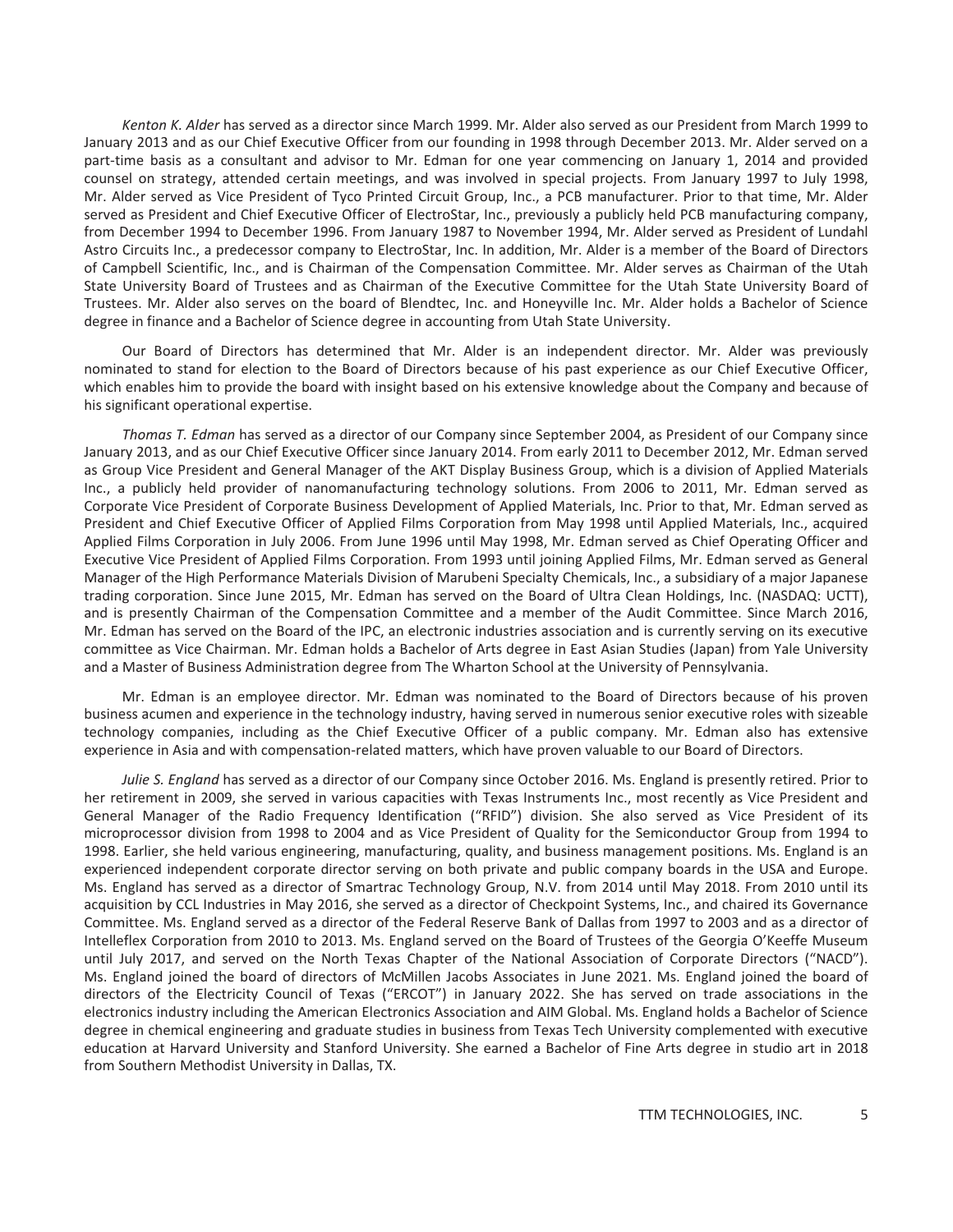Ms. England is an independent director. Ms. England was previously nominated to stand for election to the Board of Directors because of her extensive background in the technology industry and her experience serving on the boards of both private and public companies in the USA and Europe and to provide the Company with insight as she serves on our board. As a result of Ms. England's significant involvement in director professionalism education, Ms. England has been designated a NACD Governance Fellow by the National Association of Corporate Directors.

*Philip G. Franklin* has served as a director of our Company since November 2010. Mr. Franklin is presently retired. From 1998-2016, Mr. Franklin served in various capacities with Littelfuse, Inc. (NASDAQ: LFUS), a designer, manufacturer, and seller of circuit protection devices for use in electronics, automotive and electrical markets, most recently as Executive Vice President and Chief Financial Officer. Prior to joining Littelfuse, Inc., Mr. Franklin was Vice President and Chief Financial Officer for OmniQuip International, a construction equipment manufacturer, which he helped take public. Prior to that, Mr. Franklin served as Chief Financial Officer of Monarch Marking Systems and Hill Refrigeration. Mr. Franklin served as non-executive Chairman of the Board of Directors of Tribune Publishing Co., to 2021. Mr. Franklin holds a bachelor's degree in economics from Dartmouth College and a Master of Business Administration degree from the Amos Tuck School at Dartmouth College.

Our Board of Directors has determined that Mr. Franklin is an independent director and an "audit committee financial expert" as described in applicable SEC rules. Mr. Franklin was previously nominated to stand for election to the Board of Directors because of his financial and accounting expertise, including a deep understanding of accounting principles, financial reporting rules and regulations, and knowledge of audit procedures.

*Rex D. Geveden* has served as a director of our Company since May 2018. The Company appointed Mr. Geveden as Chairman of our Board of Directors effective after the 2021 annual meeting of stockholders upon the retirement of Robert E. Klatell, our former Chairman. Mr. Geveden currently serves as President and Chief Executive Officer since January 1, 2017 and served as Chief Operating Officer from October 2016 until December 2016 of BWX Technologies, Inc. (NYSE:BWXT), a nuclear industrial conglomerate headquartered in Lynchburg, VA. Previously, Mr. Geveden was Executive Vice President at Teledyne Technologies Incorporated, a provider of electronic subsystems and instrumentation for aerospace, defense and other uses. He led two of Teledyne's four operating segments from 2013 through 2016, and concurrently served as President of Teledyne DALSA, Inc., a Teledyne subsidiary, since 2014. Mr. Geveden also served as President and Chief Executive Officer of Teledyne Scientific and Imaging, LLC from 2011 to 2013 and President of both Teledyne Brown Engineering, Inc. and Teledyne's Engineered Systems Segment from 2007 to 2011. Mr. Geveden is a former Associate Administrator of the National Aeronautics and Space Administration ("NASA"), where he was responsible for all technical operations within the agency's \$16 billion portfolio and served in various other positions with NASA in a career spanning 17 years. Mr. Geveden holds both a bachelor's and master's degrees in physics from Murray State University.

Our Board of Directors has determined that Mr. Geveden is an independent director. Mr. Geveden was previously nominated to stand for election to the Board of Directors and was then appointed as Chairman in 2021 because of his extensive experience in the aerospace and defense industry as well as his proven track record as an outstanding leader.

*Pamela B. Jackson* has served as an independent director of our Company since her appointment to the Board of Directors in June 2021. She is a member of the Audit Committee and a retired Vice President, Technology of Emerson Electric Company in St. Louis, Missouri. Ms. Jackson was with Emerson from April 2001 until October 2017 where her responsibilities included corporate oversight of technology development initiatives related to new and lean product development, portfolio and product life cycle management, and Emerson's centers of excellence for software and humancentered design. She also served on the management boards for the Emerson Pune, India Innovation Center and the Emerson Xi'an, China Engineering Center. Over her career, Ms. Jackson led a breadth of global, technology intensive manufacturing businesses that included power supplies, energy systems, thin film hybrid integrated circuits, PCBs and other electronic components and assemblies. Before joining Emerson, Ms. Jackson worked at Lucent, AT&T and Western Electric for over twenty years where she held positions in research, engineering, operations, and marketing, eventually serving as Vice President and General Manager of several electronic component businesses including Lucent's MicroPower division in Austin, Texas. Ms. Jackson received Bachelor and Master of Science degrees in chemistry and chemical engineering from Massachusetts Institute of Technology. She holds an Executive MBA from Boston University. She has served on several non-profit boards, including Ranken Technical College, in St Louis, Missouri where she chaired and currently serves on the Investment and Diversity Committees. Ms. Jackson is a member of Sigma Xi, Beta Gamma Sigma, the American Chemical Society, the American Institute of Chemical Engineers and is a Life Member of the Society of Women Engineers.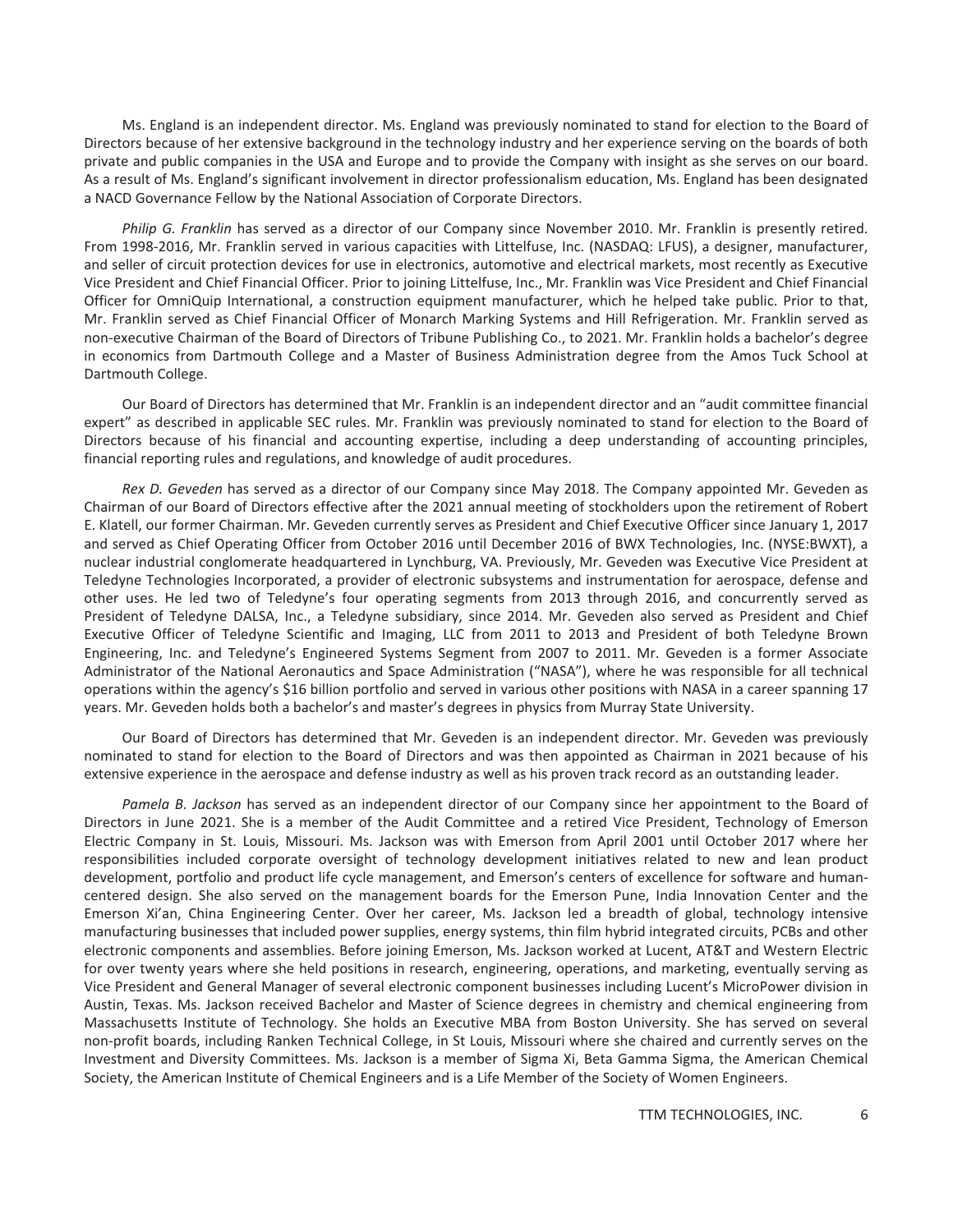Our Board of Directors has determined that Ms. Jackson is an independent director. Ms. Jackson was appointed to the Board of Directors due to her extensive experience and knowledge in the electronics, engineering and technology markets, where she has spent the vast majority of her exceptional career.

*Chantel E. Lenard* has served as a director of our Company since September 2018. Ms. Lenard presently serves as a Lecturer of Marketing in the MBA program at the University of Michigan Ross School of Business. Ms. Lenard retired from Ford Motor Company (NYSE:F) in 2017, having served as the top marketing executive for Ford in both the U.S. and Asia. From 2013 to 2017, Ms. Lenard held the position of U.S. Chief Marketing Officer, leading the organization's pricing, promotions, media, digital marketing, product strategy, and consumer experience activities. From 2010 to 2013, Ms. Lenard was based in Shanghai, China, as Vice President of Marketing for Ford's Asia Pacific and Africa operations, where she led the marketing activities for 11 countries across the region. In addition to her marketing roles, Ms. Lenard held a number of leadership positions in strategy, sales, finance, and purchasing during her 25 year career with Ford. Ms. Lenard currently serves as a director and member of the HR and Compensation Committee of Uni-Select, Inc. (TSX: UNS), a director and member of the Audit and Compensation Committees of LSI Industries (NASDAQ: LYTS), and a director and member of the Audit and Governance Committees of Charge Enterprises (OTC: CRGE). Ms. Lenard holds a bachelor's degree in Industrial Engineering from Purdue University and a Master of Business Administration degree from Harvard University.

Our Board of Directors has determined that Ms. Lenard is an independent director. Ms. Lenard was nominated to the Board of Directors because of her extensive background in the automobile industry and her lengthy and diverse experience in international marketing.

*John G. Mayer* has served as a director of our Company since September 2000. Mr. Mayer is presently retired. From January 1997 to November 1999, Mr. Mayer served as Vice President of Tyco Printed Circuit Group, Inc., a PCB manufacturer. Mr. Mayer served as Chief Operating Officer of ElectroStar, Inc., previously a publicly held PCB manufacturing company, from December 1994 to December 1996. From April 1986 to November 1994, Mr. Mayer served as President of Electro-Etch Circuits, Inc., a predecessor company to ElectroStar, Inc. Mr. Mayer served on the board of trustees of the Cottonwood Gulch Foundation from 2008 to 2017. Mr. Mayer holds a Bachelor of Arts degree in history, the arts and letters from Yale University and a Juris Doctor from UCLA School of Law.

Our Board of Directors has determined that Mr. Mayer is an independent director. Mr. Mayer was previously nominated to stand for election to the Board of Directors because of his extensive experience in the PCB business and has demonstrated depth of business experience in our company's industry, particularly in technology and operations.

*Dov S. Zakheim* has served as a director of our Company since July 2010. Dr. Zakheim is currently a Senior Fellow at CNA, a federally funded think tank, and a Senior Advisor at the Center for Strategic and International Studies. From May 2004 to July 2010, Dr. Zakheim served as Vice President and subsequently as Senior Vice President of Booz Allen Hamilton, a global strategy and technology consulting firm, where he was a leader in the firm's global defense practice. From May 2001 to April 2004, Dr. Zakheim was Under Secretary of Defense (Comptroller) and Chief Financial Officer for the United States Department of Defense. From October 2002 to April 2004, Dr. Zakheim served as the United States Department of Defense's coordinator of civilian programs in Afghanistan. Dr. Zakheim serves as the Chairman of the Board of Directors of Secure Federal Operations LLC (previously Sprint Federal Operations LLC). Dr. Zakheim previously served as a member of the Board of Directors of Standard Aero Corp. from 2008 until 2015, and was a member of their Audit Committee from 2012 to 2015. In addition, Dr. Zakheim has served as a member of ISO Group, Inc.'s Board of Directors from 2010 to 2014. Dr. Zakheim also served as a board member of Chemonics International and was a member of their Audit Committee from 2013 to 2019. Dr. Zakheim also serves as a board member of the American Jewish Committee, the Foreign Policy Research Institute, the Center for the National Interest and the U.S. Naval Academy Athletic Association. Dr. Zakheim holds a Bachelor of Arts degree from Columbia College at Columbia University, was a General Course student at the London School of Economics, and holds a Doctor of Philosophy degree from St. Antony's College at the University of Oxford.

Our Board of Directors has determined that Dr. Zakheim is an independent director and an "audit committee financial expert" as described in applicable SEC rules. Dr. Zakheim was nominated to the Board of Directors because of his substantial financial and accounting experience acquired in the course of acting as Chief Financial Officer for the U.S. Department of Defense, his expertise and leadership skills in global defense, and his national security qualifications.

There are no family relationships among any of our directors, director nominees, or executive officers.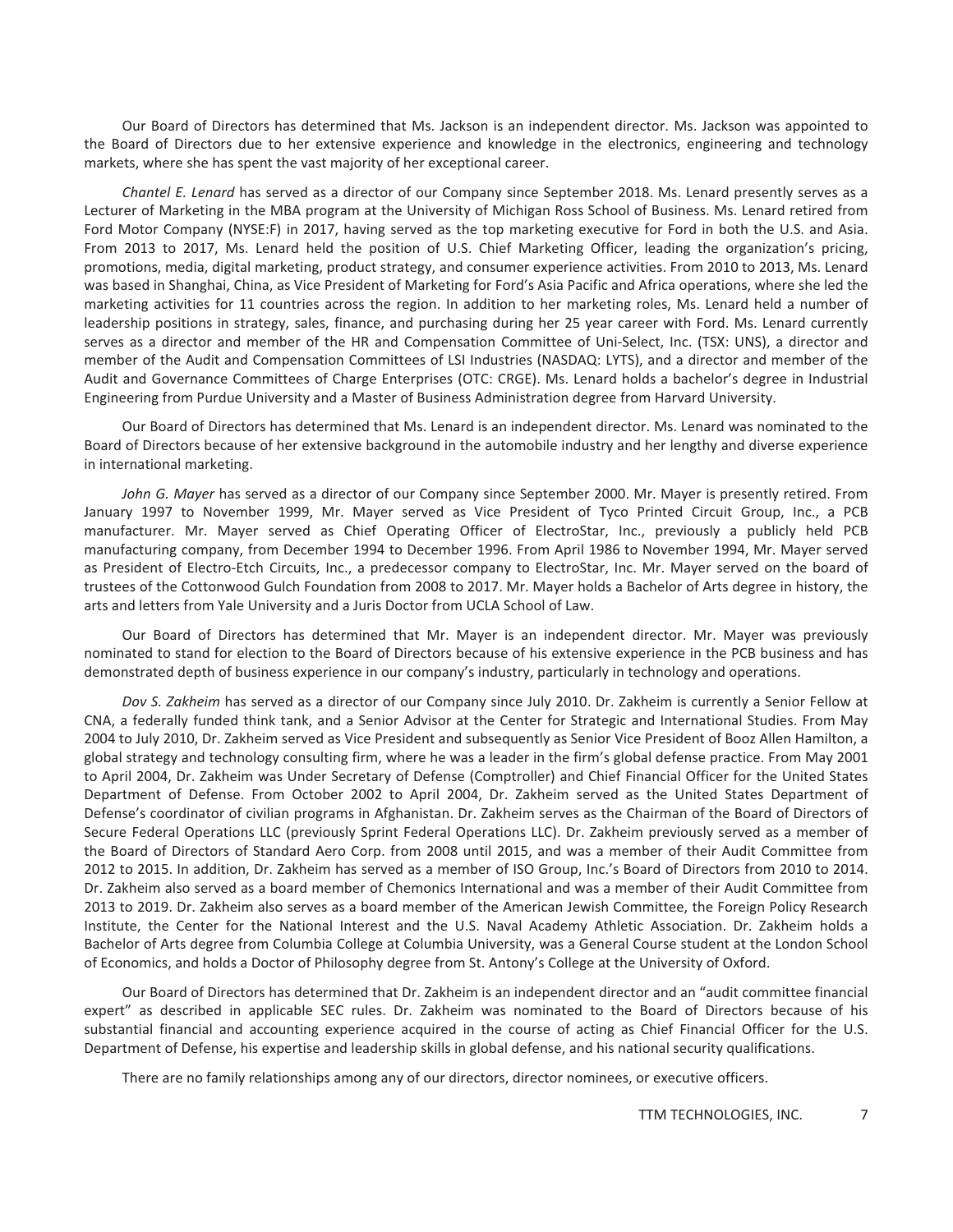#### **Board Diversity Matrix**

The Company's Board Diversity Matrix identifies each director's self-identified diversity characteristics, as follows:

| <b>Board Diversity Matrix</b>                                    |                |             |                   |
|------------------------------------------------------------------|----------------|-------------|-------------------|
| <b>Total Number of Directors</b>                                 |                | 9           |                   |
|                                                                  | <b>Female</b>  | <b>Male</b> | <b>Non-Binary</b> |
| Gender                                                           |                |             |                   |
| <b>Directors</b>                                                 | 3              | 6           | 0                 |
| Number of Directors Who Identify in Any of the Categories Below: |                |             |                   |
| African American or Black                                        | 1              | 0           | 0                 |
| Alaskan Native or Native American                                | 0              | $\Omega$    | $\Omega$          |
| Asian                                                            | 0              | 0           | 0                 |
| Hispanic or Latinx                                               | $\Omega$       | $\Omega$    | $\Omega$          |
| Native Hawaiian or Pacific Islander                              | 0              | 0           | 0                 |
| White                                                            | $\mathfrak{D}$ | 6           | $\Omega$          |
| Two or More Races or Ethnicities                                 | 0              | 0           | 0                 |
| LGBTQ+                                                           | 0              | O           |                   |

#### **Information Relating to Corporate Governance and the Board of Directors**

Our Board of Directors has determined, after considering all the relevant facts and circumstances, that Messrs. Alder, Franklin, Geveden and Mayer, Mses. Jackson, England and Lenard, and Dr. Zakheim are independent directors, as "independence" is defined by the listing standards of the NASDAQ Stock Market (referred to as NASDAQ) and by the SEC. Accordingly, a majority of the members of our Board of Directors are independent. Mr. Edman is not considered to be an independent director as a result of his position as an executive officer of our Company.

Our bylaws authorize our Board of Directors to appoint its members to one or more committees, each consisting of one or more directors. Our Board of Directors has established four standing committees: an audit committee, a compensation committee, a nominating and corporate governance committee and a government security committee. Each of our committees, with the exception of the government security committee (of which Mr. Edman is a member), is comprised entirely of independent directors, as "independence" is defined by the listing standards of NASDAQ and by the SEC. Our Board of Directors holds executive sessions following all board meetings at which the independent directors meet without the presence or participation of management.

Our Board of Directors has adopted charters for the audit, compensation, and nominating and corporate governance committees describing the authority and responsibilities delegated to the committee by the Board of Directors. Our Board of Directors has also adopted Corporate Governance Guidelines, a Whistle Blower Policy, a Code of Business Conduct for all employees and a supplemental Code of Ethics for our Chief Executive Officer and senior financial officers. We post on our website, at https://investors.ttm.com/corporate-governance/highlights, the charters of our audit, compensation, and nominating and corporate governance committees; our Corporate Governance Guidelines; our Whistle Blower Policy; our Code of Conduct for all employees, our Code of Ethics for our Chief Executive Officer and senior financial officers, and any amendments or waivers thereto. These documents are also available in print to any stockholder requesting a copy in writing from our corporate secretary at 200 East Sandpointe, Suite 400, Santa Ana, California 92707.

Interested parties may communicate with our Board of Directors or specific members of our Board of Directors, including the members of our various board committees, by submitting a letter addressed to the Board of Directors of TTM Technologies, Inc., c/o any specified individual director or directors, at 200 East Sandpointe, Suite 400, Santa Ana, California 92707. We will forward any such letters to the indicated directors.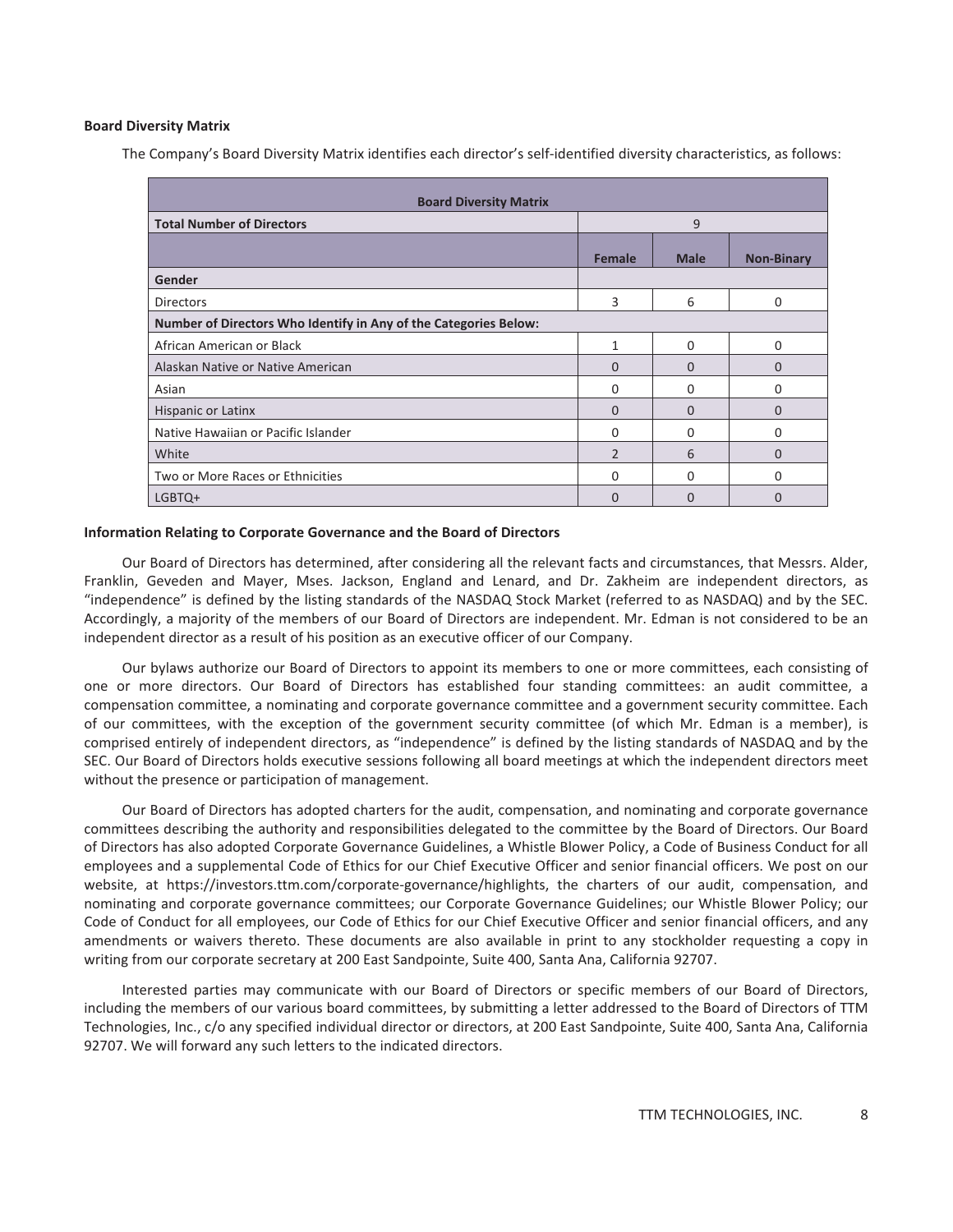#### **Environmental, Social & Governance ("ESG") Overview**

At TTM, our mission is to deliver superior value, growth and profit by providing customers with market leading, differentiated solutions and an extraordinary customer experience. In line with our mission and corporate values, we aim to operate all of our sites around the globe in a safe and responsible manner that respects the environment and protects the safety and health of our employees, our customers and our communities.

We are committed to conducting our business in an ethical manner in every culture and geography that we operate. Our corporate values emphasize integrity, clear communication, teamwork and performance excellence throughout our employee base. Our Board of Directors ultimately oversees our ESG compliance and initiatives through regular engagement with our senior management team. Our lasting commitment to Corporate Social Responsibility ("CSR") goes beyond regulatory compliance and is an integral part of our corporate culture and our way of doing business. We are committed to making our workforce inclusive, our business sustainable and friendly to the environment and our stakeholders engaged by maintaining strong environmental, social and governance practices.

In order to clearly communicate TTM's efforts and continuing initiatives around the topic of ESG, TTM plans to publish its first CSR Report in the spring of 2022. TTM considers the publication of the CSR Report another critical milestone on our important journey to be a responsible corporate citizen to the customers we serve and the communities where we preside.

#### **TTM Sustainability Policy**

As a global organization, TTM recognizes our opportunity to positively impact the world around us by managing our operations in a sustainable manner. We believe that sustainable practices are essential to the long-term success of our business and that we have a responsibility to consider how our business interacts with society, impacts the environment, and can affect the global economy in line with our corporate values of teamwork, integrity, clear communication, and performance excellence. TTM expects our employees, suppliers, and business partners to use this Corporate Sustainability Policy as guiding principle in their respective roles.

TTM's Leadership and employees are committed to:

#### **Environmental:**

- Responsible sourcing and management of natural resources (including water usage) and raw materials
- Conducting business in a way that minimizes negative environmental impact
- Responsible management of waste and prevention of pollution with a focus on recycling

#### **Social:**

- Fostering a culture that promotes personal health and safety
- Cultivating a culture that promotes transparency and clear communication
- Embracing diversity, equity, and inclusion, both in the workplace and with customers, suppliers, and vendors
- Promoting career growth through talent development, succession planning, on the job training, and education
- Competitively compensating our employees commensurate with skills and experience in each market
- Supporting and actively engaging with our local communities

#### **Governance:**

- Upholding fair and ethical labor, governance, and finance practices
- Ensuring ethical organizational governance through consistent and continuous training of our employee base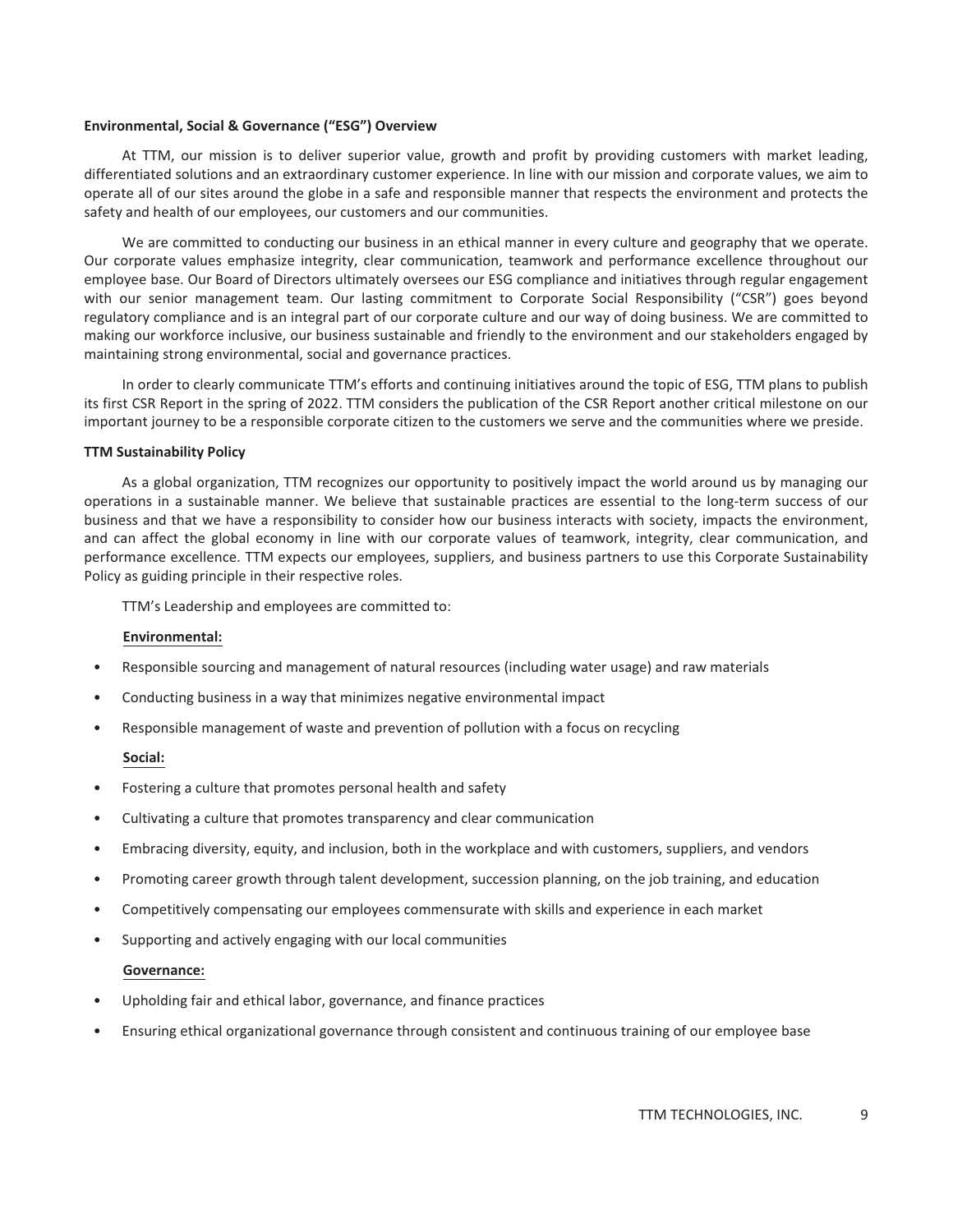- Creating strong cybersecurity policies that ensure protection and privacy of data for our customers employees, and other stakeholders
- Promoting transparency, accountability, and engagement with our stockholders

#### **Environmental**

PCBs, semiconductors and other types of electronics continue to evolve in design with the advent of advanced innovations and technologies. This increasing complexity in design generates a wider range of materials used to manufacture the products. Some of the materials and chemicals traditionally used to produce PCBs may cause harm to the environment and the people who handle the materials and chemicals, if proper safeguards and protocols are not implemented. TTM has undertaken many positive steps and made significant investments to reduce the negative environmental impact of manufacturing PCBs.

TTM's Environmental Statement and Environmental Policy mandate responsible environmental management to protect the Company's employees, customers, community, stockholders and the environment. TTM continually invests in the resources required to adhere to and manage the Company's environmental responsibilities. We report emissions, energy usage and water usage to our customers and regulatory agencies. Annually, we also report our greenhouse gas emissions and water use information to the Carbon Disclosure Project. TTM conducts extensive internal monitoring and benchmarking to measure performance, establish best practices, and identify opportunities for improvement. In 2020, TTM initiated an internal sustainability goals program targeting reduction in emissions, waste, water and energy use.

All of TTM's sites maintain an Environmental Management System that enables understanding of the Company's environmental risks and opportunities. This system allows for environmental data collection, calculation and monitoring of goals and results for TTM's locations. Our practices are aimed at improving environmental sustainability in the communities where we operate. To bolster the company's environmental compliance and risk management efforts, TTM regularly participates in self-audits and facilitates employee training and environmental awareness. TTM routinely engages in outreach aimed at educating regulatory authorities on TTM's activities and helping to shape pertinent regulations. In 2018, as a result of this engagement, the United States Environmental Protection Agency ("EPA") recognized TTM for our leadership in the Agency's 2018 Toxics Release Inventory Analysis.

Among the Company's most critical environmental initiatives are:

- Water Use Reduction Because water is a key natural resource used in the manufacturing of PCBs, TTM continuously works to find solutions to reduce water consumption while maintaining product quality. To do this, TTM sets water use limits for production lines through the installation of real-time waste use monitoring and control systems. TTM's efforts to save water include reusing industrial wastewater for production and recycling wastewater to reduce overall use.
- Wastewater Treatment Upgrades TTM has adopted a program of wastewater treatment system overhauls by upgrading, retrofitting and installing new leading technology wastewater facilities throughout its sites in North America.
- Storm Water: No Exposure Certified Facilities Among TTM's most critical environmental goals is the elimination of all storm water impact at its manufacturing sites in North America.
- Energy As a regular course of business, the Company designs and installs equipment to reduce its energy consumption in high-use areas and tracks usage as part of its operational metrics. This reduction includes optimizing air conditioning systems through temperature and humidity controls, initiating air compressor system upgrades, and reducing energy consumption through power factor analysis.
- Waste Reduction TTM aims to reduce or eliminate the waste footprint derived from its operations by: 1) recycling and recovery of waste; 2) the sustainable reuse (as a raw material) of all byproducts of manufacturing; and 3) eliminating hazardous waste.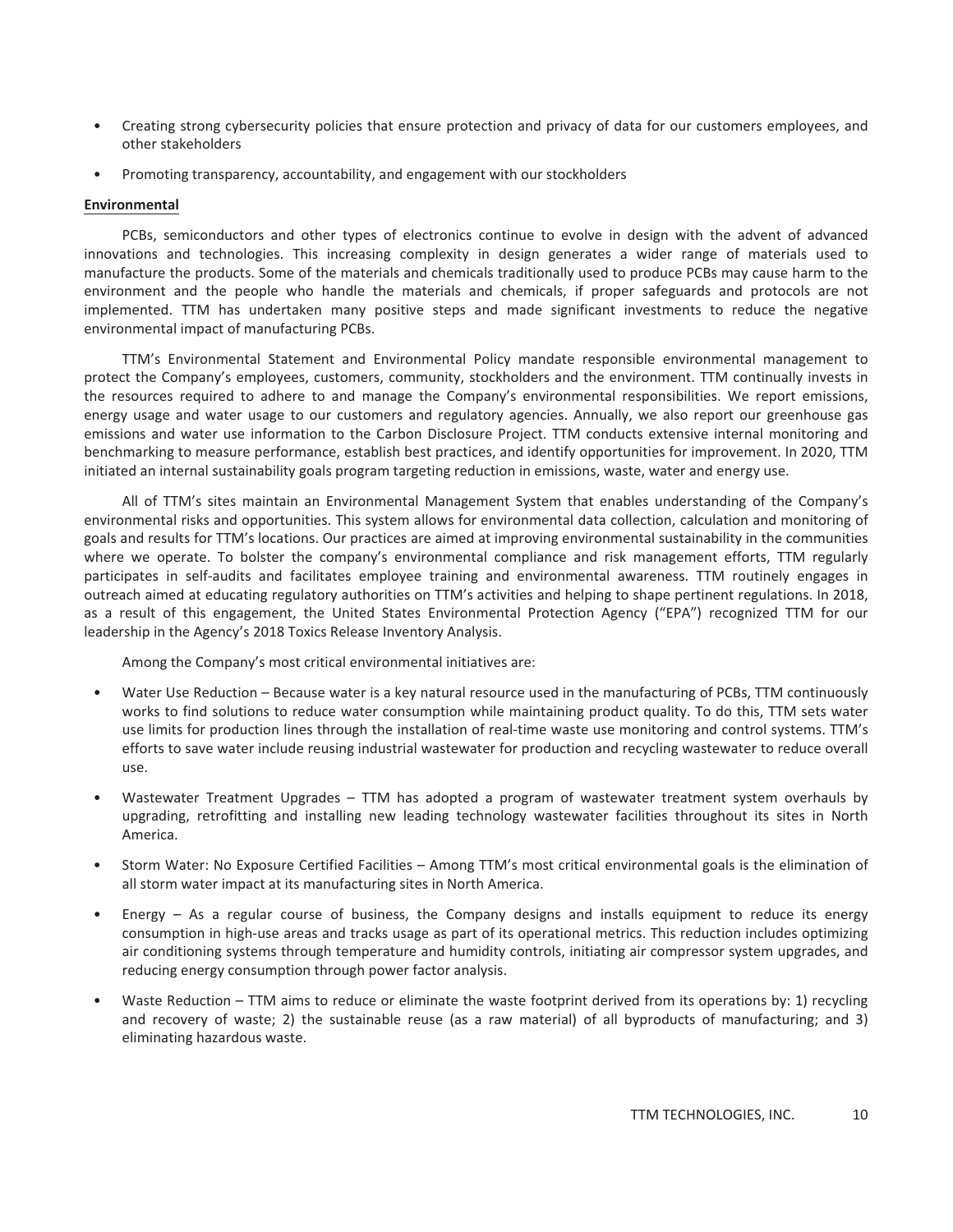*Product Toxicity.* TTM's PCB products are commonplace in many electronics and allow for electronic components to interface with one another through the circuits that are created on the PCB. TTM's RF products are similar in nature to PCBs but contain more microelectronic components than the bare PCB as they integrate other microelectronic parts into the RF assembly and system. Generally, the finished products that we manufacture are fully contained and are not intended to release any chemical substances during normal use. We provide full material declarations upon customer request which identify the name and amount of substances used in our unpopulated PCBs.

*Product Quality and Safety.* TTM adheres to the highest quality standards in the industry. TTM partners with the most respected, third-party global organizations to independently review and validate our quality, safety and manufacturing processes. In addition, TTM adheres to specific environmental guidelines as directed by Restriction of Hazardous Substances in Electrical and Electronic Equipment ("RoHS") and Registration, Evaluation, Authorization and Restriction of Chemicals ("REACH"). Below is a listing of some of the most significant third-party quality certifications we carry in our facilities:

- UL Standards
- ISO 9001 and AS 9100 Certifications
- NADCAP Certifications
- MIL PRF 31032 (Military certification in our US sites)
- IATF 16949 (Automotive Certification)
- ISO 13485 (Medical Certification)

#### **Social**

TTM strives to create and maintain a professional and safe work environment that fosters a collaborative culture among employees. We actively promote diversity, equity, and inclusion, continuous learning, and seek to engage employees with development opportunities and a chance to contribute to the broader community. We support our employees across the organization to achieve their full potential through leadership development programs and career planning. We are committed to individual employee success. We are proud that our employees are valued outside of TTM in serving as industry leaders across boards, committees and joint projects.

Diversity, Equity and Inclusion ("DEI"). Recognizing and respecting our global presence, we strive to recruit and maintain a diverse and inclusive workforce that reflects the communities that we serve. TTM's recruitment process works to locate candidates, from diverse backgrounds, for all open positions. As part of our efforts, TTM's DEI Council works collaboratively across the organization to drive our DEI strategy and support key initiatives focused on continuing to cultivate university partnerships to further shape our early career talent pipeline. TTM utilizes deliberate communication strategies and tactics to enhance DEI awareness including focus groups, internal communications, digital, in-person and print campaigns, employee education, community outreach and social media.

Our US workforce is approximately 42% ethnically diverse and comprised of 37% females. In addition, 34% of our US new hires in 2021 identified as underrepresented minorities. We are committed to having a diverse talent pipeline and have trained our talent acquisition team and human resources personnel in diversity sourcing strategies. TTM has memberships with external partner organizations to attract diverse talent. Our sites actively participate in campus hiring and job fairs throughout the year, supporting various events within each region and driving recruitment campaigns that leverage our social media platforms; this is in addition to specific campaigns dedicated to diversity and veteran hiring. We have also expanded and continue to develop our existing policies and training against harassment, bullying and the elimination of bias in the workplace. In 2021, we partnered with Morgan State University (a minority serving institution) to extend four TTM scholarships to minority engineering students. We have plans to extend partnerships to additional schools in 2022. We delivered valuable DEI learning sessions to our North America leadership teams in addition to publishing three quarterly internal publications.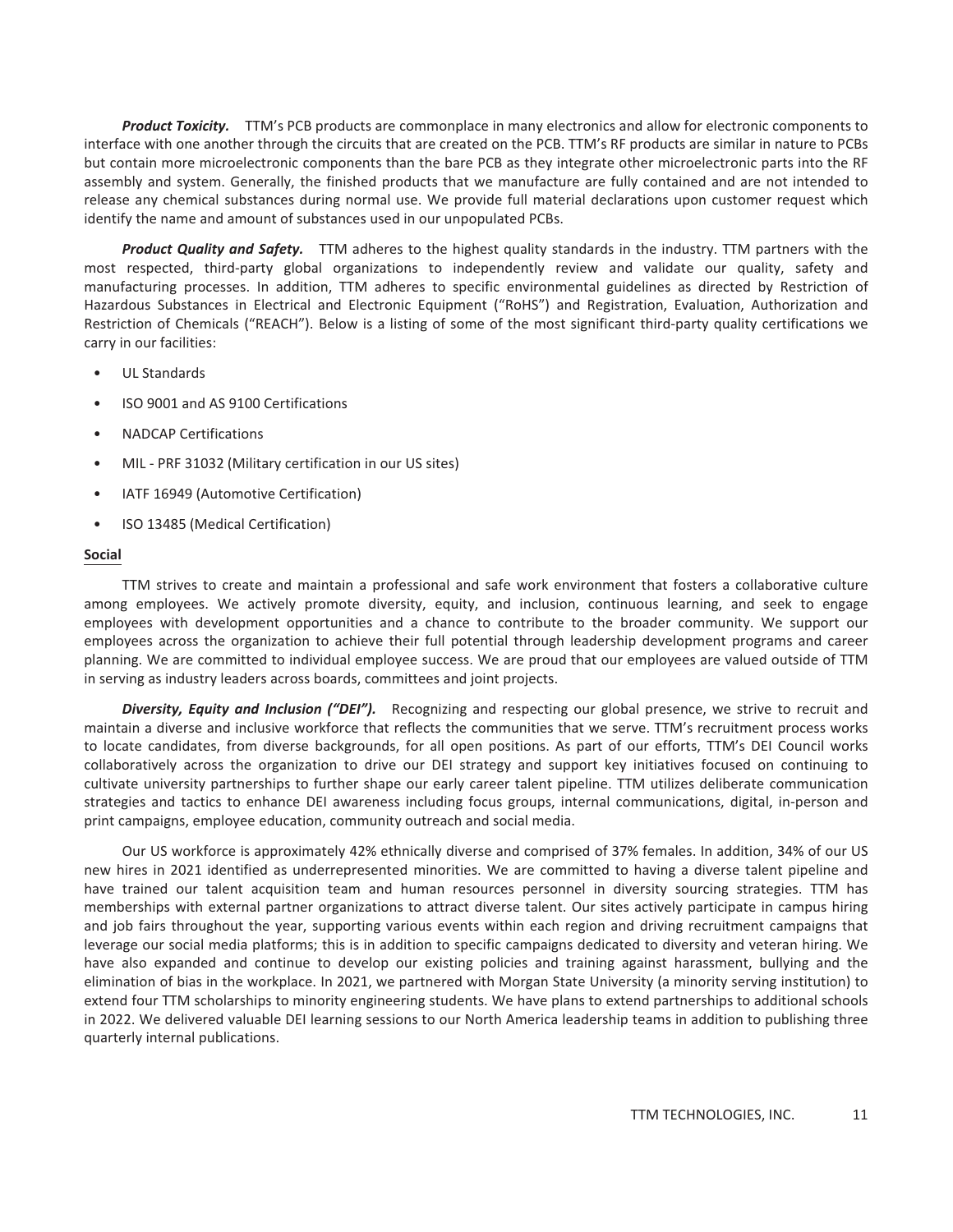*Commitment to Values and Ethics.* The foundation of TTM's strategic vision is our corporate culture and its way of doing business with integrity, teamwork, clear communication, and performance excellence. We demonstrate the importance we place on these values through our goal setting and performance management process as well as providing ethics training to employees every year. Along with the TTM Values and our Leadership Principles, we discuss and act in accordance with, and provide annual training for, our Code of Conduct, which outlines our expectations and provides guidance for all employees. Our Code of Conduct includes topics such as anti-corruption, discrimination, harassment, privacy, appropriate use of company assets, protecting confidential information, and reporting Code of Conduct violations. Our Code of Conduct reinforces the importance of fostering an open, welcoming environment in which all employees have a voice and a confidential outlet to raise concerns regarding potential violations.

Our commitment to our communities is demonstrated through our volunteer efforts, charitable donations, and sponsorships. As an employer, our local sites choose the organizations to affiliate with that best reflect our values.

In 2021, the TTM Board of Directors established the TTM Chair for Community Service Award in honor and recognition of the community leadership and public service of our recently retired TTM Board Chairman, Robert E. Klatell, who served in this role from 2005-2021. We chose a winner from over twenty internal team nominations and subsequently made a large donation to the Dana Farber Cancer Fund (associated with the Jimmy Fund) on December 5, 2021 to coincide with the United Nations Volunteer Day.

In addition, the Company maintains high standards for all employees worldwide which include reasonable work hours and time off, no child labor, no forced labor, equal opportunity employment, and a professional work environment that does not tolerate any form of harassment or discrimination. The Company and its employees strive to achieve and maintain a positive work environment. In addition, the Company emphasizes health and wellness programs targeted to educate employees on healthy lifestyles and promote fitness plans. We review employee turnover rates paying particular attention to supervisor and technical retention. We believe the emphasis we place on selecting, training and coaching supervisors positively impacts their ability to lead people. Our leadership principles of communications, collaboration and career development are designed to improve the employee experience and strengthen working relationships. Through internal surveys, it is clear our employees value their relationships with their supervisors, career opportunities and the corporate culture.

*Employee Health & Safety.* We managed the on-going COVID-19 pandemic in 2021 by building upon our experiences in 2020 and with an emphasis on flexibility, testing, vaccination tracking, and timely communications. Notable achievements from 2021 include:

- We developed guidelines to support hybrid, remote and on-site work for each employee while maintaining continuous operations within the plants.
- We improved upon IT solutions to maintain critical operations and projects to increase our flexibility to work remotely.
- In the US, we established an employee paid time off (PTO) donation program and distributed over 10,000 PTO hours to employees with COVID-19 hardships in 2021.
- We expanded services of our on-site health center to include mental health and additional physical therapy offerings.
- Since the beginning of 2020, the world has been in an on-going pandemic, threatening to impact the health of our employees. Our goal has been and continues to be to keep our employees safe through health questionnaires, maskwearing at all of our facilities, utilization of proximity sensors, social distancing, and regular communication with our employees, customers and suppliers about our safety protocols and procedures while maintaining the continuous operation of all our facilities. In fact, early on during the pandemic we began making our own face masks inside two of our facilities located in China and in the United States and provided them to our employees, and their families and surrounding communities in need of them.

*Management Policies and Communication.* How we manage and leverage our human capital is essential in executing our strategy. At TTM, a key differentiator is our culture, which has been shaped through considerable thought and energy. Our culture has served us well as we integrate acquired companies and optimize our organizational structures and teams to better serve our customers. The following elements underpin our culture:

• Vision – Inspiring innovation as the preeminent technology solutions company, generating industry leading growth and profitability, driven by empowered employees, with an unwavering value system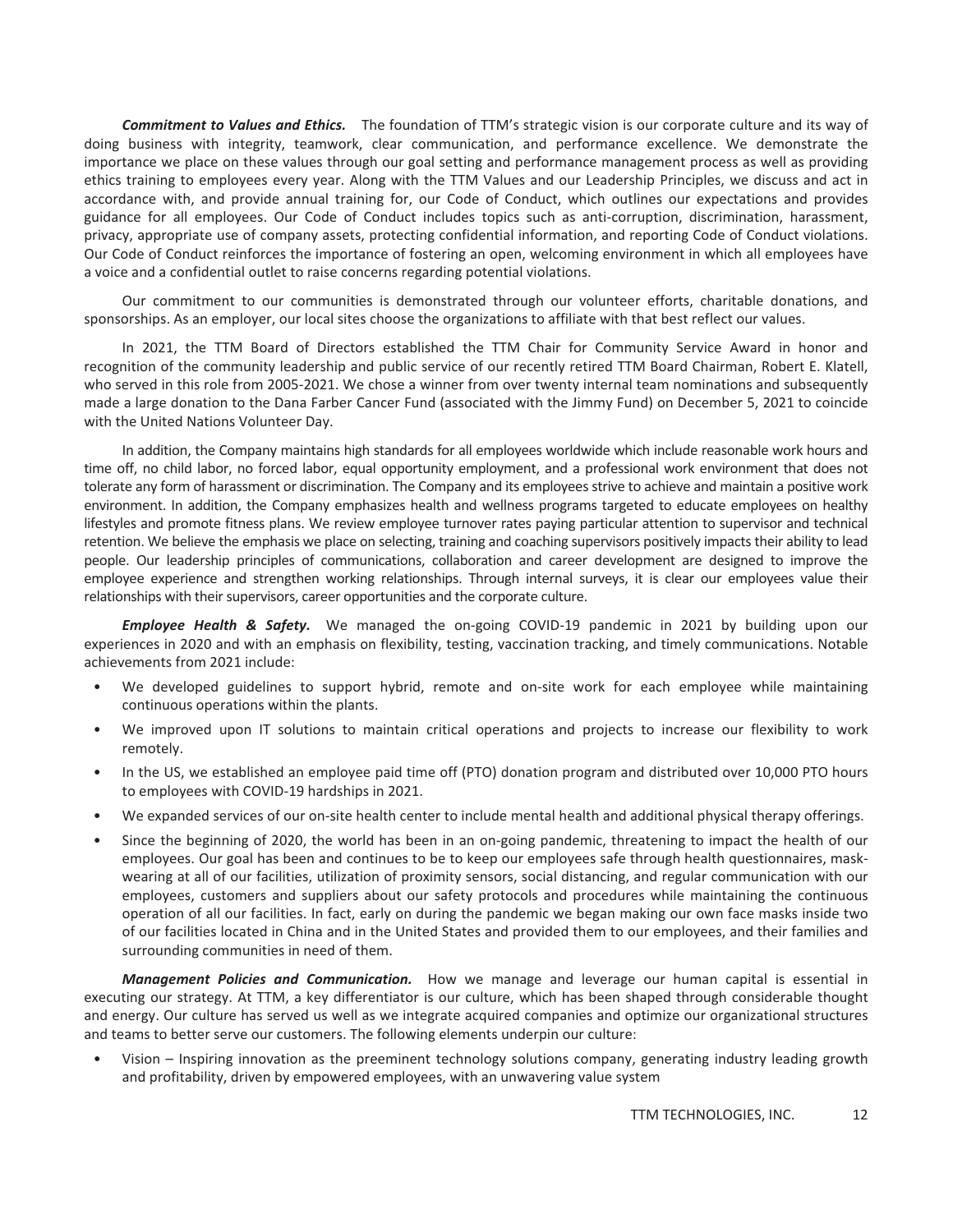- Mission Deliver superior value, growth, and profit by providing customers with market leading, differentiated solutions and an extraordinary customer experience.
- The "TTM Values" that apply to all employees are: Integrity, Teamwork, Clear Communication and Performance Excellence.
- Our people leaders are guided by our "Leadership Principles" which are: Communications, Collaboration, and Career Development.
- "One TTM" embodies our collective "team" approach to solving problems, working together, robust collaboration, and proactive communication throughout the organization to better serve our customers.

*Talent Management.* TTM's talent management aims to attract, develop, motivate, and retain employees. It is the process that drives performance within the company through integrated people management processes and practices. To that end, development of talent is a collective and continuous effort of all of our people managers. We engage in regular talent reviews to calibrate on performance and potential development gaps and progress, and evaluate the depth and strength of our integrated succession plans. Our approach to learning is a continuous one, regardless of experience level or tenure. We extend leadership development programs with individually tailored development plans anchored in dedicated coaching and separate internal mentors. Additionally, we extend competency-based training, sponsor job rotations, and form project teams comprised of emerging talents. We provide tuition reimbursement and assistance, as well as a monthly stipend to engineers to pay down student debt. In 2021, we expanded our online learning platforms, offerings, and tools, and implemented our first global learning management system. Our annual summer technical internship program in North America, and now Asia, continues to be a success in evaluating technical talent for full time positions. In 2021, we hosted over 100 interns across all of our factories around the globe.

*Community Outreach*. We are committed to bringing a positive impact to all of the communities in which we operate. In this effort, we have made community outreach a critical part of our company values and culture. Our outreach includes charitable and philanthropic contributions and the personal commitment of our employees through initiatives that include volunteer work at non-profit organizations, projects that support the environment, and deliberate educational support in the form of scholarships and sponsor programs.

*Ethical Sourcing and Supply Chain Standards.* TTM's supply chain management urges its suppliers to maintain the values of TTM in its sourcing from responsible suppliers to meet the needs of TTM's customers. TTM requires that all suppliers engage in ethical business practices, institute standards and policies to follow those practices, and actively works with suppliers in a shared commitment to meet our customers' requirements. Our suppliers are required to follow terms of confidentiality with respect to intellectual property rights of not only TTM, but also those of other third parties. TTM maintains a robust conflict minerals program, with an emphasis on compliance with the Section 1502 of the Dodd-Frank Wall Street Reform and Consumer Protection Act of 2010 and to source conflict minerals in compliance with that law. Suppliers are required to adhere to the values and principals of TTM's Code of Conduct, which establishes our expectations for suppliers in the areas of labor and human rights, environment, health and safety, ethics and management systems. At least annually, each supplier is reminded of the need to avoid the acceptance of improper gifts as well as their need for absolute compliance with the Code of Conduct and its key values of Integrity, Responsibility and Honesty. In addition, with each purchase of materials or goods, suppliers are required to comply with all applicable laws and regulations, including but not limited to the Foreign Corrupt Practices Act, in order to prevent fraud, bribery or corruption, and a hotline is used to allow anyone to report a potential violation. TTM also specifically prohibits child labor, forced labor (including slavery and human trafficking), unfair wages and working hours, discrimination and denying freedom of association for itself as well as its supply chain. Finally, TTM actively takes into account steps for itself as well as its suppliers to minimize any negative impact on the environment, seeks to reduce waste and hazardous materials, and ensure compliance with all applicable regulations and laws.

Overall, TTM seeks to take a holistic approach with its suppliers to ensure a supply chain that is ethical, abides by basic human rights, takes environmental obligations seriously, and maintains the health and welfare of its workforce. This policy is intended to ensure that TTM sources products in an ethical and consistent manner, while supporting suppliers in their objectives to improve their social and environmental practices.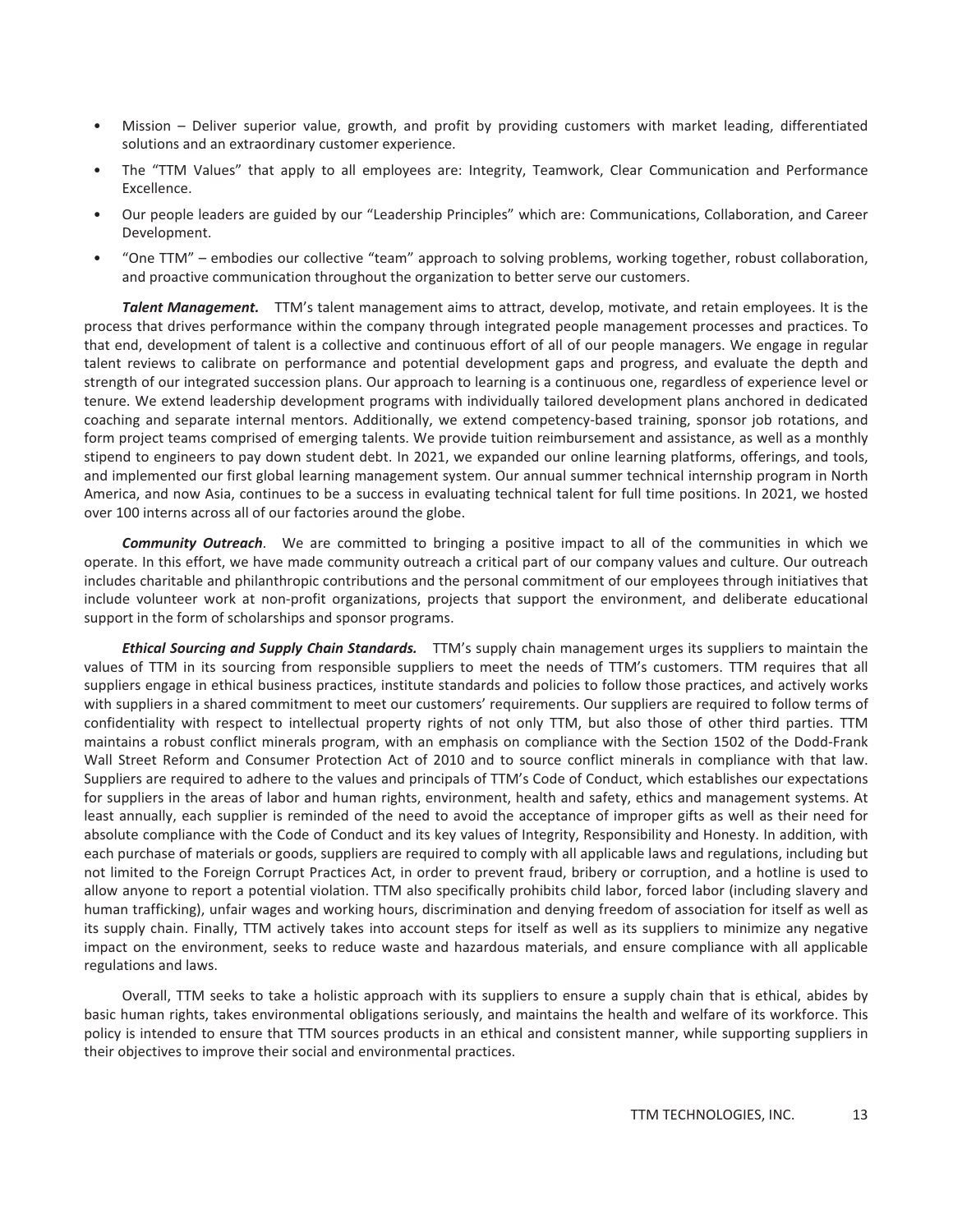#### **Corporate Governance**

A key component of our success is a strong foundation of Corporate Governance practices and policies that promote transparency, accountability and engagement exemplified by our Board of Directors. We maintain our Corporate Governance Guidelines to provide direction to our Board of Directors and Senior Management on topics such as board member qualifications, the evaluation process for the CEO and board members and reporting conflicts of interest. In addition to these Guidelines and the strong governance practices that we employ that are described throughout this Proxy Statement, TTM also maintains a Code of Ethics for the CEO and Senior Financial Officers. Further, each committee of the Board of Directors has a charter. All of these documents are available on TTM's website at https://investors.ttm.com/ corporate-governance/highlights.

#### **Meetings of the Board of Directors**

Our Board of Directors held five meetings (regular and special) during 2021. All of our directors attended more than 75% of the aggregate of (i) the total number of meetings of the Board of Directors held during 2021, and (ii) the total number of meetings held by all committees of our Board of Directors on which such person served during 2021. We have adopted a policy encouraging each of our directors to attend each annual meeting of stockholders and, to the extent reasonably practicable, we regularly schedule a meeting of the Board of Directors on the same day as the annual meeting of stockholders. All of our directors attended the 2021 annual meeting of stockholders.

#### **Committees of the Board of Directors**

As of the date of this Proxy Statement, the members and nominees of our Board of Directors and the committees of our Board of Directors on which they serve, are identified below:

| <b>Name</b>        | <b>Audit Committee</b> | Compensation<br><b>Committee</b> | <b>Nominating and</b><br>Corporate<br>Governance<br><b>Committee</b> | Government<br><b>Security</b><br><b>Committee</b> |
|--------------------|------------------------|----------------------------------|----------------------------------------------------------------------|---------------------------------------------------|
| Kenton K. Alder    |                        |                                  |                                                                      | Member                                            |
| Thomas T. Edman    |                        |                                  |                                                                      | Member                                            |
| Julie S. England   |                        |                                  | Chairman                                                             | Member                                            |
| Philip G. Franklin | Chairman               |                                  |                                                                      |                                                   |
| Rex D. Geveden     |                        | Chairman                         |                                                                      | Member                                            |
| Pamela B. Jackson  | Member                 |                                  |                                                                      |                                                   |
| Chantel E. Lenard  |                        | Member                           | Member                                                               |                                                   |
| John G. Mayer      | Member                 | Member                           | Member                                                               |                                                   |
| Dov S. Zakheim     | Member                 |                                  |                                                                      | Chairman                                          |

*Audit Committee*. Our Audit Committee provides assistance to the Company's Board of Directors in fulfilling its responsibility to stockholders, the investment community and governmental agencies that regulate the activities of the Company with respect to oversight of: (i) the integrity of the Company's accounting and financial reporting process, financial statements and financial statement audits; (ii) the Company's compliance with legal and regulatory requirements; (iii) the independent auditor's qualifications, independence and performance; (iv) the performance of the Company's internal audit function; and (v) the performance of the Company's internal accounting controls, disclosure controls and procedures, and internal control over financial reporting. Our audit committee actively consults with our management and our independent registered public accounting firm regarding the preparation of financial statements and, as appropriate, initiates inquiries into aspects of our financial affairs. In addition, our audit committee has the responsibility to consider and recommend the appointment of, and to pre-approve services provided by, and fee arrangements with, our independent registered public accounting firm. The current members of our audit committee are Messrs. Franklin (chairman) and Mayer, Ms. Jackson and Dr. Zakheim, each of whom is an independent director under NASDAQ listing standards as well as under SEC rules. The Board of Directors has determined that each of Mr. Franklin and Dr. Zakheim is "financially sophisticated"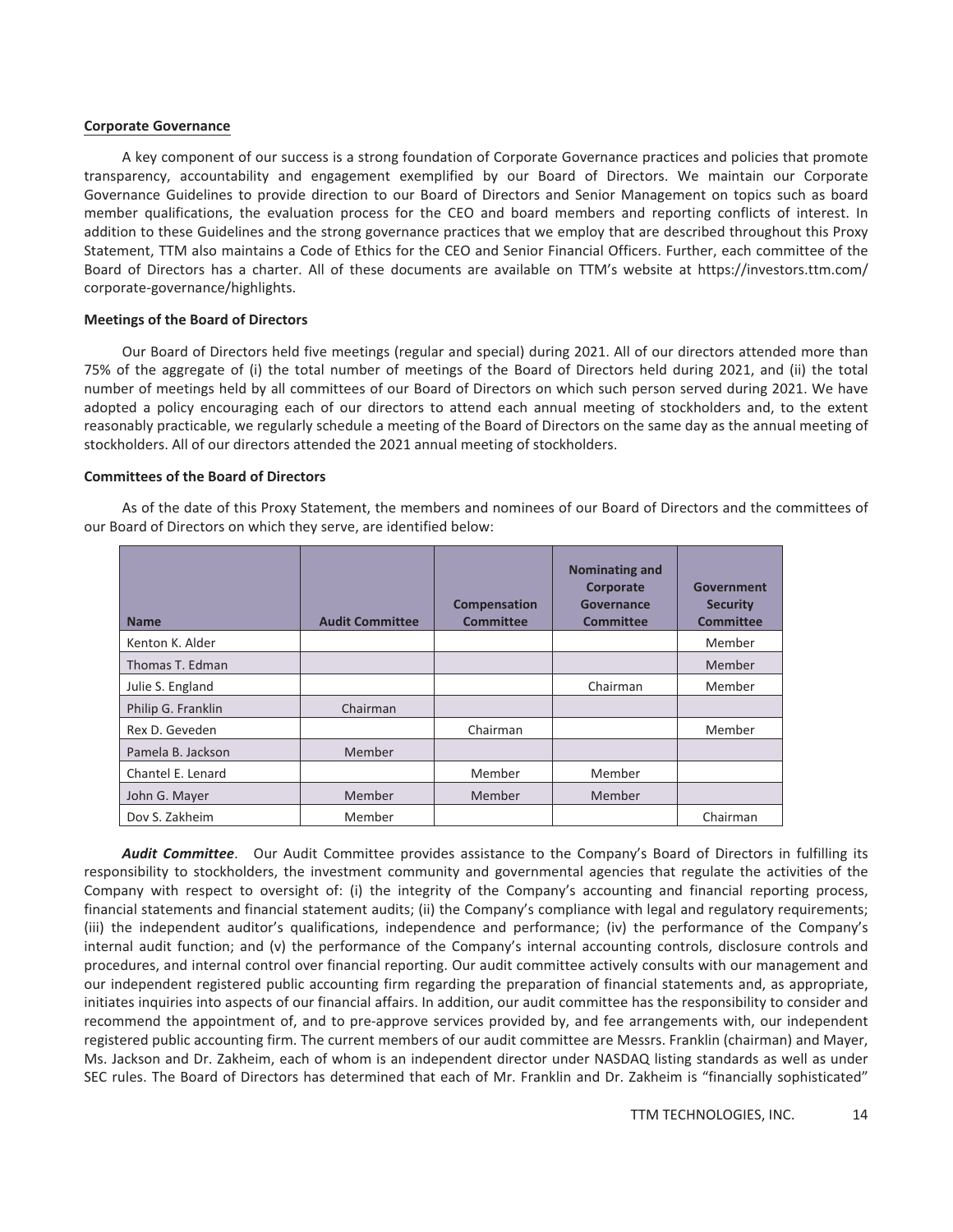under NASDAQ rules and qualifies as an "audit committee financial expert" in accordance with applicable rules and regulations of the SEC. Our audit committee held four meetings during 2021.

Our audit committee has a written charter that delineates its responsibilities, a full copy of which is posted on our website at https://investors.ttm.com/corporate-governance/highlights.

*Compensation Committee*. Our compensation committee provides a general review of our employee compensation and benefit plans to ensure that they meet our corporate objectives. The compensation committee reviews and determines, or recommends to our Board of Directors, the compensation of our Chief Executive Officer and all other individuals designated by our Board of Directors as executive officers of our Company. In addition, our compensation committee reviews and approves our corporate goals and objectives relevant to the compensation for our Chief Executive Officer and other executive officers, including annual performance objectives, and evaluates the performance of our Chief Executive Officer and other executive officers in light of these goals and objectives. The compensation committee reviews and makes recommendations to our Board of Directors with respect to, or approves, our incentive compensation plans and equity-based plans, and activities relating to those plans. The compensation committee also establishes and periodically reviews policies in the area of perquisites for executive officers. The compensation committee may, from time to time, delegate any or all of its responsibilities to a subcommittee.

In discharging its responsibilities, our compensation committee is empowered to investigate any matter of concern that it deems appropriate and has the sole authority, without seeking approval from the entire Board of Directors, to retain outside consultants for this purpose, including the authority to approve any terms of retention. Additional information regarding the role of compensation consultants and executive officers in assisting our compensation committee in determining the amount or form of executive compensation may be found in "Compensation Discussion and Analysis" below. The current members of our compensation committee are Messrs. Geveden (chairman) and Mayer and Ms. Lenard, each of whom is an independent director under NASDAQ listing standards as well as under SEC rules. The compensation committee held six meetings during 2021.

Our compensation committee has a written charter that delineates its responsibilities, a full copy of which is posted on our website at https://investors.ttm.com/corporate-governance/highlights.

Mercer, Inc. ("Mercer") was retained by our compensation committee to provide an independent review of the Company's board and executive compensation programs, including an analysis of the competitive market for 2021. Our compensation committee assessed the independence of Mercer pursuant to SEC and NASDAQ rules and concluded that Mercer is independent and that the work of Mercer has not raised any conflict of interest. For further discussion of the work conducted by Mercer as our compensation consultant, see "Compensation Discussion and Analysis – Role of the Compensation Committee."

*Nominating and Corporate Governance Committee*. The nominating and corporate governance committee oversees the selection and composition of our Board of Directors and oversees the management continuity planning processes. It establishes, monitors, and recommends the purpose, structure, and operations of the various committees of our Board of Directors, the criteria and qualifications for membership of each board committee, and recommends whether rotations or term limits are appropriate for the chair or committee members of the various committees. In addition, the nominating and corporate governance committee recommends individuals to stand for election as directors and recommends directors to serve on each committee as a member or as chair of the committee. The nominating and corporate governance committee reviews director compensation and recommends changes in director compensation to our Board of Directors with the support of our compensation consultant, Mercer. The nominating and corporate governance committee reviews and makes recommendations regarding our governing documents (including our certificate of incorporation and bylaws) and our environmental, social and corporate governance principles. The nominating and corporate governance committee is also responsible for considering policies relating to the meetings of our Board of Directors and considers questions of independence and possible conflicts of interest of members of our Board of Directors and executive officers. Finally, the nominating and corporate governance committee oversees the evaluation of our Board of Directors and management.

The nominating and corporate governance committee will consider persons recommended by stockholders for inclusion as nominees for election to our Board of Directors if the information required by our bylaws is submitted in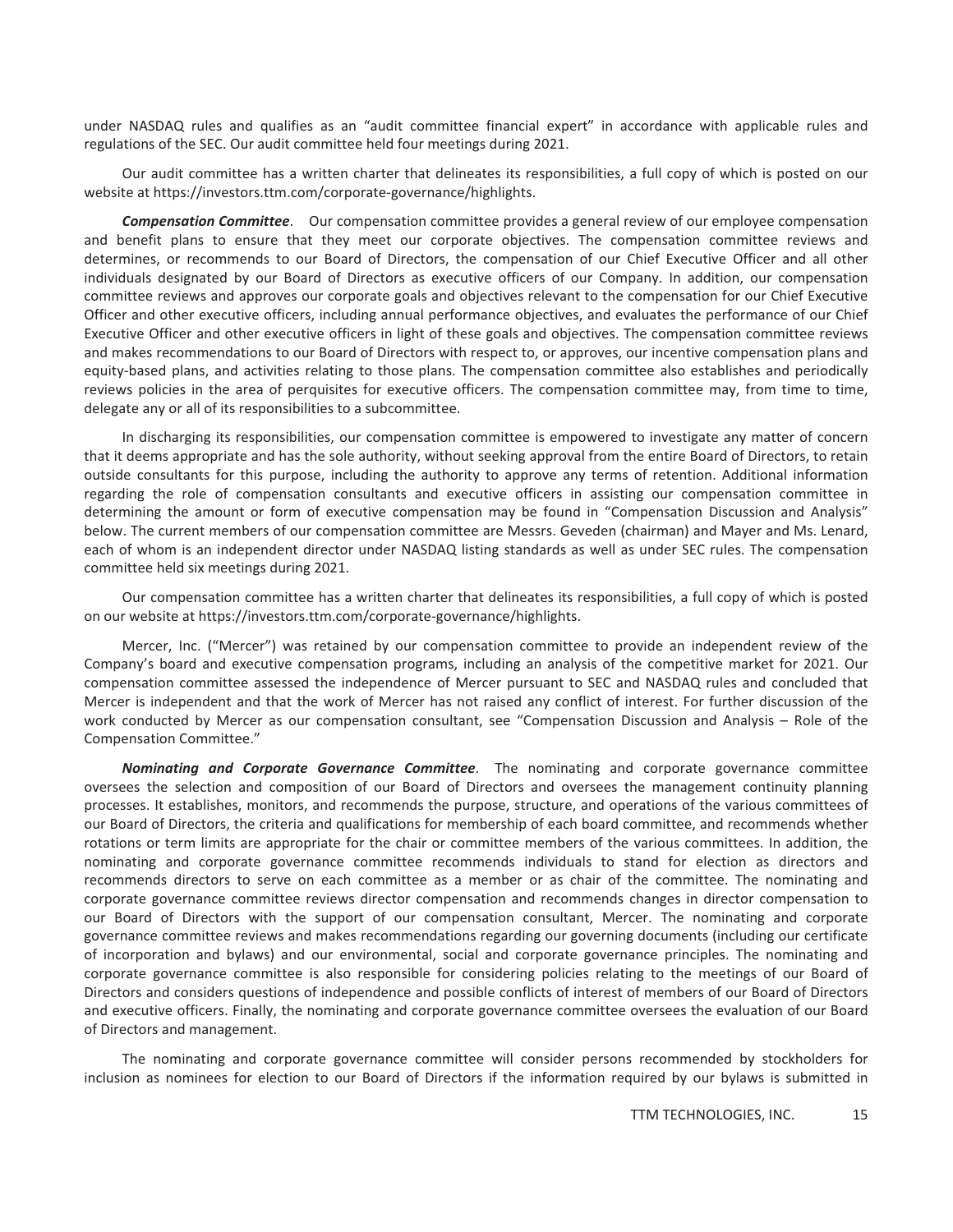writing in a timely manner and addressed and delivered to our Company's secretary at 200 East Sandpointe, Suite 400, Santa Ana, California 92707. A stockholder who intends to recommend a nominee to our Board of Directors must provide (a) all information relating to the individual subject to the nomination that is required to be disclosed in opposition proxy statements for election of directors filed by stockholders, at their own expense, in a contested election, or as otherwise required under Regulation 14A under the Securities Exchange Act of 1934, as amended (referred to as the Exchange Act), and (b) the individual's written consent to being named in a proxy statement as a nominee and to serving as a director if elected. The stockholder making the nomination must also provide the information required by our bylaws relating to such stockholder, including information pertaining to ownership of our capital stock, and must make certain representations relating to voting intent and delivery of proxies. The stockholder's nominee must also deliver to our secretary a written questionnaire with respect to the background and qualification of such person and the background of any other person or entity on whose behalf the nomination is being made. The questionnaire is available from our secretary upon written request and upon the requesting person's providing certain written representations required by our bylaws.

The nominating and corporate governance committee identifies and evaluates nominees for our Board of Directors, including nominees recommended by stockholders, based on numerous factors it considers appropriate, some of which may include strength of character, mature judgment, career specialization, relevant technical skills, diversity, and the extent to which the nominee would fill a present need on our Board of Directors. The nominating and corporate governance committee evaluates nominees for director in the same manner, regardless of whether the nominee is recommended by a stockholder or other person or entity.

In making its selection of director candidates, our nominating and corporate governance committee bears in mind that the foremost responsibility of a director is to represent the interests of our stockholders as a whole. Directors are expected to exemplify the highest standards of personal and professional integrity and to constructively challenge management through their active participation and questioning. In consideration of these expectations, the nominating and corporate governance committee seeks directors with established strong professional reputations and expertise in areas relevant to the strategy and operations of our business. The activities and associations of candidates are reviewed for any legal impediment, conflict of interest, or other consideration that might prevent service on our Board of Directors.

The charter of our nominating and corporate governance committee provides that the value of diversity on our Board of Directors should be considered, and the nominating and corporate governance committee includes diversity as one of its criteria for board composition. While we do not have a formal policy outlining the diversity standards to be considered when evaluating director candidates, our objective is to foster diversity of thought on our Board of Directors. To accomplish that objective, the nominating and corporate governance committee considers ethnic and gender diversity, as well as differences in perspective, professional experience, education, national security qualifications, skill and other qualities in the context of the needs of our Board of Directors. The nominating and corporate governance committee evaluates its effectiveness in achieving diversity on the Board of Directors through its annual review of board member composition, which includes an assessment of directors' ethnicity, gender, and industry experience, prior to recommending nominees for election.

The current members of our nominating and corporate governance committee are Mses. England (chairwoman) and Lenard and Mr. Mayer, each of whom is an independent director under NASDAQ listing standards as well as under SEC rules. The nominating and corporate governance committee held five meetings during 2021.

Our nominating and corporate governance committee has a written charter that delineates its responsibilities, a full copy of which is posted on our website at https://investors.ttm.com/corporate-governance/highlights.

*Government Security Committee*. As previously disclosed in our filings with the SEC, a portion of our business consists of manufacturing defense and defense-related items for various departments and agencies of the U.S. government, including the U.S. Department of Defense, which requires that we maintain facility security clearances under the National Industrial Security Program ("NISP"). The NISP requires that a corporation maintaining a facility security clearance take steps to mitigate foreign ownership, control, or influence (referred to as FOCI). We have also previously reported that we are party to a Special Security Agreement with the United States Defense Security Service. That special security agreement, among other things, requires that our Board of Directors appoint a Government Security Committee comprised of outside directors and directors who are officers of our Company, each of whom must be a U.S. resident citizen that are eligible to access secret information, as classified by the United States Government. The Government Security Committee is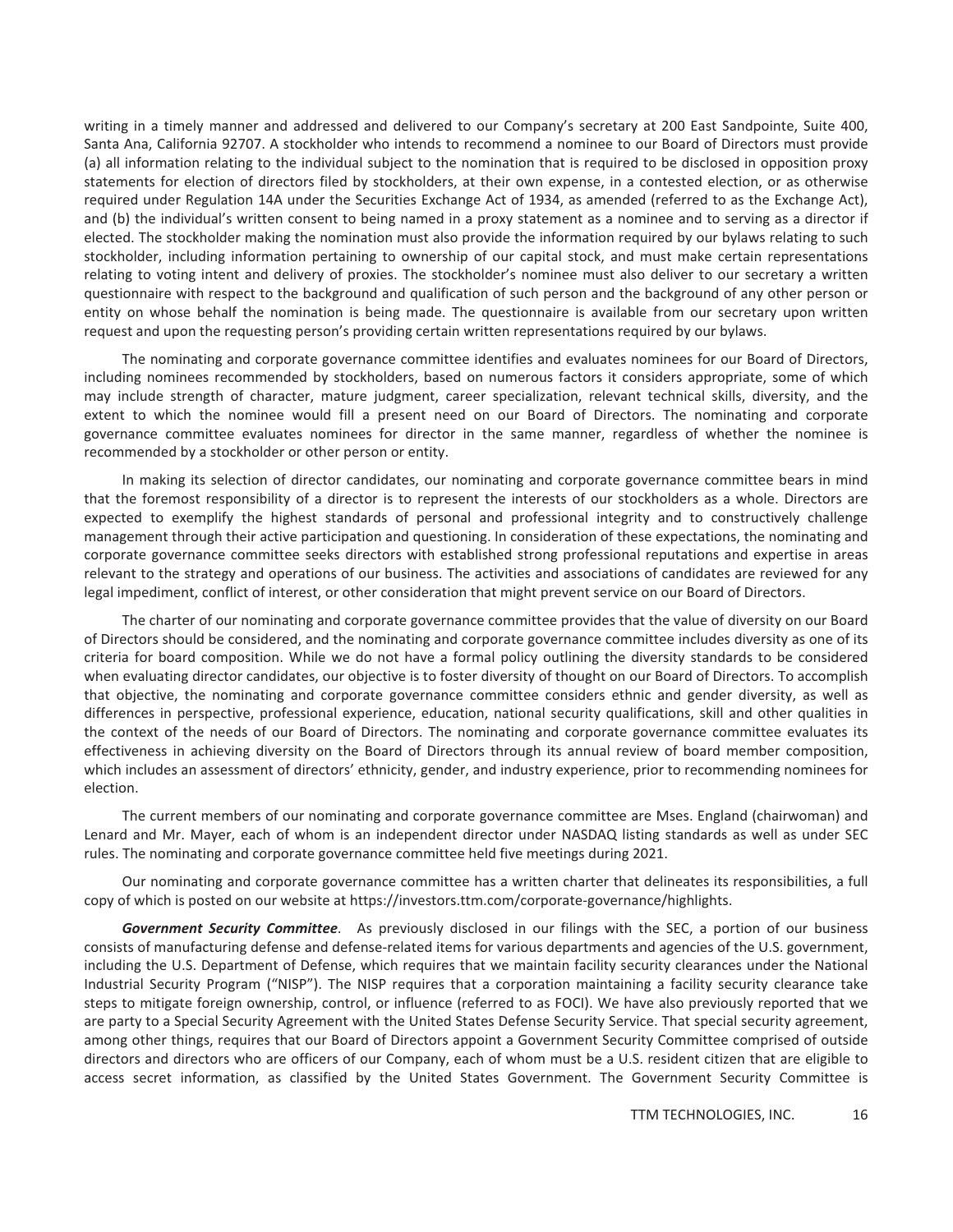responsible for ensuring that we maintain appropriate policies and procedures to safeguard the classified and exportcontrolled information in our possession and to ensure that we comply with applicable laws and agreements. The current members of our government security committee are Ms. England, Dr. Zakheim (chairman), and Messrs. Alder, Edman, and Geveden. The government security committee held four meetings during 2021.

*Board Leadership Structure.* We believe it is our Chief Executive Officer's responsibility to manage our Company's operations and the Chairman's responsibility to lead our Board of Directors. Given the significant responsibilities with which our Chairman is tasked and his active role in our governance, we believe it is beneficial to have an independent chairman who is dedicated to leading the Board of Directors for the Company. To this end, our corporate governance guidelines provide that our Chief Executive Officer may not be our Chairman, and that our Chairman will be selected from our independent directors. In making its decision to separate the Chief Executive Officer and Chairman roles, our Board of Directors considered the time that Mr. Edman is required to devote to the Chief Executive Officer position, particularly given the demands imposed on our global Company. By segregating the role of the Chairman, we reduce any duplication of effort between the Chief Executive Officer and the Chairman. We believe this provides strong leadership for our Board of Directors, while also positioning our Chief Executive Officer as the leader of the Company in the eyes of our customers, employees, and other stakeholders.

Our Board of Directors currently has eight independent members and one non-independent member, specifically Mr. Edman, our President and Chief Executive Officer. A number of our independent board members are currently serving or have served as members of senior management of other public companies or governmental agencies and have served as directors of other public companies. We believe that the number of independent, experienced directors that make up our board, along with the independent oversight of the Board of Directors by a non-executive chairman, benefits our Company and our stockholders.

The special security agreement to which we are a party establishes certain criteria for the qualifications of our directors and the composition of our Board of Directors, and also requires that a certain number of directors have strong national security qualifications, have no prior relationship with certain "affiliates" described in the special security agreement, and be U.S. citizens holding or eligible to hold personnel security clearances. Our current Board of Directors meets the composition criteria and our board has determined to maintain a classified Board of Directors partly because it is critical that we meet this important criteria.

We believe that we have a strong corporate governance structure that ensures independent discussion among, evaluation of, and communication with and access to, senior management. With the exception of our government security committee of which Mr. Edman is a member, all of our board committees are composed solely of independent directors, which provide independent oversight of management. Also, our corporate governance guidelines provide that our independent directors will meet in executive session not less frequently than quarterly.

*Risk Management and Oversight Process.* While our management is primarily responsible for managing risk, our Board of Directors and each of its committees play a role in overseeing our risk management practices. Our full Board of Directors is ultimately responsible for risk oversight, and it discharges this responsibility by, among other things, receiving regular reports from our management concerning our business and the material risks that our Company faces. Our Board of Directors annually reviews key enterprise risks identified by management, such as financial, reputational, safety and security, cyber security, operational, revenue, social responsibility, environmental and compliance risks, and it monitors key risks through reports and discussions regarding key risk areas at meetings of our Board of Directors and in committee meetings. Our Board of Directors also focuses on specific strategic and emerging risks in periodic strategy reviews. Our Board of Directors annually reviews and approves our corporate strategy and goals and our capital budgets, and in connection with that review, it considers risks associated with our Company.

Our Board of Directors allocates responsibility for overseeing risk management for our Company among the full board and each of its committees. Specifically, the full board oversees significant risks primarily relating to operations, strategy, and finance, environmental, health and cyber security and safety matters, liability insurance programs, and compliance with environmental legal and regulatory and social responsibility requirements. In addition, each of our committees considers risks within its area of responsibilities, as follows:

• Our audit committee is primarily responsible for overseeing matters involving major financial risk exposures and actions management is taking to monitor such risk exposures. This includes risks relating to financial reporting and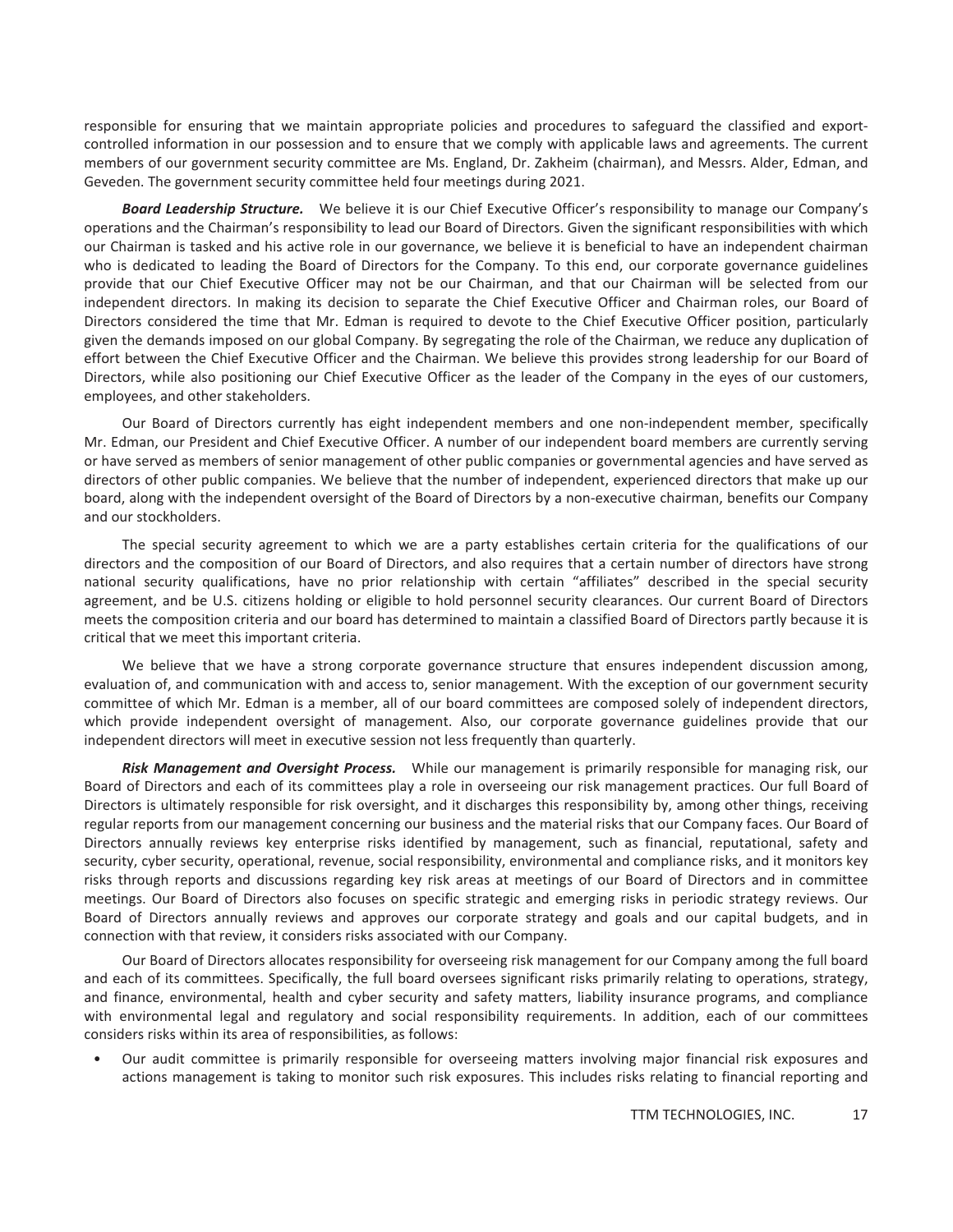internal controls; litigation; tax matters; the Code of Business Conduct and the Code of Ethics for the CEO and senior financial officers. In addition, the audit committee reviews our quarterly and annual financial reports, including any disclosure in those reports of risk factors affecting our Company and business. The audit committee regularly consults with our external auditor, KPMG LLP.

- Our compensation committee is primarily responsible for overseeing risks that may be associated with executive retention, our executive compensation programs and risks relating to the administration of those programs. In setting compensation, the compensation committee strives to create incentives that encourage appropriate risk-taking behavior consistent with our business strategy. In making compensation determinations, the compensation committee considers these risks and an overall mix of compensation for employees as well as the various risk control and mitigation features of our compensation plans, including appropriate performance measures and targets and incentive plan payout maximums. To assist in satisfying these oversight responsibilities, the compensation committee retains outside compensation consultants and meets regularly with management to understand the financial, human resource, and stockholder implications of compensation decisions being made. Additional information on risk management considerations of our compensation committee is discussed in this proxy statement under "Compensation Discussion and Analysis – Risk Management Considerations."
- Our nominating and corporate governance committee is primarily responsible for risks that may be mitigated by the continued effective functioning of our Board of Directors and our corporate governance practices. Under its charter, the nominating and corporate governance committee is responsible for, among other things, developing and recommending to our Board of Directors a set of effective environmental, social and corporate governance principles designed to assure compliance with applicable standards.
- Our government security committee is primarily responsible for ensuring compliance with the policies and procedures mandated by the U.S. government with respect to classified and export-controlled information in our possession and for ensuring the mitigation of FOCI, including cyber security.

Through the activities of our audit, compensation, nominating and corporate governance, and government security committees, as well as the full Board of Directors' interactions with management concerning our business and the material risks that may impact our Company, the Board of Directors and each respective committee is able to monitor our risk management process and offer critical insights to our management.

Our Insider Trading Policy prohibits our employees from engaging in certain transactions involving TTM's securities, including but not limited to the use of financial instruments such as puts, calls, derivatives, zero-cost collars, and forward sales contracts, short sales, pledging TTM securities as collateral for a loan, or subject to margin call or other involuntary sales, or otherwise engage in transactions, that hedge or offset, or are designed to hedge or offset, any decrease in the market value of our equity securities. Our officers and directors are also further prohibited from engaging in these types of hedging transactions. See "*Director Compensation* – *Stock Ownership, Hedging and Pledging Policies*" and "*Compensation Discussion and Analysis – Compensation Overview – Alignment of Compensation and Performance – Compensation Practices*."

*Related Person Transaction Policies and Procedures.* It is the responsibility of our full Board of Directors and our audit committee to review and approve related party transactions. It is our management's responsibility to bring such related party transactions to the attention of our Board of Directors and members of our audit committee. From time to time, our nominating and corporate governance committee, in accordance with its charter, will also review potential conflict of interest transactions involving members of our Board of Directors and our executive officers. In accordance with our corporate governance guidelines, any monetary engagement (other than director or employee compensation or transactions which would not require disclosure under Item 404 of Regulation S-K) (a) between a director (including any entity of which the director is a director or executive officer and any member of a director's family as defined in NASDAQ rules) and our Company or any of its affiliates or members of senior management or their families, and (b) between executive officers of our Company (as designated by our Board of Directors) and our Company or any of its affiliates, is subject to the approval of our audit committee or our independent directors. Each of our directors and executive officers must notify our Board of Directors in advance of entering into any such transaction.

Our corporate governance guidelines task our Board of Directors, in consultation with our nominating and corporate governance committee, with reviewing annually the relationships that each director has with us, directly or indirectly.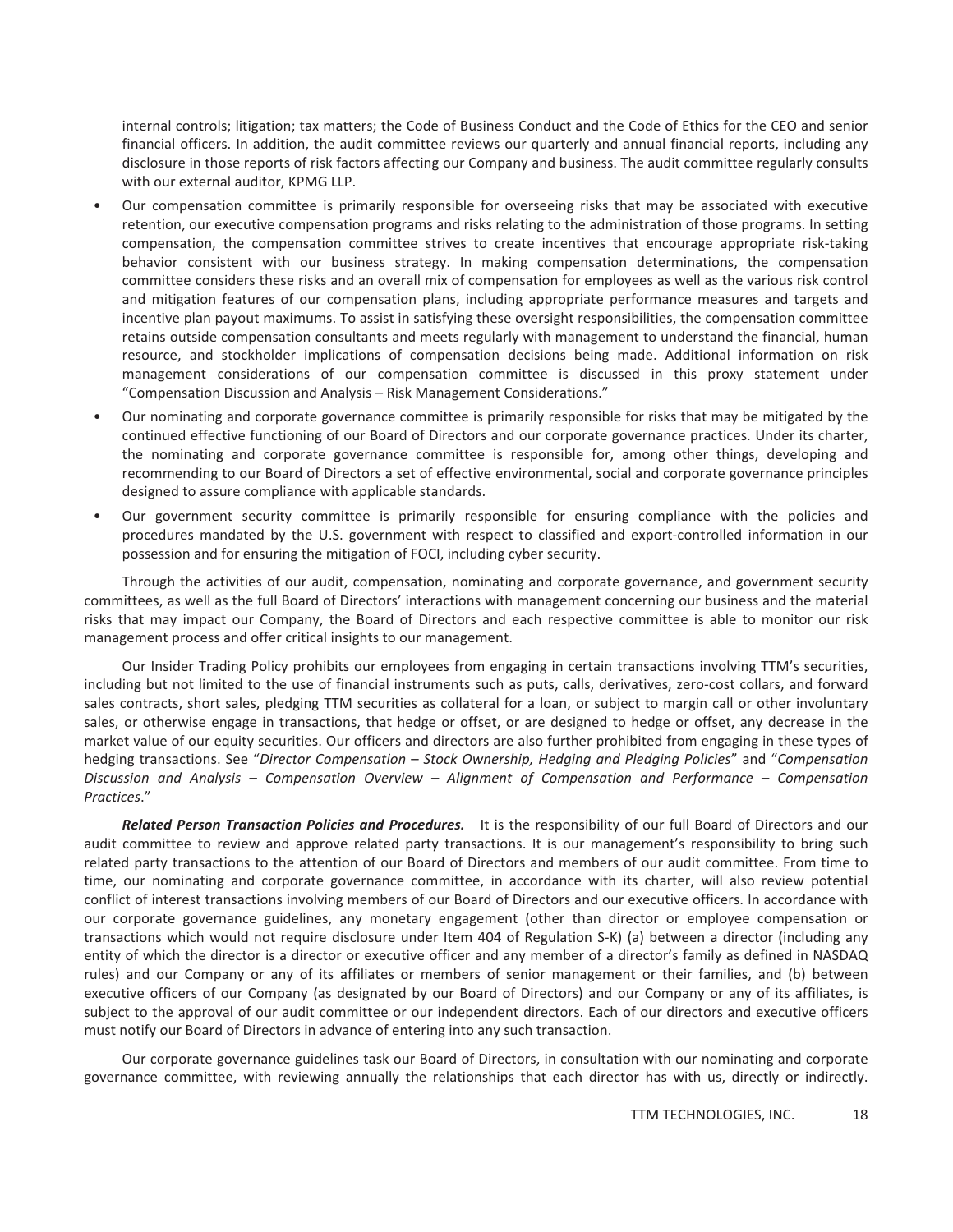Further, our nominating and corporate governance committee is tasked with periodically reviewing the compensation arrangements and other business relationships between our directors and our Company, including charitable and political contributions, in order to monitor the independence of our directors. Our corporate governance guidelines also provide that if an actual or potential conflict of interest develops, a director should report the matter immediately to the full Board of Directors and our audit committee for evaluation and appropriate resolution. If a director has a personal interest in a matter before our Board of Directors, the director must disclose the interest to the full Board of Directors and our audit committee, must recuse themselves from participation in the related discussion, and must abstain from voting on the matter.

*Stock Ownership Guidelines, and Hedging and Pledging Policies***.** Our Board of Directors recognizes that stock ownership by directors may strengthen their commitment to the long-term future of our Company and further align their interests with those of our stockholders. Accordingly, our corporate governance guidelines provide that our independent directors are prohibited from selling the shares that they are awarded under the Company's Long Term Equity Incentive Plans until such time as they retire from our Board and are expected over time to beneficially own shares of our common stock (including shares owned outright, unvested shares, restricted stock units, and stock options) having a value of at least three times their annual cash retainer, and as our directors are subject to our insider trading policy, they are prohibited from pledging or hedging their shares. All of our directors, except Ms. Jackson who joined our Board in June 2021, meet the stock ownership guidelines as of the Record Date. In addition, the Company has adopted stock ownership guidelines for the Chief Executive Officer and his direct reports. For a full description of such guidelines, see page 42.

#### **DIRECTOR COMPENSATION**

Effective with the second quarter of 2021, our non-employee directors receive the following compensation: an annual cash retainer of \$70,000, an annual cash retainer of \$9,000 for each board committee of which such director is a member (except for the government security committee), and reimbursement of expenses relating to attendance at board and board committee meetings. In addition, the Chairman of the Board receives an annual cash retainer of an additional \$70,000, and the chairmen of our various board committees receive annual cash retainers as follows: \$22,000 to our audit committee chairman, \$17,000 to our compensation committee chairman, \$13,000 to our government security committee chairman, and \$12,000 to our nominating and corporate governance committee chairman. Annually, our nominating and corporate governance committee, in consultation with Mercer, reviews our board compensation against the board compensation of our peer companies to develop a reasonable board compensation package.

The options provided to the non-employee directors expire on the tenth anniversary of the grant date and vest over a four-year period. In May 2021, the Chairman of the Board received restricted stock units ("RSUs") having a value on the award date of \$180,000 and each non-employee director received restricted stock units having a value on the award date of \$140,000 based upon the average closing price of our common stock over the six-month period preceding the grant date. In the instance where a Board Member serves a portion of the year, the compensation granted will be prorated for the time served that year. The RSUs awarded to the non-employee directors vest in full on the first anniversary of the grant date; however, in an effort to further align Board Members' interests with those of our stockholders, delivery of the shares of common stock underlying the RSUs is deferred until retirement from the Board of Directors (or until one year after retirement in the case of certain prior grants).

Mr. Edman is not compensated for his service as a director. Mr. Edman's compensation as our Chief Executive Officer and President is described below under "Compensation Discussion and Analysis" and "Executive Compensation".

*Nonqualified Deferred Compensation***.** Our directors are permitted to defer 5% to 100% of annual director fees into our Executive and Director Deferred Compensation Plan. One of our directors participated in the Executive and Director Deferred Compensation Plan in 2021.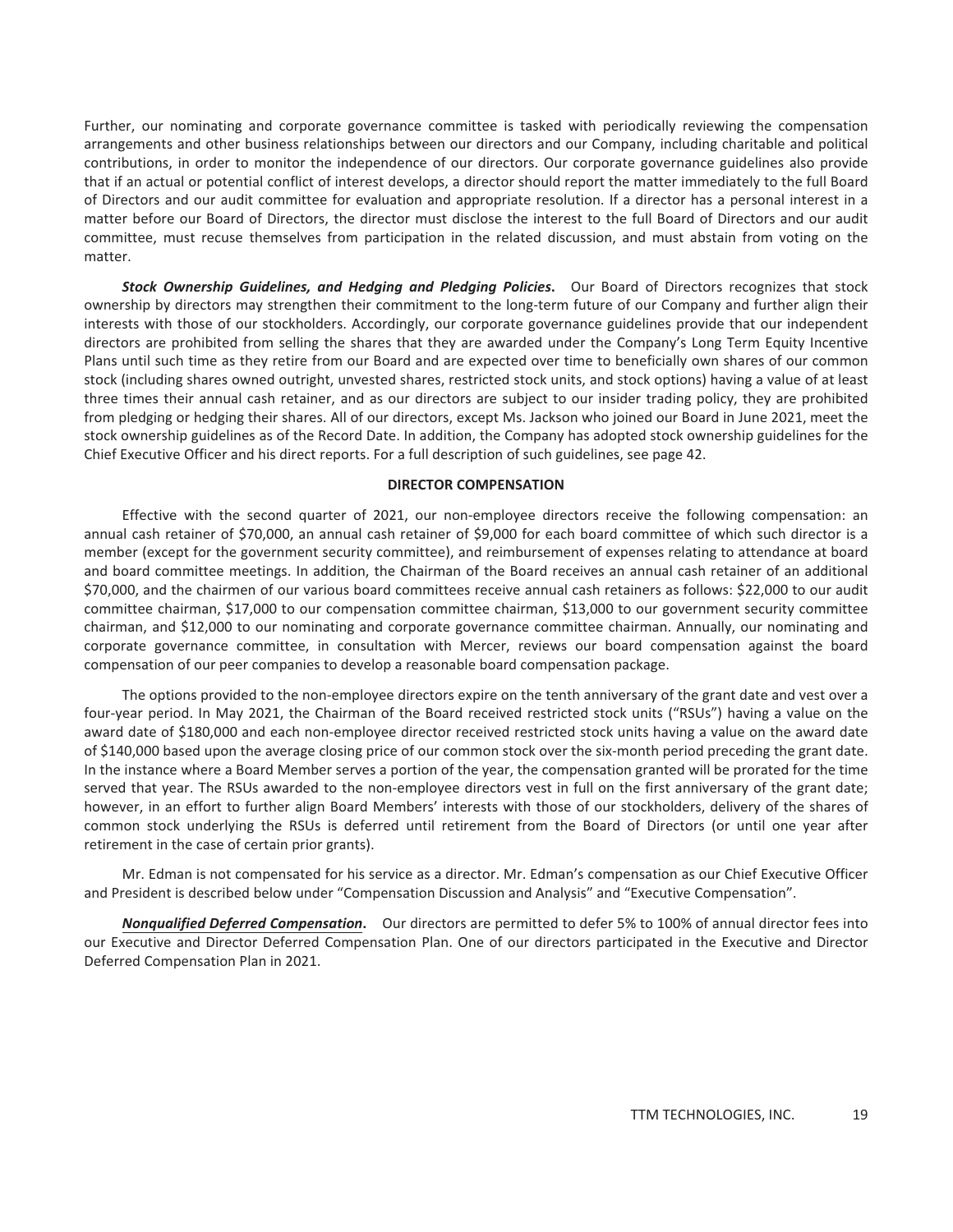#### <span id="page-24-0"></span>**Director Summary Compensation Table for Fiscal Year 2021**

The following table sets forth the compensation earned by our non-employee directors in respect of their services as such during 2021.

| <b>Name</b>                      | <b>Fees Earned or</b><br>Paid in Cash <sup>(1)</sup> | RSU Awards <sup>(2)</sup> | <b>Stock Option</b><br>Awards <sup>(2)</sup> | <b>Total</b> |
|----------------------------------|------------------------------------------------------|---------------------------|----------------------------------------------|--------------|
| Kenton K. Alder                  | \$69,000                                             | \$145,827                 |                                              | \$214,827    |
| Julie S. England                 | \$88,500                                             | \$145,827                 | $\qquad \qquad -$                            | \$234,327    |
| Philip G. Franklin               | \$100,000                                            | \$145,827                 | --                                           | \$245,827    |
| Rex D. Geveden                   | \$130,000                                            | \$187,498                 |                                              | \$317,498    |
| Pamela B. Jackson <sup>(3)</sup> | \$39,500                                             | \$123,796                 | --                                           | \$163,296    |
| Robert E. Klatell <sup>(4)</sup> | \$77,000                                             | \$<br>$\mathbf 0$         | $\qquad \qquad -$                            | \$77,000     |
| Chantel E. Lenard                | \$82,500                                             | \$145,827                 |                                              | \$228,327    |
| John G. Mayer                    | \$93,000                                             | \$145,827                 |                                              | \$238,827    |
| Dov S. Zakheim                   | \$91,000                                             | \$145,827                 | --                                           | \$236,827    |

(1) Amounts include fees payable for service as a director, committee membership, or committee chair as described in the narrative accompanying this table.

- (2) Amounts shown reflect the fair value of RSUs on the grant date. The value is calculated in accordance with Accounting Standards Codification ("ASC") Topic 718, Compensation – Stock Compensation. The fair value of an RSU is based on the closing market price of our common stock on the grant date. For a discussion of valuation assumptions, see Note 14 to our 2021 consolidated financial statements, included in our Annual Report on Form 10-K filed with the SEC on March 1, 2022. These amounts reflect our accounting expense for these awards and do not correspond to the actual value that will be recognized by the directors with respect to these awards. A supplemental table following these footnotes sets forth for non-employee directors: (i) the aggregate number of RSUs and option awards outstanding as of January 3, 2022, and (ii) the number of RSUs and option awards that were not vested as of January 3, 2022.
- (3) Pamela B. Jackson was appointed to our Board of Directors in June 2021.
- (4) Robert E. Klatell retired from our Board of Directors in May 2021.

#### **Outstanding Equity Awards Held by Non-Employee Directors at Fiscal 2021 Year End**

| <b>Name</b>        | <b>RSUs Outstanding</b><br>at Fiscal Year End | <b>Number of RSUs</b><br>that Have Not<br>Vested <sup>(1)</sup> | <b>Options</b><br><b>Outstanding at</b><br><b>Fiscal Year End</b> | <b>Number of</b><br><b>Options that</b><br><b>Have Not Vested</b> |
|--------------------|-----------------------------------------------|-----------------------------------------------------------------|-------------------------------------------------------------------|-------------------------------------------------------------------|
| Kenton K. Alder    | 81,216                                        | 9,900                                                           | 0                                                                 | 0                                                                 |
| Julie S. England   | 51,220                                        | 9,900                                                           | 20,000                                                            | 0                                                                 |
| Philip G. Franklin | 105,809                                       | 9,900                                                           | 0                                                                 | 0                                                                 |
| Rex D. Geveden     | 41,553                                        | 12,729                                                          | 20,000                                                            | $5.000^{(2)}$                                                     |
| Pamela B. Jackson  | 8,585                                         | 8,585                                                           | 0                                                                 | 0                                                                 |
| Chantel E. Lenard  | 35,123                                        | 9,900                                                           | 20,000                                                            | $5.000^{(3)}$                                                     |
| John G. Mayer      | 126,035                                       | 9.900                                                           | 0                                                                 | 0                                                                 |
| Dov S. Zakheim     | 109,600                                       | 9,900                                                           | $\Omega$                                                          | 0                                                                 |

(1) The RSUs vest on May 12, 2022, with the exception of Ms. Jackson. Her RSUs vest on June 21, 2022.

(2) Such options vest on May 9, 2022.

(3) Such options vest on October 18, 2022.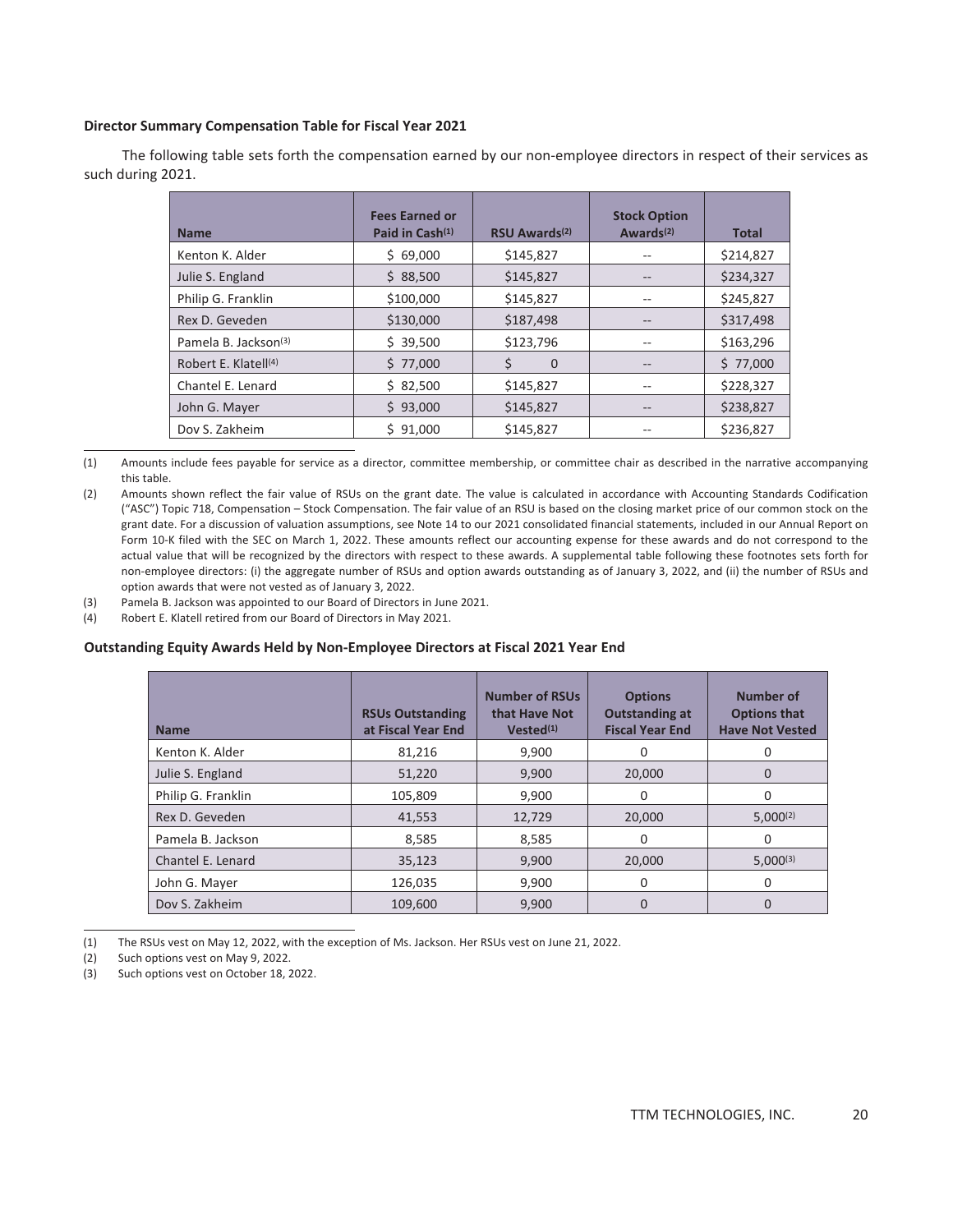#### **Compensation Consultant and its Affiliates**

Mercer was retained by our compensation committee to provide an independent review of the Company's executive compensation programs, including an analysis of the competitive market for 2021. In addition, Mercer assisted the compensation committee with its evaluation of the risks associated with our compensation programs, and executive director compensation data. Additionally, Mercer provided our nominating and corporate governance committee with an assessment of director compensation and assistance in developing the Compensation Discussion and Analysis included in this Proxy Statement. Mercer also furnished the compensation committee with reports on peer company practices relating to the following matters: short-term and long-term compensation program design; equity compensation; vesting practices and ownership guidelines; target incentive opportunities; and compensation trends for board and committee members. Upon request from management, and independent of the compensation committee, a separate Mercer team provided support for our global HR system. During 2021, the compensation committee also engaged Aon/Radford for services rendered in connection with the administration of our deferred compensation plan, computation of total stockholder return ("TSR") relative to our TSR Peer Group, and for compensation survey data. A summary table for both Mercer and Aon/Radford is included below. For further discussion of the work conducted by Mercer as our compensation consultant, see "Compensation Discussion and Analysis — Role of the Compensation Committee."

| <b>Consultant</b> | Scope/Project                                 | <b>2021 Fees</b> |
|-------------------|-----------------------------------------------|------------------|
| Aon/Radford       | Deferred Compensation Program Administration  | \$17,700         |
| Aon/Radford       | Computation of total stockholder return (TSR) | \$12,800         |
| Aon/Radford       | Compensation survey data                      | \$31,700         |
| Mercer            | <b>Global HRIS Support</b>                    | \$98,300         |
| Mercer            | <b>Executive Compensation consulting</b>      | \$98,400         |
| Mercer            | <b>Compensation Survey Data</b>               | \$35,700         |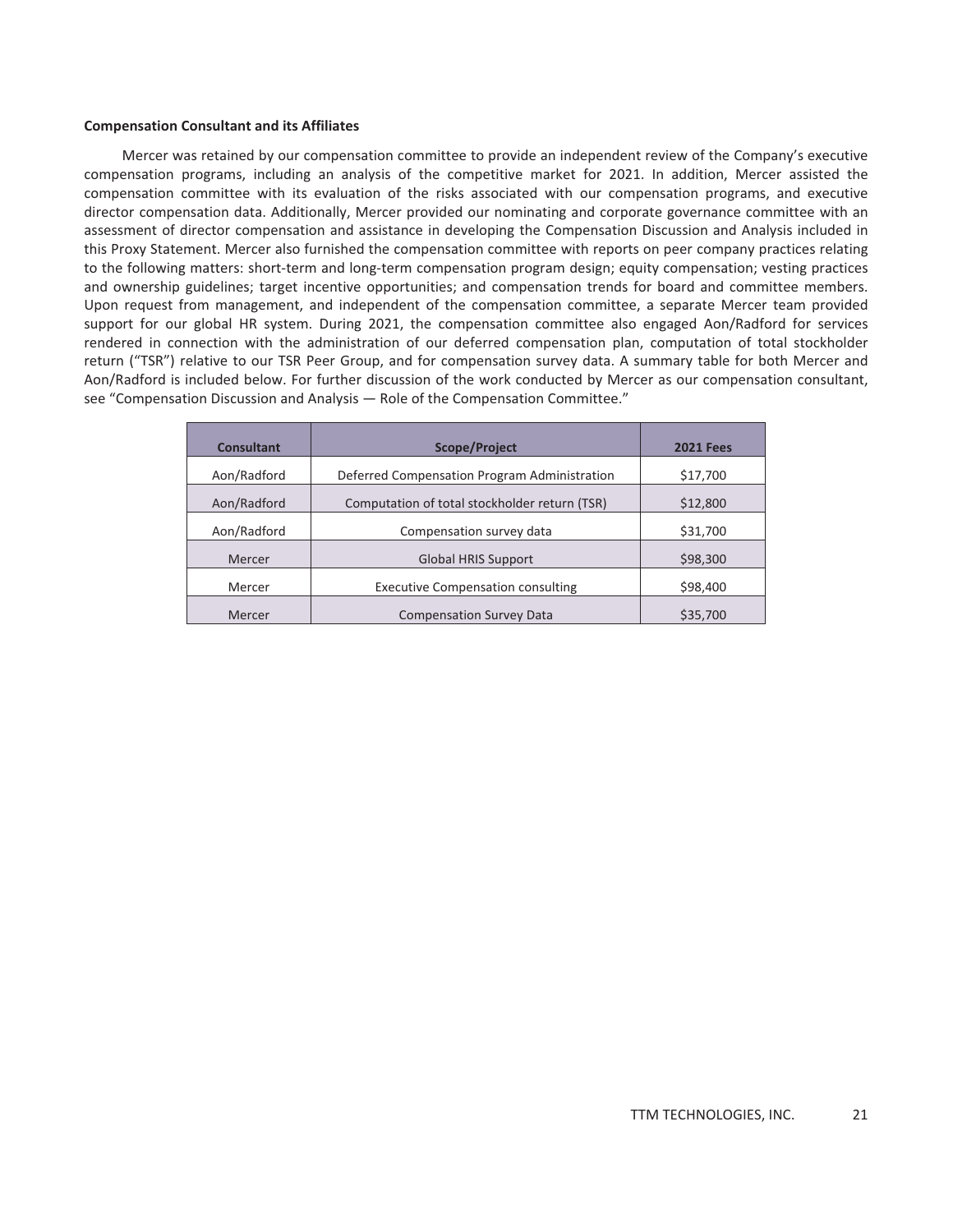#### **SECURITY OWNERSHIP OF CERTAIN BENEFICIAL OWNERS AND MANAGEMENT**

<span id="page-26-0"></span>The following table shows the amount of each class of common stock beneficially owned as of March 15, 2022 by (a) each of our directors and named executive officers; (b) all of our directors and executive officers as a group; and (c) each person known by us to own beneficially more than five percent of our outstanding common stock.

|                                                              |               | <b>Shares Beneficially Owned</b> |
|--------------------------------------------------------------|---------------|----------------------------------|
| Name of Beneficial Owner <sup>(1)</sup>                      | <b>Number</b> | Percentage <sup>(2)</sup>        |
| <b>Directors and Executive Officers:</b>                     |               |                                  |
| Thomas T. Edman <sup>(3)</sup>                               | 590,897       | $\ast$                           |
| Todd B. Schull                                               | 189,860       | $\ast$                           |
| Douglas L. Soder                                             | 149,326       | $\ast$                           |
| Philip Titterton                                             | 33,796        | $\ast$                           |
| Daniel J. Weber                                              | 38,720        | $\ast$                           |
| Kenton K. Alder <sup>(4)</sup>                               | 40,106        | $\ast$                           |
| Julie S. England <sup>(5)</sup>                              | 20,000        | $\ast$                           |
| Philip G. Franklin <sup>(6)</sup>                            | 10,000        | $\ast$                           |
| Rex D. Geveden <sup>(7)</sup>                                | 15,000        | $\ast$                           |
| Pamela B. Jackson <sup>(8)</sup>                             | $\Omega$      | $\ast$                           |
| Chantel E. Lenard <sup>(9)</sup>                             | 15,000        | $\ast$                           |
| John G. Mayer <sup>(10)</sup>                                | 9,167         | $\ast$                           |
| Dov S. Zakheim <sup>(11)</sup>                               | $\Omega$      | $\ast$                           |
| All directors and executive officers as a group (13 persons) | 1,111,872     | 1.1%                             |
| <b>Directors and Executive Officers:</b>                     |               |                                  |
| 5% Stockholders <sup>(12)</sup>                              |               |                                  |
| BlackRock, Inc.(13)                                          | 16,638,479    | 15.9%                            |
| The Vanguard Group <sup>(14)</sup>                           | 11,227,551    | 10.8%                            |
| FMR $II C(15)$                                               | 9,429,379     | 9.0%                             |
| Dimensional Fund Advisors LP(16)                             | 7,335,397     | 7.0%                             |
| Thrivent Financial for Lutherans <sup>(17)</sup>             | 5,458,373     | 5.2%                             |
| Macquarie Investment Management <sup>(18)</sup>              | 5,406,270     | 5.2%                             |

**\*** Represents less than 1% of our outstanding common stock.

<sup>(1)</sup> Except as otherwise indicated, the address of each person listed on the table is 200 East Sandpointe Suite 400, Santa Ana, CA 92707.

<sup>(2)</sup> We have determined beneficial ownership in accordance with the rules of the SEC. In computing the number of shares beneficially owned by a person and the percentage ownership of that person, we have included the shares of common stock subject to options, RSUs, and performancebased restricted stock units ("PRUs"), held by that person that are currently exercisable or will become exercisable or releasable within 60 days after March 15, 2022 but we have not included those shares for purposes of computing percentage ownership of any other person. We have assumed unless otherwise indicated that the persons and entities named in the table have sole voting and investment power with respect to all shares beneficially owned, subject to community property laws where applicable. Beneficial ownership is based on 101,629,833 shares of our common stock outstanding as of March 15, 2022.

<sup>(3)</sup> Does not include 35,261 shares issuable upon delivery of shares underlying vested RSUs. The delivery of 18,826 shares is deferred until retirement, and the delivery of 16,435 shares is deferred until one year after retirement from our Board of Directors.

<sup>(4)</sup> Does not include 81,216 shares issuable upon delivery of shares underlying vested RSUs, the delivery of which is deferred until retirement from our Board of Directors.

<sup>(5)</sup> Represents shares issuable upon the exercise of stock options that are currently vested. Does not include 51,220 shares issuable upon delivery of shares underlying vested RSUs, the delivery of which is deferred until retirement from our Board of Directors.

<sup>(6)</sup> Does not include 105,809 shares issuable upon delivery of shares underlying vested RSUs, the delivery of which is deferred until retirement from our Board of Directors.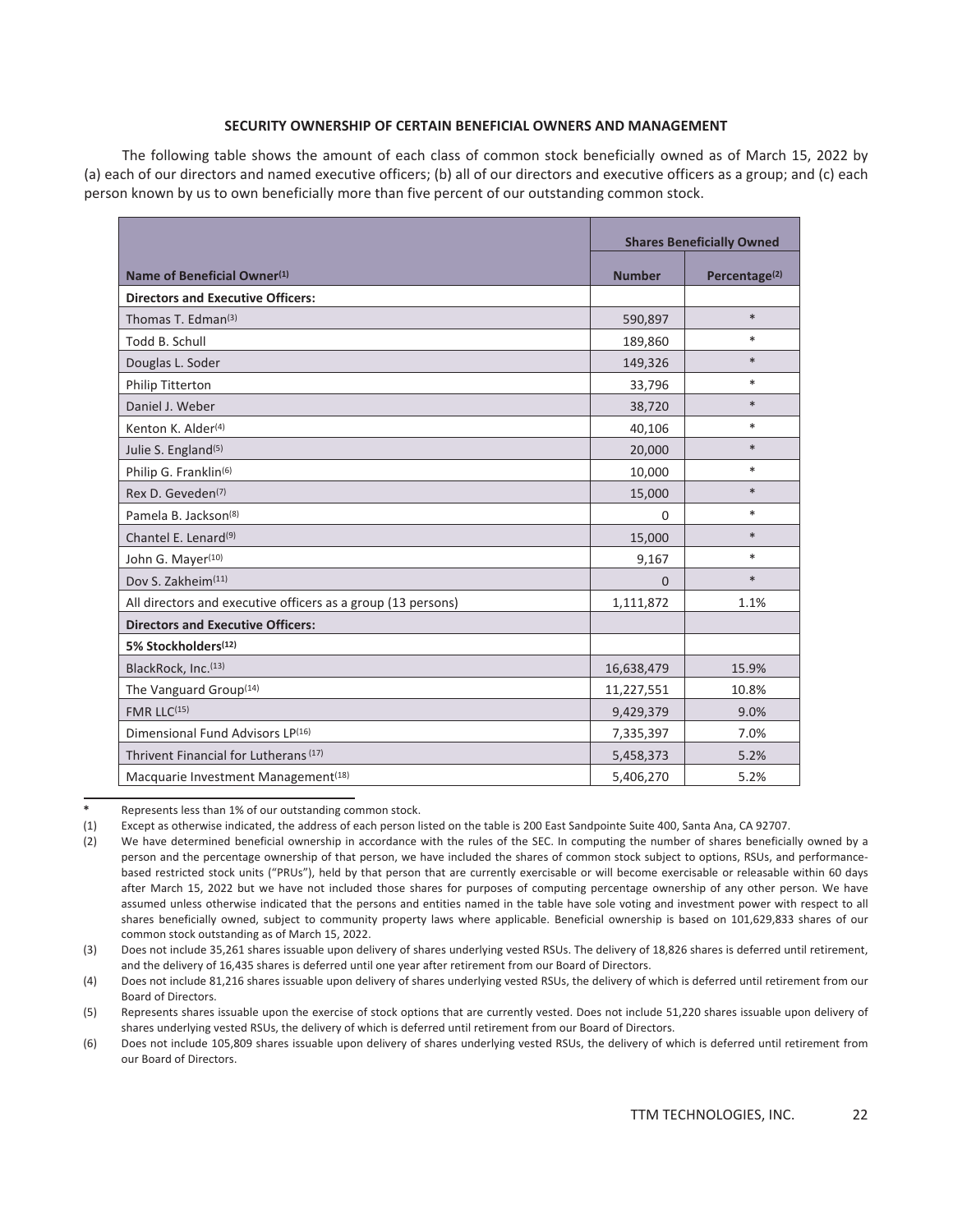- (7) Represents shares issuable upon the exercise of stock options that are currently vested. Does not include 41,553 shares issuable upon delivery of shares underlying vested RSUs, the delivery of which is deferred until retirement from our Board of Directors.
- (8) Represents shares issuable upon the exercise of stock options that are currently vested. Does not include 8,585 shares issuable upon delivery of shares underlying vested RSUs, the delivery of which is deferred until retirement from our Board of Directors.
- (9) Represents shares issuable upon the exercise of stock options that are currently vested. Does not include 35,123 shares issuable upon delivery of shares underlying vested RSUs, the delivery of which is deferred until retirement from our Board of Directors.
- (10) Does not include 126,035 shares issuable upon delivery of shares underlying vested RSUs. The delivery of 109,600 shares is deferred until retirement, and the delivery of 16,435 shares is deferred until one year after retirement from our Board of Directors.
- (11) Does not include 109,600 shares issuable upon delivery of shares underlying vested RSUs, the delivery of which is deferred until retirement from our Board of Directors.
- (12) The percentage of shares beneficially owned by 5% stockholders is from their respective SEC filing.
- (13) Represents shares of our common stock held by BlackRock, Inc. and certain of its affiliates, referred to as BlackRock. BlackRock has sole voting power over 16,415,519 shares and sole dispositive power over 16,638,479 shares. Such information is as reported on Schedule 13G/A filed by BlackRock with the SEC on January 28, 2022. The address for BlackRock is 55 East 52nd Street, New York, New York 10055.
- (14) Represents shares of our common stock held by The Vanguard Group and certain of its affiliates, referred to as Vanguard. Vanguard has sole voting power over 0 shares, shared voting power over 133,700 shares, sole dispositive power over 11,016,609 shares and shared dispositive power over 210,942 shares. Such information is as reported on Schedule 13G/A filed by Vanguard with the SEC on February 10, 2022. The address for Vanguard is 100 Vanguard Blvd., Malvern, PA 19355.
- (15) Represents shares of our common stock held by FMR LLC, on behalf of itself and its affiliates, referred to as FMR. Based on the information reported on Schedule 13G/A filed by FMR with the SEC on February 9, 2022: (i) FMR reported beneficial ownership of 9,429,379 shares, sole voting power as to 2,091,126 of the shares, and sole dispositive power as to 9,429,379 of the shares; (ii) members of the Johnson family, including Abigail P. Johnson, are the predominant owners of Series B voting common shares of FMR, representing 49% of the voting power of FMR, and may be deemed to form a controlling group; and (iii) neither FMR nor Abigail P. Johnson has the sole power to vote or direct the voting of the shares owned directly by the Fidelity funds advised by Fidelity Management & Research Company, a wholly owned subsidiary of FMR, which power resides with the Fidelity funds' Board of Trustees. The address for FMR is 245 Summer Street, Boston, Massachusetts 02210.
- (16) Represents shares of our common stock held by Dimensional Fund Advisors LP, and certain of its affiliates, referred to as Dimensional. Dimensional has sole voting power over 7,196,229 shares and sole dispositive power over 7,335,397 shares. Such information is as reported on Schedule 13G/A filed by Dimensional with the SEC on February 8, 2022. The address for Dimensional is 6300 Bee Cave Road, Building One, Austin, Texas 78746.
- (17) Represents shares held in the Thrivent Defined Benefit Plan Trust for which Thrivent Financial for Lutherans serves as investment advisor, of which 2,441,990 shares are held by registered investment companies for which Thrivent Financial for Lutherans serves as investment advisors, and 2,962,209 shares are held by registered investment companies for which Thrivent Asset Management, LLC and a wholly-owned subsidiary of Thrivent Financial for Lutherans, serves as investment advisor. Such information is reported on Schedule 13G filed by Thrivent Financial for Lutherans with the SEC on February 14, 2022. The address for Thrivent Financial for Lutherans is 901 Marquette Avenue, Suite 2500, Minneapolis, Minnesota 55402.
- (18) Represents shares of our common stock deemed beneficially owned by Macquarie Investment Management due to reporting person's ownership of Macquarie Management Holdings Inc., Macquarie Investment Management Business Trust and Macquarie Investment Management Global Limited. Such information is as reported on Schedule 13G/A filed by Macquarie Investment Management with the SEC on February 14, 2022. The address for Macquarie Investment Management is 50 Martin Place Sydney, New South Wales, Australia.

#### **SECTION 16(a) BENEFICIAL OWNERSHIP REPORTING COMPLIANCE**

Section 16(a) of the Exchange Act requires our directors, officers, and persons who own more than 10% of a registered class of our securities to file reports of ownership and changes in ownership with the SEC. Directors, officers, and greater than 10% stockholders are required by SEC regulations to furnish us with copies of all Section 16(a) forms they file.

Based solely upon our review of the copies of such forms that we received during the fiscal year ended January 3, 2022, and written representations that no other reports were required, we believe that each person who at any time during such year was a director, officer, or beneficial owner of more than 10% of our common stock complied with all Section 16(a) filing requirements during the fiscal year ended January 3, 2022.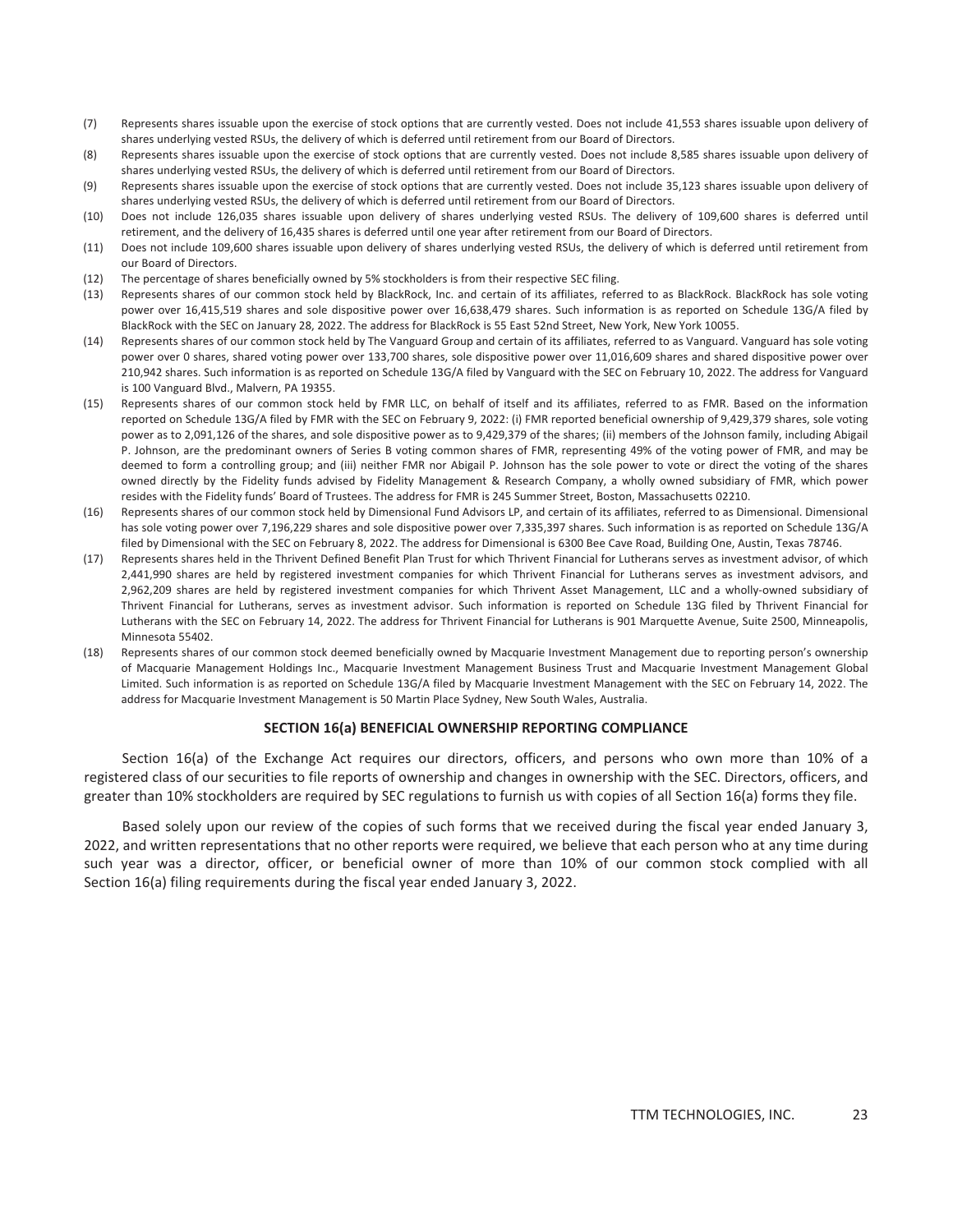#### **COMPENSATION DISCUSSION AND ANALYSIS**

<span id="page-28-0"></span>The Compensation Discussion and Analysis, or CD&A, describes and analyzes our executive compensation philosophy and program in the context of the compensation paid during the last fiscal year to our Chief Executive Officer, our Chief Financial Officer, and each of our three other highest paid executive officers (collectively referred to as our named executive officers or NEOs). Our named executive officers are:

| <b>Name</b>             | Age | <b>Position(s) Held</b>                                         |
|-------------------------|-----|-----------------------------------------------------------------|
| Thomas T. Edman         | 59  | Chief Executive Officer, President and Director                 |
| Todd B. Schull          | 63  | <b>Executive Vice President and Chief Financial Officer</b>     |
| Douglas L. Soder        | 61  | <b>Executive Vice President and President Commercial Sector</b> |
| <b>Philip Titterton</b> | 56  | Executive Vice President and Chief Operating Officer            |
| Daniel J. Weber         | 50  | <b>Executive Vice President and General Counsel</b>             |

Biographical information regarding these officers is set forth below, except for Mr. Edman, whose biography is set forth above with our other directors.

*Todd B. Schull* has served as our Executive Vice President and Chief Financial Officer since March 2013. Mr. Schull joined our Company as an Executive Vice President in February 2013. Prior to joining us, Mr. Schull served as Senior Vice President of Finance and Corporate Controller of Sanmina Corporation from 2005. Mr. Schull started his career with Deloitte LLP and then held leadership positions with Verbatim Corporation, Solectron Corporation, Tidal Software, Ultratech, Repeater Technologies, and VA Linux. Mr. Schull holds a Bachelor of Science degree in accounting from the University of Utah.

*Douglas L. Soder* has served as our Executive Vice President and President of the Commercial Sector since July 2018. Mr. Soder joined TTM in November 2006 as Executive Vice President with responsibility for Global Sales. Since that time and prior to his current assignment, he also served as President of the North America Business Unit and President of the Communications & Computing Business Unit. Before joining our Company, Mr. Soder held the position of Executive Vice President for Tyco Electronics—Printed Circuit Group. During a 23-year career at Tyco Electronics, Mr. Soder served in a variety of sales, sales management, and business leadership positions at its AMP Incorporated and Tyco Printed Circuit Group (PCG) subsidiaries. Mr. Soder holds a Bachelor of Arts degree in political science from Dickinson College.

*Philip Titterton* has served as our Executive Vice President and Chief Operating Officer since January 2020. Mr. Titterton also served as Senior Vice President and President of the Aerospace & Defense / Specialty Business Unit from January 2016 until December 2019 and as Vice President of Operations, North America since 2006. He also held positions as Vice President of Operations and General Manager for Tyco Electronics Printed Circuit Group from 1992 until our acquisition of that company in October 2006. Mr. Titterton received his bachelor's degree in electrical engineering from Lehigh University.

*Daniel J. Weber* has served as our Executive Vice President and General Counsel since January 2020 and leads the Office of the General Counsel which includes the contracts and administration function. As of January 1, 2022, Mr. Weber was appointed Chairman of IPC and Government Relations Commission. Before joining TTM in 2015, Mr. Weber served as the General Counsel for Viasystems for approximately 11 years and had served as in-house counsel for Viasystems for over 15 years. Mr. Weber previously also served as Vice President and General Counsel of Courtesy Corporation, a plastic molding manufacturer based in the United States, and as General Counsel of International Wire Group, Inc., a multinational insulated and bare copper wire manufacturer. Prior to embarking on his in-house legal career, Mr. Weber worked in private practice at Gallop, Johnson & Neuman, L.C. in the corporate and securities group. Mr. Weber completed his undergraduate work from University of Kansas and received his law degree from St. Louis University.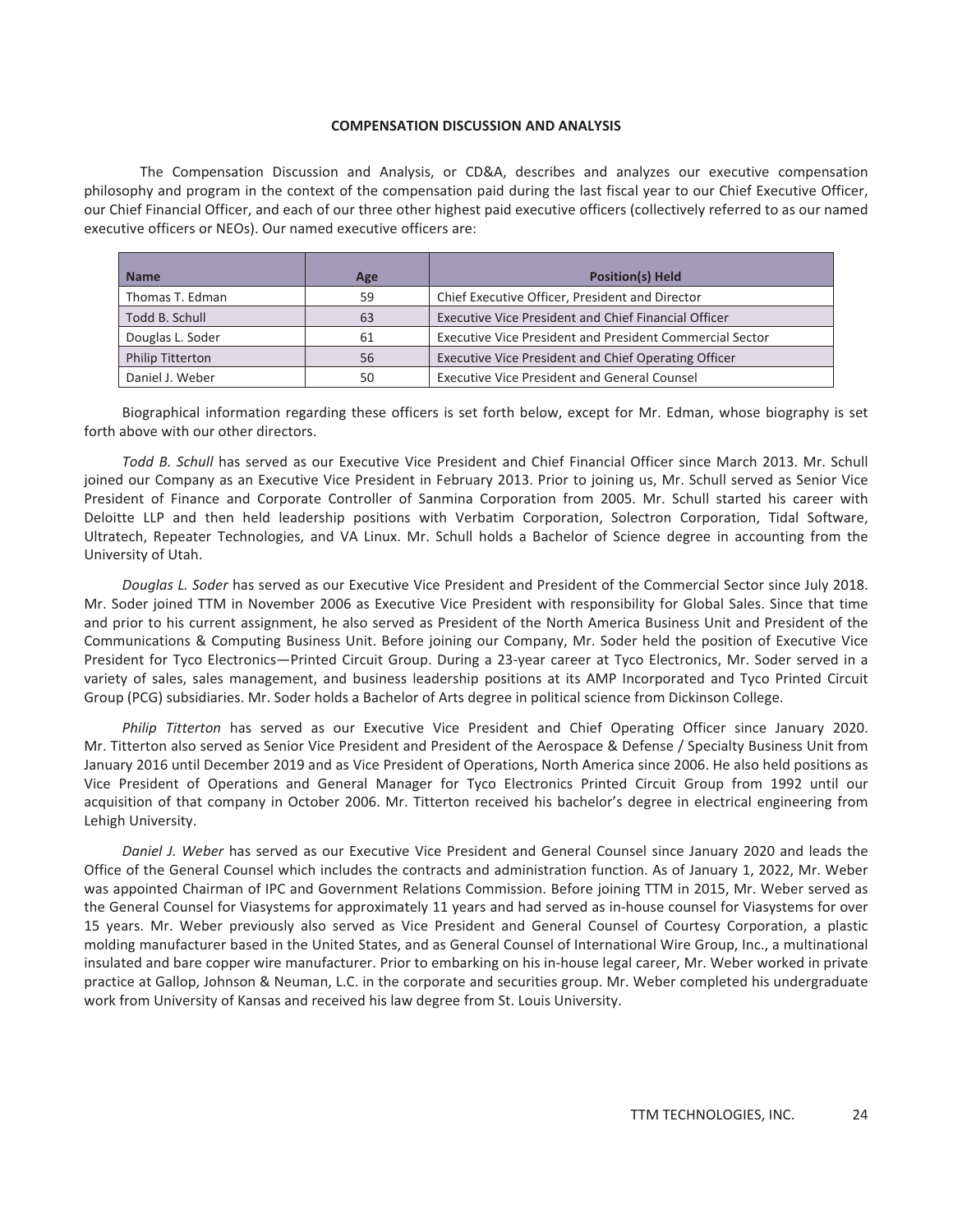This CD&A is organized into four sections:

- Compensation Overview Alignment of Performance and Compensation (Page 25)
- Executive Compensation Philosophy and Objectives (Page 28)
- Role of the Compensation Committee (Page 28)
- Compensation Structure (Page 30)

## <span id="page-29-0"></span>**Compensation Overview – Alignment of Compensation and Performance**

Our goal is to tie the Company Executive's compensation closely with performance. The information below provides an executive summary of the Company's financial performance for fiscal year 2021 and how pay is aligned with performance.

#### **KEY ACCOMPLISHMENTS IN 2021**

TTM's commitment to its strategy of diversification, differentiation and discipline led to TTM's continued financial strength in 2021. Due to disciplined operations and cost controls, we generated Non-GAAP net income of \$138.0 million in 2021. For a discussion explaining the use of the Non-GAAP metrics and reconciliation to audited GAAP metrics, see Annex A attached hereto.

#### **PERFORMANCE HIGHLIGHTS**

#### *Highlights from 2021*

- The Company achieved solid financial performance despite certain impacts caused by the COVID-19 pandemic.
	- Revenues grew 6.8% year on year driven by commercial markets.
	- Non-GAAP EPS grew to \$1.28/share from \$1.10/share.
	- 2021 cash flow from operations was \$176.6 million.
	- Re-financed our senior notes, lowering the interest rate and extending the tenor.
- Strong growth in automotive, data center computing, medical, industrial and instrumentation end markets.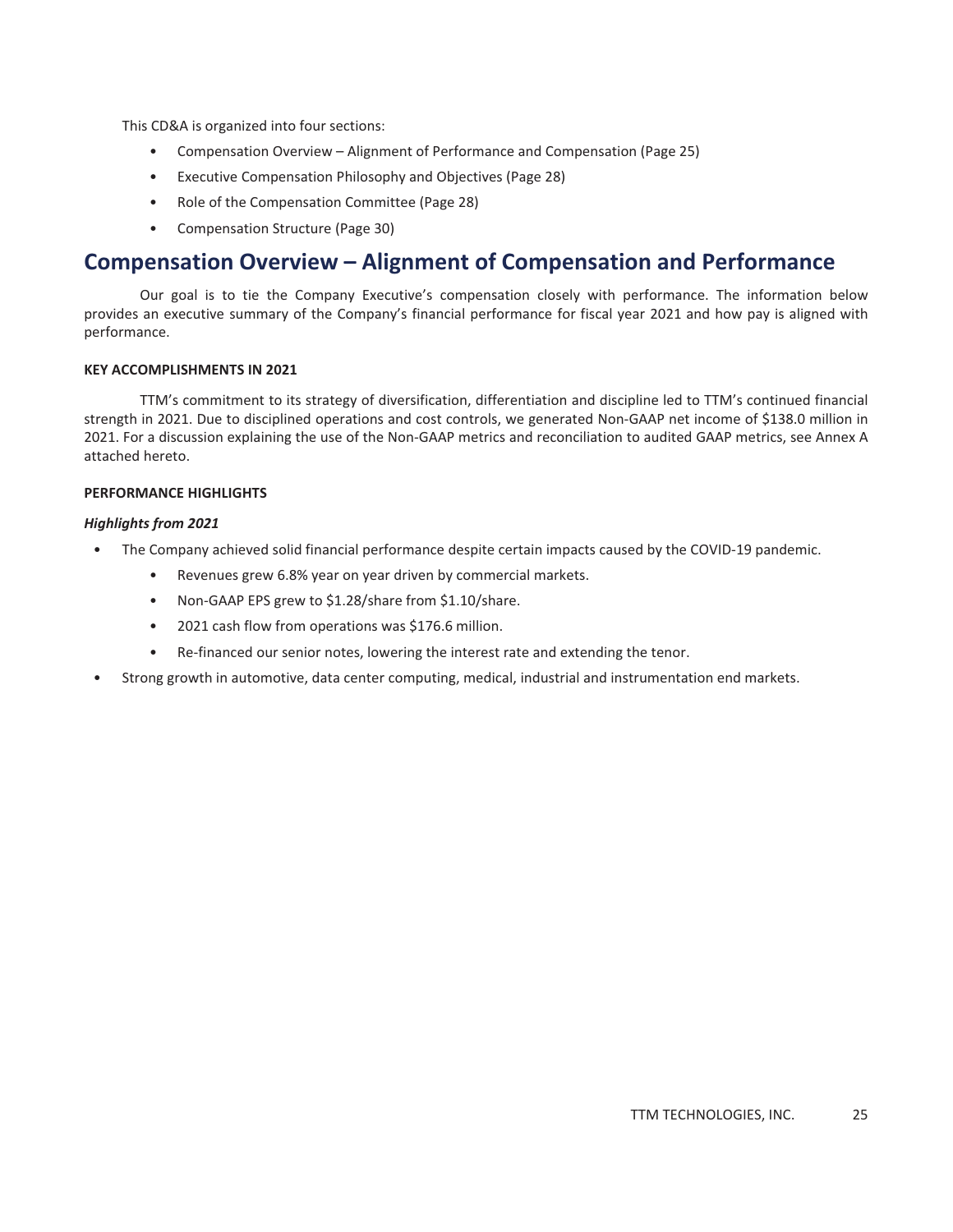#### **ALIGNMENT OF PAY AND PERFORMANCE**

TTM's executive compensation is strongly aligned to Company performance and measurable financial metrics. The following charts show metrics that we track related to our financial performance over the past three years.(1)



1 All of the metrics discussed in this proxy statement exclude the Mobility business unit that we sold in 2020, but still include the two E-M Solutions facilities that have ceased operations. For a discussion explaining the use of the Non-GAAP metrics, see Annex A attached hereto.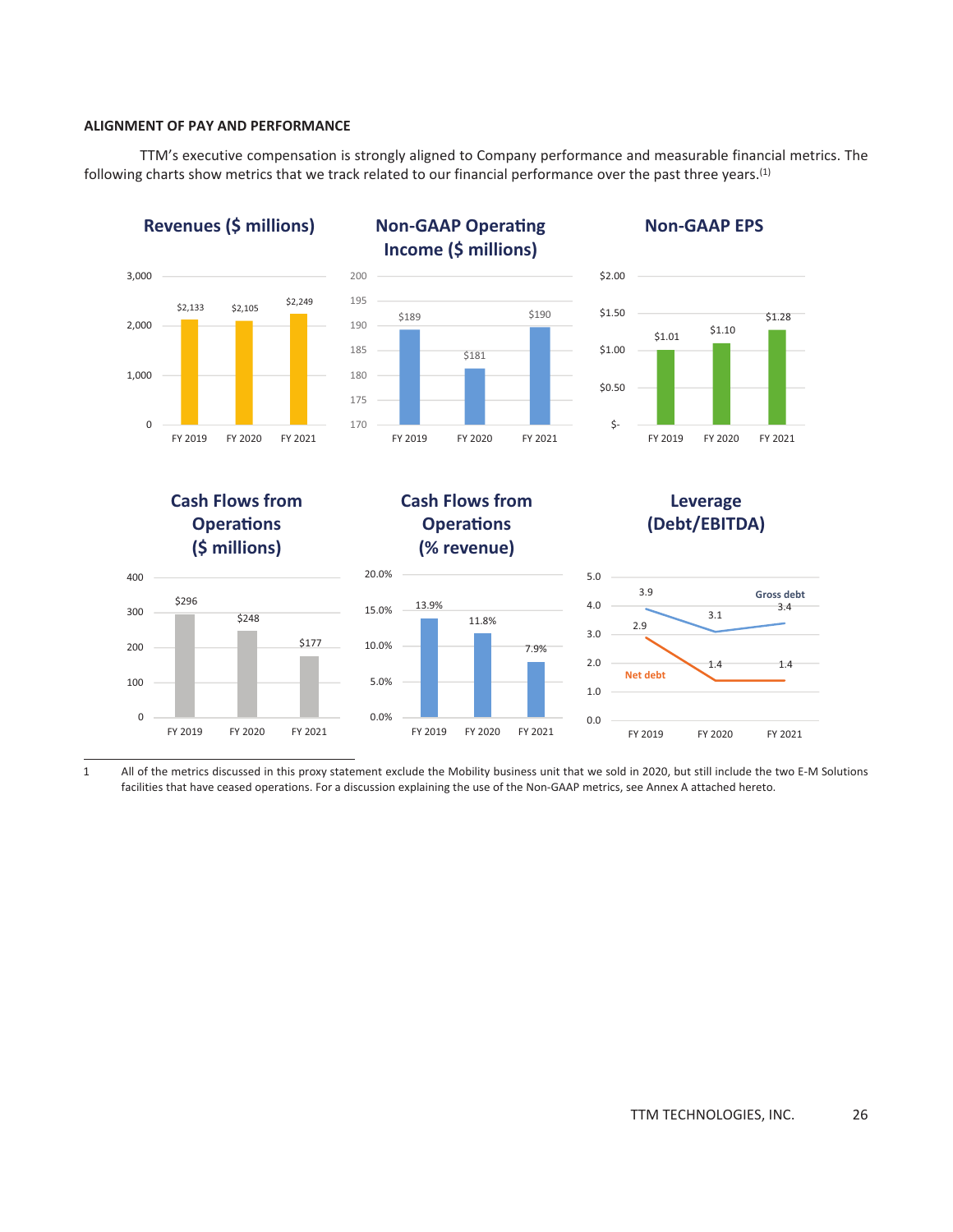The charts below measure the total compensation for the CEO and the average total compensation for each of our NEOs for the past three years.



These charts demonstrate consistent alignment in performance-based compensation for the three-year period with the Company's performance over such three-year period. Simply stated, as the Company's performance and the price of the Company's common stock on the NASDAQ increases or decreases, so too does the total compensation realized by our executives.

#### **2021 SAY ON PAY VOTE**

At our 2021 annual meeting, our stockholders overwhelmingly approved, on an advisory basis, the compensation of our executive officers described in our 2021 proxy statement. Approximately 99.5% of the votes cast on the matter were voted "For" such advisory "Say-on-Pay" approval, thereby providing the compensation committee with verification that its compensation practices align the interests of the Company's executives with those of the Company's stockholders.

#### **COMPENSATION PRACTICES**

We continually review the Company's executive compensation program to maintain compensation practices that are in the best interests of our stockholders. Some of our key policies are summarized below:

- We tie pay to performance, including through the use of performance share units
- We use double triggers in our severance agreements and our equity awards
- We maintain significant stock ownership guidelines for our NEOs
- 
- The Committee engages an independent compensation consultant
- We conduct annual compensation risk assessments

#### WHAT WE DO: WHAT WE DON'T DO:

- We do not maintain pension plans or other executive retirement plans
- We do not provide tax gross up payments for any amounts considered to be excess parachute payments
- We do not allow hedging or pledging of our stock
- We have a robust clawback policy **•** We do not permit the repricing of stock options without prior stockholder approval
	- We do not provide excessive perquisites

<sup>(1)</sup> Total compensation consists of salary paid, the value of RSUs that vested during the fiscal year, short term incentive compensation for that fiscal year, and PRUs earned for the performance period during the fiscal year.

<sup>(2)</sup> This chart illustrates the average compensation received by the group of NEOs as reported in our proxy statements for the years 2019, 2020 and 2021, even though the group of NEOs has changed each year.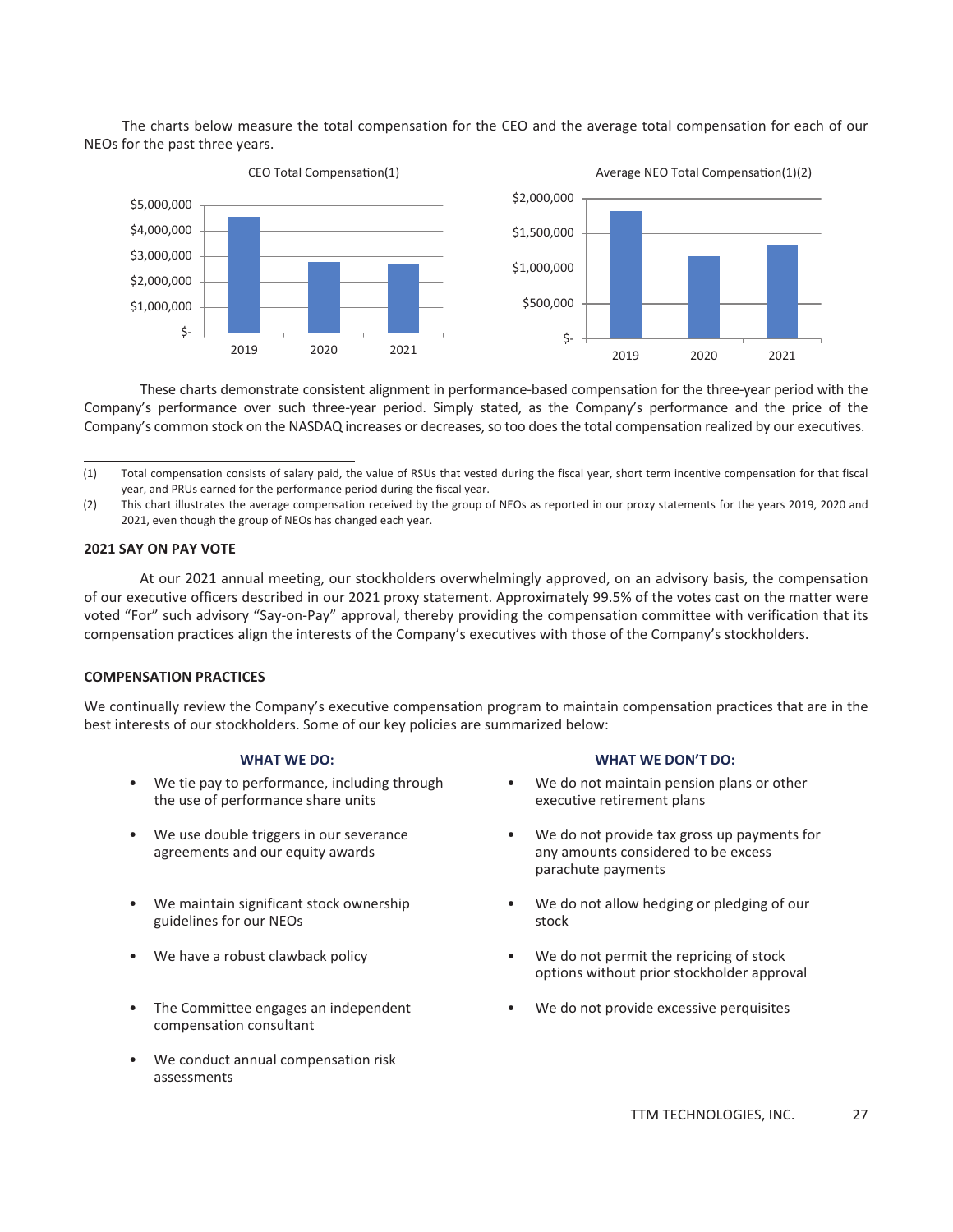## <span id="page-32-0"></span>**Executive Compensation Philosophy and Objectives**

Our executive compensation philosophy, which is established by the compensation committee of our Board of Directors, is intended to attract, motivate, and retain executives and reward the creation of stockholder value. We seek to provide executive compensation packages that are competitive with comparable companies and reward the achievement of short-term and long-term performance goals.

We use a combination of fixed and variable compensation programs to reward and incentivize strong performance, as well as to align the interests of our executives with those of our stockholders. We generally target total compensation around the 50th percentile of comparable companies. We believe that this philosophy will continue to enable us to remain competitive in attracting and retaining qualified executive officers while avoiding paying amounts in excess of what we believe is necessary to attract and retain such executive officers. However, our compensation committee's decisions on target compensation for specific individuals are also influenced by a variety of additional factors, including compensation practices of businesses acquired by us, and Company and individual performance.

Each year our compensation committee, together with our senior management, establishes performance targets for short-term and long-term incentive plans that require the achievement of significant financial results. Each year our compensation committee determines compensation by assessing prior year performance against these established financial targets, as well as other factors such as the compensation paid by comparable companies, achievement of strategic objectives, improvements in market share and the professional development and potential of individual officers. Ultimately, the amount of compensation awarded to our executives is determined based on performance and what our compensation committee believes is in the best interests of our stockholders.

We believe that our use of restricted stock units and performance-based restricted stock units, together with an annual incentive bonus program that is based on various combinations of global operating income, business unit operating income, and global and business unit cash flow from operations as a percentage of revenue shows that we have closely linked executive officer pay to performance. Our pay mix consists primarily of base salary, annual performance-based cash bonuses, performance-based equity incentives and time-based equity incentives. We have no executive retirement plans except our 401(k) plan and deferred compensation plan available to North America employees. We provide very limited perquisites except the expatriate compensation packages provided to Mr. Soder related to his assignment in Hong Kong which concluded in 2021.

## <span id="page-32-1"></span>**Role of the Compensation Committee**

General. Our compensation committee, which is currently comprised of three independent members of our Board of Directors, as discussed in greater detail under "Information Relating to Corporate Governance and the Board of Directors," is responsible for, among other things:

- the review and approval of our compensation philosophy;
- the review of all executive compensation plans and structures, including that of our executive officers and other members of senior management;
- the approval (or recommendation to our Board of Directors) of individual compensation for our executive officers, including our Chief Executive Officer;
- the approval of annual and long-term incentive performance metrics as well as payouts thereunder; and
- the review of other executive benefit plans, including perquisites.

Our compensation committee, in consultation with the outside executive compensation consultant retained by our compensation committee, also helps analyze the reasonableness and effectiveness of our overall executive compensation packages.

While our Chief Executive Officer and other executive officers may attend meetings of the compensation committee or our Board of Directors from time to time, the ultimate decisions regarding executive officer compensation are made solely by the members of our compensation committee and, in the case of compensation decisions for our Chief Executive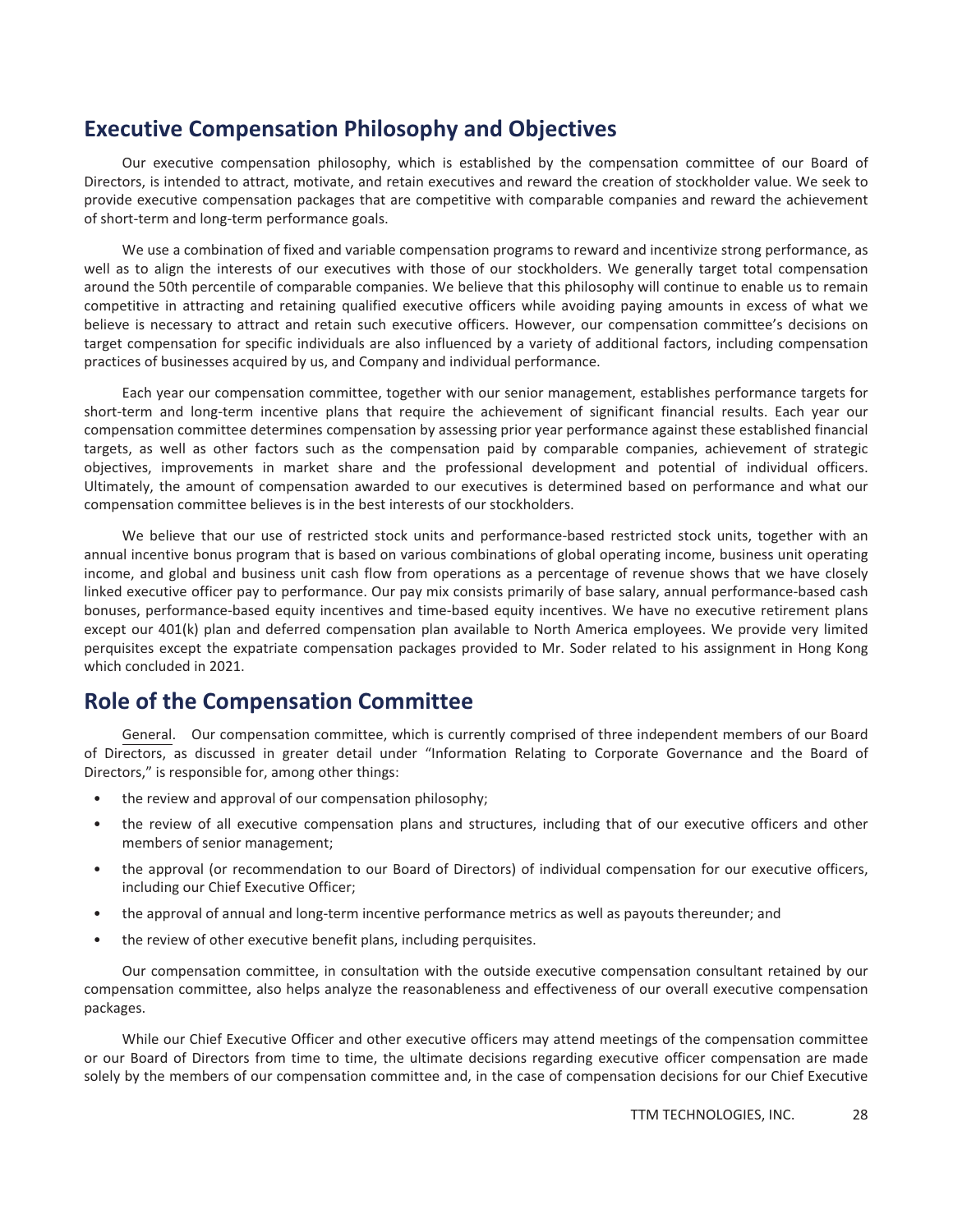Officer, the non-employee members of our Board of Directors. These decisions are based not only on our compensation committee's deliberations, but also on input requested from outside advisors, including our compensation committee's outside compensation consultant, with respect to, among other things, market data analyses. The final decisions relating to our Chief Executive Officer's compensation have historically been based on recommendations of our compensation committee and included discussions with and approval by all of our non-employee directors without the presence of our Chief Executive Officer or other management. Our compensation committee typically discusses proposals for our Chief Executive Officer's compensation package with him but always makes final decisions regarding his compensation when he is not present. Decisions regarding other executive officers have typically been made by our compensation committee after considering recommendations from our Chief Executive Officer.

Compensation Consultant. Our compensation committee has historically engaged the services of an outside compensation consultant to provide independent advice in connection with making executive compensation determinations. The chairman of our compensation committee, in consultation with other committee members, defines the scope of any consultant's engagement and related responsibilities. These responsibilities may include, among other things, advising on issues of executive compensation and equity compensation structure and assisting in the preparation of compensation disclosure for inclusion in our SEC filings. In fulfilling its responsibilities, the outside compensation consultant may interact with management or our other outside advisors to the extent necessary or appropriate.

Our compensation committee continued our engagement with Mercer with respect to 2021 compensation matters. Mercer (the "Compensation Consultant") was retained to provide an independent review of the Company's executive compensation programs, including an analysis of both the competitive market and the design of the programs. More specifically, the Compensation Consultant evaluated our selected peer companies and provided competitive compensation data and analysis relating to the compensation of our Chief Executive Officer and our other senior officers. The Compensation Consultant also furnished the compensation committee with reports on peer company practices relating to the following matters: short-term and long-term compensation program design; equity compensation, vesting practices and ownership guidelines; retention value of current equity holdings; target incentive opportunities; and compensation trends for board and committee members. In addition, the Compensation Consultant assisted the compensation committee with its evaluation of the risks associated with our compensation programs and provided our nominating and corporate governance committee with an assessment of our directors' compensation.

The Compensation Consultant provides analyses and recommendations that inform the committee's decisions, but it does not decide or approve any compensation decisions. The Compensation Consultant reviews various proposals presented to the committee by management, and provides updates on market trends and the regulatory environment as it relates to executive compensation. The Compensation Consultant reports directly to our compensation committee and not to management. The Compensation Consultant performed consulting work related to a broad-based compensation survey the Company performed and ongoing support to HR systems in 2021. Our compensation committee assessed the independence of the Compensation Consultant pursuant to SEC and NASDAQ rules and concluded that the Compensation Consultant is independent and that the work of the Compensation Consultant has not raised any conflicts of interest.

Management Role in Setting Compensation. Members of our human resources and finance departments work with our Chief Executive Officer to recommend changes to existing compensation plans and programs, to define financial and other targets to be achieved under those programs, to prepare analyses of financial data and other briefing materials to assist the compensation committee in making its decisions and, ultimately, to implement the decisions of our compensation committee.

Our Chief Executive Officer is actively engaged in setting compensation for other executives through a variety of means, including recommending for committee approval the financial goals and the annual salaries and variable pay amounts for members of the executive team. He works closely with other members of executive management in analyzing relevant market data to determine base salary and annual target bonus opportunities for senior management and to develop targets for our short-term and long-term incentive plans. Our Chief Executive Officer is generally subject to the same financial performance goals as our other executive officers, all of which are ultimately determined and approved by our compensation committee.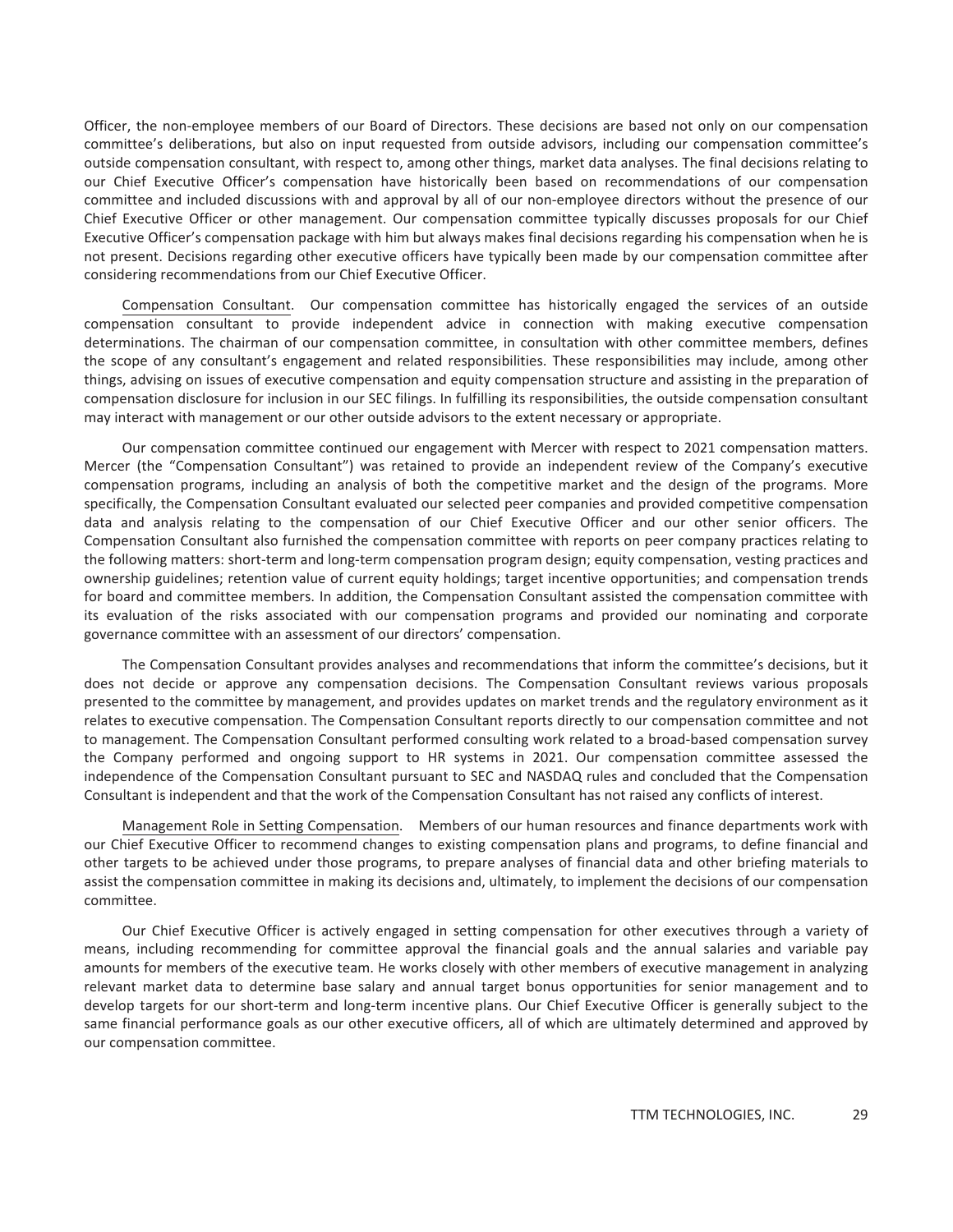## <span id="page-34-0"></span>**Compensation Structure**

Although the final structure may vary from year to year and officer to officer, our compensation committee utilizes three main components for executive officer compensation: base salary, annual incentive bonus and long-term equity incentives.

Pay Mix. In determining the allocation each year among base salary, annual incentive bonus, and long-term equity incentive compensation, our compensation committee considers the following factors: our short-term and long-term business objectives, competitive trends within our industry, and the importance of creating a performance-based environment that ties a significant portion of each executive officer's compensation to the achievement of performance targets and corporate objectives. When considering a proposed compensation package for an executive officer, our compensation committee considers the compensation package as a whole, including each element of total compensation. We have no pre-established policy for allocating between either cash and non-cash or short-term and long-term compensation.

Our compensation committee believes that the particular elements of compensation identified above produce a wellbalanced mix of stock-based compensation, retention value, and at-risk compensation that collectively provide each executive officer with both short-term and long-term performance incentives. Base pay provides the executive officer with a measure of security as to the minimum level of compensation received or will receive while the annual and long-term incentive components motivate the executive officer to focus on the business metrics that will maximize company performance over the long term. Our compensation committee believes that this approach should lead to increases in stockholder value, provide an appropriate reward for our executive officers, and reduce the risk of loss of executive officers to competitors.

While each element of our compensation program is intended to motivate and encourage employees at all levels to drive performance and achieve superior results for our stockholders, there is a different emphasis on the three primary elements based on an employee's position and ability to impact our financial results. In general, the percentage of performance-based pay, or at-risk pay, increases with job responsibility. This is intended to offer an opportunity for gain in the event of successful performance, matched with the prospect of less compensation when performance falls short of established financial and/or stockholder return targets.

The charts below show the mix of base salary, actual annual incentive, and the grant date fair value of equity grants for the CEO and other NEOs in 2021. Consistent with our pay-for-performance philosophy, the largest portion of compensation (approximately 61% for our CEO) is variable or performance-based annual and long term incentives.

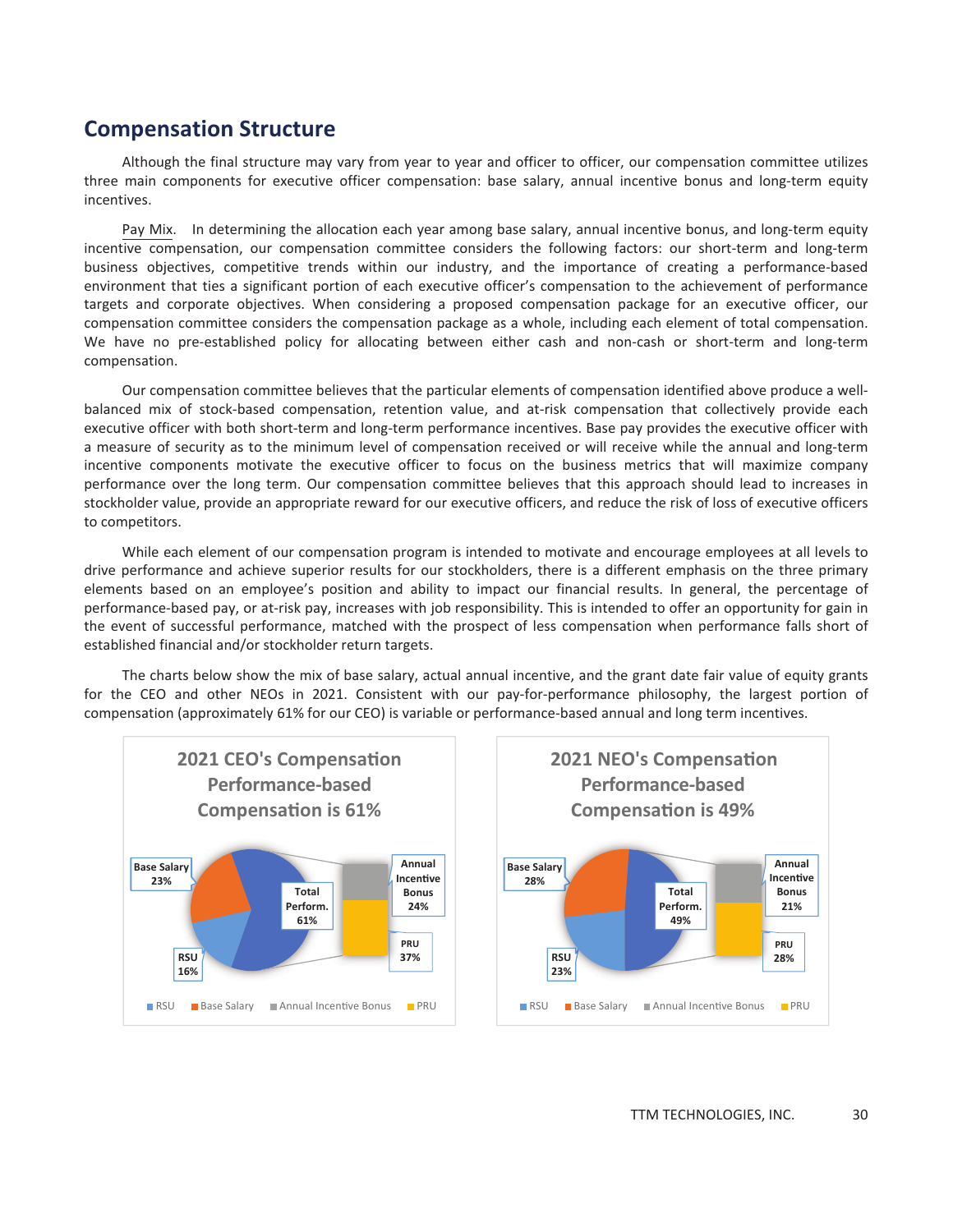**Base Salary**. Base salaries for our executive officers are determined based on the level of the position within our Company, the individual's performance in recent periods, and the executive's potential for continued development within our global organization. The base salary levels, and any increases or decreases to those levels for each executive officer, are reviewed and approved each year by our compensation committee. Such adjustments may be based on factors such as the overall performance of our Company, new roles and responsibilities assumed by the executive, the performance of the executive officer's area of responsibility, the executive officer's impact on strategic goals, or revisions to our compensation philosophy. However, there is no specific weighting applied to any one factor in setting the level of base salary, and the process ultimately relies on the subjective exercise of our compensation committee's judgment. We believe that providing base salaries around the median of our peer group and the broader market survey provided by our Compensation Consultants will enable us to remain competitive for qualified executive officers while avoiding paying amounts in excess of what we believe necessary to attract and retain such executive officers.

*Base Salaries for 2021*. Based on the Company's performance and each individual's performance during a challenging manufacturing environment and due to increases in inflation generally, Mr. Edman recommended the base salaries for all NEOs be increased on July 1, 2021. We froze base salaries in 2020 for all executive officers due to economic uncertainty with the COVID-19 pandemic. After its review, our compensation committee approved the base salaries recommended by Mr. Edman for our other executive officers for 2021.

|                                 | <b>Base Salary</b> |           |            |  |  |  |
|---------------------------------|--------------------|-----------|------------|--|--|--|
| <b>Name</b>                     | 2020               | 2021      | Y/Y Change |  |  |  |
| Thomas T. Edman                 | \$725,000          | \$800,000 | 10%        |  |  |  |
| Todd B. Schull                  | \$485,000          | \$500,000 | 3%         |  |  |  |
| Douglas L. Soder                | \$485,000          | \$500,000 | 3%         |  |  |  |
| Philip Titterton <sup>(1)</sup> | \$380,000          | \$500,000 | 32%        |  |  |  |
| Daniel J. Weber                 | \$410,000          | \$440,000 | 7%         |  |  |  |

A summary of base salary for the past two years for all NEOs is outlined below:

 $(1)$  Reflects market alignment on base salary after freezing all executive salaries in 2020.

**Annual Incentive Bonus Plan**. Our compensation committee believes that annual performance-based cash bonuses play an important role in providing incentives to our executive officers to achieve near-term financial metrics and individual goals. The financial metrics comprise 90% while the individual goals are 10% of each NEO's bonus plan.

To support collaboration within our senior management team, our compensation committee rewards all of our executive officers for company-wide performance by tying bonus awards to our operating income and operating cash flow and rewards executives responsible for business unit performance by also tying awards to business unit performance. The compensation committee believes operating income and operating cash flow are good indicators for capturing our success given the market in which we compete and are measures that management can easily track and communicate to employees throughout the performance period. In addition, individual performance goals ensure that other important areas of our business are measured and emphasized. They may include but are not limited to customer satisfaction, market positioning and growth, structural and organizational improvements, specific organizational talent actions, and critical projects and assignments.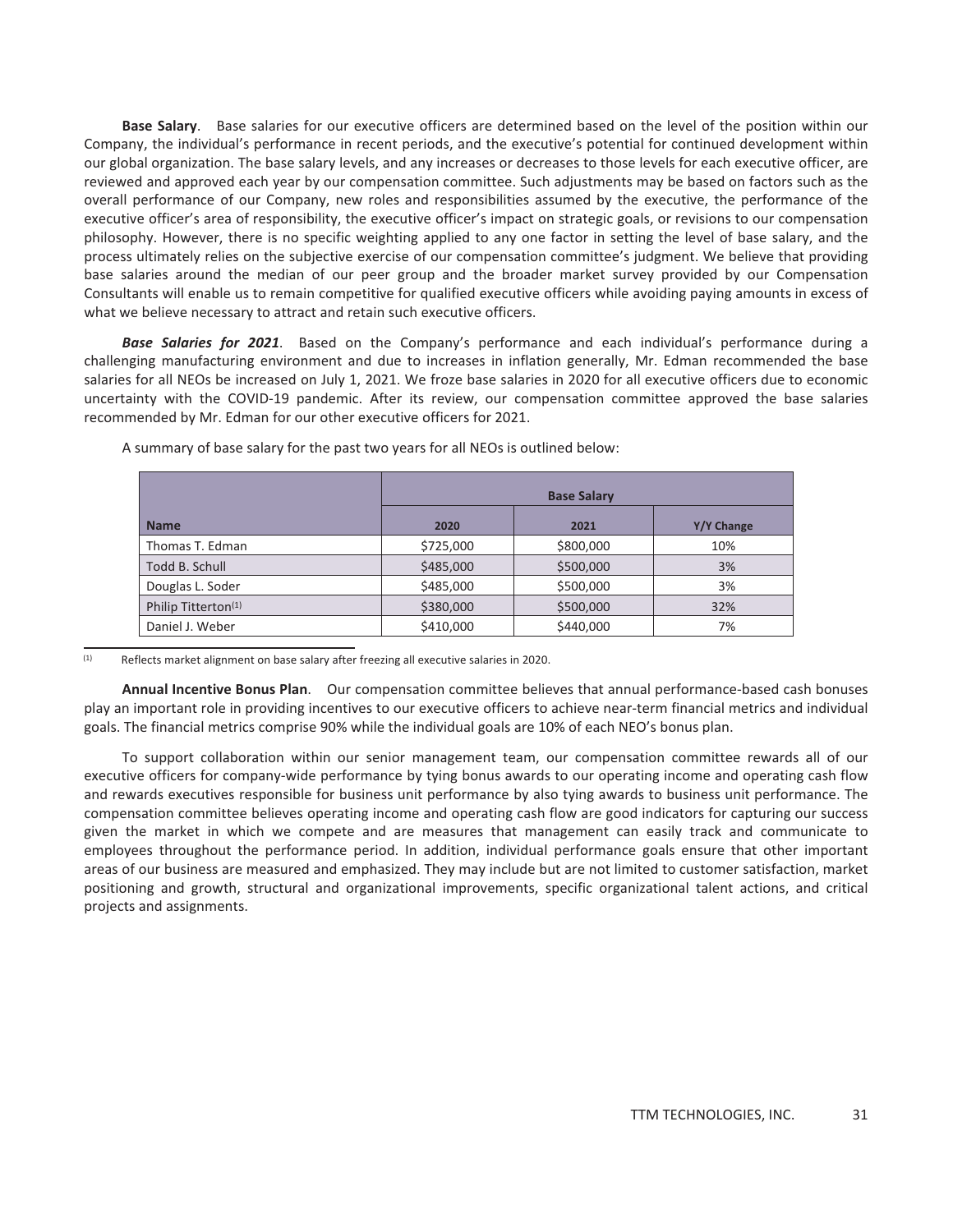In response to the recommendations of management, our compensation committee based the Company's incentive bonus plan on several metrics that the committee believed most closely aligned the executive's incentive pay with metrics that the executive is responsible for managing. For 2021, the below chart reflects the weight of each performance metric.

| <b>Name</b>             | Global<br><b>Operating</b><br><b>Income</b> | <b>Global Cash</b><br>Flow as % of<br><b>Revenue</b> | <b>Business Unit</b><br><b>Operating</b><br><b>Income</b> | <b>Individual</b><br><b>Goals</b> |
|-------------------------|---------------------------------------------|------------------------------------------------------|-----------------------------------------------------------|-----------------------------------|
| Thomas T. Edman         | 72%                                         | 18%                                                  |                                                           | 10%                               |
| Todd B. Schull          | 72%                                         | 18%                                                  | --                                                        | 10%                               |
| Douglas L. Soder        | 36%                                         | 14%                                                  | 40%                                                       | 10%                               |
| <b>Philip Titterton</b> | 72%                                         | 18%                                                  | --                                                        | 10%                               |
| Daniel J. Weber         | 72%                                         | 18%                                                  |                                                           | 10%                               |

Each executive officer has a target annual incentive bonus opportunity, expressed as a percentage of base salary, with the ability to earn above or below that target based on our Company's actual performance. The table below lists the 2021 base salaries and bonus levels for each of our current named executive officers at the different potential achievement outcomes. This table includes both the financial metrics as well as the individual goals.

|                         | 2021                         | Annual Incentive Bonus Levels as % of Base Salary |               |               |                |                      |
|-------------------------|------------------------------|---------------------------------------------------|---------------|---------------|----------------|----------------------|
| <b>Name</b>             | <b>Base</b><br><b>Salary</b> | 0-59% of Target                                   | 60% of Target | 80% of Target | 100% of Target | 120% of Target $(1)$ |
| Thomas T. Edman         | \$800,000                    | 0%                                                | 36%           | 66%           | 125%           | 256%                 |
| Todd B. Schull          | \$500,000                    | 0%                                                | 26%           | 42%           | 80%            | 152%                 |
| Douglas L. Soder        | \$500,000                    | 0%                                                | 26%           | 42%           | 80%            | 152%                 |
| <b>Philip Titterton</b> | \$500,000                    | 0%                                                | 26%           | 42%           | 80%            | 152%                 |
| Daniel J. Weber         | \$440,000                    | 0%                                                | 22%           | 35%           | 65%            | 124%                 |

(1) Represents maximum potential bonus payout. Individual goals are capped at 100% of target.

*Annual Incentive Bonus for 2021*. In February 2022, our compensation committee reviewed our 2021 performance relative to the 2021 operating income and cash flow from operations as a percentage of revenue goals. The performance was certified at 99.0% of the global operating income target and 66.1% of our goal for global cash flow from operations as a percentage of revenue. The compensation committee also reviewed and assessed the performance achieved against the individual goals that had been established for each of the members of the Company's executive team, including Messrs. Edman, Schull, Soder, Titterton, and Weber. We use particular individual performance goals to ensure that other important areas of our business are measured and emphasized, which may include but are not limited to customer satisfaction, market positioning and growth, structural and organizational improvements, and critical projects and assignments. Performance goals do not payout unless our Company achieves its threshold financial performance metrics. As a result, our compensation committee authorized the payment of 2021 incentive bonuses as follows:

| <b>Name</b>             | <b>2021 Incentive Bonus</b> | % of Target Payout |
|-------------------------|-----------------------------|--------------------|
| Thomas T. Edman         | \$803,758                   | 84%                |
| Todd B. Schull          | \$335,989                   | 85%                |
| Douglas L. Soder        | \$509,762                   | 129%               |
| <b>Philip Titterton</b> | \$291,121                   | 83%                |
| Daniel J. Weber         | \$236,496                   | 86%                |

Because such a large percentage of executive officer compensation is performance-based, our compensation committee invests significant time determining the financial targets for our annual incentive bonus program. In general, management makes the initial recommendation for the financial target based upon our Company's annual board-approved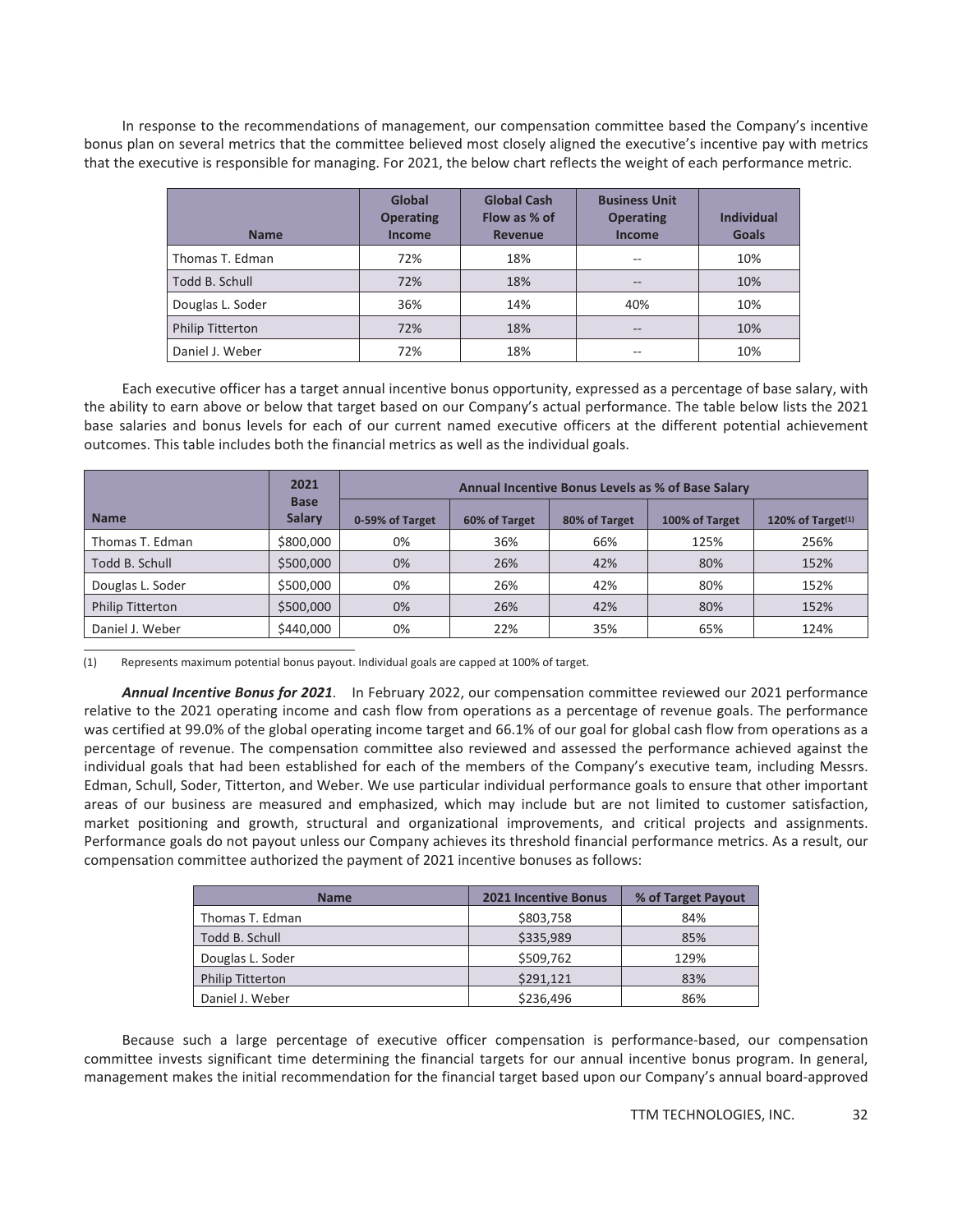budget, as well as the bonus opportunity for each officer, and these recommendations are reviewed and discussed by the committee and its advisors. The major factors used in setting one or more targets for a particular year are the results for the most recently completed year and the budget for the current year. Other factors taken into account may include general economic and market conditions. Our compensation committee sets the final corporate performance goal during our first quarter, typically at a level our compensation committee believes is challenging, but reasonable, for management to achieve.

At the end of each year, our compensation committee determines the level of achievement for the specified financial goal (after potentially making any appropriate adjustments to such goal for the effects of corporate events that were not anticipated in establishing the performance measure such as acquisitions or divestitures) and awards credit for the achievement of the goal as a percentage of the target bonus. Final determinations as to bonus levels are then based on that percentage. Actual bonuses are generally paid to the executives in the first quarter of the subsequent year.

In setting annual incentive compensation financial targets and bonus opportunities for our executive officers, our compensation committee does not consider the effect of past changes in stock price. In addition, incentive compensation decisions are made without regard to length of service. For example, executive officers with longer service or who are eligible for retirement do not receive greater or lesser awards, or larger or smaller target amounts, in any given year than executives with shorter service.

**Long-Term Equity Awards**. We believe that providing a significant portion of our executive officers' total compensation package in equity awards aligns the incentives of our executives with the interests of our stockholders and with our long-term success. By compensating our executives with our equity, executives receive a stake in our Company's financial future, and the gains realized in the long term depend on the executives' ability to drive our financial performance. Equity incentive awards are also a useful vehicle for attracting and retaining executive talent in a competitive market.

Our compensation committee develops its equity award determinations based on its judgment as to whether the total compensation packages provided to our executive officers, including prior equity awards and the level of vested and unvested equity awards then held by each participating officer, are sufficient to retain, motivate, and adequately reward the executive officers. This judgment is based in part on information provided by benchmarking studies. In addition, our compensation committee considers the accounting costs that will be reflected in our financial statements when establishing the forms of equity to be granted and the size of the grants, as well as the potential dilution associated with the equity awards.

We currently grant equity awards from our 2014 Plan, which was adopted by our Board of Directors and approved by our stockholders and permits the granting of stock options, stock appreciation rights, restricted stock, restricted stock units, performance shares, and other stock-based awards to our officers, directors, employees, and consultants.

Our year-to-date gross share run rate (calculated using granted restricted shares, options and performance shares at target as a percentage of our total outstanding shares) as of January 3, 2022 was 1.6%. As of January 3, 2022, our three-year average share run rate was 1.7%. We believe that these percentages demonstrate our commitment to careful and efficient use of the shares that stockholders have approved for issuance under our 2006 Plan and our 2014 Plan.

Since 2010, we have used two forms of equity for long-term equity incentive compensation for our executive officers: RSUs are weighted 45% and PRUs are weighted 55% for named executive officers and RSUs are weighted 30% and PRUs are weighted 70% for our CEO.

*Restricted Stock Units*. RSUs represent the right to receive one share of our common stock for each RSU upon the settlement date, which is the date on which certain conditions, such as continued employment with us for a pre-determined length of time, are satisfied. RSU awards reflect both increases and decreases in stock prices from the grant-date market prices and thus tie compensation more closely to changes in stockholder value at all levels compared to options, whose intrinsic value changes only when the market price of shares is above the exercise price. RSUs also have retention value even during periods in which our trading price does not appreciate, which supports continuity in the senior management team.

The vesting schedule for RSUs granted to our executive officers and other employees provides that each award vests in three equal annual installments, aimed at strengthening retention with our Company, except that recipients may be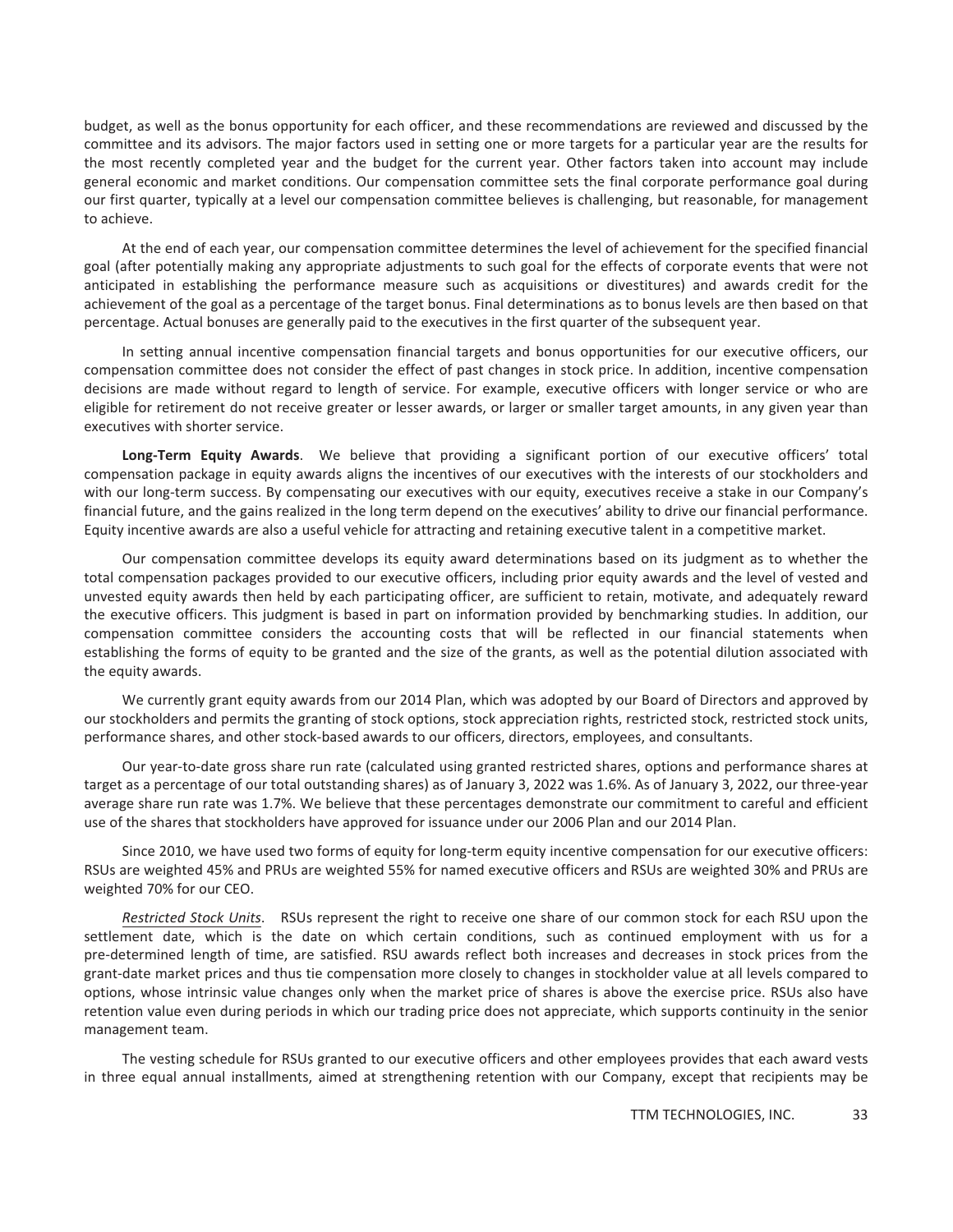entitled to a pro-rata amount of RSUs in the case of the recipient's death, disability or "retirement" (voluntary termination by an employee who is at least 62 and has at least five years of continuous service). In 2021, we granted time-vested RSUs for an aggregate of 1,395,163 shares of our common stock to a total of 1,132 employees and non-employee directors, of which time-vested RSUs for an aggregate of 144,045 shares were issued to Messrs. Edman, Schull, Soder, Titterton and Weber.

*Performance RSUs*. In order to strengthen pay-for-performance, our compensation committee approved a longterm incentive program for our executive officers and certain other members of our senior management team to drive achievement to specific pre-established financial performance goals and provide a long-term return to our stockholders relative to a broader market index. Our objective of the PRU program is to align total stockholder return and each executive's compensation.

Under the PRU Program, a target number of PRUs are awarded annually using a three-year performance period to encourage long term retention of the executives of the Company. The number of shares of our common stock released at the end of the three-year performance period will range from zero to 2.4 times the target number of the PRUs granted to each executive depending on the Company's performance during the period. The performance metrics of the PRU Program are (a) annual financial targets, which for each of the three years prior to the final vesting of the shares are based on total annual revenue and adjusted EBITDA  $(1)$ , each of which is equally weighted, and (b) an overall "modifier" based on our Company's TSR over a three-year performance period relative to a TSR Peer Group of peer companies selected by our compensation committee each year.

Recipients of PRU awards generally must remain employed by us on a continuous basis through the end of the relevant performance period of three years in order to receive shares of common stock at the end of the three-year performance period. Recipients may also be entitled to a pro-rata amount of PRUs in the case of the recipient's death, disability or retirement.

The key financial metrics of total annual revenue and adjusted EBITDA are equally weighted under our PRU Program. The metric of adjusted EBITDA is generally intended to focus our executives on tangible growth and cost reduction opportunities. Adjusted EBITDA is also a complementary metric to the total annual revenue metric used under the PRU Program. The combination of the two performance metrics limits the ability of an executive to be rewarded for taking excessive risk on behalf of our Company by, for example, seeking revenue-enhancing opportunities at the expense of adjusted EBITDA, since performance is required on both metrics to maximize the issuance of common stock under the PRU Program.

The TSR modifier is intended to ensure that shares of common stock issued at the end of the three-year period are limited if our stock performance is significantly below the median TSR of our TSR Peer Group for each three-year performance period and such issuance of common stock would be enhanced if our stock performance is above the median TSR of our TSR Peer Group.

Under the PRU Program, annual financial goals are set in the first quarter of each year, and performance is reviewed after the end of each year. The percentage to be applied to each participant's target award ranges from zero to 160%, based upon the extent to which the two annual performance goals are achieved for each of the three years in the performance period, resulting in a total of six measurements. If we do not achieve at least 60% threshold level of total annual revenue or adjusted EBITDA performance for any of the six measurements, the amount earned for that performance element of one-sixth of the award would be zero. If we achieve the 60% threshold for any of the targeted levels of total annual revenue and adjusted EBITDA performance for any of the six measurements, a percentage (ranging on a sliding scale from 40% to 160%) would be applied to one-sixth of the participant's calculation of the number of units earned during such period. If we achieve 120% or more of the target level of total annual revenue or adjusted EBITDA for any of the six measurements, the amount earned for that performance element of the award would be 160% of one-sixth of the initial PRU award.

The chart below is an example of the PRU units the participant would earn (and "bank," pending application of the TSR modifier), if a named executive officer received a target award of 234,000 PRUs, and we achieve (i) 130% of the

<sup>(1)</sup> For the reconciliation of the use of the non-GAAP metric of adjusted EBITDA and the GAAP measures, please refer to Annex A attached hereto.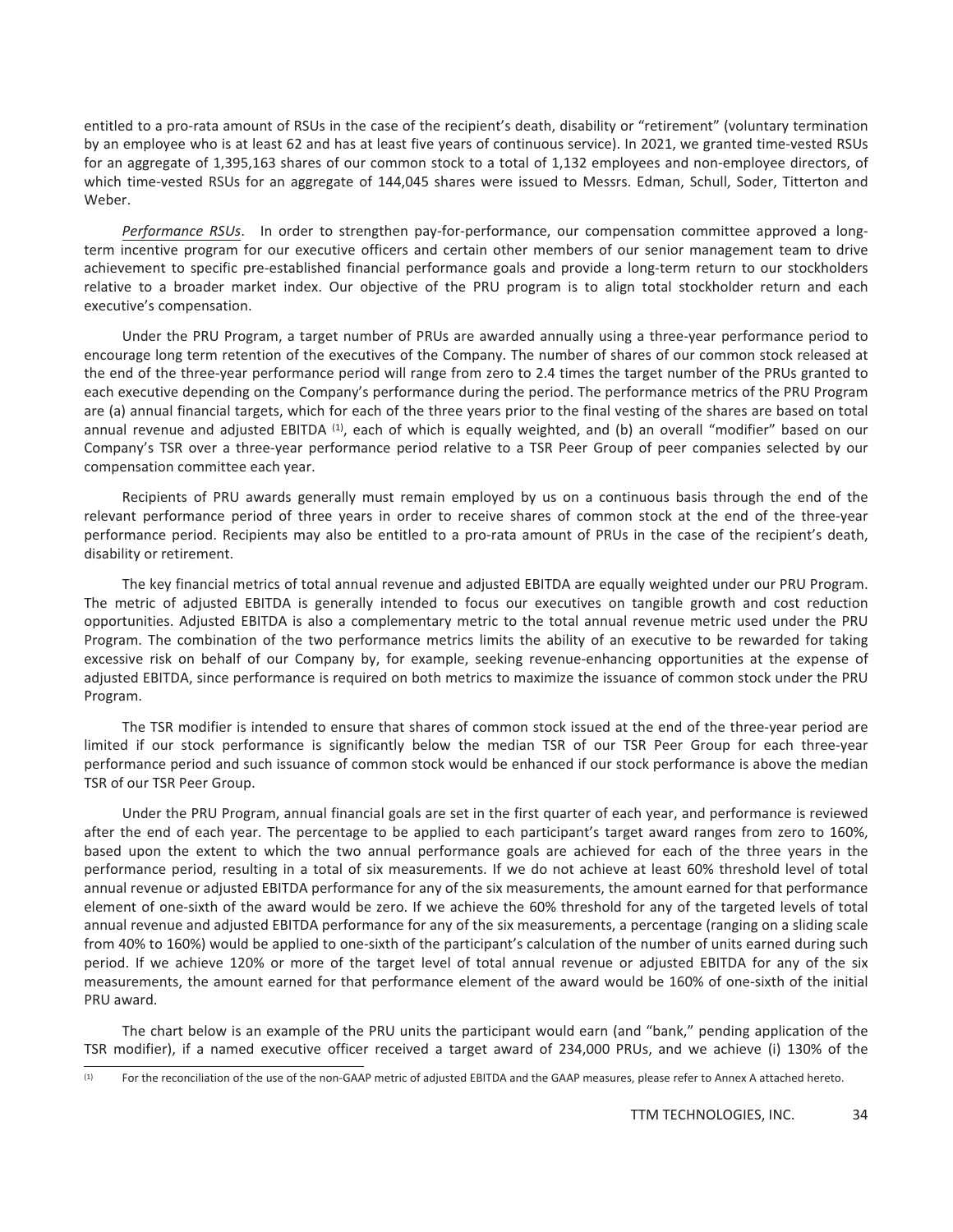revenue target and 60% of the adjusted EBITDA target in the first year, (ii) 100% of each of the revenue and adjusted EBITDA targets in the second year, and (iii) 120% of the revenue target and 55% of the adjusted EBITDA target in the third year:

|                                   | <b>Total Grant</b> | Year 1               | Year 2               | Year <sub>3</sub>    | <b>Earned Shares</b> |
|-----------------------------------|--------------------|----------------------|----------------------|----------------------|----------------------|
| Assumptions                       | 234,000            | $234,000/6 = 39,000$ | $234,000/6 = 39,000$ | $234,000/6 = 39,000$ |                      |
| 130% of revenue target            |                    | 160% x 39,000        |                      |                      | 62,400               |
| 60% of adjusted EBITDA target     |                    | 40% x 39,000         |                      |                      | 15,600               |
| 100% of revenue target            |                    |                      | 100% x 39,000        |                      | 39,000               |
| 100% of adjusted EBITDA<br>target |                    |                      | 100% x 39,000        |                      | 39,000               |
| 120% of revenue Target            |                    |                      |                      | 160% x 39,000        | 62,400               |
| 55% of adjusted EBITDA target     |                    |                      |                      | $0 \times 39,000$    |                      |
|                                   |                    |                      |                      |                      | 218,400              |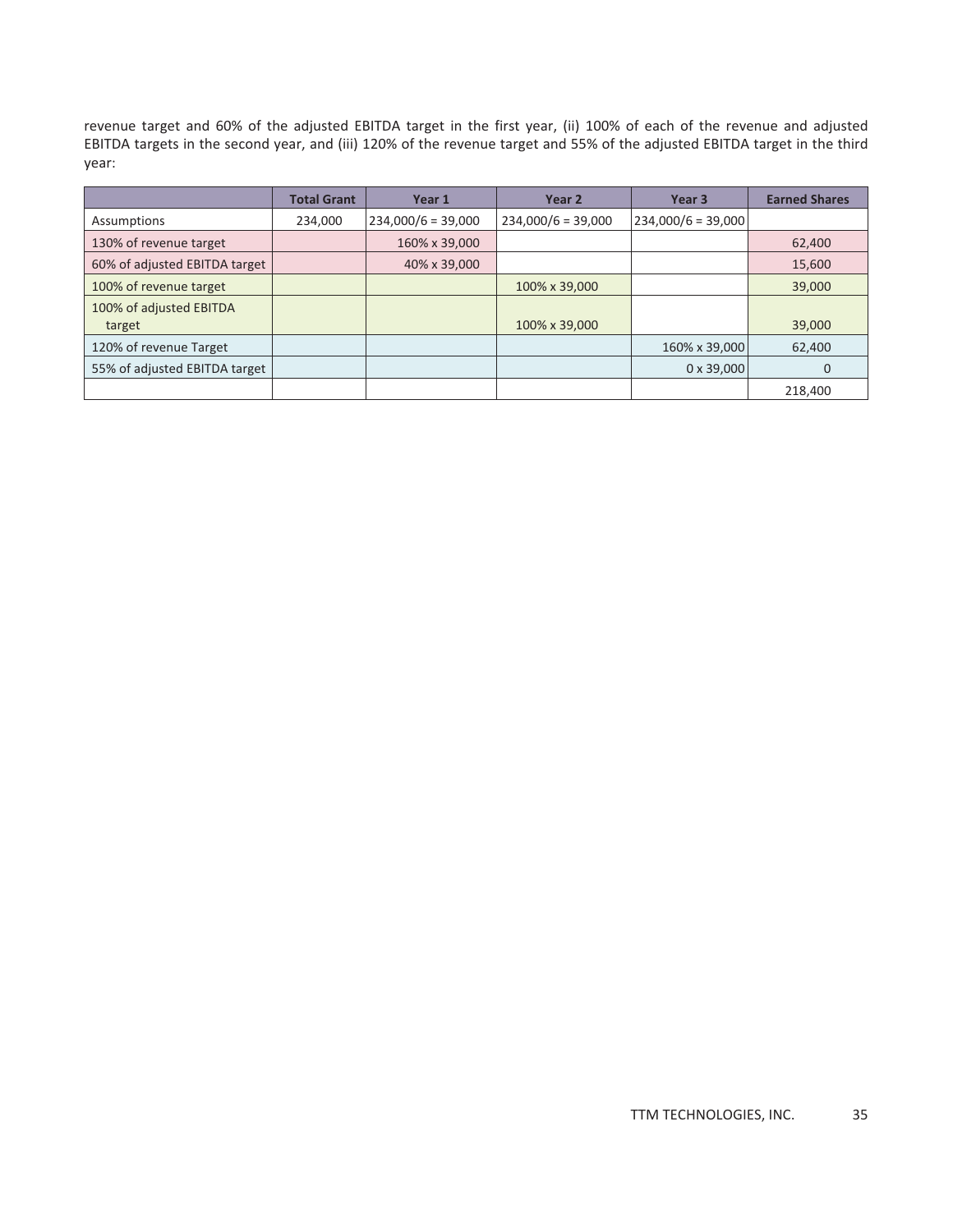At the end of the three-year performance period, the base calculations of the six performance metrics is then adjusted by applying a modifier to the PRU calculation of the six measurements against the goals set during the performance period. The TSR modifier measures our Company's TSR based on stock price changes (using for each year's awards the six-month trailing average closing price at the beginning of the year compared to the six-month trailing average closing price three years later), and assuming reinvestment of dividends, relative to the TSR of our TSR Peer Group for the same three-year period. If our TSR is below the 10th percentile of the TSR Peer Group, the modifier would be zero, and therefore, no shares would be released with respect to the PRU program subject to such three-year performance period. In the 2021 PRU program, if our TSR is between the 10th and 50th percentile at the end of the three-year performance period, the modifier would range between 0.6 and 1.0, if the TSR is greater than 50% and up to 80% the modifier will range from 1.0 and 1.5. If our TSR is at or above the 80th percentile of the applicable TSR Peer Group for the three-year performance period, the maximum modifier of 1.5 will apply, and the number of shares released will equal 150% of the number of units earned during the period with respect to annual financial metric performance. See the chart below which demonstrates the relationship between the TSR results and the calculation of the TSR modifier used for our PRU programs.



| <b>2021 Relative TSR</b>                | <b>Maximum Modifier</b> |
|-----------------------------------------|-------------------------|
| 80 <sup>th</sup> percentile & above     | 150%                    |
| 50 <sup>th</sup> percentile             | 100%                    |
| 10 <sup>th</sup> percentile (Threshold) | 60%                     |
| Below 10 <sup>th</sup> percentile       | 0%                      |

In order to finish our representative example set forth above, assuming that the participant was credited with 218,400 PRU units at the end of the performance period and our TSR for that three-year period was at the 80th percentile of the applicable group of comparable companies, a total of 327,600 shares of our common stock would be released to the participant for that period. The below chart provides the last step in the example calculation of our PRU program.

| <b>Peer Ranking</b>                 | <b>Calculated Units</b> | <b>Modifier</b> | <b>Total Share Award</b> |
|-------------------------------------|-------------------------|-----------------|--------------------------|
| Below 10 <sup>th</sup> Percentile   | 218,400                 |                 |                          |
| 50 <sup>th</sup> Percentile         | 218,400                 | 60% to 100%     | 131.040 to 218.400       |
| 80 <sup>th</sup> Percentile & above | 218,400                 | 150%            | 327.600                  |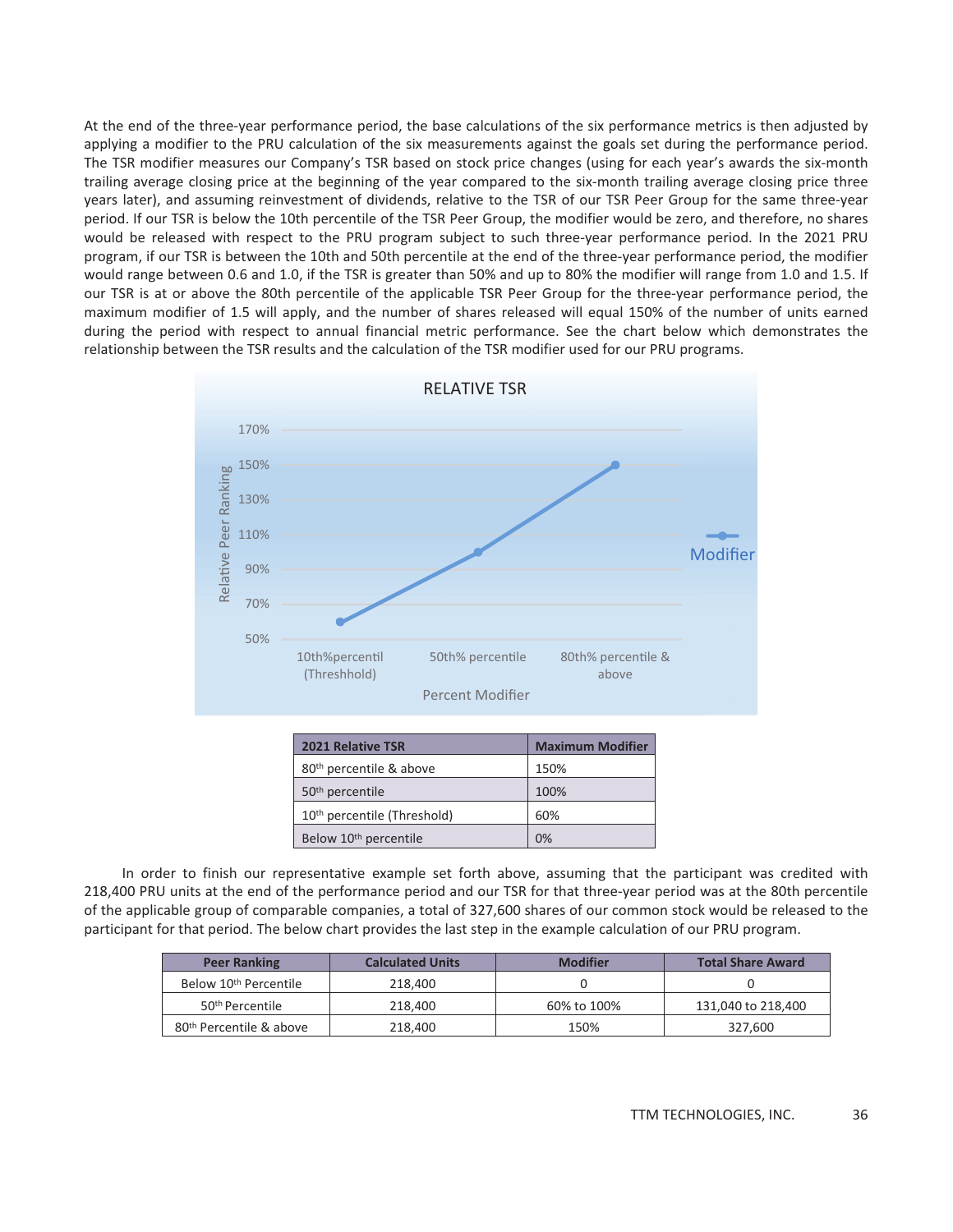To achieve the maximum payout (240% of the initial PRU award), we must achieve the maximum annual financial goals for each of the three years in the relevant performance period and our TSR must meet or exceed the 80th percentile of the TSRs of the applicable group of comparable companies for that period. Award values will reflect changes in stock price (both increases and decreases) over the three-year period because awards are denominated in stock units and payable in shares.

*Equity Award Mix*. Our compensation committee may in the future adjust the mix of equity award types or approve different awards as part of the overall long-term incentive award. Awards made in connection with a new, extended or expanded employment relationship may involve a different mix of performance and time-vested RSUs, options or other equity-related awards depending on our compensation committee's assessment of the total compensation package being offered.

*Long-Term Equity Awards for 2021.* Our compensation committee balances the mix of time-vested RSUs, which are designed to promote retention, and PRUs, which are designed to grow long-term value with our Company, in accordance with the overall philosophy valuing both components of equity compensation, with an emphasis on driving long-term value. In determining the ratio between PRU and time-vested RSU awards, the compensation committee reviewed and took into consideration compensation practices at other companies, our Compensation Consultants' recommendations, and the compensation committee's desire to ensure that a significant portion of equity compensation be tied to our Company's performance against our peers. Additionally, the compensation committee desired to ensure that its equity program was competitive, provided long term retention of critical leadership talent, and best aligned pay practices with the interests of our stockholders. The following table sets forth the value of our 2021 equity awards and the number of time-vested RSUs and (at target) PRUs awarded to our executive officers for 2021.

|                         | <b>Dollar Value of Equity Grants</b> |                    |              | <b>Number of Shares</b><br>of Equity Grants <sup>(1)</sup> |                            |              |  |
|-------------------------|--------------------------------------|--------------------|--------------|------------------------------------------------------------|----------------------------|--------------|--|
| <b>Name</b>             | <b>Performance</b>                   | <b>Time-Vested</b> | <b>Total</b> | <b>Performance</b>                                         | Time-Vested <sup>(2)</sup> | <b>Total</b> |  |
| Thomas T. Edman         | \$1,260,000                          | \$540,000          | \$1,800,000  | 86,717                                                     | 37.164                     | 123,881      |  |
| Todd B. Schull          | 495,000                              | \$405,000          | 900,000<br>S | 34,067                                                     | 27,873                     | 61,940       |  |
| Douglas L. Soder        | 495,000                              | \$405,000          | 900,000      | 34,067                                                     | 27.873                     | 61.940       |  |
| <b>Philip Titterton</b> | 495,000                              | \$405,000          | 900,000      | 34,067                                                     | 27,873                     | 61,940       |  |
| Daniel J. Weber         | 412,000                              | \$338,000          | 750,000      | 28,355                                                     | 23,262                     | 51,617       |  |

<sup>(1)</sup> The number of RSUs awarded to each of our executive officers was calculated using a dollar value per share of \$14.53, which was the six-month trailing average closing price of our common stock as of June 22, 2021, the grant date for those awards. On June 22, 2021, the closing sales price for our common stock was \$14.39.

The annual financial performance goal or goals for future years will be established in the first quarter of each of those subsequent years, and may or may not be based on our revenue and/or adjusted EBITDA in those years. Whether any units credited under our future grants will be paid out in shares at the end of the applicable three-year period will depend on future results and our TSR during that period, neither of which is determinable until the end of the three-year period.

<sup>(2)</sup> One-third of the Time-Vested RSUs vest on each of the first three anniversaries of the grant date.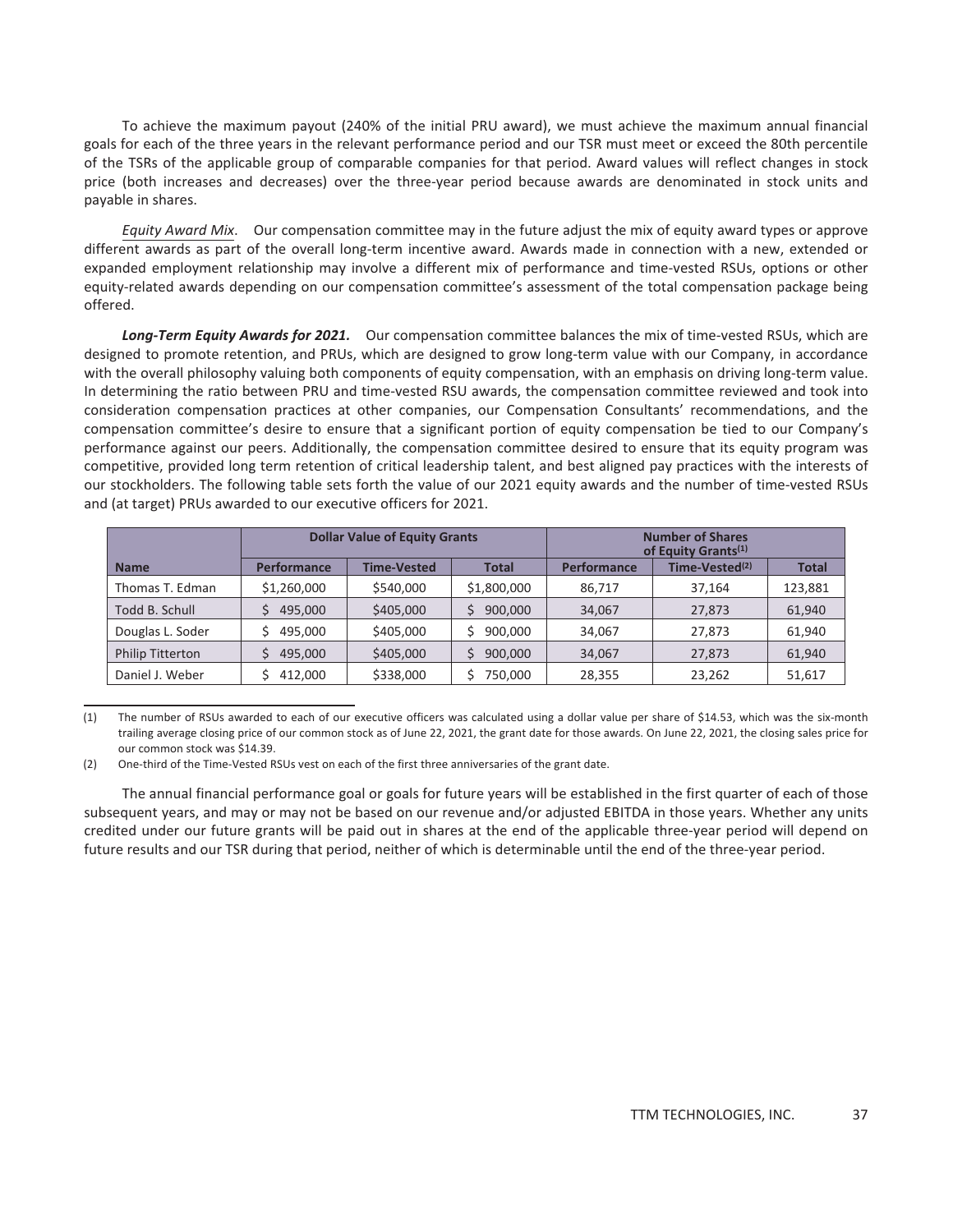*Settlement of PRUs for 2019-2021 Performance Period.* The PRUs granted in 2019 have vested and resulted in the issuance of shares to some of our executive officers. The below charts detail the calculations of the PRUs that vested in 2021 and were paid out in 2022. The final TSR modifier was 63%, which was then applied against the financial results for each tranche resulting in the final shares released, which was 57.3% of the original granted shares.

| <b>Name</b>             | Original #<br>Granted<br><b>Shares</b> | # Shares<br>$'19$ Rev | # Shares<br>'19<br><b>Adjusted</b><br><b>EBITDA</b> | # Shares<br>'20 Rev | # Shares<br>'20<br><b>Adjusted</b><br><b>EBITDA</b> | # Shares<br>$'21$ Rev | # Shares '21<br><b>Adjusted</b><br><b>EBITDA</b> | <b>TSR</b><br><b>Multiplier</b><br><b>Final Shares</b><br><b>Released</b> |
|-------------------------|----------------------------------------|-----------------------|-----------------------------------------------------|---------------------|-----------------------------------------------------|-----------------------|--------------------------------------------------|---------------------------------------------------------------------------|
| % of Achievement        |                                        |                       |                                                     |                     |                                                     |                       |                                                  |                                                                           |
| <b>vs Budget</b>        |                                        | 84.2%                 | 67.4%                                               | 94.4%               | 90.1%                                               | 113.8%                | 95.9%                                            | 57.3%                                                                     |
| Thomas T. Edman         | 99,555                                 | 8,803                 | 7,053                                               | 9,876               | 9,421                                               | 11,896                | 10,027                                           | 57,076                                                                    |
| Todd B. Schull          | 38,666                                 | 3,419                 | 2,739                                               | 3,836               | 3,659                                               | 4,620                 | 3,894                                            | 22,167                                                                    |
| Douglas L. Soder        | 38.666                                 | 3,419                 | 2,739                                               | 3,836               | 3,659                                               | 4,620                 | 3,894                                            | 22,167                                                                    |
| <b>Philip Titterton</b> | 38,666                                 | 3,419                 | 2,739                                               | 3,836               | 3,659                                               | 4,620                 | 3,894                                            | 22,167                                                                    |
| Daniel J. Weber         | 21,333                                 | 1,886                 | 1,511                                               | 2,117               | 2,019                                               | 2,549                 | 2,148                                            | 12,230                                                                    |

*Compensation Levels and Benchmarking*. Overall compensation levels for executive officers are determined based on one or more of the following factors: the individual's duties and responsibilities within our global Company; the individual's experience and expertise; the compensation levels for the individual's peers within our Company; compensation levels for similar positions in the PCB industry or in the technology industry more generally; performance of the individual and our Company as a whole; and the levels of compensation necessary to recruit new executive officers. Our compensation committee reviewed the compensation of our officers and compared it with that of both our peer group companies and broader, composite global market survey data provided by our Compensation Consultant.

*Peer Groups*. The compensation committee reviews the peer groups regularly and makes adjustments to account for events such as acquisitions, mergers and the like. For 2021, Mercer recommended, and the committee adopted, the same approach to our Executive Compensation Peer Group using the same criteria used in 2020 including (i) North America based companies with revenues between \$1.0 billion and \$3.0 billion, and (ii) companies with market capitalization between \$250 million and \$2.5 billion. For the fiscal year ended January 3, 2022, our revenue was \$2.2 billion and our market capitalization was approximately \$1.6 billion. For 2021, Mercer further recommended refinements to our Executive Compensation Peer Group, to account for companies who have substantially changed as a result of a transaction. As a result, two companies were removed: AVX and Advanced Micro Devices while three were added: AAR Corp., Hexcel Corporation, and Crane Co. This resulted in a peer group that included the companies listed on the chart below, which along with the broader survey discussed below, were used for benchmarking purposes.

Our compensation committee believes that the selected TSR Peer Group is more appropriate for determining TSR under our PRU Program as it provides a comparison of our Company's stock price performance against our global competitors. For a discussion regarding how the TSR Peer Group affects executive compensation, please see the "Long Term Equity Awards" section on page 33.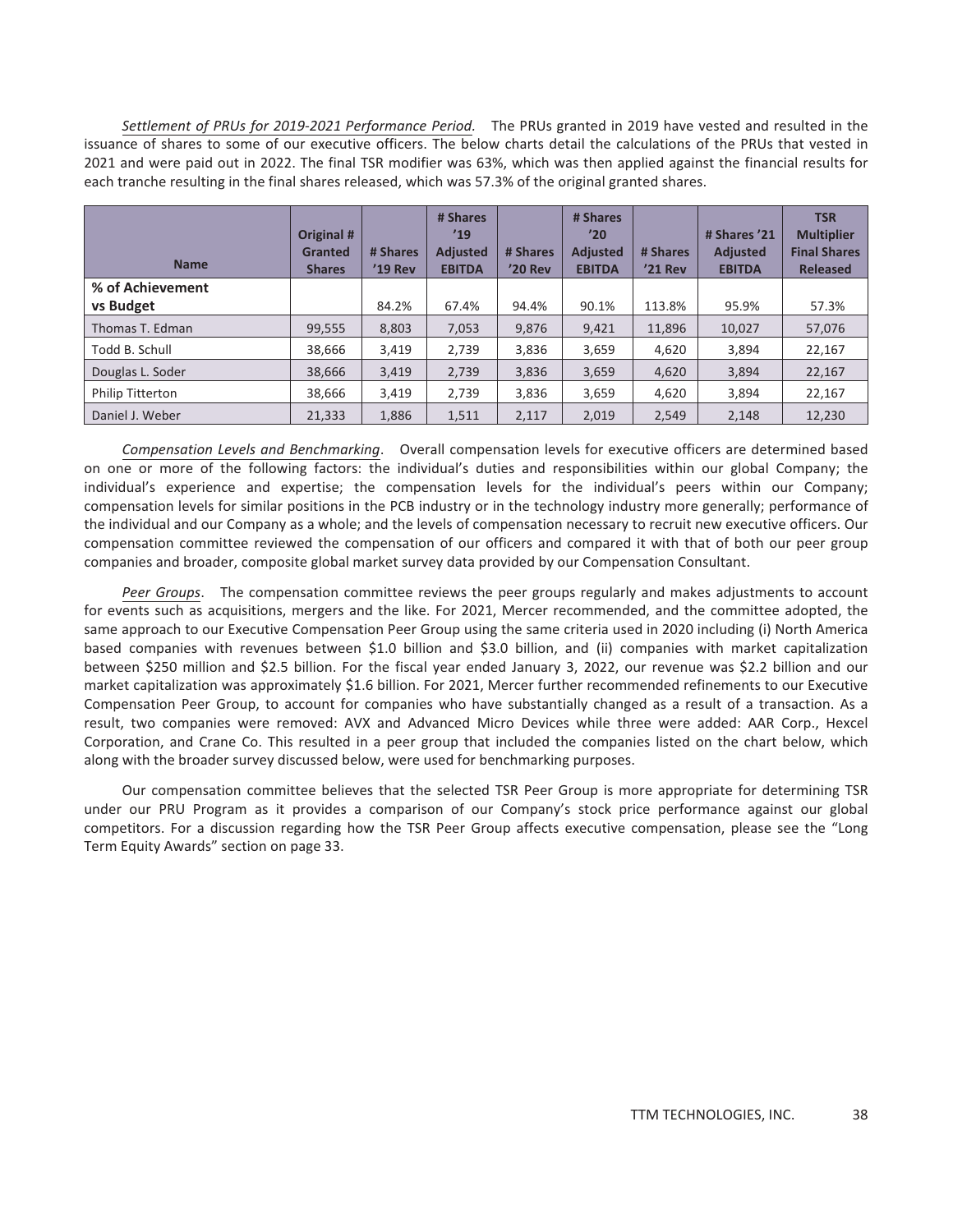The following chart lists each of the companies that have been included by our compensation committee in the Executive Compensation and TSR Peer Groups for 2020 and 2021:

| <b>Companies</b>                 | <b>Executive Compensation</b><br><b>Peer Group</b> |              | <b>TSR Peer Group</b> |              |
|----------------------------------|----------------------------------------------------|--------------|-----------------------|--------------|
|                                  | 2020                                               | 2021         | 2020                  | 2021         |
| AAR Corp.                        |                                                    | ✓            |                       |              |
| <b>Advanced Micro Devices</b>    | $\checkmark$                                       |              |                       |              |
| Amphenol                         |                                                    |              | ✓                     | ✓            |
| AT&S                             |                                                    |              | ✓                     | $\checkmark$ |
| <b>AVX</b>                       | ✓                                                  |              |                       |              |
| <b>Benchmark Electronics</b>     | $\checkmark$                                       | $\checkmark$ | $\checkmark$          | ✓            |
| Celestica                        | ✓                                                  | ✓            | ✓                     | ✓            |
| Chin Poon Industrial             |                                                    |              | ✓                     |              |
| Cobham                           |                                                    |              | ✓                     |              |
| <b>Compeq Manufacturing</b>      |                                                    |              | ✓                     |              |
| Crane Co.                        |                                                    | ✓            | ✓                     | ✓            |
| Cubic                            | $\checkmark$                                       | ✓            |                       |              |
| Curtiss-Wright                   | ✓                                                  | ✓            |                       |              |
| <b>Daeduck Electronics</b>       |                                                    |              | $\checkmark$          |              |
| Fabrinet                         | ✓                                                  | ✓            |                       |              |
| Firan Technology Group           |                                                    |              |                       | $\checkmark$ |
| <b>Flextronics International</b> |                                                    |              | ✓                     | ✓            |
| <b>Gold Circuit Electronics</b>  |                                                    |              | ✓                     | ✓            |
| <b>Hexcel Corporation</b>        |                                                    | ✓            |                       |              |
| Ibiden                           |                                                    |              | $\checkmark$          |              |
| Jabil                            |                                                    |              | ✓                     | ✓            |
| <b>Mercury Systems</b>           |                                                    |              | ✓                     | $\checkmark$ |
| Moog                             | ✓                                                  | ✓            |                       |              |
| Nanya Technology                 |                                                    |              | $\checkmark$          | ✓            |
| ON Semiconductor                 | ✓                                                  | ✓            |                       |              |
| Plexus                           | ✓                                                  | ✓            | $\checkmark$          | ✓            |
| Samsung Electro-Mechanics        |                                                    |              | ✓                     | ✓            |
| Sanmina                          | $\checkmark$                                       | $\checkmark$ | ✓                     | ✓            |
| Teledyne Technologies            | ✓                                                  | ✓            |                       |              |
| <b>Trimble Navigation</b>        | ✓                                                  | ✓            |                       |              |
| <b>Tripod Technology</b>         |                                                    |              | ✓                     | ✓            |
| Triumph Group                    | $\checkmark$                                       | $\checkmark$ |                       |              |
| <b>Unimicron Technology</b>      |                                                    |              | ✓                     | ✓            |
| Unitech Printed Circuit Board    |                                                    |              | $\checkmark$          | ✓            |
| Vishay                           | ✓                                                  | $\checkmark$ |                       |              |
| <b>WUS Printed Circuit</b>       |                                                    |              | $\checkmark$          | ✓            |
| Zebra Technologies               | ✓                                                  | ✓            |                       |              |
| Zhen Ding Technology Holding     |                                                    |              | $\checkmark$          | $\checkmark$ |

The peer groups are not used for the stock price performance graph included in our Annual Report on Form 10-K for the year ended January 3, 2022. That Form 10-K performance graph compares the cumulative total stockholder return on our common stock against the cumulative total return on the NASDAQ Composite Index and the Dow Jones U.S. Electrical Components & Equipment Index.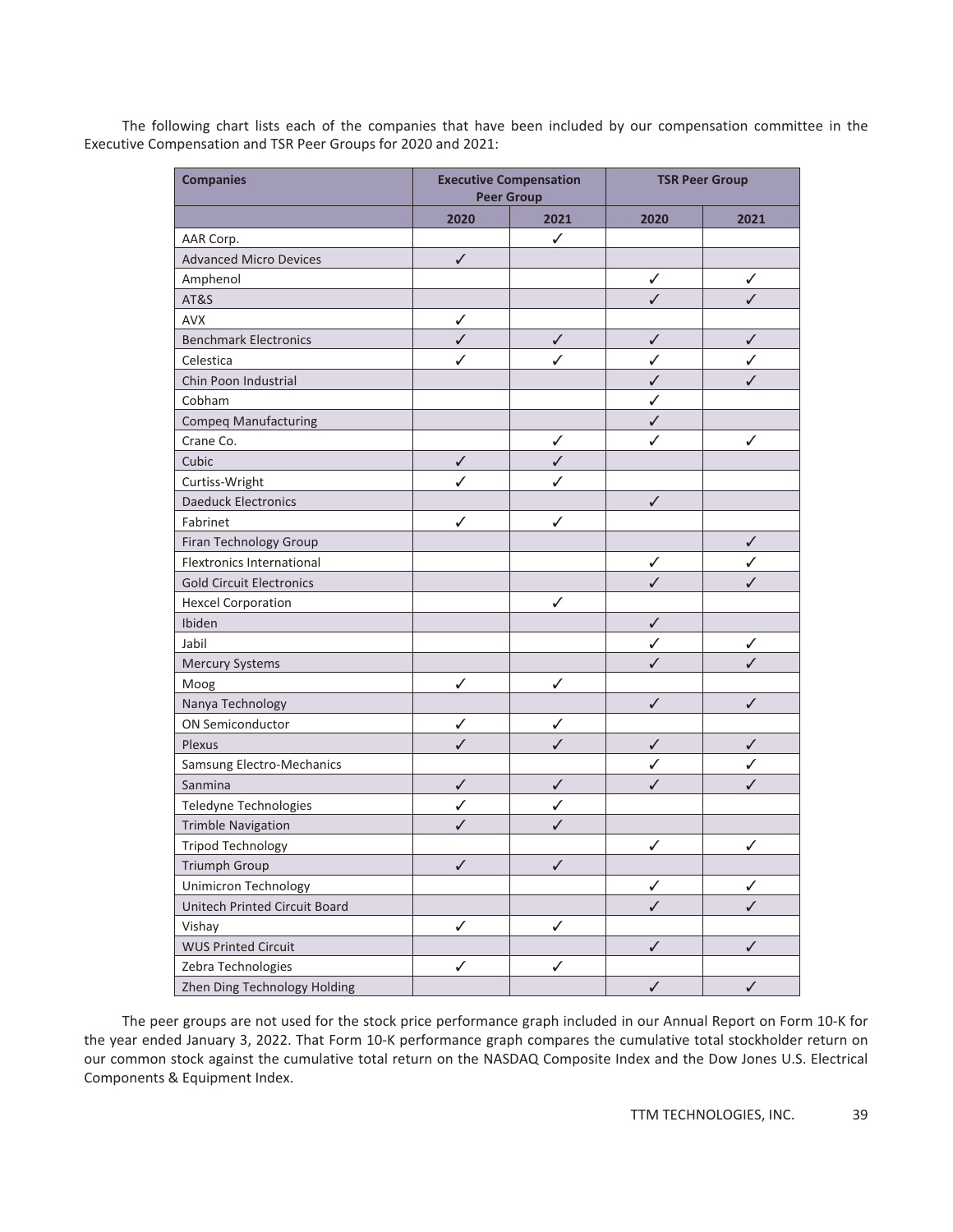Mercer recommended the use of peer group data (where available) combined with data obtained from a broader compensation survey conducted by Radford (the "Radford Survey") for comparing compensation of our executive officers. Mercer recommended the use of the Radford Survey for companies in the semiconductor, computer storage and peripherals, and communications equipment industries with approximate annual revenues between \$1.0 billion and \$3.0 billion, in order to align with the criteria used to select our 2021 Peer Group.

As discussed above, our compensation philosophy targets the compensation levels of our executive officers around the 50th percentile of comparable officers at comparable companies, as derived from both peer group data and broader composite survey data. Our compensation committee may have varied from this target range for various elements of compensation depending on the executive officer's job performance, skill set, level of responsibilities, prior compensation and business conditions. The compensation for our executive officers discussed herein for 2021 falls generally within this targeted range.

Our compensation committee intends to continue its practice of retaining consultants from time to time, as it deems appropriate, to advise it with respect to its policies and to provide compensation data from comparable companies.

*Risk Management Considerations*. Our compensation committee believes that our performance-based bonus and equity programs for all eligible employees, including our executive officers, provide incentives to create long-term stockholder value. Several elements of the programs are also designed to discourage behavior that leads to excessive risk:

- Annual incentive bonus compensation programs for management personnel are based on a combination of consolidated company, business unit and/or facility results, as well as individual goals that are established with input from the specific employee and their supervisors. This type of program design motivates business units to work together to achieve greater returns for our stockholders. In any one year, because we are comprised of a number of different business units, managers in high-performing business units may receive significantly more compensation than managers in business units that do not perform as well.
- Our compensation committee believes that operating income and operating cash flow as a percentage of revenues, the financial metrics used to determine the amount of an executive's annual incentive bonus, are measures that drive long-term stockholder value. Moreover, the committee attempts to set ranges for these metrics that encourage success without encouraging excessive risk taking to achieve short-term results.
- The use and equal weighting of both revenue and adjusted EBITDA performance metrics in our PRU program limits the ability of an executive to be rewarded for taking excessive risk on behalf of our Company by, for example, seeking revenue-enhancing opportunities at the expense of adjusted EBITDA, since performance is required on both metrics to maximize payout under the Company's PRU program.
- The metrics used to determine vesting of our PRUs are based on rolling three-year performance periods of our Company's performance and the price of the stock of the Company over a six-month average. The committee believes that these extended performance periods encourage executives to attain sustained performance over several periods, rather than performance in a more limited period.
- Our time-vested RSUs vest over a three-year period, encouraging executives to strive for long-term appreciation in equity values.
- Our management incentive plan provides that executives will only receive payments if the Company achieves at least 60% of the target operating income set by our Board of Directors in any given year. Similarly, our PRU program provides that executives will "bank" PRU shares if we achieve at least 60% of the revenue and adjusted EBITDA targets. The committee believes that these minimum thresholds discourage management from taking excessive risk to achieve performance at a higher percentage of the established target.
- Our management incentive plan and PRU program both have maximum caps which limit payouts while also recognizing exceptional performance. Maximum caps encourage management to exceed established performance targets however mitigate risk by limiting payouts which avoid excessive risk-taking or the sacrificing of future period performance.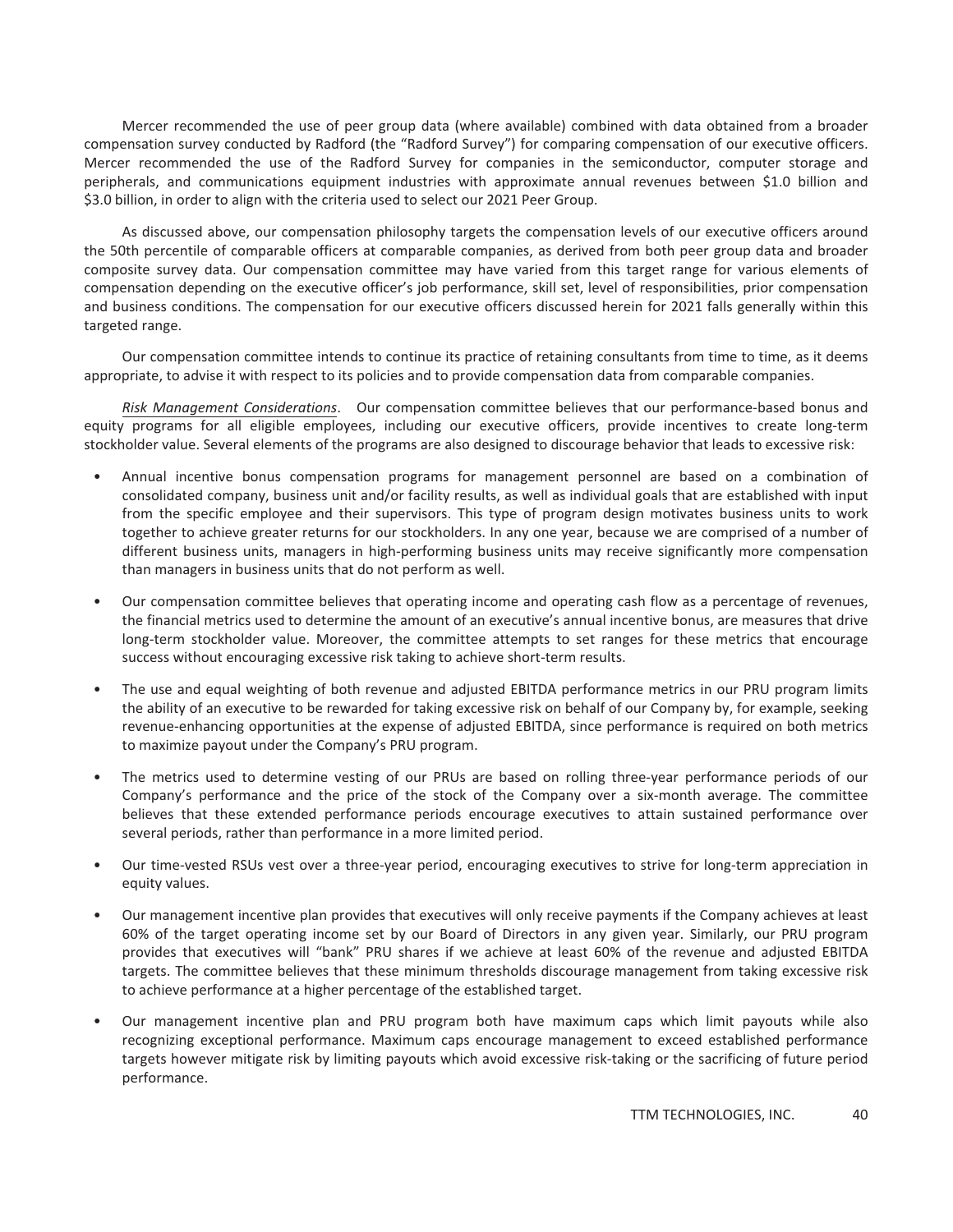- Our PRU program uses a modifier of our TSR which is based on stock price fluctuations over a three-year period (using for each year's awards the six-month trailing average closing price of the beginning of each year compared to the six-month trailing average closing sales price three years later) relative to the TSR of peer companies selected by our compensation committee. Our compensation committee believes that the use of a six-month trailing average closing stock price mitigates the potential risks of basing potential PRU payments on changes in stock prices that may not be reflective of long-term performance.
- Because each of our executives is subject to our insider trading policy, among other restrictions, our executives are prohibited from pledging and hedging their shares of our stock.
- Our Chief Executive Officer and his direct reports are subject to stock ownership guidelines. The guidelines provide that the Chief Executive Officer shall attain stock ownership with a value of five times salary within five years of tenure and that the direct reports of the Chief Executive Officer shall attain stock ownership with a value of three times salary within five years of the adoption of the policy or the executive's tenure.

#### **Other Compensation Elements**

*Nonqualified Deferred Compensation*. We have a deferred compensation plan that allows our directors, executive officers and other eligible employees to voluntarily defer receipt, on a pre-tax basis, of some of the compensation they have earned. This plan allows eligible employees to defer more compensation than they otherwise would be permitted to defer under our 401(k) savings plan. Our compensation committee approved the deferred compensation plan as a competitive practice to help us attract and retain top talent, and we expect to re-evaluate the plan from time to time. Amounts credited under the plan are credited with deemed earnings, but we do not provide matching or other employer contributions under this plan. Due to its conservative design, the benefits provided under our deferred compensation plan are not considered a material element of an executive officer's overall compensation package.

*Other Compensation*. All of our executive officers are eligible to participate in our employee benefit plans, including medical, dental, life insurance, and 401(k) plans. These plans are available to all of our employees and do not discriminate in favor of executive officers. It is generally our policy to not extend significant perquisites to executives that are not broadly available to our other employees. In designing these elements, we seek to provide an overall level of benefits that is competitive with that offered by similarly situated companies in the markets in which we operate based upon our general understanding of industry practice. These benefits are not considered by our compensation committee in determining the compensation of our executive officers.

#### **Severance Payments and Accelerated Vesting of Equity Awards Upon Termination and/or a Change in Control.**

### *All Employees.*

We provide, in the event of a voluntary termination of employment in connection with retirement, our termination of a retirement-eligible employee without cause, or termination by reason of death or disability, for the acceleration of vesting of a pro-rated amount of RSUs based upon the number of months the retired, retirement-eligible, deceased or disabled employee was employed with us during the vesting period. In all other terminations of employment, including termination without cause, all unvested RSUs will be forfeited.

### *Executive Officers and Certain Senior Officers.*

Our Board of Directors has approved Executive Change in Control Severance Agreements ("Severance Agreements") for each of our executive officers and several other senior officers. Each of the Severance Agreements are "double trigger" severance agreements which provide that, subject to our Company receiving a general release of claims from the executive, in the event the executive's employment is terminated (i) by our Company without "Cause" during a "Pending Change in Control" (as such terms are defined in the Severance Agreement) or within 12 months following a "Change in Control" (as defined in the Severance Agreement) or (ii) by the executive for "Good Reason" (as defined in the Severance Agreement) within 12 months following a Change in Control, the executive will be entitled to receive payments without gross-ups as set forth in the disclosure provided on the Potential Payments Upon Change in Control or Termination chart on page 49.

The incentive equity agreements provided to each executive that has received RSUs and PRUs provide that upon a change in control, so long as the acquiring entity assumes the equity awards, the executives would continue to vest in their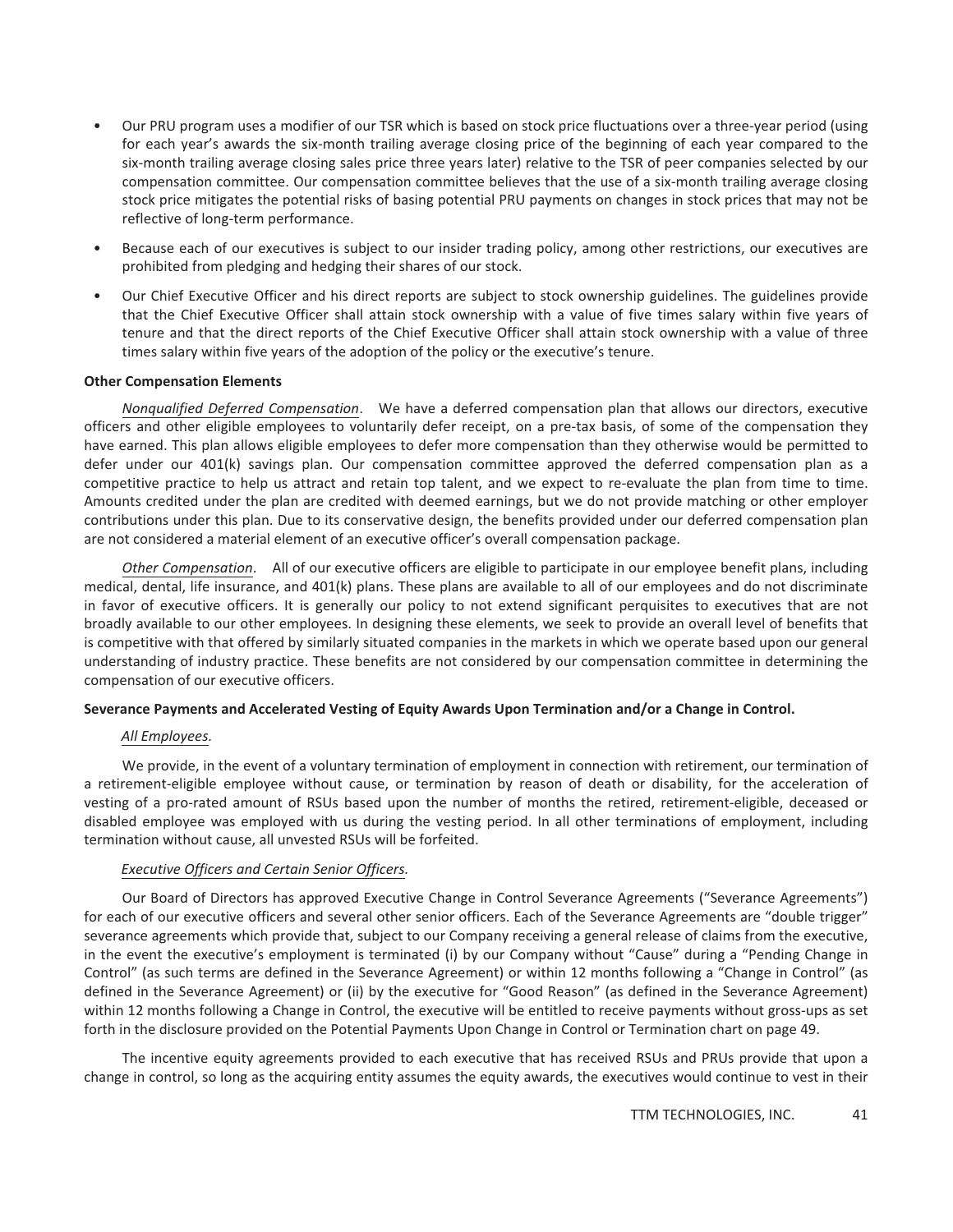previously granted equity awards. However, if upon a change in control the executive's employment is terminated within twelve months of the change in control or, if the acquiring entity does not assume the equity awards granted to executives prior to the change in control, the unvested awards of RSUs and PRUs then outstanding would immediately vest, in full and at target, at the time of the change in control.

Calculations of the payments due to our named executive officers upon certain terminations of employment and/or in connection with a change in control are set forth under "Potential Payments Upon Change in Control or Termination."

#### **Other Arrangements**

*Director and Officer Indemnification Agreement.* We have entered into an amended and restated indemnification agreement with each of our directors and an indemnification agreement with certain of our corporate officers, including all of our named executive officers. Pursuant to this indemnification agreement, each director or officer that is a party thereto will be indemnified to the fullest extent permitted by applicable law against all expenses, judgments, penalties, fines, and amounts paid in settlement actually and reasonably incurred by such director or officer, or on such director or officer's behalf, arising out of service as a director or officer. The indemnification agreement further provides procedures for the determination of an indemnitee's right to receive indemnification and the advancement of expenses.

*Prohibitions on Hedging and Pledging of Shares*. Among other things, our insider trading policy prohibits our executive officers from engaging in put, call, derivative or short sale transactions, as well as pledging our securities as collateral for a loan.

*Stock Ownership Guidelines*. In January 2019, our board amended its stock ownership guidelines for our Chief Executive Officer and adopted new stock ownership guidelines for our Chief Executive Officer's direct reports. Those guidelines provide that within a period of five years, the Chief Executive Officer is to attain stock ownership with a value of five times his base salary and the direct reports to the Chief Executive Officer are to attain stock ownership with a value of three times base salary.

*Clawback Policy*. Our board established a clawback policy to permit the adjustment or recovery of awards or payments if the relevant performance measures upon which they are based are restated or otherwise adjusted in a manner that would reduce the size of an award or payment. In the event the Company is required to prepare an accounting restatement due to material non-compliance by the Company with any reporting requirement under U.S. Federal Securities law that is determined to be the result of an error or fraud committed by a member of management of the Company, or in the event of a material violation of the Company's Code of Conduct by a covered executive, the compensation committee may, as it deems appropriate, recoup any and all covered compensation issued to the covered executive. In addition, the Company may take such other disciplinary action against any covered executive as it deems necessary and appropriate, including termination of employment. A copy of the Clawback Policy has been filed as an exhibit to the Company's 10-K filed on March 1, 2022 and is available to view on the Company's website.

#### **Approval Process for Equity Grants**

Executives and other employees currently receive long-term equity awards pursuant to the terms of our 2014 Plan. Awards may also be granted outside of the 2014 Plan to the extent those grants are permitted by the NASDAQ rules. Our compensation committee administers the 2014 Plan and establishes the rules for all awards granted thereunder, including grant guidelines, vesting schedules, and other provisions. The compensation committee reviews these rules from time to time and considers, among other things, the interests of our stockholders, market conditions, information provided by our compensation consultant and legal advisor, performance objectives, and recommendations made by our Chief Executive Officer.

Our compensation committee reviews awards for all employees. The compensation committee has established a process in which our compensation committee reviews the recommendations of our Chief Executive Officer for executives (other than himself) and other employees, modifies the proposed grants in certain circumstances, and approves the awards effective as of the date of its approval.

Equity awards are granted at scheduled board meetings. We have no practice of timing board meetings or grants of equity awards to coordinate with the release of material non-public information, and we have not timed the release of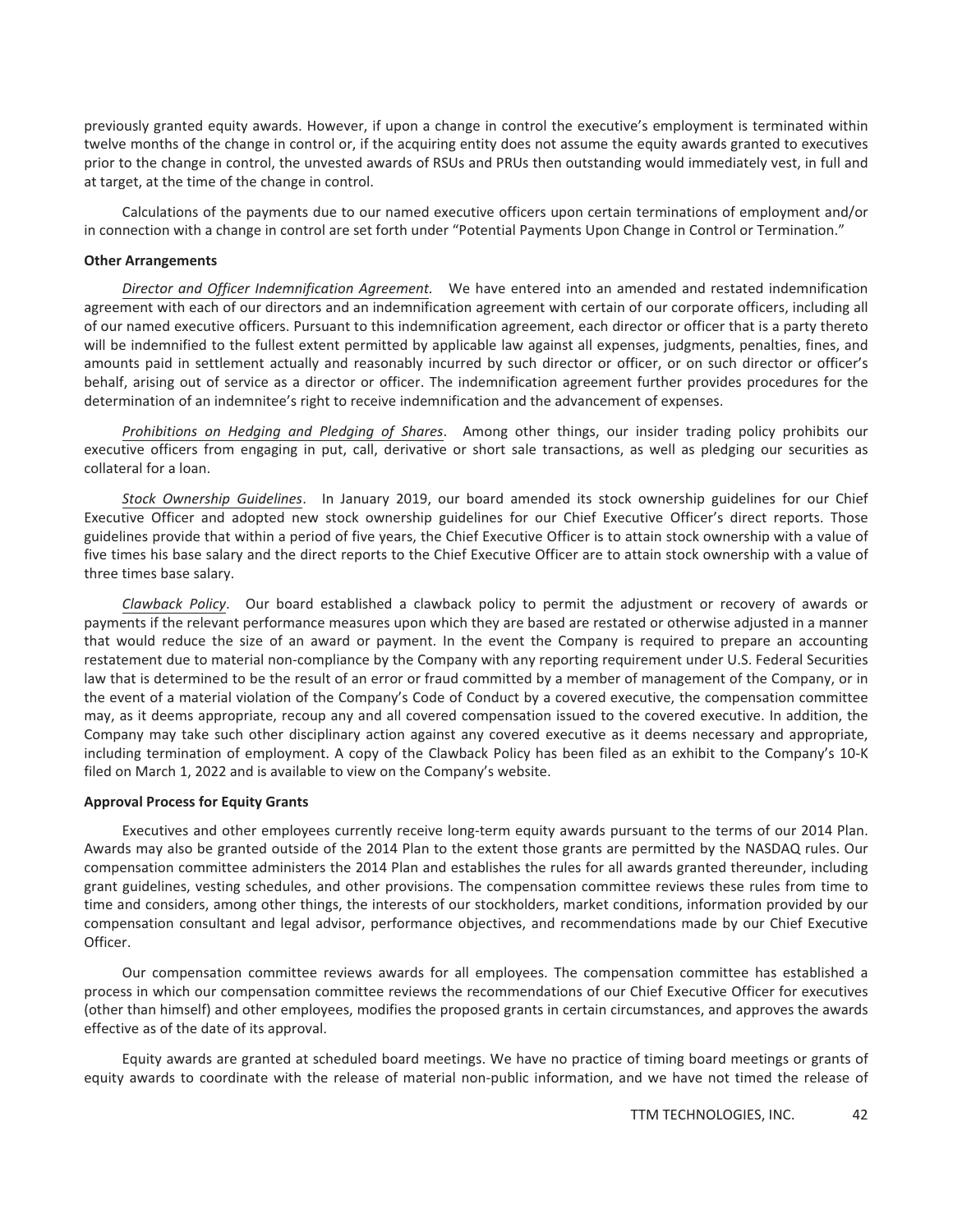material non-public information for the purpose of affecting the value of named executive officer compensation. In addition, our practice of calculating the number of equity awards based on the six-month trailing average closing price of our common stock mitigates the effects of both our stock price volatility and the impact of grant timing.

#### **Impact of Tax and Accounting**

As a general matter, our compensation committee takes into account the various tax and accounting implications of the compensation vehicles employed by us. However, while structuring compensation programs that result in more favorable tax and financial reporting treatment is a general principle, our compensation committee balances these goals with other business needs that may be inconsistent with obtaining the most favorable tax and accounting treatment for each component of compensation.

Under the Tax Cuts and Jobs Act and subject to certain grandfathering rules, effective 2018, the performance-based compensation exception has been eliminated and the definition of "covered employee" has been expanded (before 2018, the Chief Financial Officer and individuals who were covered employees in past years were not treated as covered employees). As a result, the Company generally will not be able to obtain a tax deduction for compensation paid to a covered employee in excess of \$1 million. However, in establishing the cash and equity incentive compensation programs for our executive officers, our compensation committee believes that the potential deductibility of the compensation payable under those programs should be only one of a number of relevant factors taken into consideration, and not the sole or primary factor. The compensation committee believes that cash and equity incentive compensation must be maintained at the requisite level to attract and retain the executive officers essential to our financial success, even if all or part of that compensation may not be deductible by reason of the limitations of Section 162(m) of the Code.

*Tax Implications for Officers*. Certain types of deferred compensation for executive officers that do not comply with Section 409A of the Code may be subject to additional income taxes. We attempt in good faith to structure compensation so that it either conforms to the requirements of, or qualifies for an exception under Code Section 409A. Section 280G of the Code imposes an excise tax on payments to executives of severance or change in control compensation that exceed the levels specified in the Section 280G rules. Our executive officers could receive the amounts shown in the section entitled "Potential Payments Upon Change in Control or Termination" below as severance or change in control payments that could trigger this excise tax. We do not offer our officers as part of their change in control benefits any gross ups related to this excise tax under Code Section 4999.

*Accounting Considerations*. When determining amounts of long-term incentive grants to executives and employees, our compensation committee examines the accounting cost associated with the grants. Under ASC Topic 718, Compensation – Stock Compensation, grants of stock options and restricted stock units result in an accounting charge equal to the grant date fair value of those securities. For time-vested RSUs, the accounting cost is generally equal to the fair market value of the underlying shares of common stock on the grant date of the award. The cost is then amortized over the requisite service period. For PRUs, the accounting cost is calculated using a Monte Carlo simulation model. Our compensation committee believes that the many advantages of equity compensation, as discussed above, more than compensate for the non-cash accounting expense associated with them.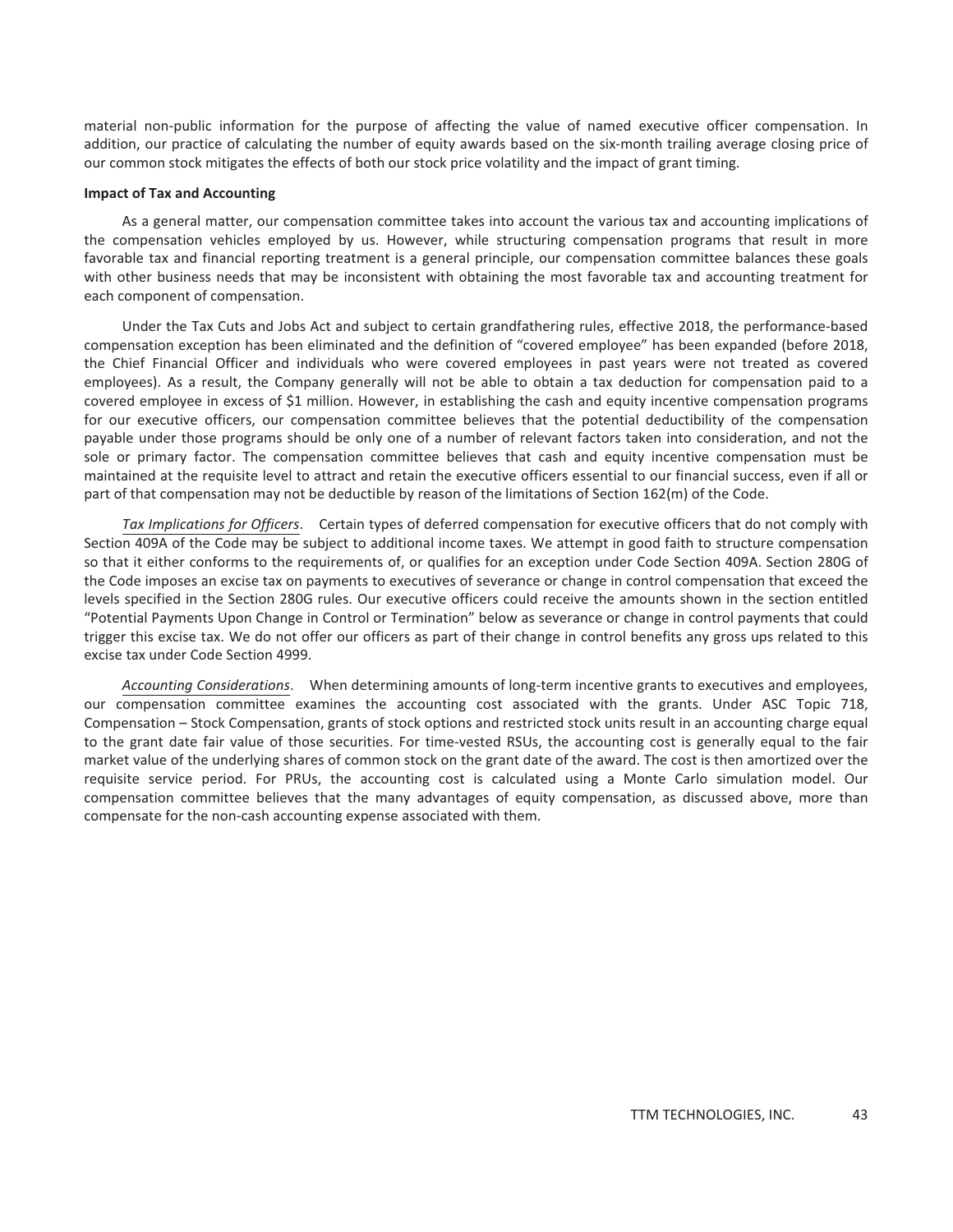#### **COMPENSATION COMMITTEE REPORT**

<span id="page-48-0"></span>*The material in this report is not "soliciting material", is not deemed "filed" with the SEC, and is not to be incorporated by reference into any filing of the company under the Securities Act of 1933, as amended, or the Securities Exchange Act of 1934, as amended.*

Our compensation committee has reviewed and discussed with management the Compensation Discussion and Analysis included in this proxy statement. Based on such review and discussion, the compensation committee recommended to our Board of Directors, and our Board of Directors approved, that the Compensation Discussion and Analysis be included in this proxy statement.

Rex D. Geveden, Chairman Chantel E. Lenard John G. Mayer Dated March 23, 2022

#### **Compensation Committee Interlocks and Insider Participation**

The members of the compensation committee during 2021 were Messrs. Geveden, (chairman), Mayer, and Ms. Lenard. None of these individuals had any contractual or other relationships with us during 2021 except as directors. No interlocking relationship exists between any member of our compensation committee and any member of any other company's Board of Directors or compensation committee.

#### **EXECUTIVE COMPENSATION**

#### <span id="page-48-2"></span><span id="page-48-1"></span>**Fiscal Year 2021 Summary Compensation Table**

The following table sets forth compensation information for NEOs.

| Name and<br><b>Principal Position</b>               | Year | Salary <sup>(6)</sup> | <b>Discretionary</b><br><b>Bonus</b> | <b>Stock</b><br>Awards $(1)$ | Non-<br><b>Equity</b><br>Incentive<br>Plan<br>Compen-<br>sation $(2)$ | <b>All</b><br><b>Other</b><br>Compen-<br>sation $(3)$ | <b>Total</b> |
|-----------------------------------------------------|------|-----------------------|--------------------------------------|------------------------------|-----------------------------------------------------------------------|-------------------------------------------------------|--------------|
| Thomas T. Edman                                     | 2021 | \$762,500             | $\overline{\phantom{a}}$             | \$1,017,226                  | \$803,758                                                             | \$11,600                                              | \$2,595,084  |
| President, Chief Executive                          | 2020 | \$752,885             | --                                   | \$861,985                    | \$983,869                                                             | \$11,400                                              | \$2,610,139  |
| Officer                                             | 2019 | \$711,539             | $\overline{\phantom{a}}$             | \$677,017                    | \$556,386                                                             | \$11,200                                              | \$1,956,142  |
| Todd B. Schull $\ldots \ldots \ldots \ldots \ldots$ | 2021 | \$492,500             | $\overline{\phantom{a}}$             | \$590,618                    | \$335,989                                                             | \$11,600                                              | \$1,430,707  |
| <b>Executive Vice President and</b>                 | 2020 | \$503,654             | --                                   | \$492,837                    | \$408,499                                                             | \$11,400                                              | \$1,416,390  |
| <b>Chief Financial Officer</b>                      | 2019 | \$474,231             | --                                   | \$411,440                    | \$241,340                                                             | \$11,200                                              | \$1,138,211  |
|                                                     | 2021 | \$492,500             | $\overline{a}$                       | \$590,618                    | \$509,762                                                             | \$292,860                                             | \$1,885,740  |
| <b>Executive Vice President and</b>                 | 2020 | \$503,654             | --                                   | \$492.837                    | \$423,226                                                             | \$224.395                                             | \$1,644,112  |
| <b>President Commercial Sector</b>                  | 2019 | \$474,231             | $\overline{\phantom{m}}$             | \$411,440                    | \$174,995                                                             | \$769,106                                             | \$1,829,772  |
| Philip Titterton                                    | 2021 | \$440,000             | $-$                                  | \$590.618                    | \$291.121                                                             | \$11,600                                              | \$1,333,339  |
| <b>Executive Vice President and</b>                 | 2020 | \$394,690             | --                                   | \$492.837                    | \$300,649                                                             | \$11,400                                              | \$1,199,576  |
| Chief Operating Officer <sup>(4)</sup>              | 2019 | \$358,461             | $\qquad \qquad -$                    | \$411,440                    | \$214,810                                                             | \$11,200                                              | \$995,911    |
|                                                     | 2021 | \$425,000             | $-$                                  | \$492,488                    | \$236,496                                                             | \$11,600                                              | \$1,165,584  |
| <b>Executive Vice President and</b>                 | 2020 | \$425,769             | $-$                                  | \$402,983                    | \$260,530                                                             | \$11,400                                              | \$1,100,682  |
| General Counsel <sup>(5)</sup>                      | 2019 | \$399,231             | --                                   | \$265,880                    | \$152,619                                                             | \$11,200                                              | \$828,930    |

(1) The grant date fair value of all stock awards has been calculated in accordance with ASC Topic 718, Compensation - Stock Compensation. In the case of time-based RSUs, the value is determined by multiplying the number of RSUs granted by the closing price of our common stock on the grant date. In the case of PRUs, the grant date fair value can only be determined for those tranches for which the revenue and EBITDA targets have been set as of the reporting date. As a result, the grant date fair value of PRUs is calculated using only the first tranche of each award; the second and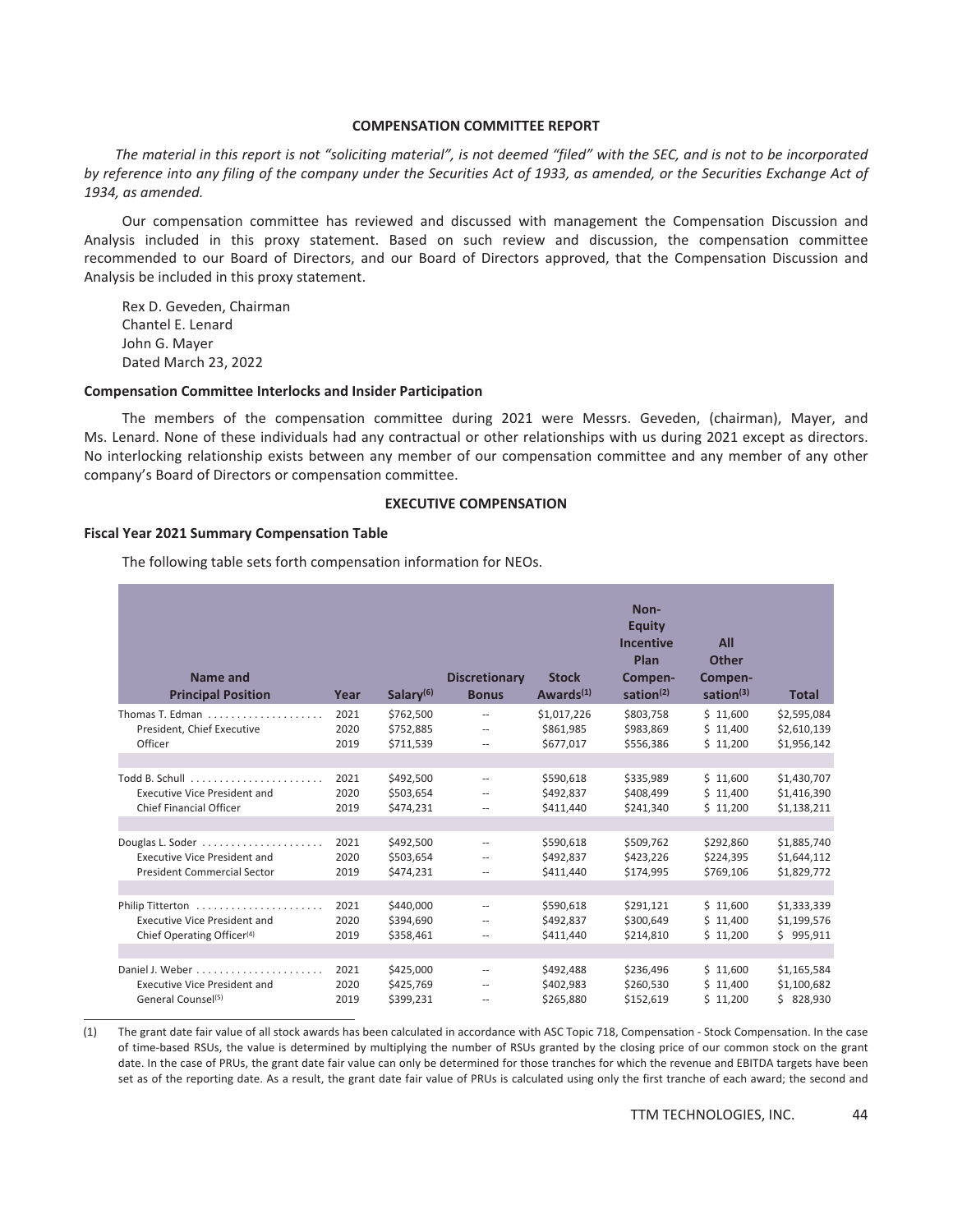third tranches are not included because the relevant performance-based vesting conditions have not been determined as of the initial reporting date of the awards. We use a Monte Carlo simulation model to calculate the grant date fair value of PRUs. For a discussion of valuation assumptions used in determining the grant date fair value of the awards, see Note 14 to our consolidated financial statements, included in our Annual Report on Form 10-K filed with the SEC on March 1, 2022.

PRUs have a potential payout of 0% to 240% of the target amount. For the PRU awards, the values at the respected grant date, assuming the highest level of performance (240%) and the closing share price on such dates, are illustrated in the supplemental table below. The closing share price on 2021, 2020, and 2019 award date was \$14.39, \$11.18 and \$9.91, respectively. For the actual number of PRUs earned for the performance periods, see the "Outstanding Equity Awards at Fiscal Year-End" table.

|                         | <b>Value at 240% Performance</b> |             |               |  |  |
|-------------------------|----------------------------------|-------------|---------------|--|--|
| <b>Name</b>             | 2021                             | 2020        | 2019          |  |  |
| Thomas T. Edman         | \$2,994,858                      | \$2,506,619 | \$2,367,816   |  |  |
| Todd B. Schull          | \$1,176,538                      | \$969,950   | 919,632<br>\$ |  |  |
| Douglas L. Soder        | \$1,176,538                      | \$969,950   | 919,632<br>S. |  |  |
| <b>Philip Titterton</b> | \$1,176,538                      | \$969,950   | 919,632<br>Ś. |  |  |
| Daniel J. Weber         | 979,268<br>Ś                     | \$784,675   | 507,384<br>Ś. |  |  |

(2) Amounts represent bonuses paid based on Company performance criteria for each year shown. These bonuses were earned in such fiscal year, but not paid until the next fiscal year.

(3) For Messrs. Edman, Schull, Titterton, and Weber, the amounts represent matching contributions by us to our 401(k) plan. The amount in 2021 for Mr. Soder represents (i) foreign (HK) tax payments of \$90,828, (ii) a housing allowance of \$135,868, (iii) tax gross-up of \$59,921, (iv) a Cost-of-Living Adjustment allowance of \$24,615, (v) matching contributions by us to our 401(k) plan in the amount of \$11,600, (vi) 2021 Tax Equalization adjustment in the amount of (\$41,796), (vii) taxable relocation in the amount of \$10,562 and (viii) tax preparation fees.

(4) Mr. Titterton's position changed effective January 1, 2020 and he became a named executive officer in 2019.

(5) Mr. Weber's position changed effective December 1, 2020 and he became a named executive officer in 2021.

(6) In fiscal year 2020, there were 27 pay periods compared to the 26 pay periods in 2021.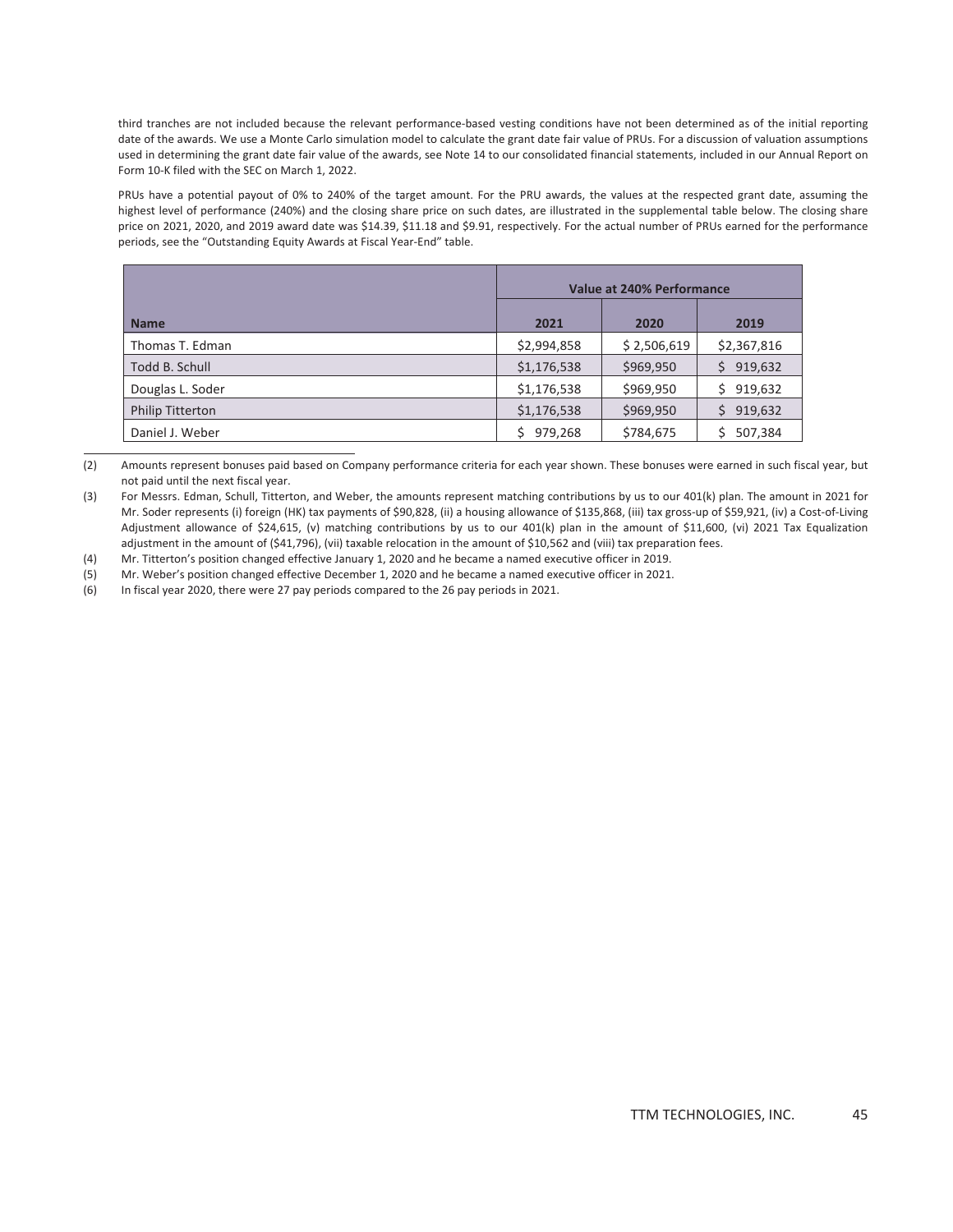#### **GRANTS OF PLAN-BASED AWARDS**

#### <span id="page-50-1"></span><span id="page-50-0"></span>**Fiscal Year 2021 Grants of Plan-Based Awards**

The following table provides information on awards granted under our annual management incentive plan for fiscal year 2021 and awards of PRUs and awards of time-based RSUs granted as part of 2021 long-term incentive compensation.

|                            | <b>Type of</b>                                 | Grant                  | <b>Estimated Future Payouts</b><br><b>Under</b><br><b>Non-Equity Incentive Plan</b><br>Awards <sup>(1)</sup> |               | <b>Estimated Future Payouts</b><br><b>Under</b><br><b>Equity Incentive Plan</b><br>Awards <sup>(2)</sup> |        |        | <b>All Other</b><br><b>Stock</b><br>Awards:<br><b>Number</b><br>of Shares<br>of Stock | Fair<br><b>Value of</b><br><b>Stock</b><br><b>Awards</b> | Grant-<br><b>Date</b><br>Fair<br><b>Value of</b><br><b>Stock</b> |                        |
|----------------------------|------------------------------------------------|------------------------|--------------------------------------------------------------------------------------------------------------|---------------|----------------------------------------------------------------------------------------------------------|--------|--------|---------------------------------------------------------------------------------------|----------------------------------------------------------|------------------------------------------------------------------|------------------------|
| <b>Name</b>                | <b>Award</b>                                   | <b>Date</b>            | <b>Threshold</b>                                                                                             | <b>Target</b> | <b>Maximum</b>                                                                                           |        |        | <b>Threshold Target Maximum</b>                                                       | or Units(3)                                              | (S/Sh)                                                           | Awards <sup>(4)</sup>  |
| Thomas T. Edman            | Incentive<br><b>Bonus</b><br>PRU<br><b>RSU</b> | 6/22/2021              | \$285,000                                                                                                    | \$1,000,000   | \$2,050,030                                                                                              | 20,812 | 86,717 | 208,121                                                                               |                                                          | \$16.69<br>\$14.39                                               | \$482,436              |
|                            |                                                | 6/22/2021              |                                                                                                              |               |                                                                                                          |        |        |                                                                                       | 37,164                                                   |                                                                  | \$534,790              |
| Todd B. Schull             | Incentive<br><b>Bonus</b><br>PRU<br><b>RSU</b> | 6/22/2021<br>6/22/2021 | \$132,000                                                                                                    | \$400,000     | \$760,000                                                                                                | 8,176  | 34,067 | 81,761                                                                                | 27,873                                                   | \$16.69<br>\$14.39                                               | \$189,526<br>\$401,092 |
| Douglas L. Soder Incentive | <b>Bonus</b><br>PRU<br><b>RSU</b>              | 6/22/2021<br>6/22/2021 | \$132,000                                                                                                    | \$400,000     | \$760,000                                                                                                | 8,176  | 34,067 | 81,761                                                                                | 27,873                                                   | \$16.69<br>\$14.39                                               | \$189,526<br>\$401,092 |
|                            |                                                |                        |                                                                                                              |               |                                                                                                          |        |        |                                                                                       |                                                          |                                                                  |                        |
| Philip Titterton           | Incentive<br><b>Bonus</b><br>PRU<br><b>RSU</b> | 6/22/2021<br>6/22/2021 | \$132,000                                                                                                    | \$400,000     | \$760,000                                                                                                | 8,176  | 34,067 | 81,761                                                                                | 27,873                                                   | \$16.69<br>\$14.39                                               | \$189,526<br>\$401,092 |
|                            |                                                |                        |                                                                                                              |               |                                                                                                          |        |        |                                                                                       |                                                          |                                                                  |                        |
| Daniel J. Weber            | Incentive<br><b>Bonus</b><br>PRU<br><b>RSU</b> | 6/22/2021<br>6/22/2021 | \$94,380                                                                                                     | \$286,000     | \$543,400                                                                                                | 6,805  | 28,355 | 68,052                                                                                | 23,262                                                   | \$16.69<br>\$14.39                                               | \$157,748<br>\$334,740 |

(1) Amounts represent the range of possible cash payouts for 2021 awards under our management incentive bonus plan.

(2) Amounts represent the range of shares that may be released at the end of the three-year performance period applicable to the PRU award assuming achievement of threshold performance. If our revenue and EBITDA performance is below threshold for each year during the performance period or if our TSR for the period is in the bottom 10th percentile of the TSR Peer Group, no shares will be released at the end of the period. See the discussion of PRU awards under "Compensation Discussion and Analysis — Equity Awards."

(3) The RSU awards vest one-third on each of the first, second and third anniversaries of the date of grant.

(4) See footnote (1) to the Fiscal Year 2021 Summary Compensation Table for a description of the method used to determine the grant date fair value of stock awards.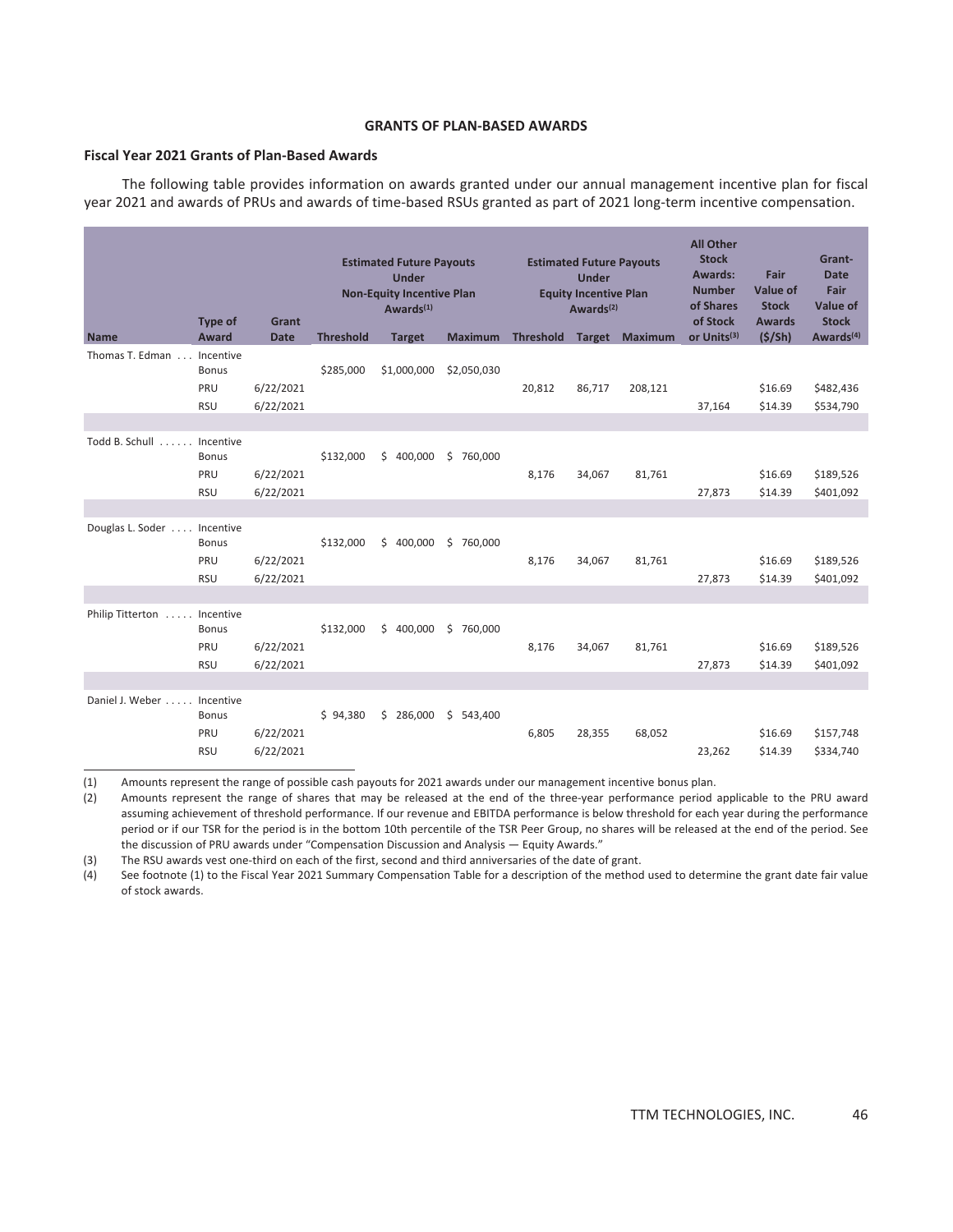#### <span id="page-51-0"></span>**Outstanding Equity Awards at Fiscal Year-End**

The following table sets forth the outstanding equity awards held by our named executive officers as of January 3, 2022.

| <b>Name</b>     | Grant<br><b>Date</b>                | <b>Number of</b><br><b>Shares or</b><br><b>Units of Stock</b><br>that Have Not<br><b>Vested</b> | <b>Market</b><br>Value of<br><b>Shares or</b><br><b>Units of</b><br><b>Stock</b><br>that<br><b>Have Not</b><br>Vested <sup>(1)</sup> | <b>Equity</b><br>Incentive<br>Plan<br><b>Awards:</b><br><b>Number of</b><br><b>Unearned</b><br><b>Shares, Units</b><br>or Other<br><b>Rights that</b><br><b>Have Not</b><br><b>Vested</b> | <b>Equity</b><br><b>Incentive</b><br>Plan<br><b>Awards:</b><br><b>Market</b><br><b>Value of</b><br><b>Unearned</b><br><b>Shares, Units</b><br>or Other<br><b>Rights that</b><br><b>Have Not</b><br>Vested <sup>(1)</sup> |
|-----------------|-------------------------------------|-------------------------------------------------------------------------------------------------|--------------------------------------------------------------------------------------------------------------------------------------|-------------------------------------------------------------------------------------------------------------------------------------------------------------------------------------------|--------------------------------------------------------------------------------------------------------------------------------------------------------------------------------------------------------------------------|
|                 | 6/20/2019<br>6/22/2020<br>6/22/2021 | $14,222^{(3)}$<br>$26,536^{(4)}$<br>$37,164^{(5)}$                                              | \$215,321<br>\$401,755<br>\$562,663                                                                                                  | 57,076(6)<br>$92,534^{(7)}$<br>88,122(8)                                                                                                                                                  | 864,131<br>Ś.<br>\$1,400,965<br>\$1,334,167                                                                                                                                                                              |
|                 | 6/20/2019<br>6/22/2020<br>6/22/2021 | $10,518^{(3)}$<br>19,766(4)<br>27,873(5)                                                        | \$159,243<br>\$299,257<br>\$421,997                                                                                                  | $22,167^{(6)}$<br>35,806(7)<br>34,619(8)                                                                                                                                                  | \$<br>335,608<br>\$<br>542,103<br>Ś<br>524,132                                                                                                                                                                           |
|                 | 6/20/2019<br>6/22/2020<br>6/22/2021 | $10,518^{(3)}$<br>19,766(4)<br>$27,873^{(5)}$                                                   | \$159,243<br>\$299,257<br>\$421,997                                                                                                  | 22, 167(6)<br>35,806(7)<br>34,619(8)                                                                                                                                                      | 335,608<br>\$<br>\$<br>542,103<br>Ś.<br>524,132                                                                                                                                                                          |
|                 | 6/20/2019<br>6/22/2020<br>6/22/2021 | $10,518^{(3)}$<br>19,766 <sup>(4)</sup><br>27,873(5)                                            | \$159,243<br>\$299,257<br>\$421,997                                                                                                  | 22,167(6)<br>35,806(7)<br>34,619(8)                                                                                                                                                       | \$<br>335,608<br>\$<br>542,103<br>\$<br>524,132                                                                                                                                                                          |
| Daniel J. Weber | 6/20/2019<br>6/22/2020<br>6/22/2021 | $7,111^{(3)}$<br>16,246(4)<br>$23,262^{(5)}$                                                    | \$107,661<br>\$245,964<br>\$352,187                                                                                                  | 12,230(6)<br>28,966(7)<br>28.814(8)                                                                                                                                                       | \$<br>185,162<br>\$<br>438,545<br>Ś<br>436,244                                                                                                                                                                           |

(1) Based on the closing price of our common stock on January 3, 2022.

(2) Mr. Edman has 35,261 shares issuable upon delivery of shares underlying vested RSUs, of which the delivery of 18,826 shares is deferred until retirement and the delivery of 16,435 shares is deferred until one year after retirement from our Board of Directors.

(3) Such RSUs vested on June 20, 2022.

(4) Such RSUs will vest 50% on each of June 22, 2022 and 2023.

(5) Such RSUs will vest one-third on each of June 22, 2022, 2023, and 2024.

<sup>(6)</sup> Represents the number of PRUs granted in fiscal 2019, adjusted for actual achievement during 2019, 2020 and 2021 on the annual metrics of revenue and EBITDA (each of which is equally weighted) with respect to the first one-third portion of the award attributable to 2019 performance, the second one-third portion of the award attributable to 2020 performance and the remaining one-third portion of the award attributable to 2021 performance. For 2019, performance on the annual revenue metric was 89.5% of target and performance on the annual EBITDA metric was 78.3% of target, resulting in a blended multiplier of 75.8% for the 2019 performance period. For 2020, performance on the annual revenue metric was 96.3% of target and performance on the annual EBITDA metric was 93.4% of target, resulting in a blended multiplier of 92.3% for the 2020 performance period. For 2021, performance on the annual revenue metric was 104.6% of target and performance on the annual EBITDA metric was 97.3% of target, resulting in a blended multiplier of 104.9% for the 2021 performance period. The blended multiplier of 75.8% for the 2019 performance period applies to the first one-third of the PRUs; the blended multiplier of 92.3% for the 2020 performance period applies to the second one-third of the PRUs; and the blended multiplier of 104.9% for the 2021 performance period applies to the remaining one-third of the PRUs. Total PRUs credited at the conclusion of 2021 are adjusted by our performance on TSR as compared to the TSR Peer Group, which determines the number of shares, if any, released at the end of the three-year performance period. Our TSR performance over such three-year performance period was at the 13th percentile, which resulted in a TSR modifier of 63.0% that applies to the shares banked under the 2019 PRU Awards. As a result, final payout under the 2019 PRU awards was 57.3% of the target number of shares granted. Such PRUs vested on February 15, 2022.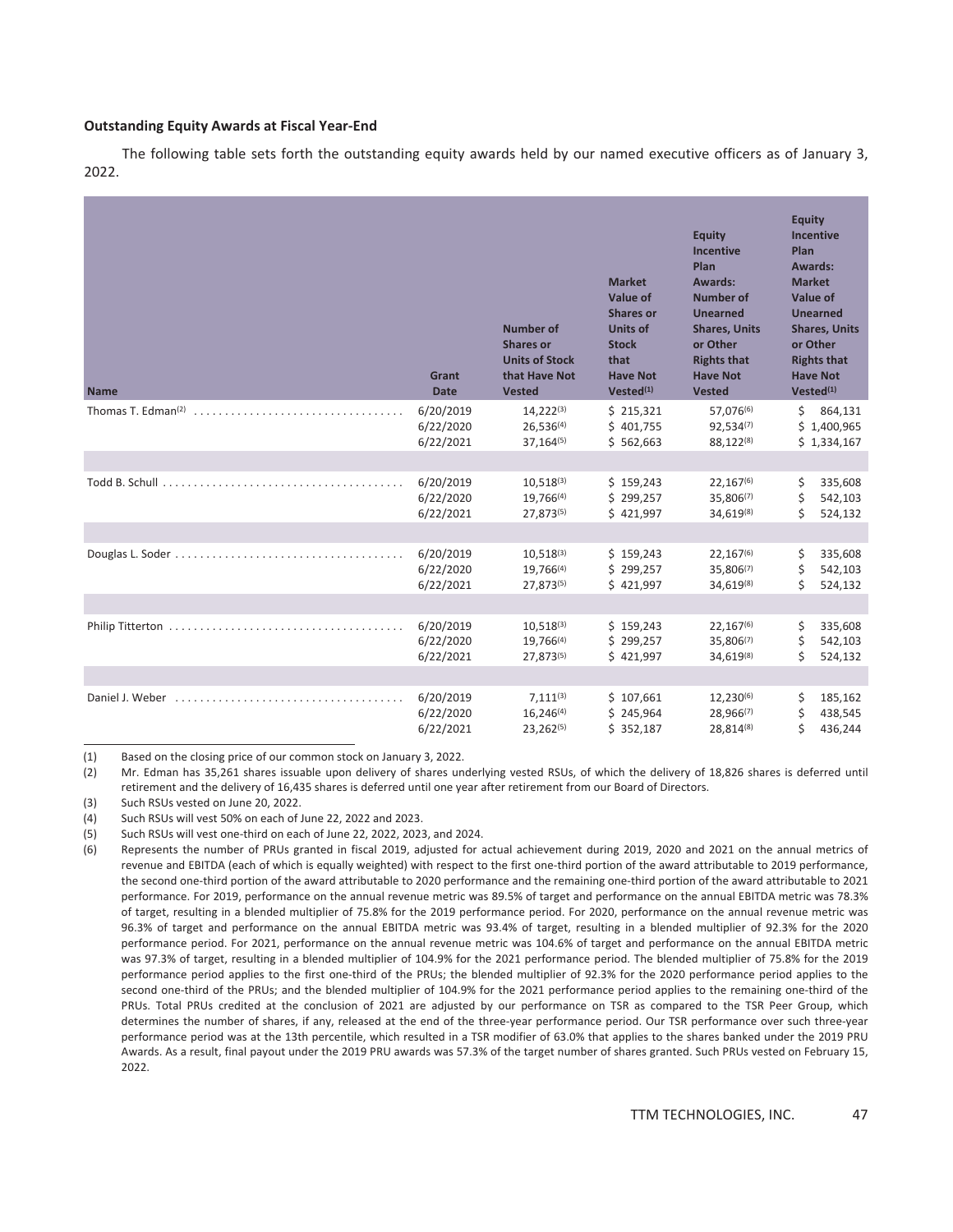- (7) Represents the number of PRUs granted in fiscal 2020, adjusted for actual achievement during the annual metrics of revenue and EBITDA (each of which is equally weighted) with respect to the first one-third portion of the award attributable to 2020 performance and the second one-third portion of the award attributable to 2021 performance and the remaining one-third portion of the award attributable to 2022 performance. For 2020, performance on the annual revenue metric was 96.3% of target and performance on the annual EBITDA metric was 93.4% of target, resulting in a blended multiplier of 92.3% for the 2020 performance period. For 2021, performance on the annual revenue metric was 104.6% of target and performance on the annual EBITDA metric was 97.3% of target, resulting in a blended multiplier of 104.9% for the 2021 performance period. The blended multiplier of 92.3% for the 2020 performance period applies to the first one-third of the PRUs; the blended multiplier of 104.9% for the 2021 performance period applies to the second one-third of the PRUs; and the remaining units are reported at target and will be adjusted based on actual revenue and EBITDA performance during the 2022 performance period. Total PRUs credited at the conclusion of 2022 will be adjusted by our performance on TSR as compared to the TSR Peer Group, which will determine the number of shares, if any, released at the end of the threeyear performance period.
- (8) Represents the number of PRUs granted in fiscal 2021, adjusted for actual achievement during 2021 on the annual metrics of revenue and EBITDA (each of which is equally weighted) with respect to the first one-third portion of the award attributable to 2021 performance. For 2021, performance on the annual revenue metric was 104.6% of target and performance on the annual EBITDA metric was 97.3% of target, resulting in a blended multiplier of 104.9% for the 2021 performance period. The blended multiplier of 104.9% for the 2021 performance period applies to the first one-third of the PRUs granted for 2021; and the remaining units are reported at target and will be adjusted based on actual revenue and EBITDA performance during the applicable performance periods. Total PRUs credited at the conclusion of 2023 will be adjusted by our performance on TSR as compared to the TSR Peer Group, which will determine the number of shares, if any, released at the end of the three-year performance period.

#### <span id="page-52-0"></span>**Stock Vested In Fiscal Year 2021**

The following table sets forth information concerning the value realized by each of our named executive officers upon the vesting of stock awards during Fiscal Year 2021.

|                         | <b>Stock Awards</b>                                   |                                              |  |  |  |  |
|-------------------------|-------------------------------------------------------|----------------------------------------------|--|--|--|--|
| <b>Name</b>             | <b>Number of Shares</b><br><b>Acquired on Vesting</b> | <b>Value Realized on</b><br>$V$ esting $(1)$ |  |  |  |  |
| Thomas T. Edman         | 81,879                                                | \$1,186,188                                  |  |  |  |  |
| Todd B. Schull          | 44,302                                                | 641,911                                      |  |  |  |  |
| Douglas L. Soder        | 44,302                                                | 641,911                                      |  |  |  |  |
| <b>Philip Titterton</b> | 33,979                                                | 492,305                                      |  |  |  |  |
| Daniel J. Weber         | 28,812                                                | 417,338                                      |  |  |  |  |

(1) The value realized equals the fair market value of our common stock on the date of vesting multiplied by the number of shares released on vest date.

#### <span id="page-52-1"></span>**2021 Nonqualified Deferred Compensation Table**

Under our nonqualified deferred compensation plan, our named executive officers are permitted to defer up to 100% of annual incentive bonuses received in a particular plan year. Interest on contributions is based on the valuation funds selected by our compensation committee and subsequently chosen by the participant. Funds held under the plan are paid out six months following the separation of any participant from service with our Company. The payout term will be in the form selected by the individual participant, unless the participant's separation from service with our Company is prior to retirement (which is considered under the plan to be on or after attainment of age 62 with at least five years of continuous service with our Company). If separation occurs prior to retirement or the participant's account balance is under \$25,000, the payout will be made in the form of a lump sum.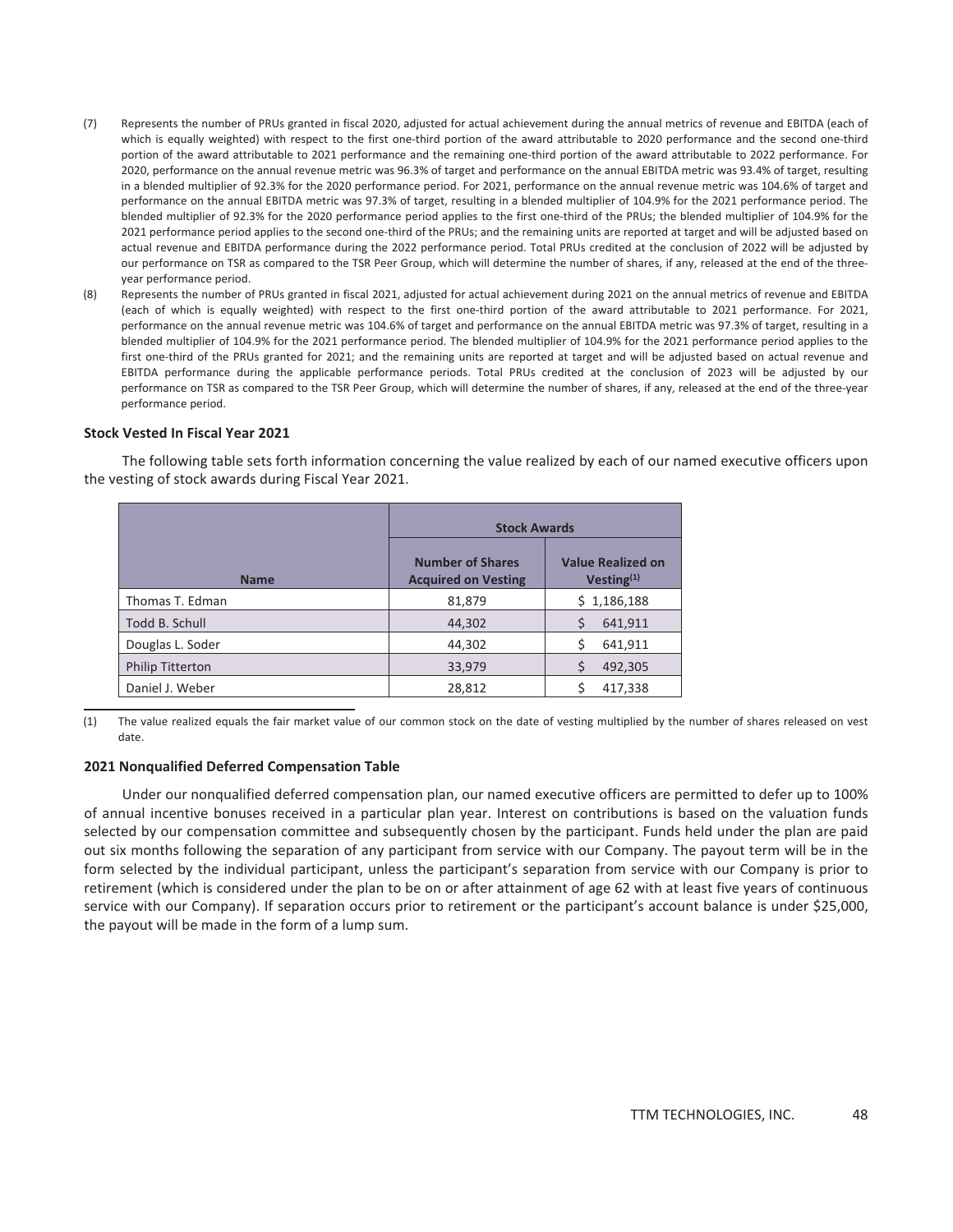The following table sets forth information concerning our named executive officers' contributions, earnings, and balances under our nonqualified deferred compensation plan for the fiscal year 2021. We do not contribute to the deferred compensation plan.

| <b>Name</b>             | Aggregate<br><b>Beginning</b><br><b>Balance</b> | <b>Executive</b><br><b>Contributions in</b><br>Last Fiscal Year <sup>(1)</sup> | <b>Employer</b><br><b>Contributions in</b><br><b>Last Fiscal Year</b> | Aggregate<br><b>Earnings in Last</b><br>Fiscal Year <sup>(2)</sup> | Aggregate<br>Withdrawals/<br><b>Distributions</b> | Aggregate<br><b>Balance in Last</b><br><b>Fiscal Year End</b> |
|-------------------------|-------------------------------------------------|--------------------------------------------------------------------------------|-----------------------------------------------------------------------|--------------------------------------------------------------------|---------------------------------------------------|---------------------------------------------------------------|
| Thomas T. Edman         | \$2,268,660                                     | $-$                                                                            | --                                                                    | \$ (26,823)                                                        | $\overline{\phantom{m}}$                          | \$2,241,837                                                   |
| Todd B. Schull          | \$2,894,442                                     | \$306,374                                                                      | --                                                                    | \$786,412                                                          | $\qquad \qquad -$                                 | \$3,987,228                                                   |
| Douglas L. Soder        | 928,599                                         | $-$                                                                            | $- -$                                                                 | 50,403                                                             | $-$                                               | 979,002                                                       |
| <b>Philip Titterton</b> | $- -$                                           | $\qquad \qquad -$                                                              | --                                                                    | $\qquad \qquad -$                                                  | $\qquad \qquad -$                                 |                                                               |
| Daniel J. Weber         | --                                              | $- -$                                                                          | $- -$                                                                 | $- -$                                                              | $-$                                               | $- -$                                                         |

(1) Reflects amounts of the Non-Equity Incentive Compensation earned and reported in the Summary Compensation Table for Fiscal Year 2021, but were deferred from payment in fiscal 2021.

(2) We do not provide above-market or preferential earnings on contributions to our nonqualified deferred compensation plan, so these amounts were not reported in the Fiscal Year 2021 Summary Compensation Table.

#### <span id="page-53-0"></span>**Potential Payments Upon Change in Control or Termination**

We have entered into Executive Change in Control Severance Agreements (each, a "Severance Agreement") with each of Messrs. Edman, Schull, Soder, Titterton and Weber. Each Severance Agreement provides that, in the event the executive's employment is terminated by (1) our Company without cause during a pending change in control or within 12 months following a change in control, or (2) by the executive for good reason within 12 months following a change in control, the executive will be entitled to receive a lump sum in cash equal to two times the sum of (a) the executive's annual base salary and (b) the amount of the executive's annual target bonus for the fiscal year during which the executive is terminated assuming the achievement of 100% of the performance target levels associated with such annual target bonus. In addition, the unvested portions of all of such executive's RSUs and PRUs then outstanding would immediately vest, in full, as of the date of termination. The Severance Agreements also provide for a twelve-month non-solicitation covenant and customary confidentiality obligations. The change in control severance payments and accelerated vesting of equity awards are intended to provide a level of transition assistance in the event of an involuntary termination of employment and to keep our executives focused on our business rather than their personal circumstances. Our compensation committee believes these provisions are fair and reasonable based on its understanding of market practices among industry competitors and within the broader environment of technology companies and similarly sized businesses. We believe that it is appropriate to require a termination of employment within one year following a change in control before full vesting is accelerated and the cash severance amounts become payable. We presume that such a termination would likely be due to the change in control and not the employee's performance. For executives not terminated within one year of a change in control, as long as the acquiring entity assumes such awards, the executives would continue to vest in their awards as they contribute to the success of the surviving company. We also believe these severance benefits are an essential element of our compensation package for executive officers and assist us in recruiting and retaining talented individuals. If upon a change in control the acquiring entity does not assume the equity awards granted to executives prior to the change in control, the unvested awards of RSUs and PRUs then outstanding would immediately vest at the time of the change in control. With respect to PRU vesting, the recipient would be eligible to receive the greater of: (i) the target amount of shares subject to the PRU Award, or (ii) the calculation of the PRU that would have been granted if the financial results and TSR results were measured as such results were at the time of the Change in Control on a pro-forma basis plus the remainder of the target amount of shares that would have vested.

In the event of a termination "without cause" and if such recipient satisfies certain conditions for early retirement (as such term is defined in the form of RSU Agreement), the Agreement provides for the acceleration of vesting of a number of RSUs equal to the product obtained by multiplying the number of unvested RSUs that would vest in the 12-month period commencing on the date of grant, or if later occurring, the most recent anniversary of the date of grant, by a fraction, the numerator of which is the number of whole months since the date of grant, or if later occurring, the most recent anniversary of the date of grant, and the denominator of which is 12 months, rounded down to the nearest whole share.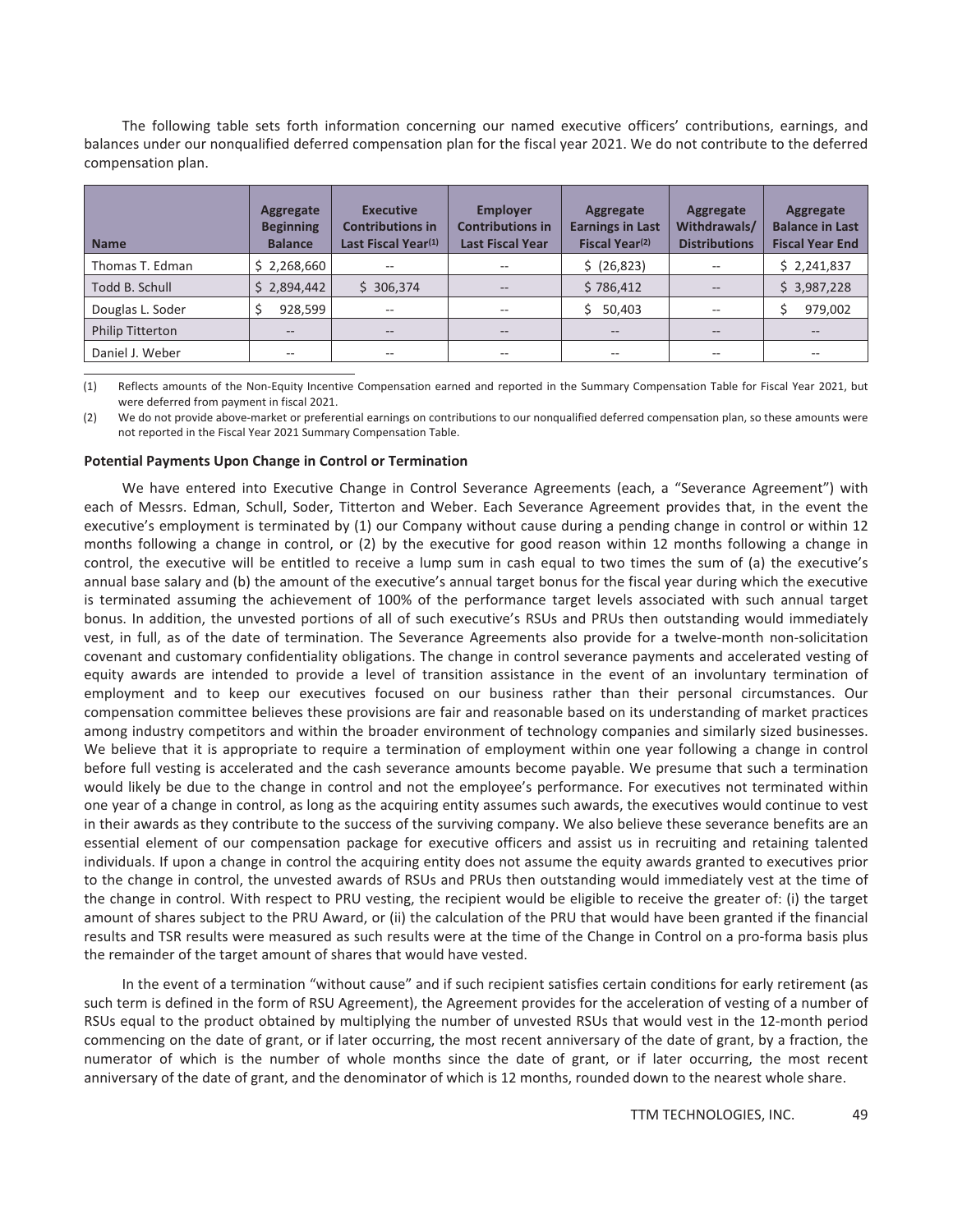In the event of a termination "without cause" as defined in the PRU Agreement after a change in control, the recipient would be eligible to receive, the greater of: (i) the target amount of shares subject to the PRU Award, or (ii) in the event of a change in control the calculation of the PRU that would have been granted if the financial results and TSR results were measured as such results were at the time of the change in control on a pro-forma basis, prorated for the amount of the performance period elapsed plus the remainder of the target amount of shares that would have vested.

The following tables set forth certain information regarding potential payments and other benefits that would be payable to each of our named executive officers upon a change in control of our Company and/or upon a termination of our named executive officer's employment. In the case of retirement, death or long term disability, this will result in a pro-rated award for equity and a pro-rated annual cash incentive. The tables below assume that the termination or change in control event took place on January 3, 2022.

| <b>Name</b>             | <b>Executive Benefits(1)</b>    | <b>Termination</b><br><b>Without Cause</b> | Change in<br><b>Control (No</b><br>Termination) <sup>(2)</sup> | <b>Change in</b><br><b>Control (No</b><br>Termination) <sup>(3)</sup> | <b>Termination</b><br><b>Without Cause</b><br>Pending a<br>Change in<br><b>Control</b> | <b>Termination</b><br><b>Without Cause or</b><br>for Good Reason.<br>each Within 12<br><b>Months Following</b><br>a Change in<br>Control <sup>(3)</sup> |
|-------------------------|---------------------------------|--------------------------------------------|----------------------------------------------------------------|-----------------------------------------------------------------------|----------------------------------------------------------------------------------------|---------------------------------------------------------------------------------------------------------------------------------------------------------|
| Thomas T. Edman         | Accelerated RSUs <sup>(4)</sup> | $-$                                        | \$1,179,739                                                    | $\overline{a}$                                                        | \$1,179,739                                                                            | \$1,179,739                                                                                                                                             |
|                         | Accelerated PRUs <sup>(4)</sup> | $\sim$                                     | \$4,234,522                                                    | $-$                                                                   |                                                                                        | \$4,234,522                                                                                                                                             |
|                         | Severance <sup>(5)</sup>        |                                            | --                                                             | $\overline{a}$                                                        | \$3,600,000                                                                            | \$3,600,000                                                                                                                                             |
|                         |                                 |                                            |                                                                |                                                                       |                                                                                        |                                                                                                                                                         |
| Todd B. Schull          | Accelerated RSUs <sup>(4)</sup> | --                                         | \$<br>880,497                                                  |                                                                       | Ś.<br>880,497                                                                          | \$880,497                                                                                                                                               |
|                         | Accelerated PRUs <sup>(4)</sup> | $-$                                        | \$1,648,473                                                    | $\overline{\phantom{a}}$                                              |                                                                                        | \$1,648,473                                                                                                                                             |
|                         | Severance <sup>(5)</sup>        | $\sim$ $\sim$                              | --                                                             | $\overline{\phantom{a}}$                                              | \$1,800,000                                                                            | \$1,800,000                                                                                                                                             |
|                         |                                 |                                            |                                                                |                                                                       |                                                                                        |                                                                                                                                                         |
| Douglas L. Soder        | Accelerated RSUs <sup>(4)</sup> | --                                         | Ś.<br>880,497                                                  |                                                                       | Ś.<br>880,497                                                                          | \$880,497                                                                                                                                               |
|                         | Accelerated PRUs <sup>(4)</sup> |                                            | \$1,648,473                                                    | $\overline{a}$                                                        |                                                                                        | \$1,648,473                                                                                                                                             |
|                         | Severance <sup>(5)</sup>        | $\overline{a}$                             | $- -$                                                          | $\overline{a}$                                                        | \$1,800,000                                                                            | \$1,800,000                                                                                                                                             |
|                         |                                 |                                            |                                                                |                                                                       |                                                                                        |                                                                                                                                                         |
| <b>Philip Titterton</b> | Accelerated RSUs <sup>(4)</sup> | --                                         | \$<br>880,497                                                  |                                                                       | Ś.<br>880,497                                                                          | \$880,497                                                                                                                                               |
|                         | Accelerated PRUs <sup>(4)</sup> |                                            | \$1,648,473                                                    |                                                                       |                                                                                        | \$1,648,473                                                                                                                                             |
|                         | Severance <sup>(5)</sup>        |                                            | --                                                             |                                                                       | \$1,800,000                                                                            | \$1,800,000                                                                                                                                             |
|                         |                                 |                                            |                                                                |                                                                       |                                                                                        |                                                                                                                                                         |
| Daniel J. Weber         | Accelerated RSUs <sup>(4)</sup> |                                            | \$<br>705,812                                                  |                                                                       | \$705,812                                                                              | \$705,812                                                                                                                                               |
|                         | Accelerated PRUs <sup>(4)</sup> |                                            | \$1,195,030                                                    |                                                                       |                                                                                        | \$1,195,030                                                                                                                                             |
|                         | Severance <sup>(5)</sup>        |                                            |                                                                | $\overline{\phantom{a}}$                                              | \$1,452,000                                                                            | \$1,452,000                                                                                                                                             |

(1) Amounts represented in the table do not include restricted stock units or performance-based restricted units that are fully vested, earned salary, and accrued vacation, as those items are earned and due to the named executive officer regardless of such termination or change in control events. It also does not include amounts payable under life insurance coverage, our accidental death and dismemberment coverage or our business travel accident coverage, which are programs available to all of our full-time employees. The amounts listed assume that the termination or change in control event took place on January 3, 2022.

(2) Assumes that the RSUs and PRUs are not assumed by the acquiring entity in connection with the change in control.

(3) Assumes that the RSUs and PRUs are assumed by the acquiring entity in connection with the change in control.

(4) The amount listed for accelerated RSUs and PRUs is based on the closing price of our common stock on January 3, 2022.

(5) The amount listed is calculated with the formula described above using an annual target bonus of 125% of base salary for Mr. Edman and 80% of base salary for each of Messrs. Schull, Soder, and Titterton; 65% of base salary for Mr. Weber for fiscal year 2021, which represents the percentage of base salary payable as a bonus upon achievement of 100% of the performance target levels associated with such annual target bonus, as set forth in the Severance Agreements.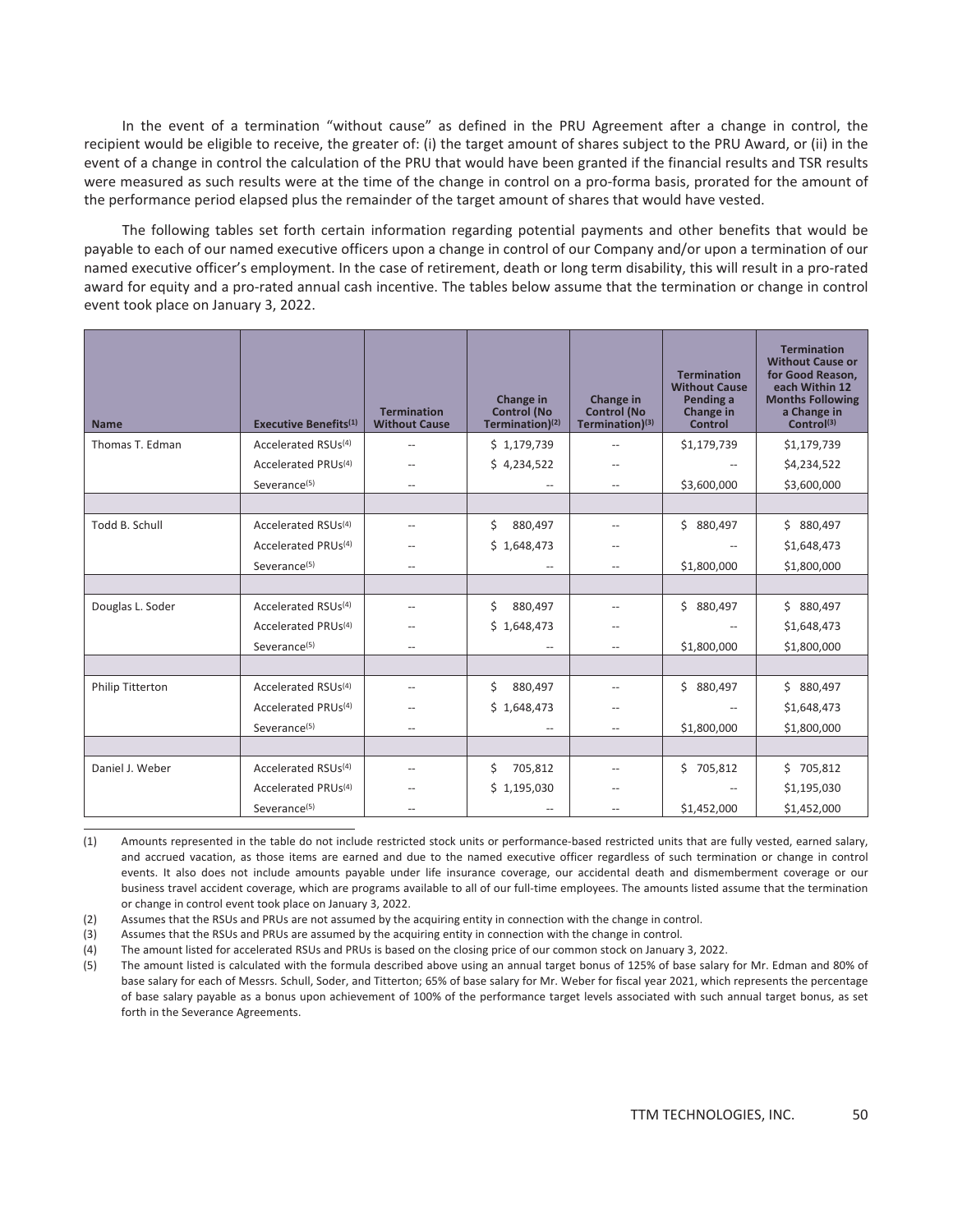#### <span id="page-55-0"></span>**CEO Pay Ratio**

In determining the CEO pay ratio for the Company, it is important to note that the Company has approximately 16,100 total employees around the world, and approximately 10,300 of such employees reside in Asia with pay that is generally lower than the pay of our North American based employees.

## **Asia v. Worldwide Employees** Rest of the



As required by the Dodd-Frank Wall Street Reform and Consumer Protection Act, and Item 402(u) of Regulation S-K, we are providing the following information about the relationship of the total annual compensation of our median employee and the total annual compensation of our President and CEO for 2021:

- The total annual compensation of the employee identified at median of our company (other than our CEO), was \$23,692 using the definition of total annual compensation in accordance with Item 402(c)(2)(viii) of Regulation S-K under the Securities Act of 1933.
- The total annual compensation of our CEO was calculated to be \$2,595,084 using the same definition of total annual compensation described above, as disclosed in the Summary Compensation Table on page 44.
- The ratio of the annual total compensation of our President and CEO to the total annual compensation of our median employee was estimated to be 110 to 1.

We used the following methodology and material assumptions, adjustments, and estimates to identify the median employee and determine our median employee's total annual compensation:

- We included all of our full-time, part-time, seasonal and temporary workers employed on January 3, 2022 to determine our employee population.
- To identify the median employee, we used a consistently applied compensation measure consisting of base salary and other guaranteed pay, including overtime, allowances and bonus payments that will occur in Q1 2022 (for 2021 performance). We believe these pay components reasonably reflect the annual compensation of our employees.

The pay ratio is a reasonable estimate calculated in a manner consistent with SEC rules. The SEC rules for identifying the median employee, and calculating the pay ratio based on that employee's annual total compensation, allow companies to adopt a variety of methodologies, to apply certain exclusions, and to make reasonable estimates and assumptions that reflect their compensation practices. As such, the pay ratio reported by other companies may not be comparable, as other companies may have different employment and compensation practices and may utilize different methodologies, exclusions, estimates and assumptions in calculating their own pay ratios.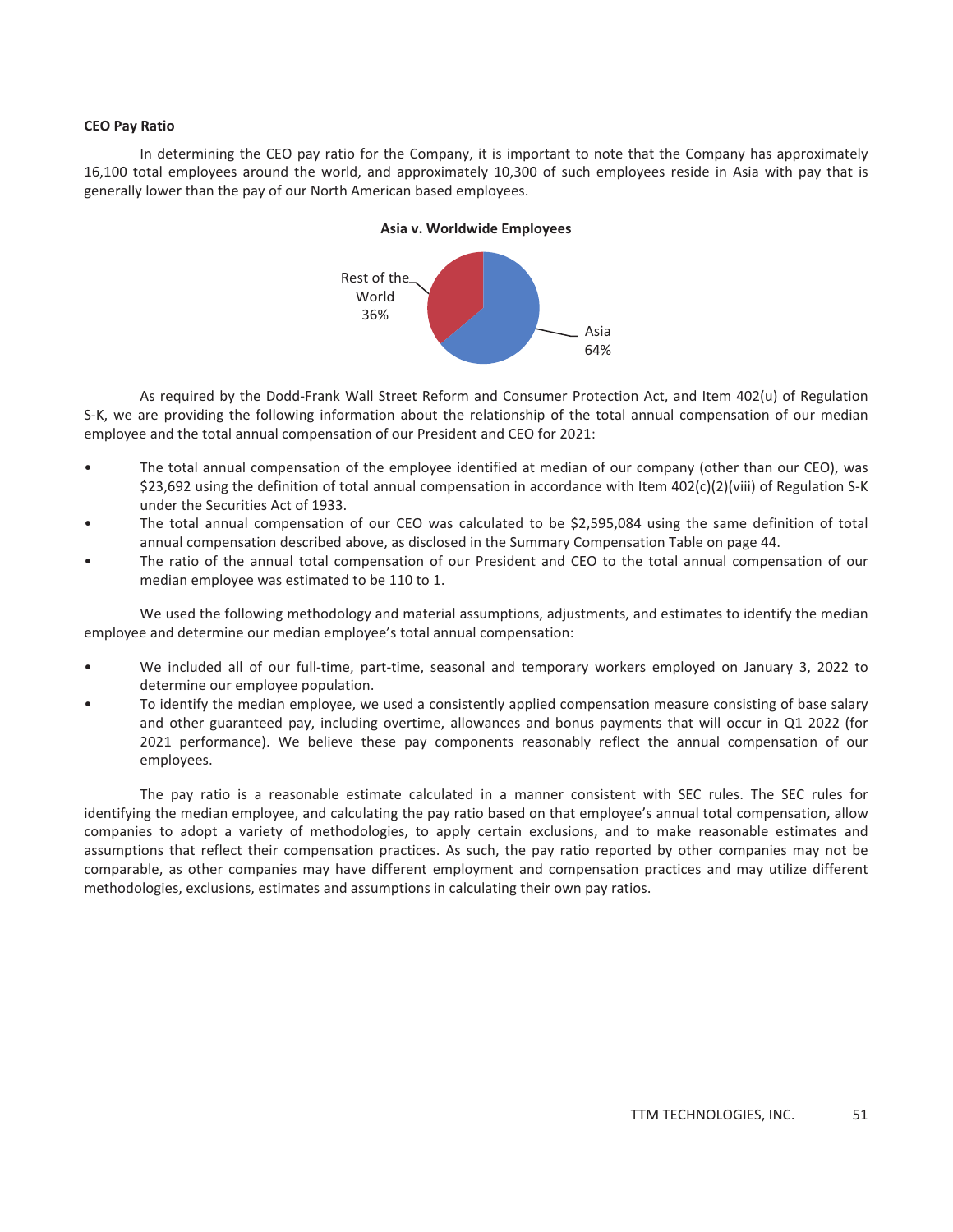#### **EQUITY COMPENSATION PLAN INFORMATION**

<span id="page-56-0"></span>The following table sets forth information with respect to our common stock that may be issued upon the exercise of stock options, warrants, and rights under our 2006 Incentive Compensation Plan, and our TTM Technologies, Inc. 2014 Incentive Compensation Plan as of January 3, 2022.

| <b>Plan Category</b>                                                                                                  | (a)<br>Number of<br>Securities to be Issued<br><b>Upon Exercise of</b><br><b>Outstanding</b><br><b>Options, Warrants, and</b><br>Rights <sup>(1)</sup> | (b)<br><b>Weighted Average</b><br><b>Exercise Price of</b><br><b>Outstanding Options,</b><br>Warrants, and Rights <sup>(2)</sup> | (c)<br><b>Number of Securities</b><br><b>Remaining Available</b><br>for Future Issuance<br><b>Under Equity</b><br><b>Compensation Plans</b><br><b>(Excluding Securities)</b><br><b>Reflected in Column</b><br>(a) |
|-----------------------------------------------------------------------------------------------------------------------|--------------------------------------------------------------------------------------------------------------------------------------------------------|----------------------------------------------------------------------------------------------------------------------------------|-------------------------------------------------------------------------------------------------------------------------------------------------------------------------------------------------------------------|
| Equity Compensation Plans Approved by Stockholders<br>Equity Compensation Plans Not Approved by Stockholders<br>Total | 4,160,736<br>4,160,736                                                                                                                                 | \$14.32<br>\$14.32                                                                                                               | 5,004,385<br>5,004,385                                                                                                                                                                                            |

(1) Includes 4,100,736 RSUs and PRUs.<br>(2) The weighted average exercise price The weighted average exercise price does not take into account the 4,100,736 RSUs and PRUs.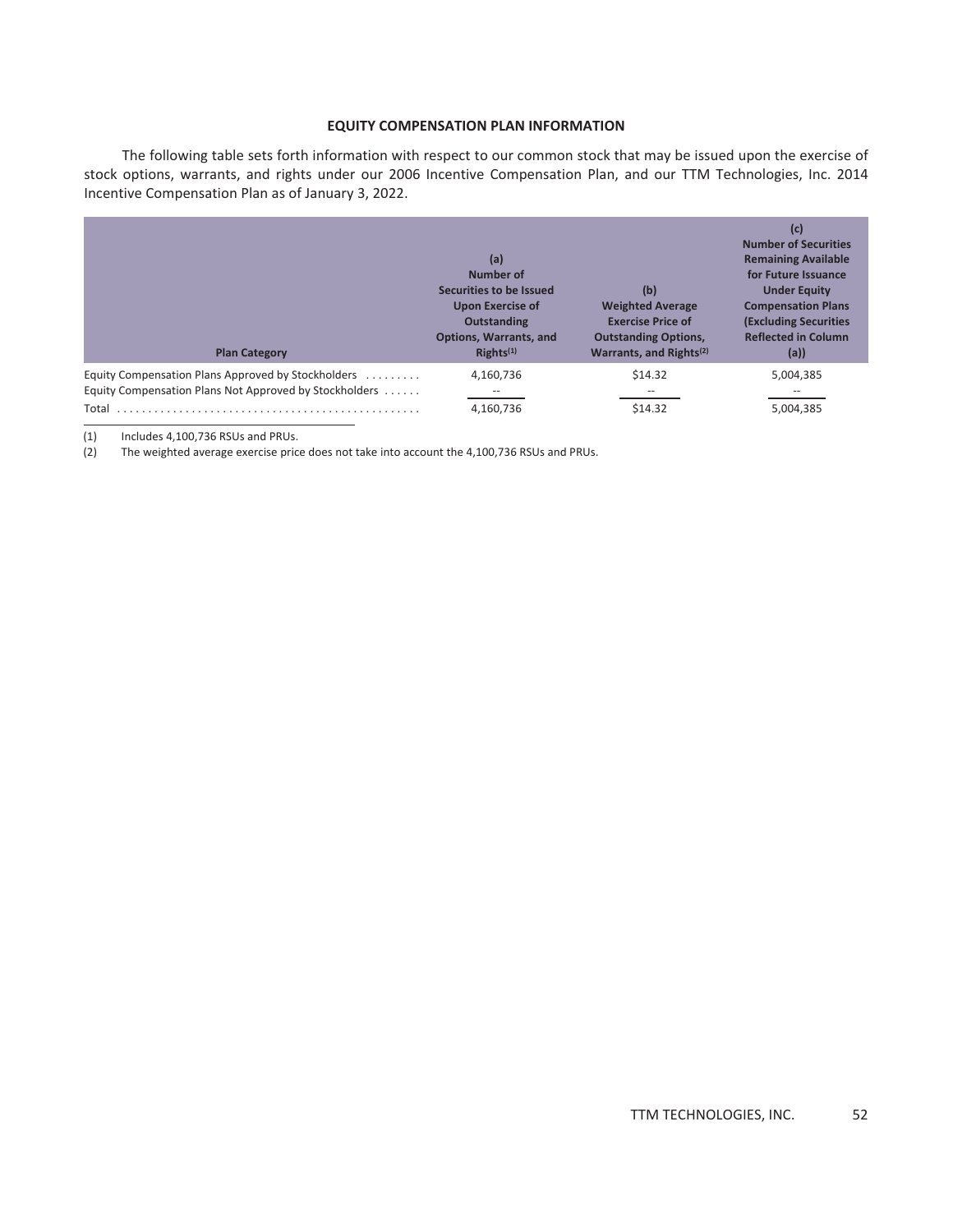#### **PROPOSAL TWO – ADVISORY APPROVING NAMED EXECUTIVE OFFICER COMPENSATION**

<span id="page-57-0"></span>As required by SEC rules, we are asking our stockholders to provide an advisory, non-binding vote to approve the compensation of our named executive officers. This proposal, commonly known as a "Say-on-Pay" proposal, gives our stockholders the opportunity to express their views on the compensation of our named executive officers by voting on the non-binding resolution below.

As described in detail in the Compensation Discussion and Analysis section of this proxy statement, our executive compensation program, which is established by our compensation committee and Board of Directors, is intended to attract, motivate, and retain executives and key employees and reward the creation of stockholder value. We seek to provide executive compensation packages that are competitive with other similarly situated companies in our industry and reward the achievement of short-term and long-term performance goals.

We are asking our stockholders to indicate their support for our named executive officer compensation. We believe that the information we have provided in this proxy statement demonstrates that our executive compensation program was designed appropriately and is working to ensure that management's interests are aligned with our stockholders' interests to support long-term value creation.

At our 2021 annual meeting, our stockholders overwhelmingly approved, on an advisory basis, the compensation of our executive officers described in our 2020 proxy statement. Approximately 99.5% of the votes cast on the matter were voted "For" such advisory "Say-on-Pay" approval. Based in part on the overwhelming approval of the compensation paid to our executives for 2020, the Company continued its compensation structure for its executives for fiscal year 2021.

Stockholders are urged to read the Compensation Discussion and Analysis section of this proxy statement and the tabular disclosure regarding named executive officer compensation (together with the accompanying narrative disclosure) in this proxy statement, which discusses how our compensation policies and procedures implement our compensation philosophy. Our compensation committee and Board of Directors believe that these policies and procedures are effective in implementing our compensation philosophy and in achieving its goals.

### **Our Board of Directors believes that the compensation of our named executive officers is appropriate and recommends a vote "FOR" the following advisory resolution, which will be submitted for a stockholder vote at the annual meeting:**

"RESOLVED, that the stockholders approve, on an advisory basis, the compensation of the Company's named executive officers, as disclosed pursuant to the compensation disclosure rules of the SEC, including the Compensation Discussion and Analysis, the compensation tables, narrative discussion and related matters."

You may vote "for" or "against" the foregoing resolution, or you may "abstain." This vote is not intended to address any specific item of compensation, but rather the overall compensation of our named executive officers and the philosophy, policies, and procedures described in this proxy statement.

While the advisory vote is non-binding, the compensation committee and our Board of Directors will review the results of the vote and take the concerns of our stockholders into account in future determinations concerning our executive compensation program. Our Board of Directors therefore recommends that you indicate your support for the compensation policies and procedures for our named executive officers, as outlined in the above resolution.

#### **PROPOSAL THREE – RATIFICATION OF APPOINTMENT OF INDEPENDENT REGISTERED PUBLIC ACCOUNTING FIRM**

#### <span id="page-57-1"></span>*Current independent registered public accounting firm*

We have appointed KPMG LLP to serve as our independent registered public accounting firm for the fiscal year ending January 2, 2023 and recommend that stockholders vote in favor of the ratification of such appointment. In the event of a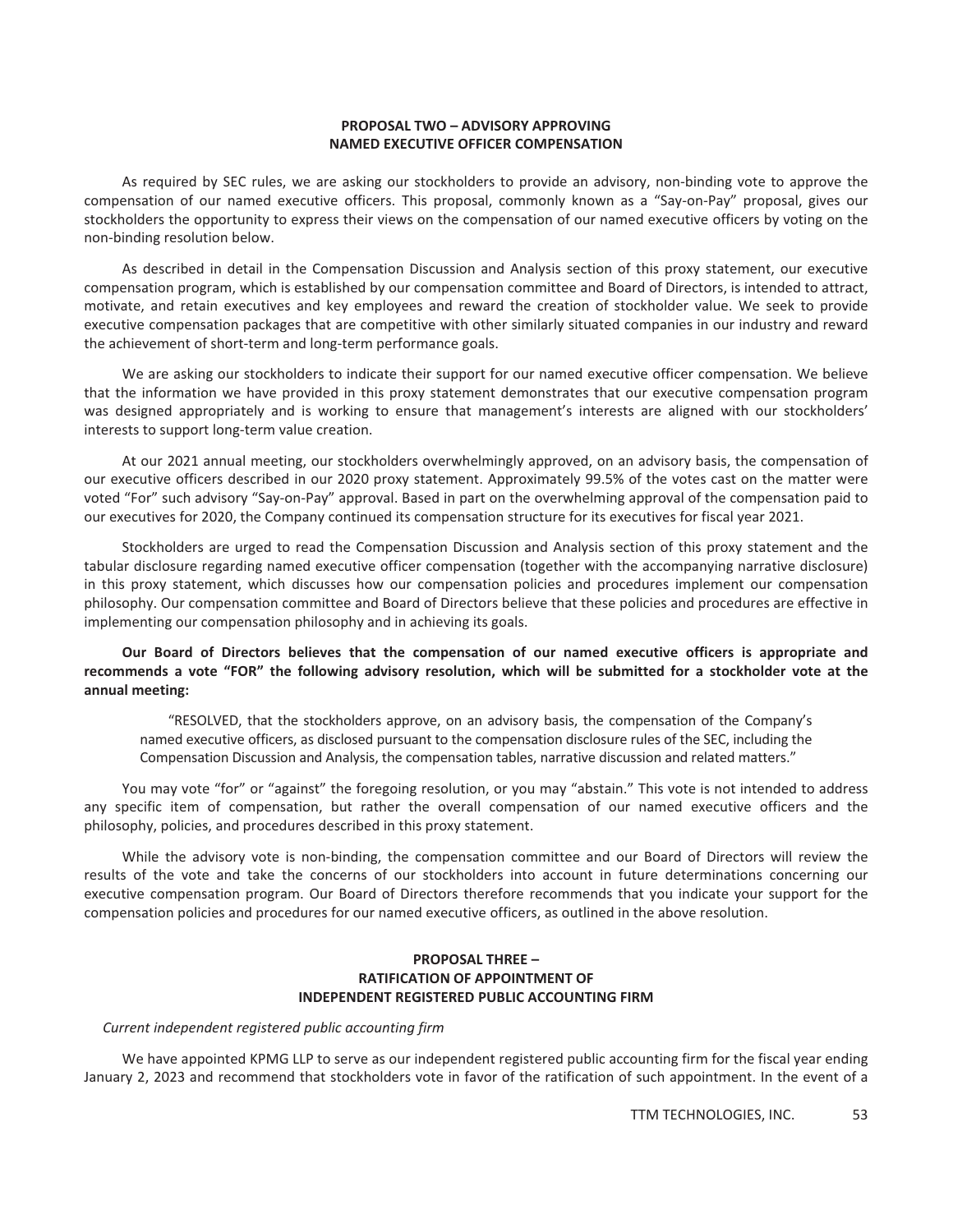negative vote on such ratification, our Board of Directors will reconsider its selection. We anticipate that representatives of KPMG LLP will attend the annual meeting, will have the opportunity to make a statement if they desire, and will be available to respond to appropriate questions.

#### **Audit Fees**

The following is a summary of fees, all of which were approved by our audit committee, for audit and other professional services performed by KPMG LLP during the fiscal years ended January 3, 2022 and December 28, 2020:

| 2021 | 2020 |
|------|------|
|      |      |
|      |      |
|      |      |
|      |      |

"Audit fees" include fees paid for the audits of our consolidated financial statements and of internal control over financial reporting included in our Annual Report on Form 10-K, selected statutory audits, assistance with comfort letter for debt refinancing and reviews of interim financial statements included in Form 10-Q.

"Tax fees" include fees paid for assistance provided with respect to transfer pricing documentation and consulting.

#### **Pre-Approval Policy for Independent Registered Public Accounting Firm's Fees**

In 2003, our audit committee adopted a formal policy concerning pre-approval of all services to be provided by our independent registered public accounting firm. The policy requires that all proposed services to be provided by our independent registered public accounting firm must be pre-approved by our audit committee before any services are performed. This policy includes all audit, audit-related, tax, and other services that our independent registered public accounting firm may provide to our Company. In evaluating whether to engage our independent registered public accounting firm for non-audit services, our audit committee considers whether the performance of services other than audit services is compatible with maintaining the independence of our independent registered public accounting firm. All of the services provided by KPMG LLP described in the table above were approved by our audit committee pursuant to our audit committee's pre-approval policies.

#### **Our Board of Directors recommends a vote "FOR" the ratification of KPMG LLP as our independent registered public accounting firm for the fiscal year ending January 2, 2023.**

In the event of a negative stockholder vote on the ratification of KPMG LLP as our independent registered public accounting firm, our audit committee will reconsider its selection.

#### **REPORT OF THE AUDIT COMMITTEE OF THE BOARD OF DIRECTORS**

<span id="page-58-0"></span>Our Board of Directors has appointed an audit committee consisting of four independent directors. All members of our audit committee are able to read and understand fundamental financial statements, including our balance sheet, statement of operations, statement of comprehensive income, and statement of cash flows. Most members of our audit committee have past employment experience in finance or accounting, requisite professional certification in accounting, or other comparable experience or background which results in each individual's financial sophistication, including being or having been a Chief Executive Officer, Chief Financial Officer, or other senior officer with financial oversight responsibility. Our Board of Directors has determined that Messrs. Franklin and Mayer, Ms. Jackson and Dr. Zakheim are independent directors, as defined by NASDAQ Marketplace Rule 5605(a)(2), and that Mr. Franklin and Dr. Zakheim both qualify as "audit committee financial experts."

The primary responsibility of our audit committee is to assist our Board of Directors in fulfilling its responsibility to oversee management's conduct of our financial reporting process, including overseeing the financial reports and other financial information provided by us to governmental or regulatory bodies (such as the SEC), the public, and other users thereof; our systems of internal accounting and financial controls; and the annual independent audit of our consolidated financial statements.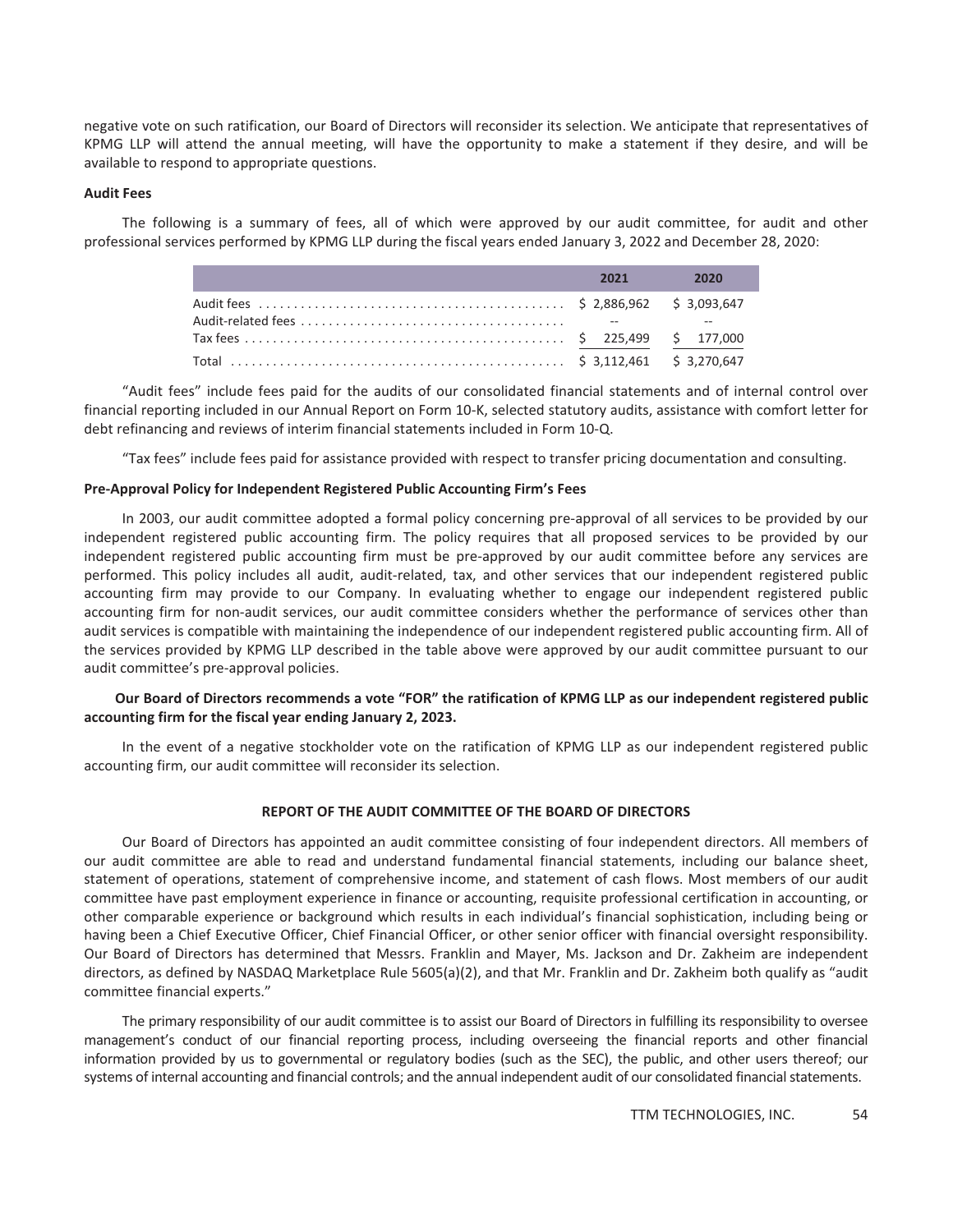Management has the responsibility for our consolidated financial statements and the reporting process, including the systems of internal controls. Our independent registered public accounting firm engaged to conduct the audit of our 2021 consolidated financial statements, KPMG LLP, was responsible for auditing our consolidated financial statements, expressing an opinion on the conformity of those audited consolidated financial statements with U.S. generally accepted accounting principles, and for expressing an opinion on the Company's internal control over financial reporting.

In fulfilling its oversight responsibilities, our audit committee reviewed our consolidated audited financial statements with management and the independent registered public accounting firm. Our audit committee discussed with the independent registered public accounting firm the matters required to be discussed by Auditing Standard No. 1301, *Communications with Audit Committees*. This included a discussion of the independent registered public accounting firm's judgments as to the quality, not just the acceptability, of our accounting principles and such other matters as are required to be discussed with our audit committee under generally accepted auditing standards. In addition, our audit committee received from the independent registered public accounting firm written disclosures and the letter required by applicable requirements of the Public Company Accounting Oversight Board regarding the independent registered public accounting firm's independence. Our audit committee also discussed with the independent registered public accounting firm their independence from management and our Company, including the matters covered by the written disclosures and letter provided by the independent registered public accounting firm. Our audit committee has concluded that KPMG LLP is independent from our Company and management.

Our audit committee discussed with the independent registered public accounting firm the overall scope and plans for its audits. Our audit committee met with the independent registered public accounting firm, with and without management present, to discuss the results of its audit, the internal controls of our Company, and the overall quality of our financial reporting. Our audit committee held four meetings during the fiscal year ended January 3, 2022.

Based on the reviews and discussions referred to above, our audit committee recommended to our Board of Directors, and our Board of Directors approved, that our audited consolidated financial statements be included in our Annual Report on Form 10-K for the fiscal year ended January 3, 2022 for filing with the SEC.

Our Board of Directors has adopted a written charter for our audit committee that reflects, among other things, requirements of the Sarbanes-Oxley Act of 2002, rules adopted by the SEC, and rules of NASDAQ.

This report has been furnished by our audit committee to our Board of Directors.

Philip G. Franklin, Chairman Pamela B. Jackson John G. Mayer Dov S. Zakheim Dated March 23, 2022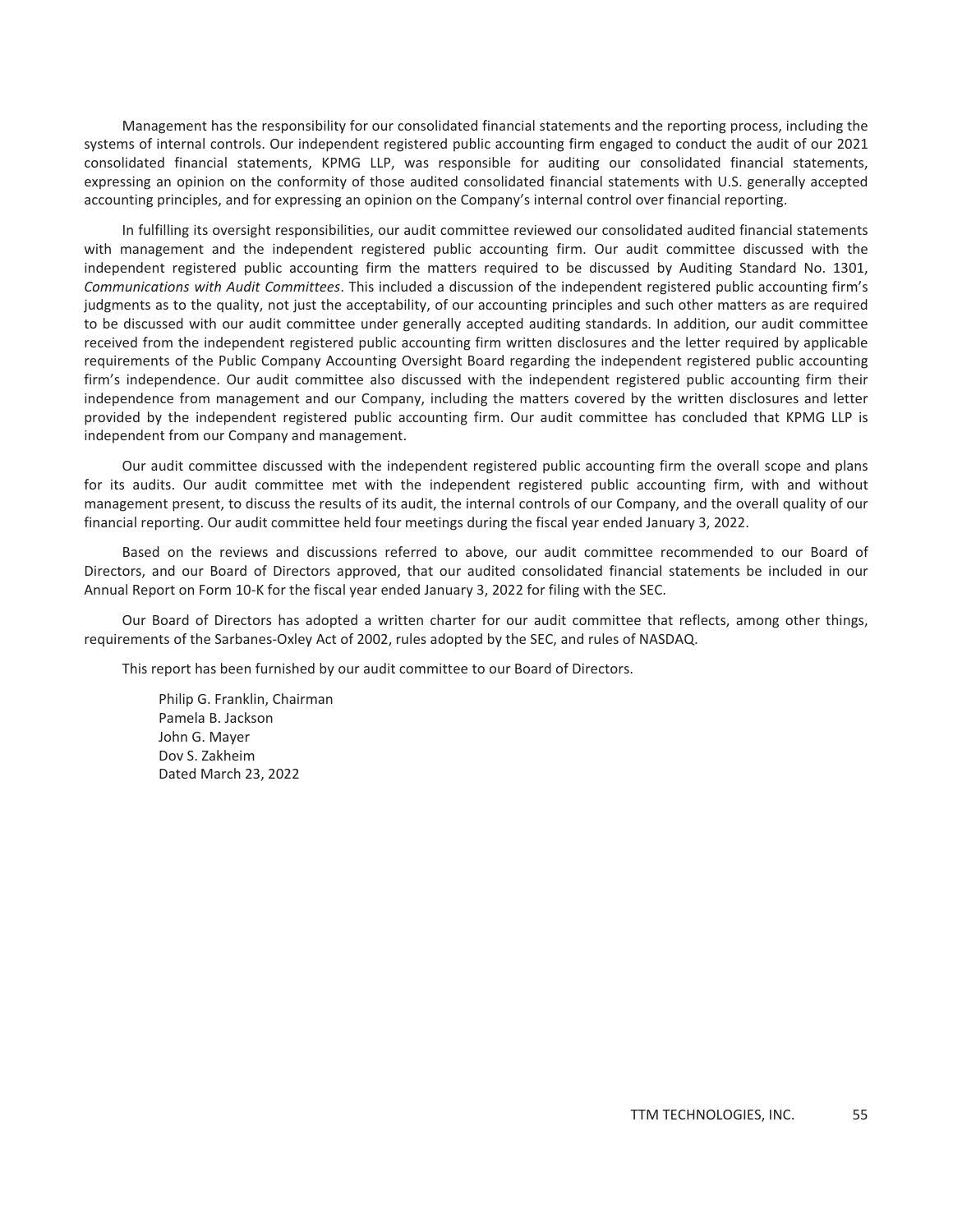#### **CERTAIN RELATIONSHIPS AND RELATED TRANSACTIONS**

<span id="page-60-0"></span>Except as set forth below, during the fiscal year ended January 3, 2022, there were no transactions or series of similar transactions to which we were or are a party that involved an amount exceeding \$120,000 and in which any of our directors, executive officers, nominees for director, holders of more than 5% of any class of our voting securities, or any member of the immediate family of any of the foregoing persons, had or will have a direct or indirect material interest.

Certain affiliates of our Chinese subsidiaries engage in transactions with companies that have relationships with a former member of our Board of Directors, as described below.

#### *Supply Arrangements with Affiliates of Related Parties*

From time to time certain of our Chinese subsidiaries purchase laminate and prepreg from Shengyi Technology Co., Ltd. ("Sytech") and Shengyi Technology (Hong Kong) Company Limited ("SYST"). Based on the last information known to us from 2020, Sytech is controlled indirectly by Top Mix Investments Limited, a company controlled by the Estate of Mr. Tang Hsiang Chien, the deceased father of our former director, Mr. Tang Chung Yen (Tom Tang), who, based on his filing activity with the SEC (including his last filing, which was an "exit filing" on Schedule 13D filed on April 15, 2021), was a holder of more than 5% of our common stock prior to such date. SYST is 100% owned by Sytech. We had total purchases from Sytech and SYST of \$46.6 million in 2021.

#### **ELECTRONIC AVAILABILITY OF PROXY STATEMENT AND 2021 ANNUAL REPORT**

<span id="page-60-1"></span>As permitted by SEC rules, we are making this proxy statement and our Annual Report on Form 10-K for 2021 available to stockholders electronically via the Internet on our website at https://investors.ttm.com/2022-annualstockholders-meeting. On or about April 1, 2022, we began mailing to our stockholders a notice containing instructions on how to access this proxy statement and our annual report and how to vote online. If you received that notice, you will not receive a printed copy of the proxy materials unless you request it by following the instructions for requesting such materials contained on the notice or set forth in the following paragraph.

If you received a paper copy of this proxy statement by mail and you wish to receive a notice of availability of next year's proxy statement either in paper form or electronically via e-mail, you can elect to receive a paper notice of availability by mail or an e-mail that will provide a link to these documents on our website. By opting to receive the notice of availability and accessing your proxy materials online, you will save our Company the cost of printing and mailing documents to you, reduce the amount of mail you receive, speed your ability to access the proxy materials and our annual report, and help preserve environmental resources. We encourage you to sign up for electronic proxy and annual report access or a paper notice of availability for future annual meetings. Stockholders may elect to receive electronic access or a paper notice by registering electronically on our website at https://investors.ttm.com/2022-annual-stockholders-meeting. If you received electronic or paper notice of availability of these proxy materials and wish to receive paper delivery of a full set of future proxy materials, you may do so at the same location.

Our Annual Report on Form 10-K for 2021, available on our website at *https://investors.ttm.com*, contains financial and other information about our Company, but is not incorporated into this proxy statement and is not to be considered a part of these proxy soliciting materials or subject to Regulations 14A or 14C or to the liabilities of Section 18 of the Exchange Act. The information contained in the "Compensation Committee Report" and "Report of the Audit Committee of the Board of Directors" shall not be deemed "filed" with the SEC or subject to Regulations 14A or 14C or to the liabilities of Section 18 of the Exchange Act. If a stockholder received a paper copy of our annual report and does not wish to access our annual report through our website but rather requires an additional paper copy of our Annual Report on Form 10-K, we will provide one, without charge, on the written request of any such stockholder addressed to our corporate secretary at 200 East Sandpointe, Suite 400, Santa Ana, California 92707.

#### **STOCKHOLDER PROPOSALS**

<span id="page-60-2"></span>If any stockholder intends to present a proposal to be considered for inclusion in our proxy material for the 2023 annual meeting of stockholders, the proposal must comply with the requirements of Rule 14a-8 of Regulation 14A of the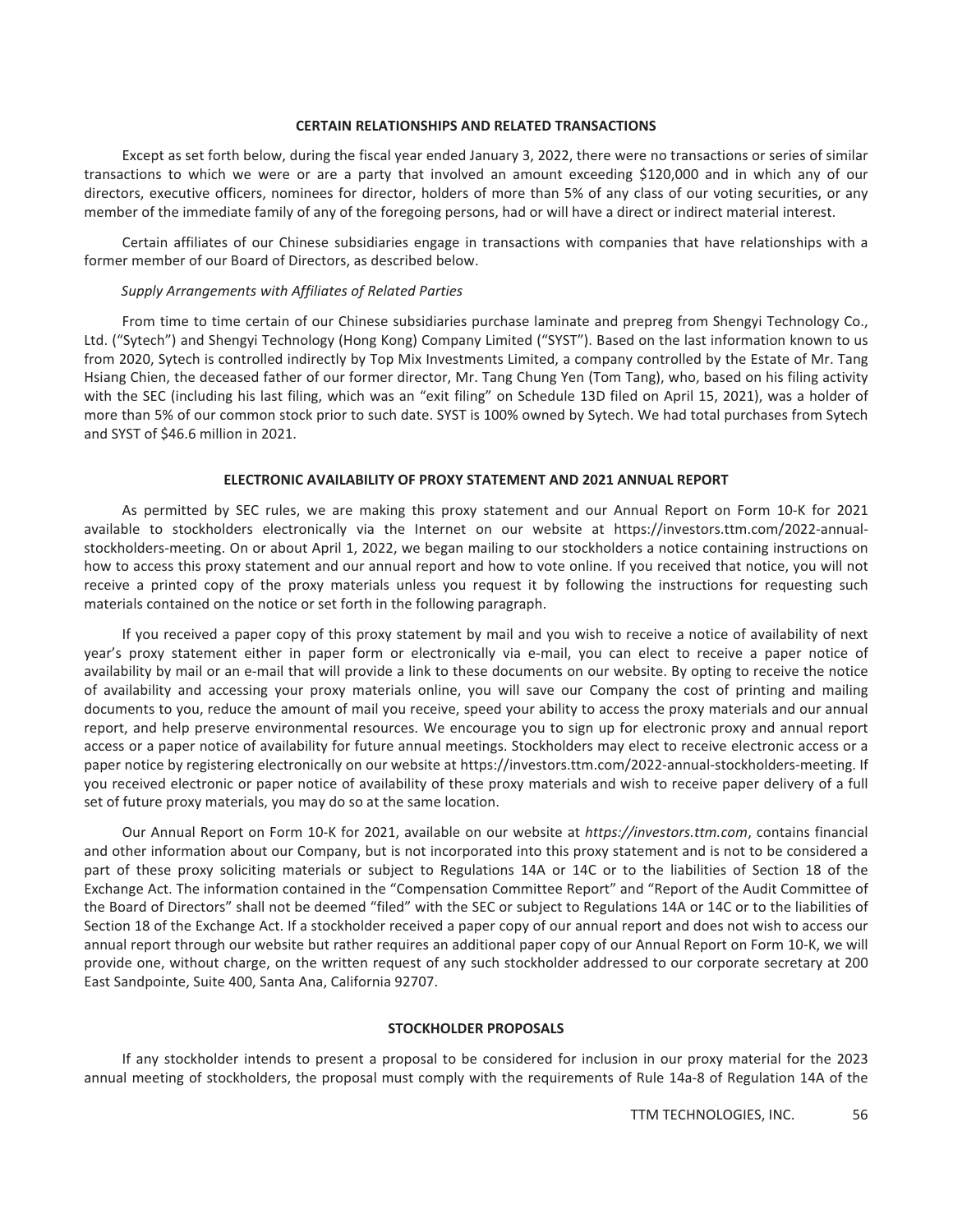Exchange Act and must be submitted in writing by notice delivered to our corporate secretary at 200 East Sandpointe, Suite 400, Santa Ana, California 92707. Any such proposal must be received by the Company no later than 5:00 p.m. Pacific Time, December 2, 2022, which is 120 calendar days prior to the anniversary of this year's mailing date, unless the date of our 2022 annual meeting is changed by more than 30 days from May 12, 2022, in which case, the proposal must be received a reasonable time before we begin to print and mail our proxy materials.

In addition, our bylaws establish certain requirements for proposals a stockholder wishes to make from the floor of the 2023 annual meeting of stockholders. If the proposal is for a matter other than the nomination of a director for election at the meeting, the proposal must be written and delivered to our corporate secretary at the address set forth above not less than 90 days (by February 11, 2023) nor more than 120 days (January 12, 2023) prior to the first anniversary of the preceding year's annual meeting; provided, however, that in the event that the date of the annual meeting is more than 30 days before or after such anniversary date, notice by the stockholder must be so delivered not earlier than 120 days prior to such annual meeting and not later than the later of (a) 90 days prior to such annual meeting or (b) five days following the day on which public announcement of the date of such meeting is first made by our Company. Our bylaws provide that a stockholder's notice of a proposal of business must set forth certain information relating to the proposed business desired to be brought before the meeting and the proposal itself, and information relating to the stockholder making the proposal.

If the proposal is for the nomination of a director for election at the 2023 meeting, the nomination must be delivered to our corporate secretary at the address listed above not less than 90 days (by February 11, 2023) and not more than 120 days (January 12, 2023) prior to the first anniversary of the preceding year's annual meeting; provided, however, that in the event that the date of the 2021 annual meeting is more than 30 days before or after such anniversary date, notice by the stockholder must be so delivered not earlier than 120 days prior to such annual meeting and not later than the later of (a) 90 days prior to such annual meeting or (b) five days following the day on which we make the first public announcement of the date of such meeting. However, in the event that the number of directors to be elected to our Board of Directors at an annual meeting of stockholders is increased and there is no public announcement by us naming the nominees for the additional directorships at least 100 days prior to the first anniversary of the date of the preceding year's annual meeting, the stockholder's notice will also be considered timely, but only with respect to nominees for the additional directorships, if it is delivered to our corporate secretary at the address listed above not later than five days following the day on which we first make a public announcement of additional directorships. Our bylaws set forth specific information that must be provided to our corporate secretary in connection with the nomination of a director for election at the annual meeting.

#### **OTHER MATTERS**

As of the date of this proxy statement, we know of no matter that will be presented for consideration at the annual meeting other than the election of directors and the ratification of our independent registered public accounting firm. If, however, any other matter should properly come before the annual meeting for action by stockholders, the persons named as proxy holders will vote in accordance with the recommendation of the Board of Directors or, in the absence of such a recommendation, in accordance with the best judgment of the proxy holder.

Santa Ana, California

By Order of the Board of Directors

March 23, 2022 **Daniel J. Weber, Secretary**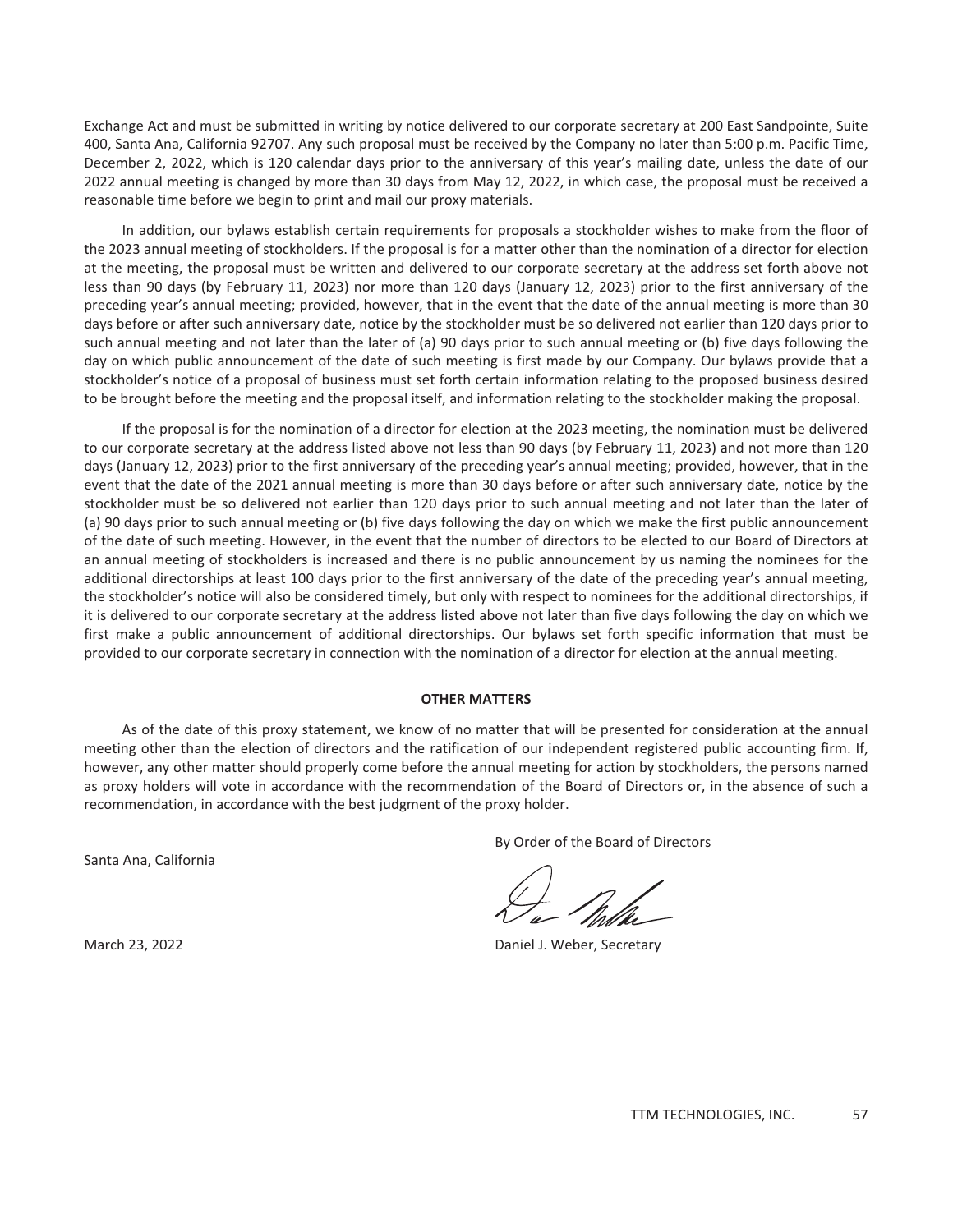## **ANNEX A**

**RECONCILIATIONS2**

|                                                                                                | Fourth Quarter      |    |                         | <b>Full Year</b>   |                     |
|------------------------------------------------------------------------------------------------|---------------------|----|-------------------------|--------------------|---------------------|
|                                                                                                | 2021                |    | 2020                    | 2021               | 2020                |
| Non-GAAP gross profit reconciliation <sup>3</sup> :                                            |                     |    |                         |                    |                     |
| GAAP gross profit from continuing operations<br>Add back item:                                 | \$<br>97,322        | \$ | 87,973                  | \$372,011          | \$359,023           |
| Amortization of definite-lived intangibles<br>Accelerated depreciation                         | 1,490               |    | 1,384<br>899            | 5,641              | 5,535<br>5,835      |
| Stock-based compensation                                                                       | 1,404               |    | 1,246                   | 4,714              | 3,889               |
| Unrealized gain on commodity hedge                                                             | (362)               |    |                         | (297)              |                     |
| Restructuring and other charges                                                                | 7                   |    |                         | 261                |                     |
| Non-GAAP gross profit                                                                          | \$<br>99,861        | \$ | 91,502                  | \$382,330          | \$374,282           |
| Non-GAAP gross margin                                                                          | 16.7%               |    | 17.5%                   | 17.0%              | 17.8%               |
| Non-GAAP operating income reconciliation <sup>4</sup> :                                        |                     |    |                         |                    |                     |
| GAAP operating income from continuing operations                                               | \$<br>33,068        | \$ | 29,166                  | \$125,991          | \$28,092            |
| Add back items:                                                                                |                     |    |                         |                    |                     |
| Amortization of definite-lived intangibles                                                     | 10,401              |    | 10,973                  | 41,389             | 44,373              |
| Accelerated depreciation                                                                       |                     |    | 1,057                   |                    | 6,751               |
| Stock-based compensation                                                                       | 5,208               |    | 4,112                   | 17,711             | 16,073              |
| (Gain) on sale of assets                                                                       |                     |    | (97)                    | (421)              | (97)                |
| Unrealized gain on commodity hedge                                                             | (362)               |    |                         | (297)              |                     |
| Impairments, restructuring, acquisition-related and other charges<br>Non-GAAP operating income | \$<br>800<br>49,115 | \$ | 2,098<br>47,309         | 5,350<br>\$189,723 | 86,237<br>\$181,429 |
|                                                                                                |                     |    |                         |                    |                     |
| Non-GAAP operating margin                                                                      | 8.2%                |    | 9.0%                    | 8.4%               | 8.6%                |
| Non-GAAP net income and EPS reconciliation <sup>5</sup> :                                      |                     |    |                         |                    |                     |
| GAAP net income (loss) from continuing operations                                              | \$<br>8,387         | \$ | 38,960                  | \$54,414           | \$(16, 386)         |
| Add back items:                                                                                |                     |    |                         |                    |                     |
| Amortization of definite-lived intangibles<br>Accelerated depreciation                         | 10,401              |    | 10,973<br>1,057         | 41,389             | 44,373<br>6,751     |
| Stock-based compensation                                                                       | 5,208               |    | 4,112                   | 17,711             | 16,073              |
| Non-cash interest expense                                                                      | 496                 |    | 2,962                   | 2,109              | 17,451              |
| (Gain) on sale of assets                                                                       |                     |    | (119)                   | (991)              | (825)               |
| Change in fair value of warrant liabilities                                                    | (373)               |    |                         | (4, 241)           |                     |
| Loss on extinguishment of debt                                                                 | ÷.                  |    | ä,                      | 15,217             |                     |
| Unrealized gain on commodity hedge                                                             | (362)               |    |                         | (297)              |                     |
| Impairments, restructuring, acquisition-related and other charges                              | 800                 |    | 2,098                   | 5,350              | 86,237              |
| Income taxes <sup>6</sup>                                                                      | 11,636              |    | (19,800)                | 7,373              | (36,988)            |
| Non-GAAP net income                                                                            | \$<br>36,193        | \$ | 40,243                  | \$138,034          | \$116,686           |
| Non-GAAP earnings per diluted share                                                            | \$<br>0.34          | \$ | 0.37                    | \$<br>1.28         | \$<br>1.10          |
| Non-GAAP diluted number of shares:                                                             |                     |    |                         |                    |                     |
| GAAP diluted number of shares                                                                  | 105,769             |    | 113,513                 | 108,153            | 106,366             |
| Dilutive effect of convertible debt                                                            |                     |    | (5, 193)                |                    |                     |
| Non-GAAP diluted number of shares                                                              | 105,769             |    | 108,320                 | 108,153            | 106,366             |
| Adjusted EBITDA reconciliation <sup>7</sup> :                                                  |                     |    |                         |                    |                     |
| GAAP net income (loss) from continuing operations                                              | \$<br>8,387         | \$ | 38,960                  | \$54,414           | \$(16, 386)         |
| Add back items:                                                                                |                     |    |                         |                    |                     |
| Income tax provision (benefit)                                                                 | 12,237              |    | (26, 247)               | 15,639             | (29, 891)           |
| Interest expense                                                                               | 11,860              |    | 14,599                  | 45,475             | 73,156              |
| Amortization of definite-lived intangibles                                                     | 10,401              |    | 10,973                  | 41,389             | 44,373              |
| Depreciation expense                                                                           | 22,231              |    | 23,775                  | 85,942             | 99,572              |
| Stock-based compensation                                                                       | 5,208               |    | 4,112                   | 17,711             | 16,073              |
| (Gain) on sale of assets<br>Change in fair value of warrant liabilities                        | (373)               |    | (119)<br>$\blacksquare$ | (991)              | (825)               |
|                                                                                                |                     |    |                         | (4, 241)           |                     |

TTM TECHNOLOGIES, INC. A-1